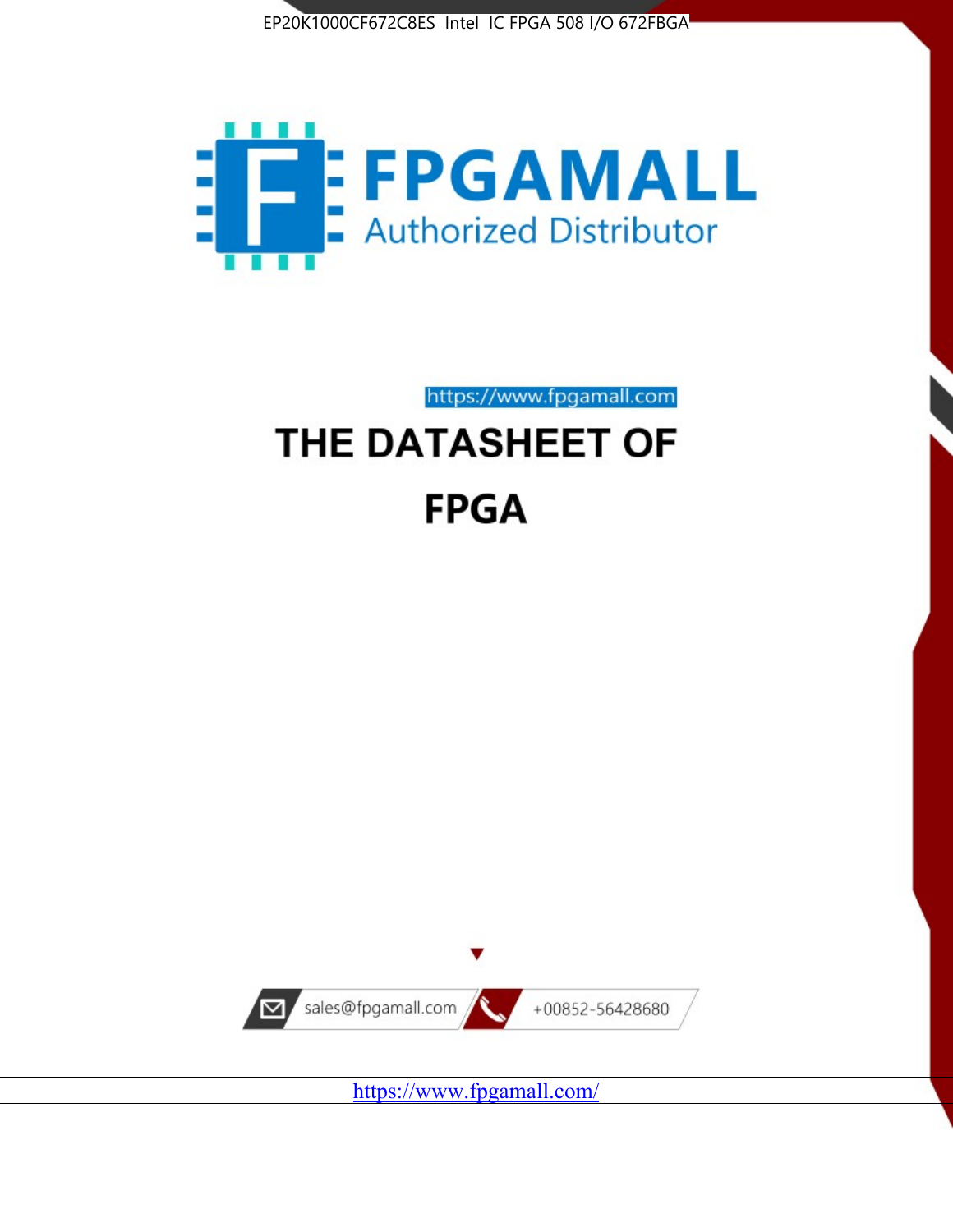#### EP20K1000CF672C8ES Intel IC FPGA 508 I/O 672FBGA



## **APEX 20KC**

**Programmable Logic Device**

#### **February 2004 ver. 2.2 Data Sheet**

**Features...** ■ Programmable logic device (PLD) manufactured using a 0.15-µm alllayer copper-metal fabrication process

- 25 to 35% faster design performance than APEX<sup>™</sup> 20KE devices
- Pin-compatible with APEX 20KE devices
- High-performance, low-power copper interconnect
- MultiCoreTM architecture integrating look-up table (LUT) logic and embedded memory
- LUT logic used for register-intensive functions
- Embedded system blocks (ESBs) used to implement memory functions, including first-in first-out (FIFO) buffers, dual-port RAM, and content-addressable memory (CAM)
- High-density architecture
	- 200,000 to 1 million typical gates (see Table 1)
	- Up to 38,400 logic elements (LEs)
	- Up to 327,680 RAM bits that can be used without reducing available logic

| Table 1. APEX 20KC Device Features<br>Note (1) |                  |                  |                  |                   |  |  |  |  |
|------------------------------------------------|------------------|------------------|------------------|-------------------|--|--|--|--|
| <b>Feature</b>                                 | <b>EP20K200C</b> | <b>EP20K400C</b> | <b>EP20K600C</b> | <b>EP20K1000C</b> |  |  |  |  |
| Maximum system gates                           | 526,000          | 1,052,000        | 1,537,000        | 1,772,000         |  |  |  |  |
| <b>Typical gates</b>                           | 200,000          | 400,000          | 600,000          | 1,000,000         |  |  |  |  |
| <b>LEs</b>                                     | 8.320            | 16.640           | 24,320           | 38,400            |  |  |  |  |
| <b>ESBs</b>                                    | 52               | 104              | 152              | 160               |  |  |  |  |
| Maximum RAM bits                               | 106,496          | 212,992          | 311,296          | 327,680           |  |  |  |  |
| PLLs $(2)$                                     | 2                | 4                | 4                | 4                 |  |  |  |  |
| Speed grades $(3)$                             | $-7, -8, -9$     | $-7, -8, -9$     | $-7, -8, -9$     | $-7, -8, -9$      |  |  |  |  |
| Maximum macrocells                             | 832              | 1.664            | 2,432            | 2,560             |  |  |  |  |
| Maximum user I/O pins                          | 376              | 488              | 588              | 708               |  |  |  |  |

#### *Notes to Table 1:*

(1) The embedded IEEE Std. 1149.1 Joint Test Action Group (JTAG) boundary-scan circuitry contributes up to 57,000 additional gates.

- (2) PLL: phase-locked loop.
- (3) The -7 speed grade provides the fastest performance.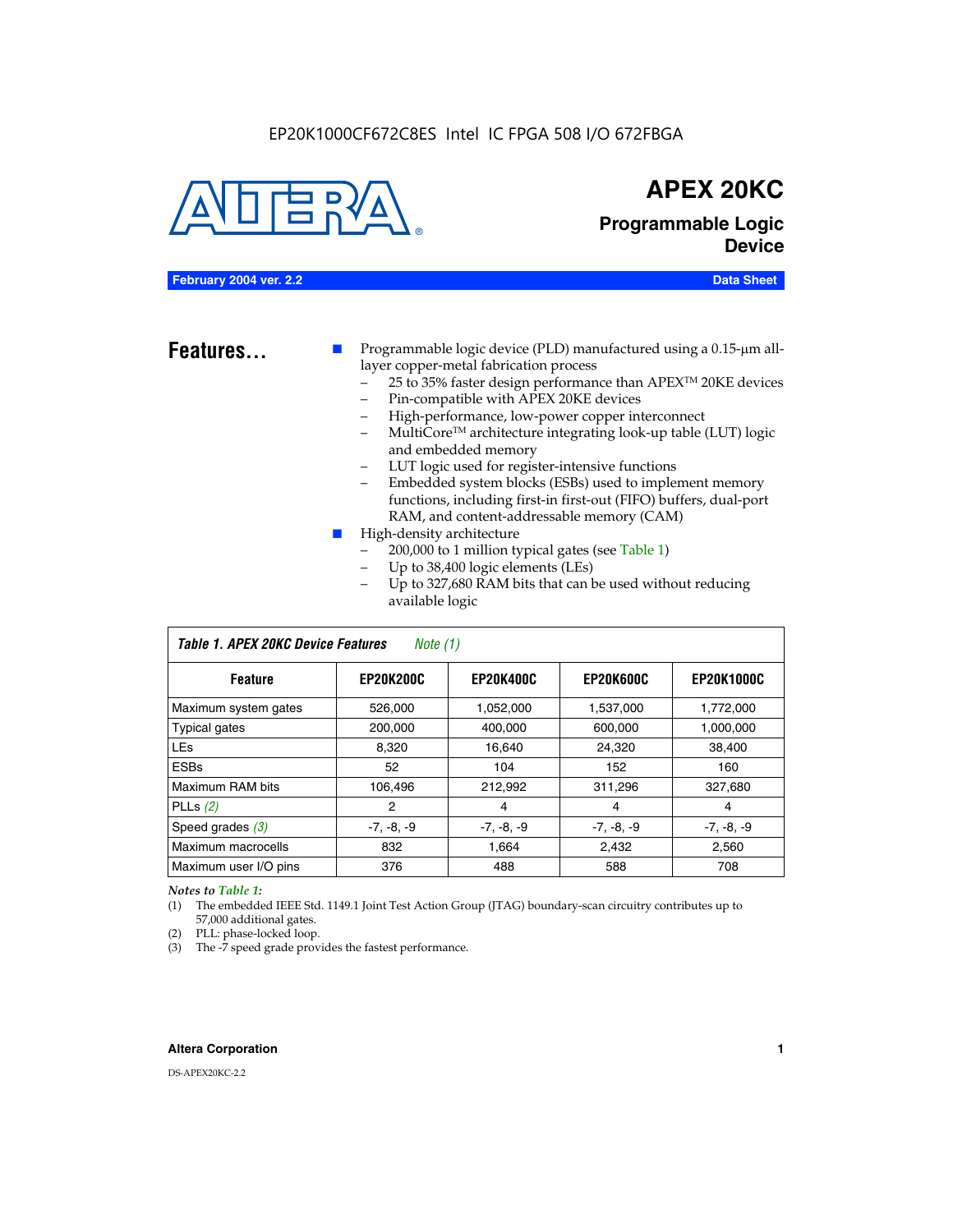| and More<br><b>Features</b> | Low-power operation design<br>H<br>1.8-V supply voltage (see Table 2)<br>Copper interconnect reduces power consumption<br>MultiVolt™ I/O support for 1.8-V, 2.5-V, and 3.3-V interfaces<br>-<br>ESBs offering programmable power-saving mode<br>Flexible clock management circuitry with up to four phase-locked<br>ш<br>loops (PLLs)<br>Built-in low-skew clock tree<br>Up to eight global clock signals<br>ClockLock™ feature reducing clock delay and skew<br>-<br>ClockBoost™ feature providing clock multiplication and<br>-<br>division<br>ClockShift™ feature providing programmable clock phase and<br>delay shifting<br>Powerful I/O features<br>m,<br>Compliant with peripheral component interconnect Special<br>Interest Group (PCI SIG) PCI Local Bus Specification,<br>Revision 2.2 for 3.3-V operation at 33 or 66 MHz and 32 or 64 bits<br>Support for high-speed external memories, including DDR<br>-<br>synchronous dynamic RAM (SDRAM) and ZBT static RAM<br>(SRAM)<br>16 input and 16 output LVDS channels at 840 megabits per<br>second (Mbps)<br>Direct connection from I/O pins to local interconnect providing<br>fast $t_{CO}$ and $t_{SU}$ times for complex logic<br>MultiVolt I/O support for 1.8-V, 2.5-V, and 3.3-V interfaces<br>-<br>Programmable clamp to $V_{CCIO}$<br>-<br>Individual tri-state output enable control for each pin<br>-<br>Programmable output slew-rate control to reduce switching<br>-<br>noise<br>Support for advanced I/O standards, including low-voltage<br>-<br>differential signaling (LVDS), LVPECL, PCI-X, AGP, CTT,<br>SSTL-3 and SSTL-2, GTL+, and HSTL Class I<br>Supports hot-socketing operation<br>-<br>Pull-up on I/O pins before and during configuration |                                |  |  |
|-----------------------------|----------------------------------------------------------------------------------------------------------------------------------------------------------------------------------------------------------------------------------------------------------------------------------------------------------------------------------------------------------------------------------------------------------------------------------------------------------------------------------------------------------------------------------------------------------------------------------------------------------------------------------------------------------------------------------------------------------------------------------------------------------------------------------------------------------------------------------------------------------------------------------------------------------------------------------------------------------------------------------------------------------------------------------------------------------------------------------------------------------------------------------------------------------------------------------------------------------------------------------------------------------------------------------------------------------------------------------------------------------------------------------------------------------------------------------------------------------------------------------------------------------------------------------------------------------------------------------------------------------------------------------------------------------------------------------------------------------------------------------|--------------------------------|--|--|
|                             |                                                                                                                                                                                                                                                                                                                                                                                                                                                                                                                                                                                                                                                                                                                                                                                                                                                                                                                                                                                                                                                                                                                                                                                                                                                                                                                                                                                                                                                                                                                                                                                                                                                                                                                                  |                                |  |  |
|                             | <b>Table 2. APEX 20KC Supply Voltages</b><br><b>Feature</b>                                                                                                                                                                                                                                                                                                                                                                                                                                                                                                                                                                                                                                                                                                                                                                                                                                                                                                                                                                                                                                                                                                                                                                                                                                                                                                                                                                                                                                                                                                                                                                                                                                                                      | <b>Voltage</b>                 |  |  |
|                             | Internal supply voltage (V <sub>CCINT</sub> )                                                                                                                                                                                                                                                                                                                                                                                                                                                                                                                                                                                                                                                                                                                                                                                                                                                                                                                                                                                                                                                                                                                                                                                                                                                                                                                                                                                                                                                                                                                                                                                                                                                                                    | 1.8V                           |  |  |
|                             | MultiVolt I/O interface voltage levels (V <sub>CCIO</sub> )                                                                                                                                                                                                                                                                                                                                                                                                                                                                                                                                                                                                                                                                                                                                                                                                                                                                                                                                                                                                                                                                                                                                                                                                                                                                                                                                                                                                                                                                                                                                                                                                                                                                      | 1.8 V, 2.5 V, 3.3 V, 5.0 V (1) |  |  |
|                             | Note to Table 2:<br>APEX 20KC devices can be 5.0-V tolerant by using an external resistor.<br>(1)                                                                                                                                                                                                                                                                                                                                                                                                                                                                                                                                                                                                                                                                                                                                                                                                                                                                                                                                                                                                                                                                                                                                                                                                                                                                                                                                                                                                                                                                                                                                                                                                                                |                                |  |  |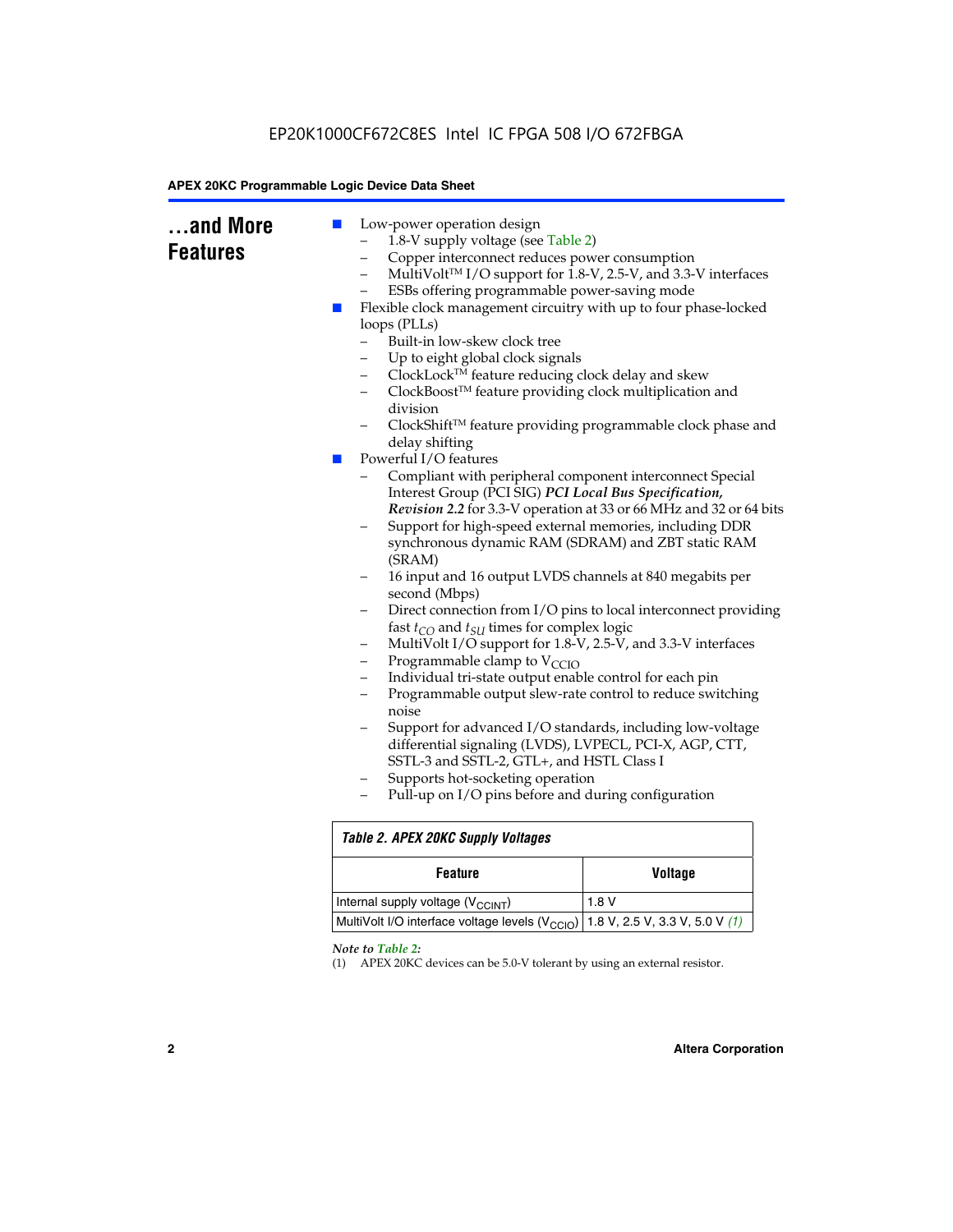- Advanced interconnect structure
	- Copper interconnect for high performance
	- Four-level hierarchical FastTrack® interconnect structure providing fast, predictable interconnect delays
	- Dedicated carry chain that implements arithmetic functions such as fast adders, counters, and comparators (automatically used by software tools and megafunctions)
	- Dedicated cascade chain that implements high-speed, high-fan-in logic functions (automatically used by software tools and megafunctions)
	- Interleaved local interconnect allows one LE to drive 29 other LEs through the fast local interconnect
- Advanced software support
	- Software design support and automatic place-and-route provided by the Altera® Quartus™ II development system for Windows-based PCs, Sun SPARCstations, and HP 9000 Series 700/800 workstations
	- Altera MegaCore® functions and Altera Megafunction Partners Program (AMPPSM) megafunctions optimized for APEX 20KC architecture available
	- $N$ ativeLink<sup>TM</sup> integration with popular synthesis, simulation, and timing analysis tools
	- Quartus II SignalTap® embedded logic analyzer simplifies in-system design evaluation by giving access to internal nodes during device operation
	- Supports popular revision-control software packages including PVCS, RCS, and SCCS

| Table 3. APEX 20KC QFP & BGA Package Options & I/O Count | <i>Notes <math>(1)</math>, <math>(2)</math></i> |     |     |     |
|----------------------------------------------------------|-------------------------------------------------|-----|-----|-----|
| <b>Device</b>                                            | 240-Pin PQFP<br>208-Pin PQFP<br>356-Pin BGA     |     |     |     |
| EP20K200C                                                | 136                                             | 168 | 271 |     |
| EP20K400C                                                |                                                 |     |     | 488 |
| EP20K600C                                                |                                                 |     |     | 488 |
| EP20K1000C                                               |                                                 |     |     | 488 |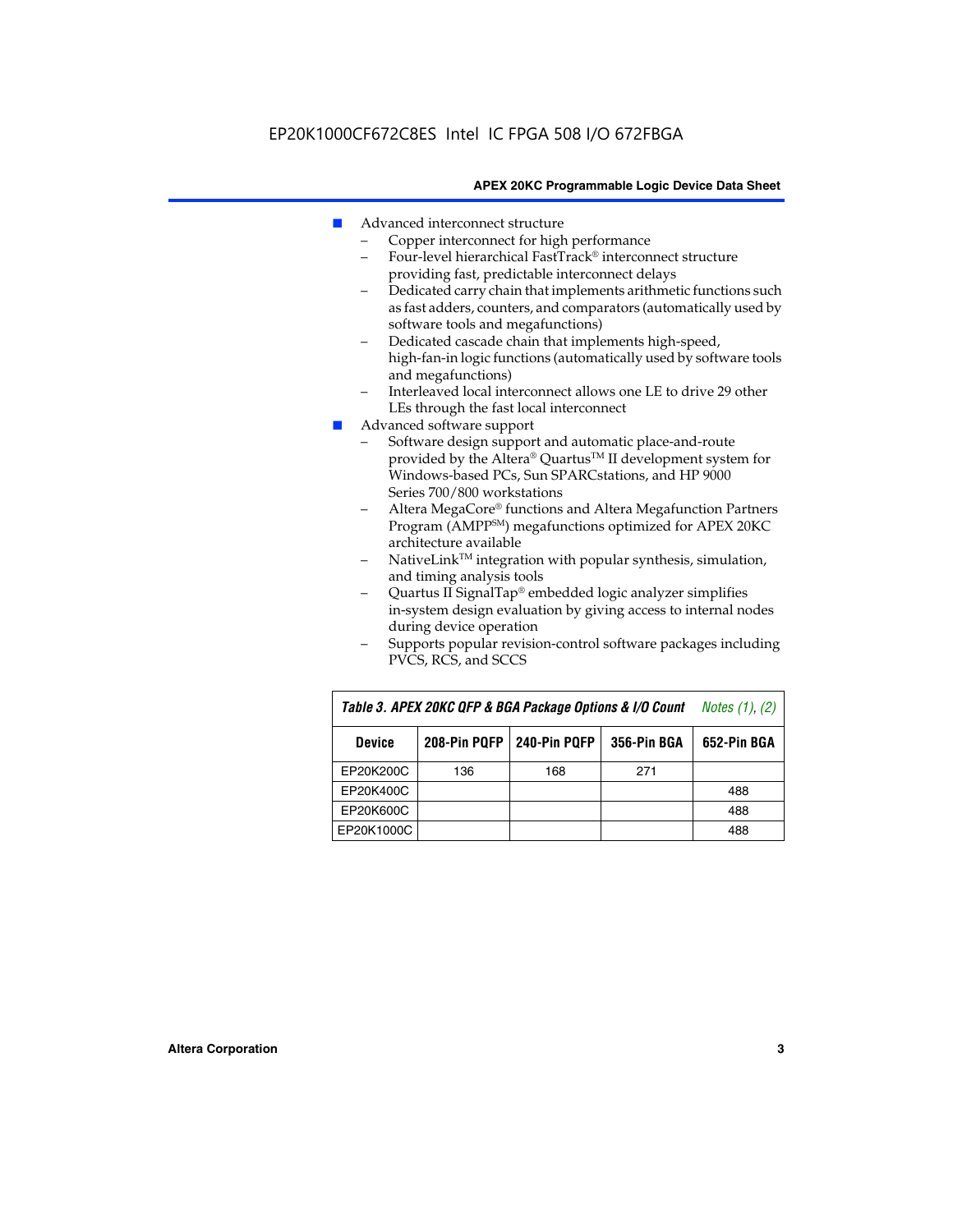| Table 4. APEX 20KC FineLine BGA Package Options & I/O Count Notes (1), (2) |     |           |     |  |  |  |
|----------------------------------------------------------------------------|-----|-----------|-----|--|--|--|
| 672 Pin<br>484 Pin<br><b>1,020 Pin</b><br><b>Device</b>                    |     |           |     |  |  |  |
| EP20K200C                                                                  | 376 |           |     |  |  |  |
| EP20K400C                                                                  |     | 488 $(3)$ |     |  |  |  |
| EP20K600C                                                                  |     | 508 $(3)$ | 588 |  |  |  |
| EP20K1000C                                                                 |     | 508(3)    | 708 |  |  |  |

#### *Notes to Tables 3 and 4:*

- (1) I/O counts include dedicated input and clock pins.
- (2) APEX 20KC device package types include plastic quad flat pack (PQFP), 1.27-mm pitch ball-grid array (BGA), and 1.00-mm pitch FineLine BGA™ packages.
- (3) This device uses a thermally enhanced package, which is taller than the regular package. Consult the *Altera Device Package Information Data Sheet* for detailed package size information.

| Table 5. APEX 20KC QFP & BGA Package Sizes |                    |                    |                    |                    |  |  |  |
|--------------------------------------------|--------------------|--------------------|--------------------|--------------------|--|--|--|
| <b>Feature</b>                             | 208-Pin PQFP       | 240-Pin PQFP       | 356-Pin BGA        | 652-Pin BGA        |  |  |  |
| Pitch (mm)                                 | 0.50               | 0.50               | 1.27               | 1.27               |  |  |  |
| Area ( $mm2$ )                             | 924                | 1.218              | 1.225              | 2,025              |  |  |  |
| Length $\times$ Width (mm $\times$ mm)     | $30.4 \times 30.4$ | $34.9 \times 34.9$ | $35.0 \times 35.0$ | $45.0 \times 45.0$ |  |  |  |

| Table 6. APEX 20KC FineLine BGA Package Sizes            |                |                |                |  |  |  |
|----------------------------------------------------------|----------------|----------------|----------------|--|--|--|
| <b>1,020 Pin</b><br>484 Pin<br>672 Pin<br><b>Feature</b> |                |                |                |  |  |  |
| Pitch (mm)                                               | 1.00           | 1.00           | 1.00           |  |  |  |
| Area ( $mm2$ )                                           | 529            | 729            | 1.089          |  |  |  |
| Length $\times$ Width (mm $\times$ mm)                   | $23 \times 23$ | $27 \times 27$ | $33 \times 33$ |  |  |  |

## **General Description**

Similar to APEX 20K and APEX 20KE devices, APEX 20KC devices offer the MultiCore architecture, which combines the strengths of LUT-based and product-term-based devices with an enhanced memory structure. LUT-based logic provides optimized performance and efficiency for datapath, register-intensive, mathematical, or digital signal processing (DSP) designs. Product-term-based logic is optimized for complex combinatorial paths, such as complex state machines. LUT- and productterm-based logic combined with memory functions and a wide variety of MegaCore and AMPP functions make the APEX 20KC architecture uniquely suited for SOPC designs. Applications historically requiring a combination of LUT-, product-term-, and memory-based devices can now be integrated into one APEX 20KC device.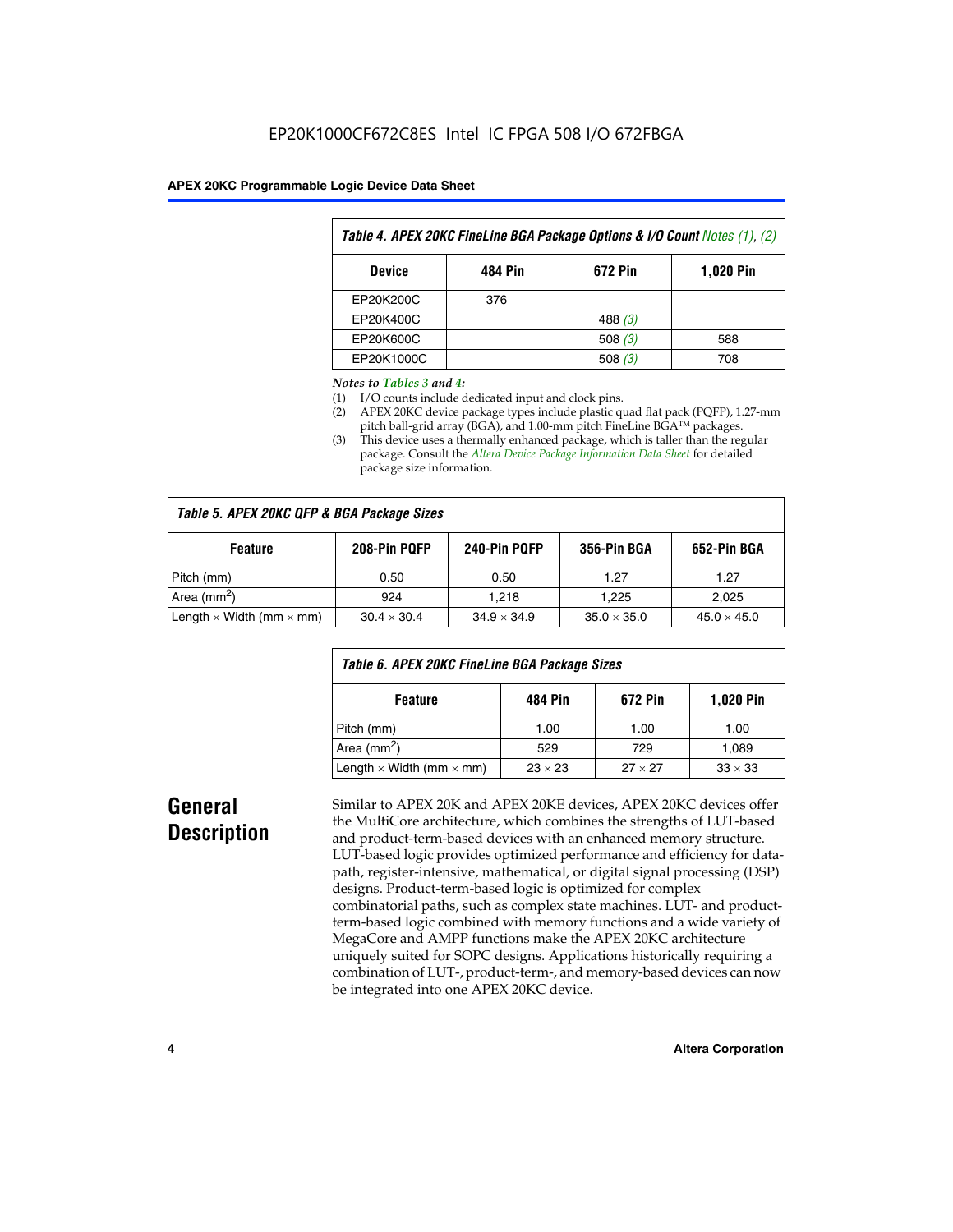APEX 20KC devices include additional features such as enhanced I/O standard support, CAM, additional global clocks, and enhanced ClockLock clock circuitry. Table 7 shows the features included in APEX 20KC devices.

| Table 7. APEX 20KC Device Features (Part 1 of 2) |                                                                                                                                                                                                                              |  |  |  |  |
|--------------------------------------------------|------------------------------------------------------------------------------------------------------------------------------------------------------------------------------------------------------------------------------|--|--|--|--|
| <b>Feature</b>                                   | <b>APEX 20KC Devices</b>                                                                                                                                                                                                     |  |  |  |  |
| MultiCore system integration                     | Full support                                                                                                                                                                                                                 |  |  |  |  |
| Hot-socketing support                            | Full support                                                                                                                                                                                                                 |  |  |  |  |
| SignalTap logic analysis                         | Full support                                                                                                                                                                                                                 |  |  |  |  |
| 32-/64-bit, 33-MHz PCI                           | Full compliance                                                                                                                                                                                                              |  |  |  |  |
| 32-/64-bit, 66-MHz PCI                           | Full compliance in -7 and -8 speed grades in<br>selected devices                                                                                                                                                             |  |  |  |  |
| MultiVolt I/O                                    | 1.8-V, 2.5-V, or 3.3-V V <sub>CCIO</sub><br>V <sub>CCIO</sub> selected bank by bank<br>5.0-V tolerant with use of external resistor                                                                                          |  |  |  |  |
| ClockLock support                                | Clock delay reduction<br>$m/(n \times v)$ clock multiplication<br>Drive ClockLock output off-chip<br>External clock feedback<br>ClockShift circuitry<br>LVDS support<br>Up to four PLLs<br>ClockShift clock phase adjustment |  |  |  |  |
| Dedicated clock and input pins                   | Eight                                                                                                                                                                                                                        |  |  |  |  |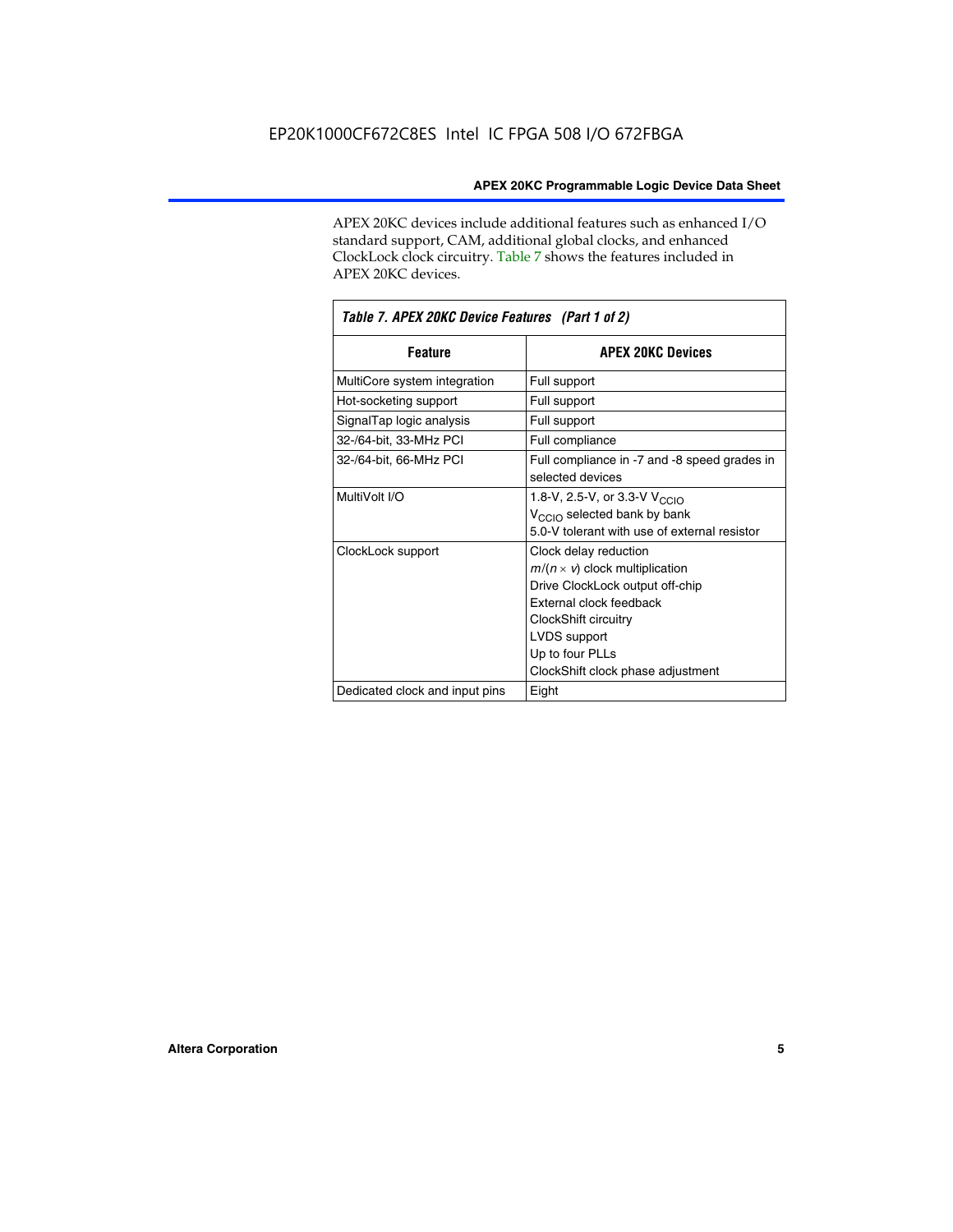| Table 7. APEX 20KC Device Features (Part 2 of 2) |                                                                                                                                                                                                                                                                                                                                                                                                 |  |  |  |  |
|--------------------------------------------------|-------------------------------------------------------------------------------------------------------------------------------------------------------------------------------------------------------------------------------------------------------------------------------------------------------------------------------------------------------------------------------------------------|--|--|--|--|
| <b>Feature</b>                                   | <b>APEX 20KC Devices</b>                                                                                                                                                                                                                                                                                                                                                                        |  |  |  |  |
| I/O standard support                             | 1.8-V, 2.5-V, 3.3-V, 5.0-V I/O<br>3.3-V PCI and PCI-X<br>$3.3-V$ AGP<br>CTT<br>$GTI +$<br><b>LVCMOS</b><br>I VTTI<br>True-LVDS™ and LVPECL data pins (in<br>EP20K400C and larger devices)<br>LVDS and LVPECL clock pins (in all devices)<br>LVDS and LVPECL data pins up to 156 Mbps<br>(in EP20K200C devices)<br><b>HSTL Class I</b><br>PCI-X<br>SSTI-2 Class Land II<br>SSTL-3 Class I and II |  |  |  |  |
| Memory support                                   | CAM<br>Dual-port RAM<br><b>FIFO</b><br>RAM<br><b>ROM</b>                                                                                                                                                                                                                                                                                                                                        |  |  |  |  |

All APEX 20KC devices are reconfigurable and are 100% tested prior to shipment. As a result, test vectors do not have to be generated for faultcoverage purposes. Instead, the designer can focus on simulation and design verification. In addition, the designer does not need to manage inventories of different application-specific integrated circuit (ASIC) designs; APEX 20KC devices can be configured on the board for the specific functionality required.

APEX 20KC devices are configured at system power-up with data stored in an Altera serial configuration device or provided by a system controller. Altera offers in-system programmability (ISP)-capable EPC16, EPC8, EPC4, EPC2, and EPC1 configuration devices and one-time programmable (OTP) EPC1 configuration devices, which configure APEX 20KC devices via a serial data stream. Moreover, APEX 20KC devices contain an optimized interface that permits microprocessors to configure APEX 20KC devices serially or in parallel, and synchronously or asynchronously. The interface also enables microprocessors to treat APEX 20KC devices as memory and configure the device by writing to a virtual memory location, making reconfiguration easy.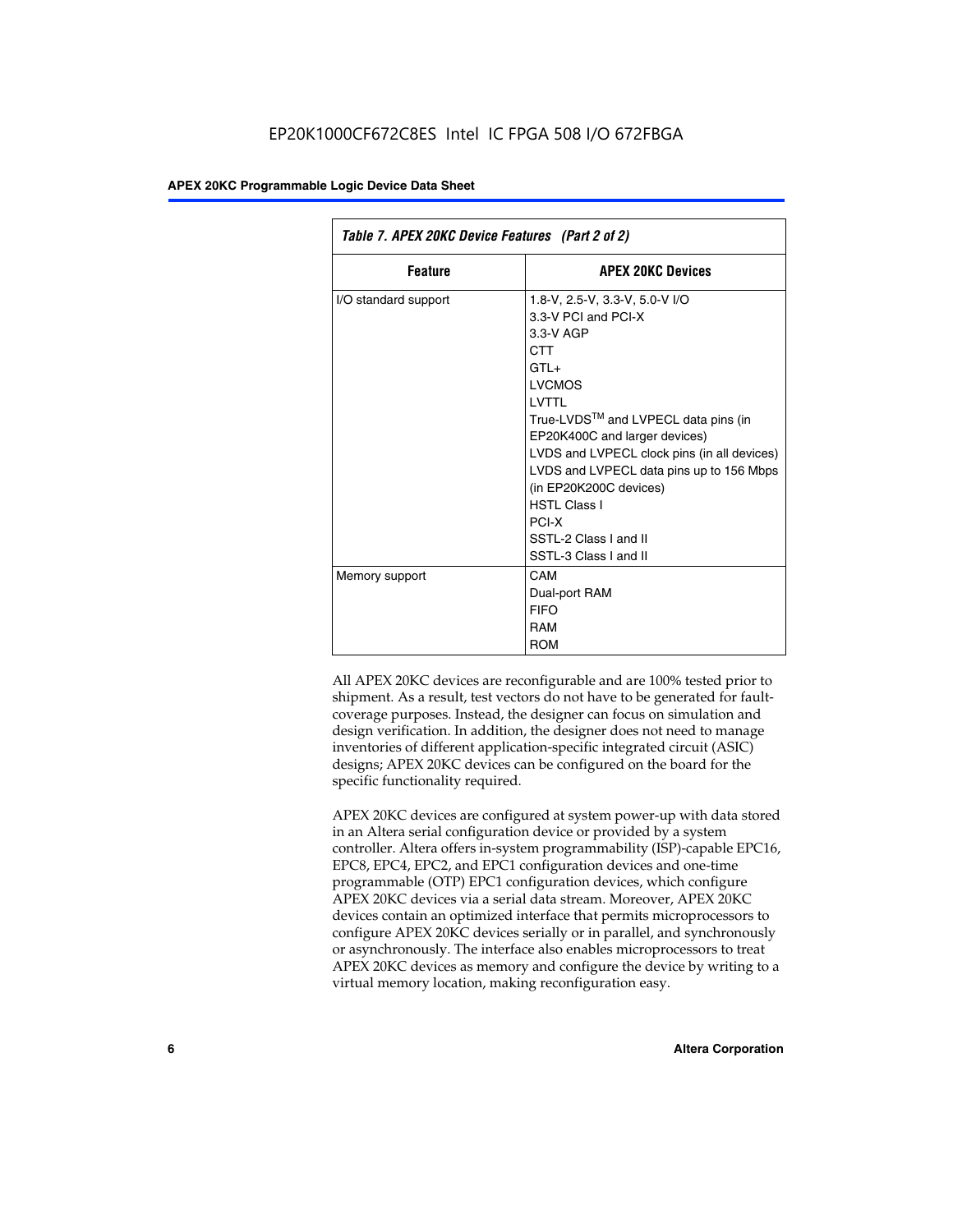After an APEX 20KC device has been configured, it can be reconfigured in-circuit by resetting the device and loading new data. Real-time changes can be made during system operation, enabling innovative reconfigurable computing applications.

APEX 20KC devices are supported by the Altera Quartus II development system, a single, integrated package that offers HDL and schematic design entry, compilation and logic synthesis, full simulation and worst-case timing analysis, SignalTap logic analysis, and device configuration. The Quartus II software runs on Windows-based PCs, Sun SPARCstations, and HP 9000 Series 700/800 workstations.

The Quartus II software provides NativeLink interfaces to other industrystandard PC- and UNIX workstation-based EDA tools. For example, designers can invoke the Quartus II software from within third-party design tools. Further, the Quartus II software contains built-in optimized synthesis libraries; synthesis tools can use these libraries to optimize designs for APEX 20KC devices. For example, the Synopsys Design Compiler library, supplied with the Quartus II development system, includes DesignWare functions optimized for the APEX 20KC architecture.

## **Functional Description**

APEX 20KC devices incorporate LUT-based logic, product-term-based logic, and memory into one device on an all-copper technology process. Signal interconnections within APEX 20KC devices (as well as to and from device pins) are provided by the FastTrack interconnect—a series of fast, continuous row and column channels that run the entire length and width of the device.

Each I/O pin is fed by an I/O element (IOE) located at the end of each row and column of the FastTrack interconnect. Each IOE contains a bidirectional I/O buffer and a register that can be used as either an input or output register to feed input, output, or bidirectional signals. When used with a dedicated clock pin, these registers provide exceptional performance. IOEs provide a variety of features, such as 3.3-V, 64-bit, 66-MHz PCI compliance; JTAG BST support; slew-rate control; and tri-state buffers. APEX 20KC devices offer enhanced I/O support, including support for 1.8-V I/O, 2.5-V I/O, LVCMOS, LVTTL, LVPECL, 3.3-V PCI, PCI-X, LVDS, GTL+, SSTL-2, SSTL-3, HSTL, CTT, and 3.3-V AGP I/O standards.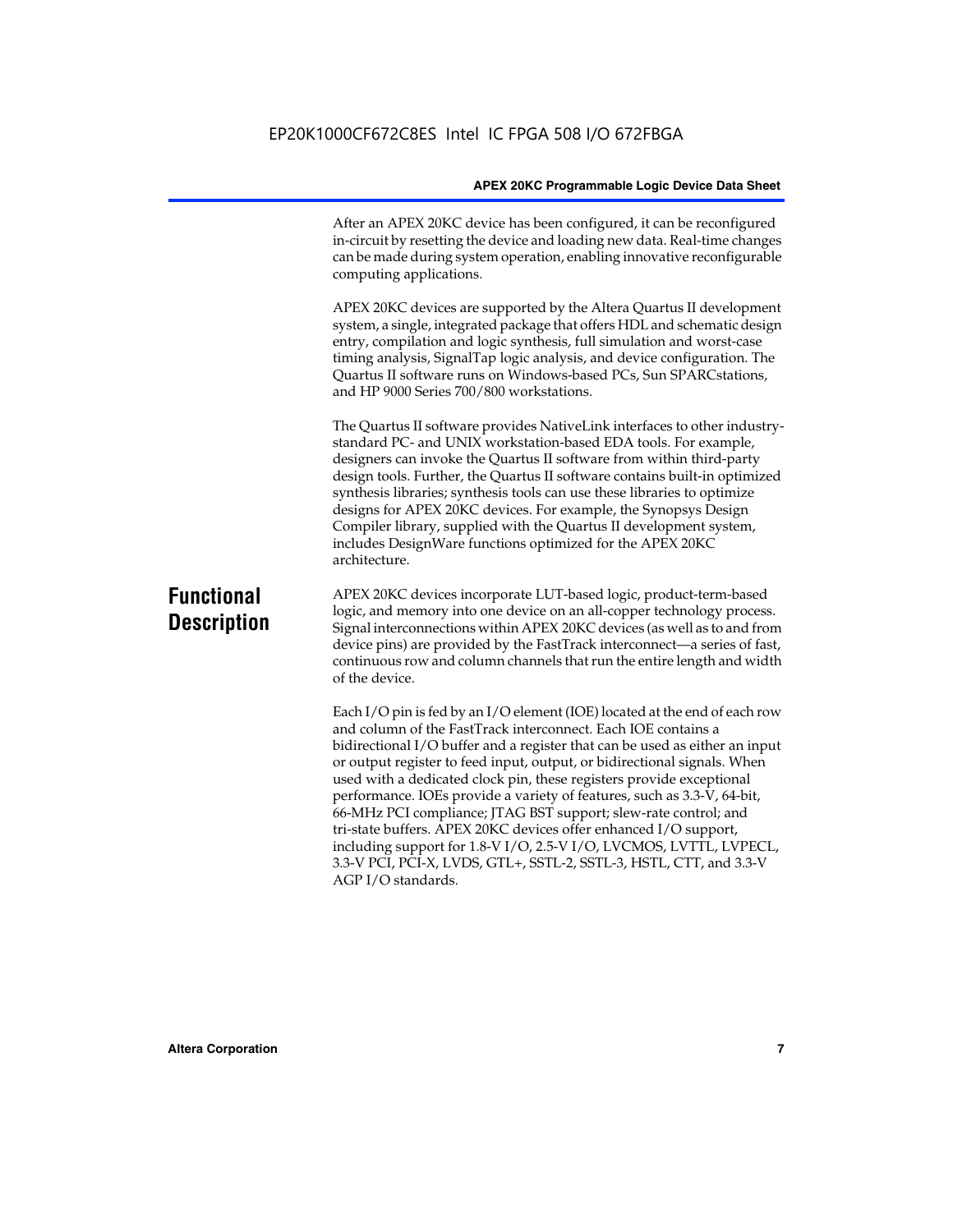The ESB can implement a variety of memory functions, including CAM, RAM, dual-port RAM, ROM, and FIFO functions. Embedding the memory directly into the die improves performance and reduces die area compared to distributed-RAM implementations. Moreover, the abundance of cascadable ESBs allows APEX 20KC devices to implement multiple wide memory blocks for high-density designs. The ESB's high speed ensures it can implement small memory blocks without any speed penalty. Additionally, designers can use the ESBs to create as many different-sized memory blocks as the system requires. Figure 1 shows an overview of the APEX 20KC device.



APEX 20KC devices provide four dedicated clock pins and four dedicated input pins that drive register control inputs. These signals ensure efficient distribution of high-speed, low-skew control signals, which use dedicated routing channels to provide short delays and low skews. Four of the dedicated inputs drive four global signals. These four global signals can also be driven by internal logic, providing an ideal solution for a clock divider or internally generated asynchronous clear signals with high fan-out. The dedicated clock pins featured on the APEX 20KC devices can also feed logic. The devices also feature ClockLock and ClockBoost clock management circuitry.

#### **8 Altera Corporation**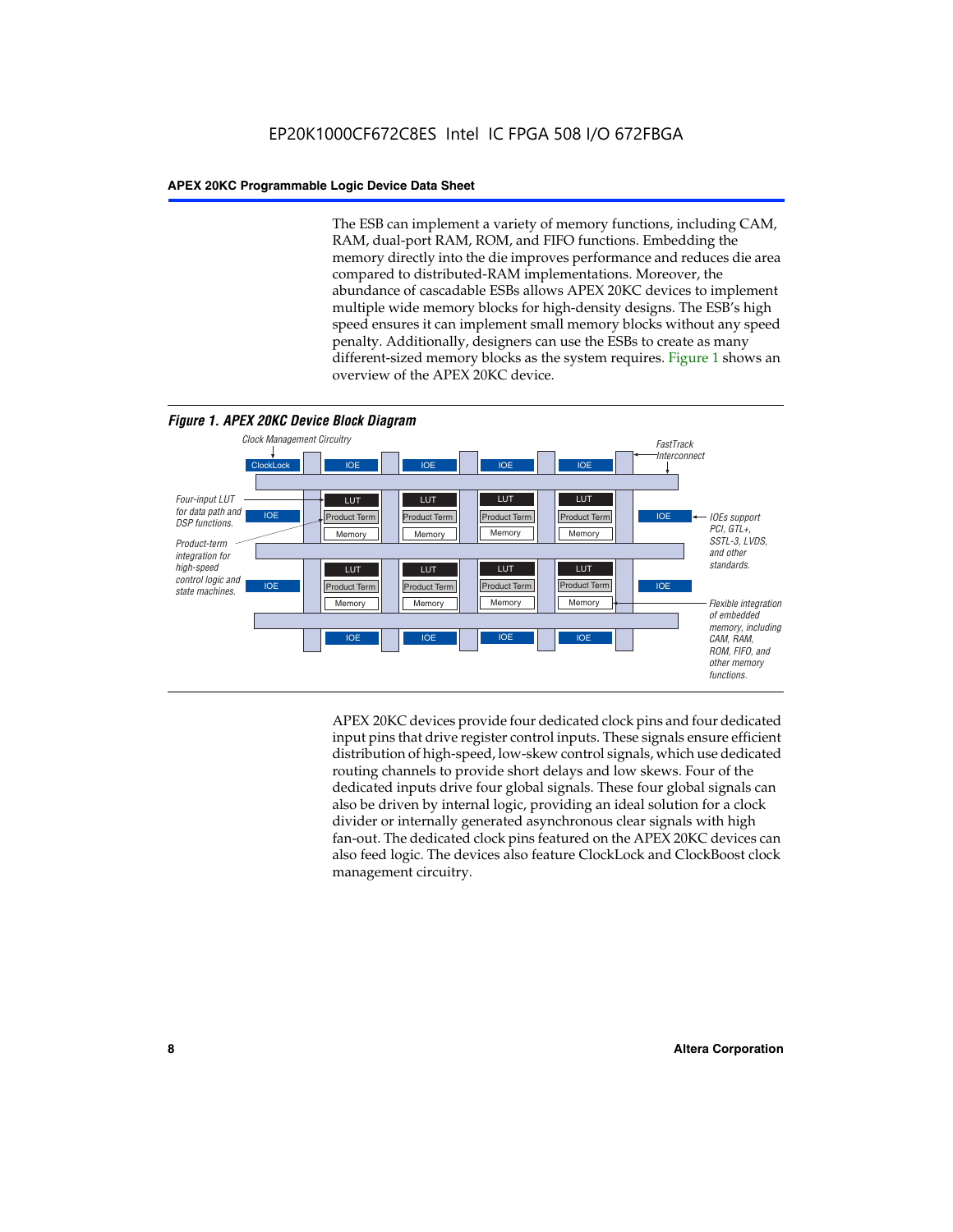#### **MegaLAB Structure**

APEX 20KC devices are constructed from a series of MegaLAB™ structures. Each MegaLAB structure contains 16 logic array blocks (LABs), one ESB, and a MegaLAB interconnect, which routes signals within the MegaLAB structure. In EP20K1000C devices, MegaLAB structures contain 24 LABs. Signals are routed between MegaLAB structures and I/O pins via the FastTrack interconnect. In addition, edge LABs can be driven by I/O pins through the local interconnect. Figure 2 shows the MegaLAB structure.

*Figure 2. MegaLAB Structure*



#### **Logic Array Block**

Each LAB consists of 10 LEs, the LEs' associated carry and cascade chains, LAB control signals, and the local interconnect. The local interconnect transfers signals between LEs in the same or adjacent LABs, IOEs, or ESBs. The Quartus II Compiler places associated logic within an LAB or adjacent LABs, allowing the use of a fast local interconnect for high performance. Figure 3 shows the APEX 20KC LAB.

APEX 20KC devices use an interleaved LAB structure. This structure allows each LE to drive two local interconnect areas, minimizing the use of the MegaLAB and FastTrack interconnect and providing higher performance and flexibility. Each LE can drive 29 other LEs through the fast local interconnect.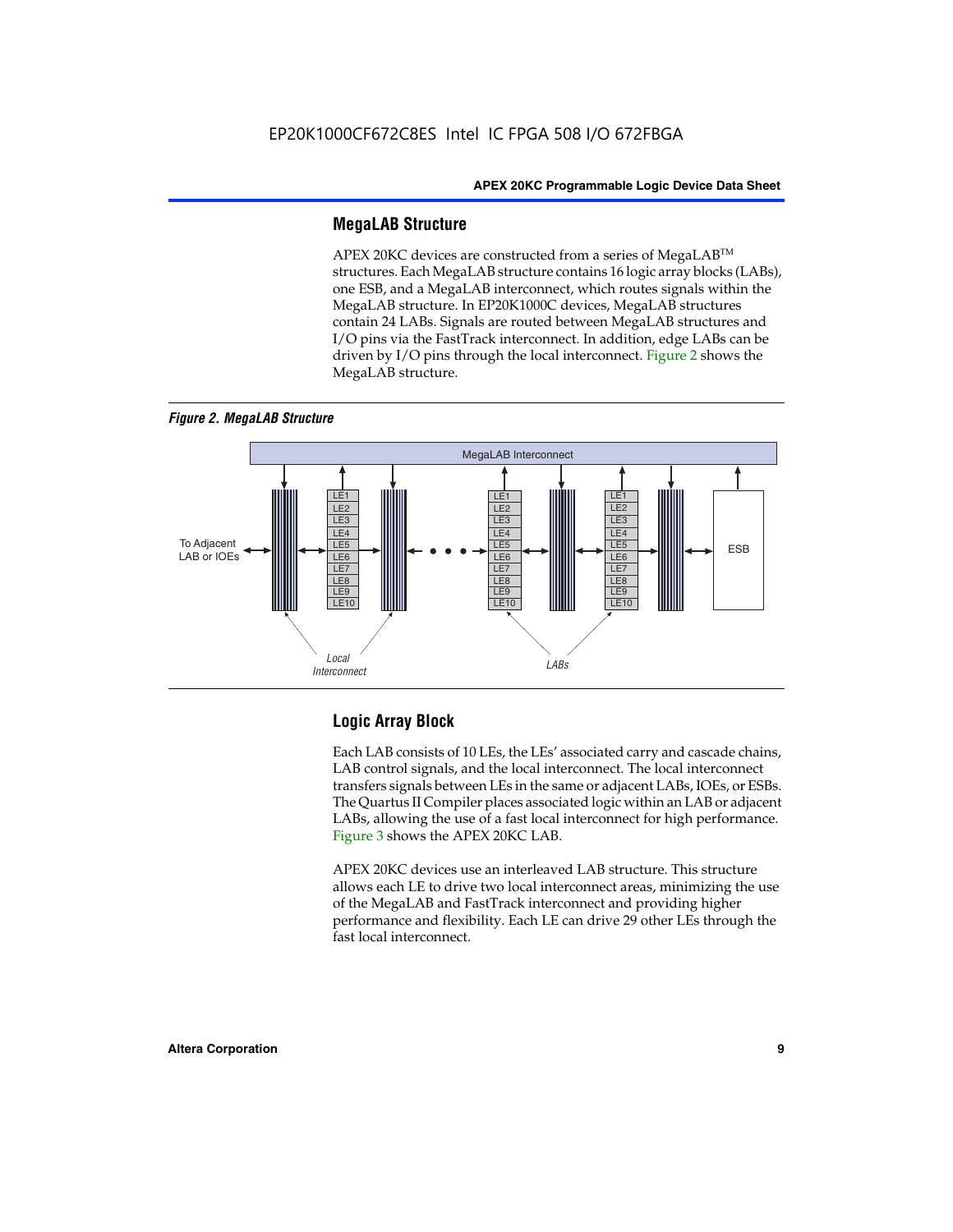



Each LAB contains dedicated logic for driving control signals to its LEs and ESBs. The control signals include clock, clock enable, asynchronous clear, asynchronous preset, asynchronous load, synchronous clear, and synchronous load signals. A maximum of six control signals can be used at a time. Although synchronous load and clear signals are generally used when implementing counters, they can also be used with other functions.

Each LAB can use two clocks and two clock enable signals. Each LAB's clock and clock enable signals are linked (e.g., any LE in a particular LAB using CLK1 will also use CLKENA1). LEs with the same clock but different clock enable signals either use both clock signals in one LAB or are placed into separate LABs.

If both the rising and falling edges of a clock are used in a LAB, both LABwide clock signals are used.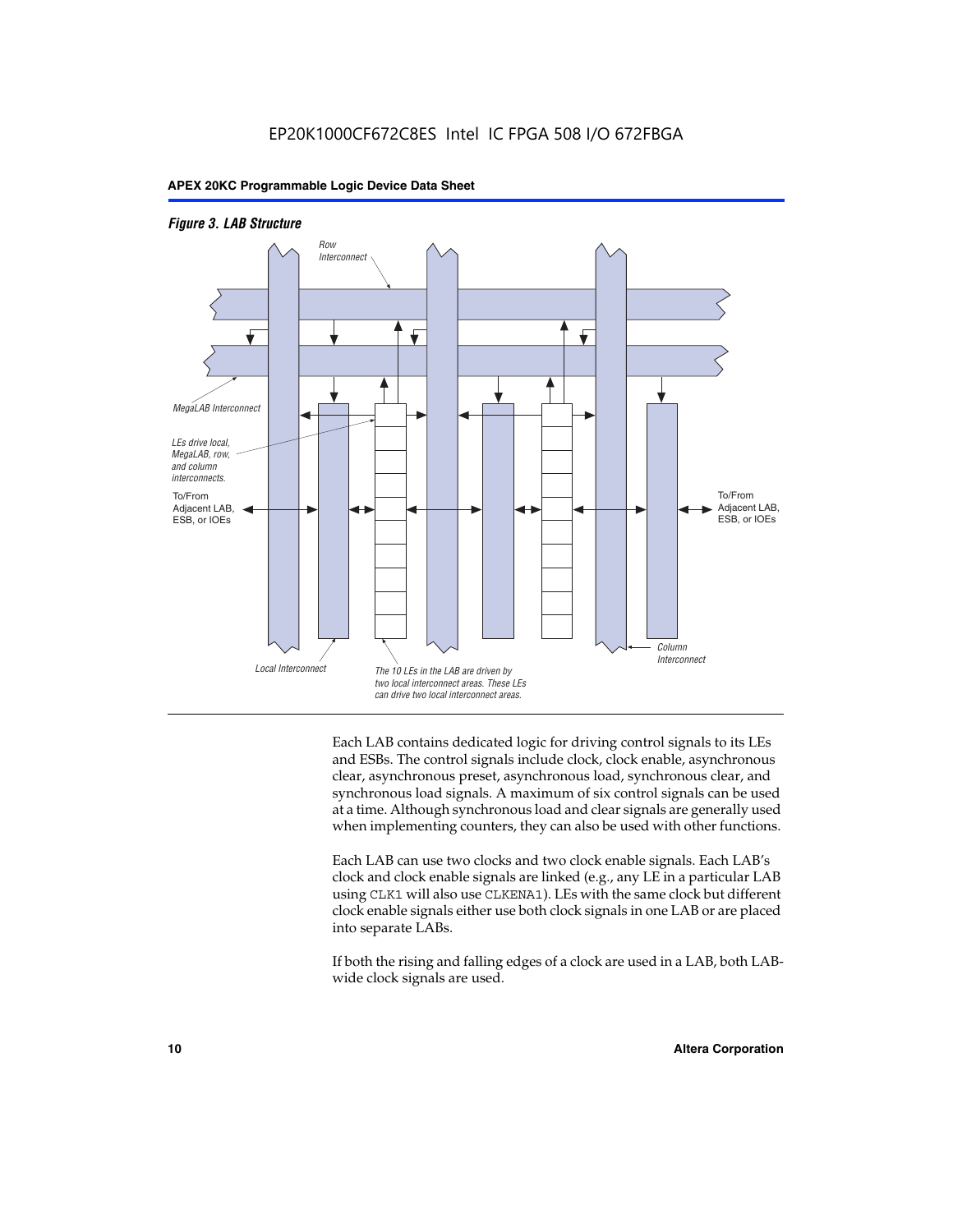The LAB-wide control signals can be generated from the LAB local interconnect, global signals, and dedicated clock pins. The inherent low skew of the FastTrack interconnect enables it to be used for clock distribution. Figure 4 shows the LAB control signal generation circuit.



#### *Figure 4. LAB Control Signal Generation*

#### *Notes to Figure 4:*

- (1) The LABCLR1 and LABCLR2 signals also control asynchronous load and asynchronous preset for LEs within the LAB.
- (2) The SYNCCLR signal can be generated by the local interconnect or global signals.

#### **Logic Element**

The LE, the smallest unit of logic in the APEX 20KC architecture, is compact and provides efficient logic usage. Each LE contains a four-input LUT, which is a function generator that can quickly implement any function of four variables. In addition, each LE contains a programmable register and carry and cascade chains. Each LE drives the local interconnect, MegaLAB interconnect, and FastTrack interconnect routing structures. See Figure 5.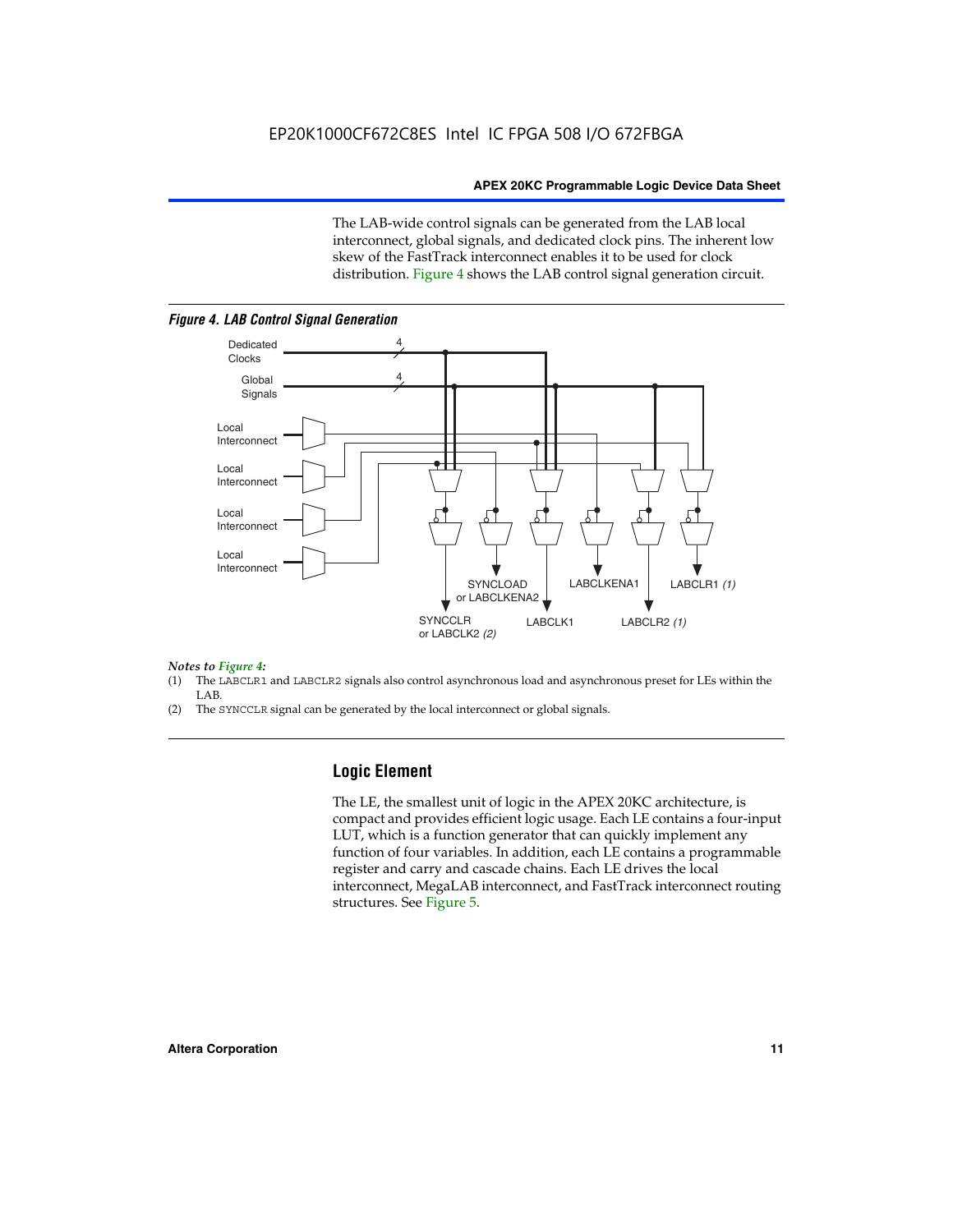

#### *Figure 5. APEX 20KC Logic Element*

Each LE's programmable register can be configured for D, T, JK, or SR operation. The register's clock and clear control signals can be driven by global signals, general-purpose I/O pins, or any internal logic. For combinatorial functions, the register is bypassed and the output of the LUT drives the outputs of the LE.

Each LE has two outputs that drive the local, MegaLAB, or FastTrack interconnect routing structure. Each output can be driven independently by the LUT's or register's output. For example, the LUT can drive one output while the register drives the other output. This feature, called register packing, improves device utilization because the register and the LUT can be used for unrelated functions. The LE can also drive out registered and unregistered versions of the LUT output.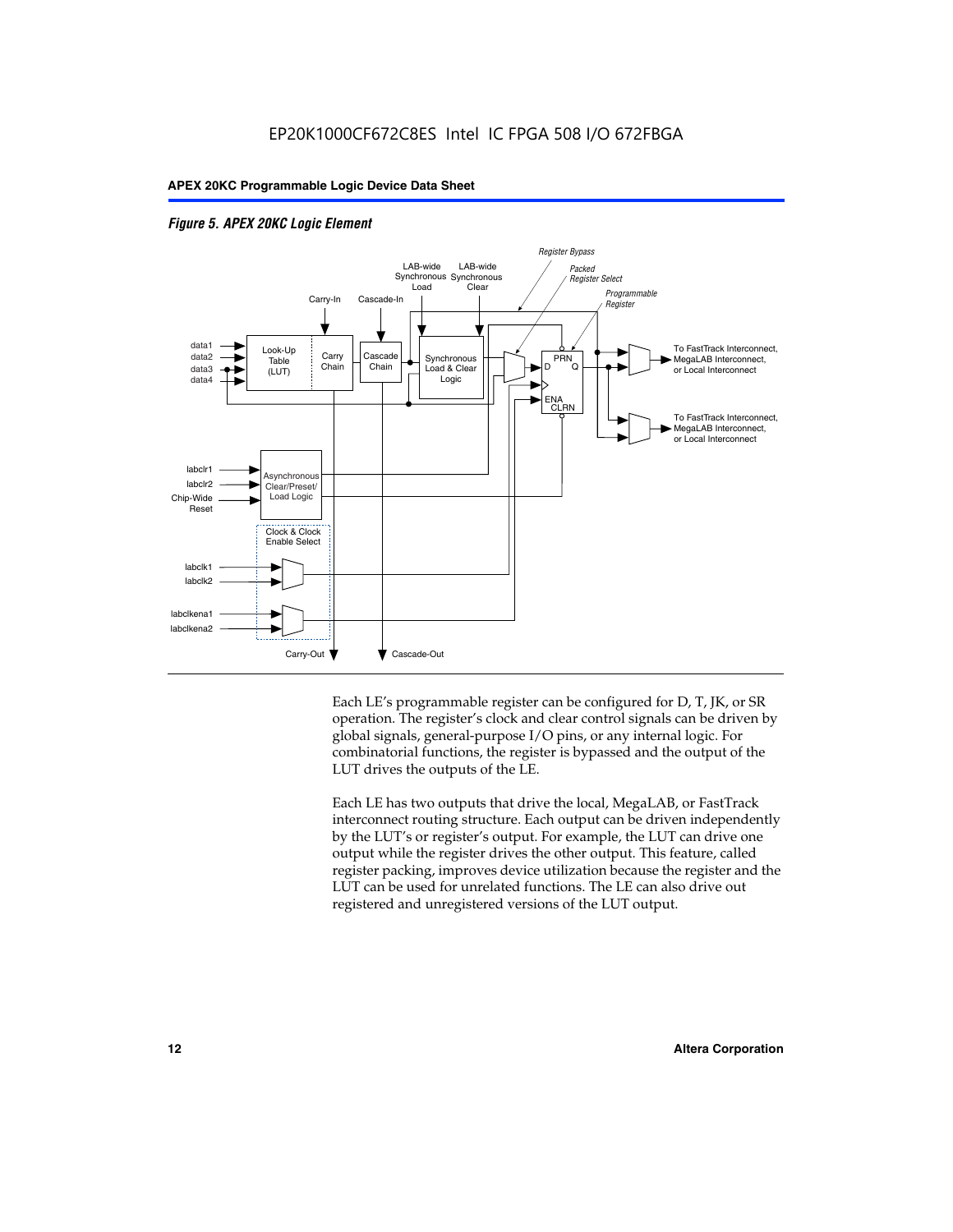The APEX 20KC architecture provides two types of dedicated high-speed data paths that connect adjacent LEs without using local interconnect paths: carry chains and cascade chains. A carry chain supports high-speed arithmetic functions such as counters and adders, while a cascade chain implements wide-input functions such as equality comparators with minimum delay. Carry and cascade chains connect LEs 1 through 10 in an LAB and all LABs in the same MegaLAB structure.

#### *Carry Chain*

The carry chain provides a very fast carry-forward function between LEs. The carry-in signal from a lower-order bit drives forward into the higherorder bit via the carry chain, and feeds into both the LUT and the next portion of the carry chain. This feature allows the APEX 20KC architecture to implement high-speed counters, adders, and comparators of arbitrary width. Carry chain logic can be created automatically by the Quartus II Compiler during design processing, or manually by the designer during design entry. Parameterized functions such as DesignWare functions from Synopsys and library of parameterized modules (LPM) functions automatically take advantage of carry chains for the appropriate functions.

The Quartus II Compiler creates carry chains longer than ten LEs by automatically linking LABs together. For enhanced fitting, a long carry chain skips alternate LABs in a MegaLAB structure. A carry chain longer than one LAB skips either from an even-numbered LAB to the next evennumbered LAB, or from an odd-numbered LAB to the next oddnumbered LAB. For example, the last LE of the first LAB in the upper-left MegaLAB structure carries to the first LE of the third LAB in the MegaLAB structure.

Figure 6 shows how an *n*-bit full adder can be implemented in  $n + 1$  LEs with the carry chain. One portion of the LUT generates the sum of two bits using the input signals and the carry-in signal; the sum is routed to the output of the LE. The register can be bypassed for simple adders or used for accumulator functions. Another portion of the LUT and the carry chain logic generates the carry-out signal, which is routed directly to the carryin signal of the next-higher-order bit. The final carry-out signal is routed to an LE, where it is driven onto the local, MegaLAB, or FastTrack interconnect routing structures.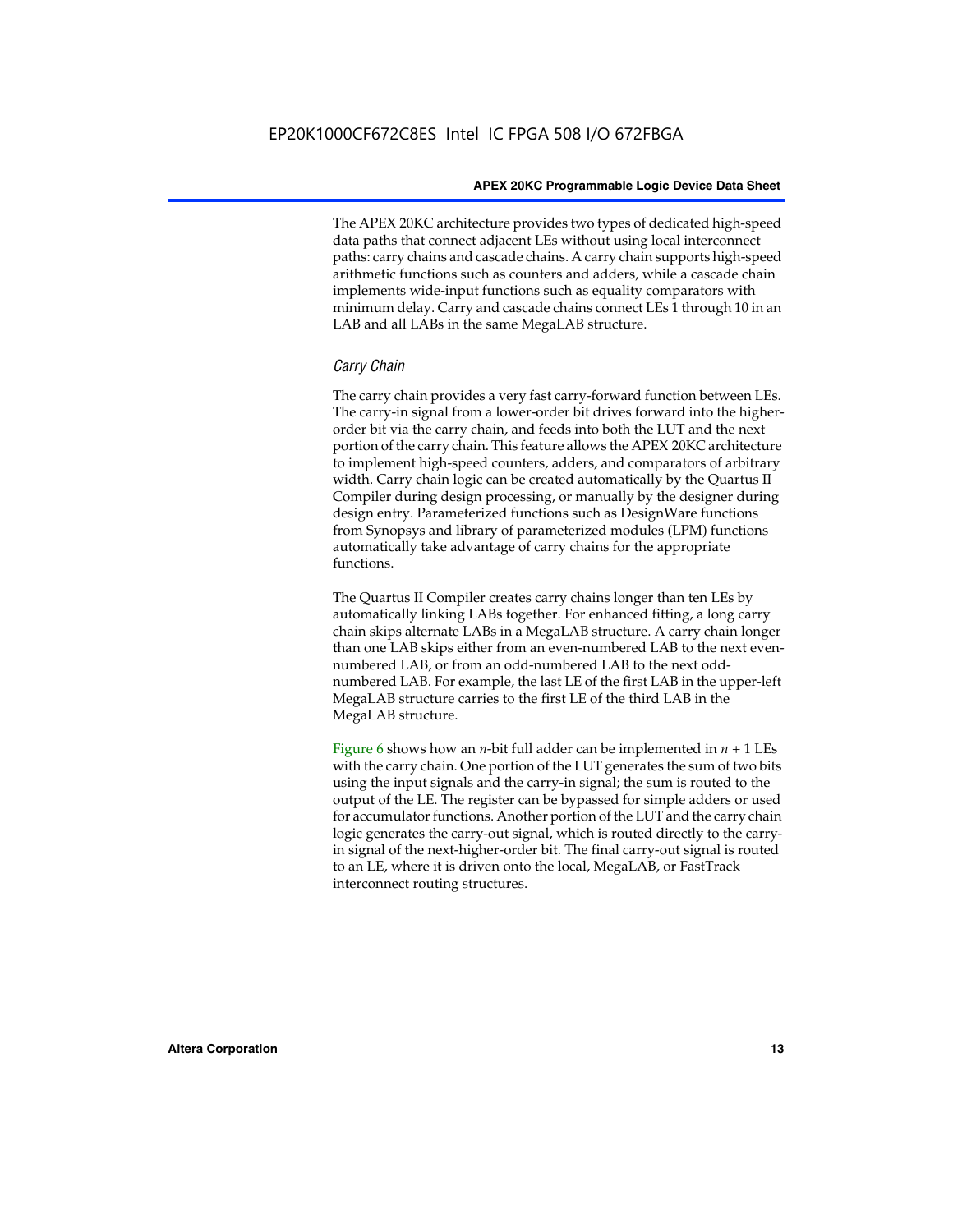

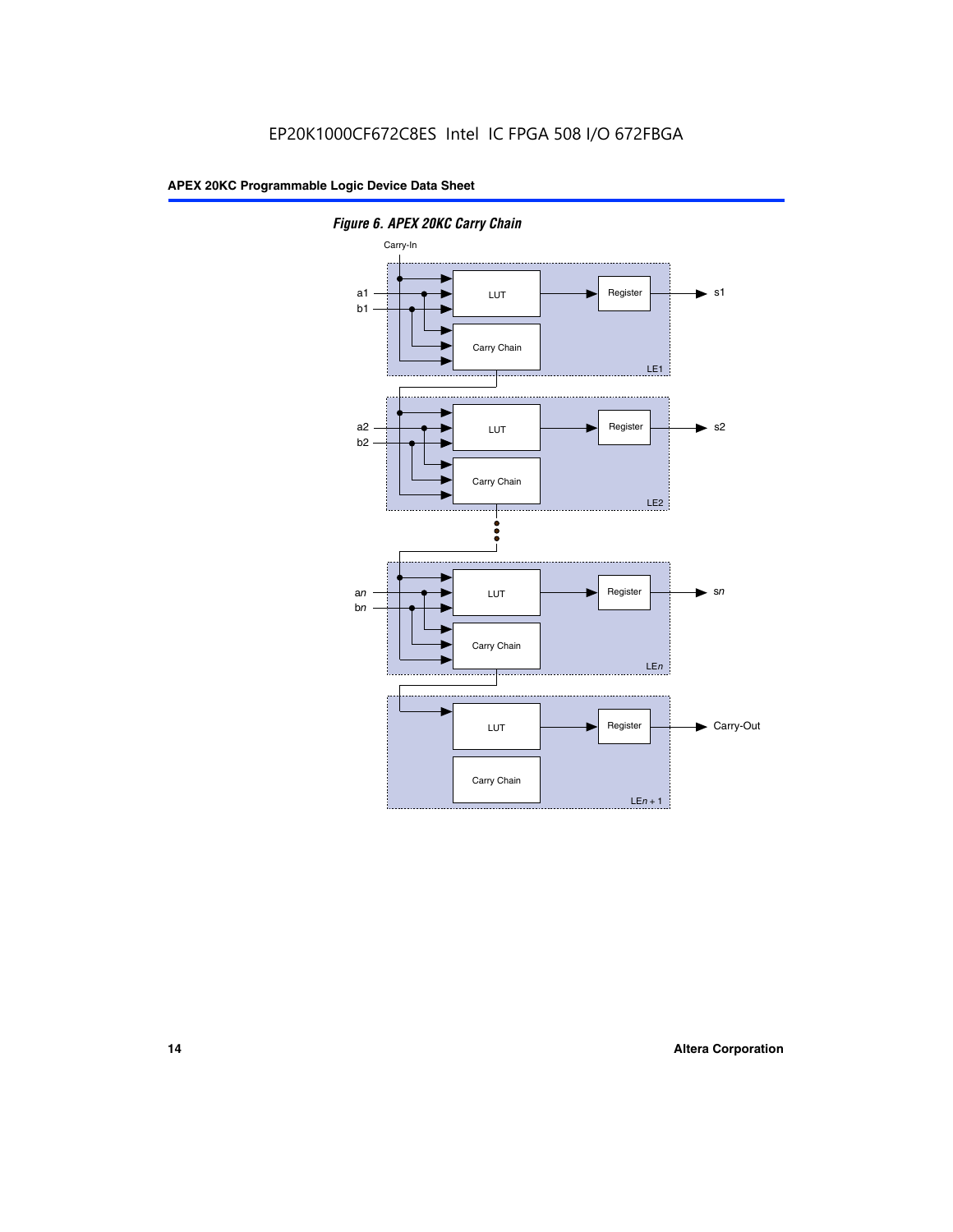#### *Cascade Chain*

With the cascade chain, the APEX 20KC architecture can implement functions with a very wide fan-in. Adjacent LUTs can compute portions of a function in parallel; the cascade chain serially connects the intermediate values. The cascade chain can use a logical AND or logical OR (via De Morgan's inversion) to connect the outputs of adjacent LEs. Each additional LE provides four more inputs to the effective width of a function, with a short cascade delay. Cascade chain logic can be created automatically by the Quartus II Compiler during design processing, or manually by the designer during design entry.

Cascade chains longer than ten LEs are implemented automatically by linking LABs together. For enhanced fitting, a long cascade chain skips alternate LABs in a MegaLAB structure. A cascade chain longer than one LAB skips either from an even-numbered LAB to the next even-numbered LAB, or from an odd-numbered LAB to the next odd-numbered LAB. For example, the last LE of the first LAB in the upper-left MegaLAB structure carries to the first LE of the third LAB in the MegaLAB structure. Figure 7 shows how the cascade function can connect adjacent LEs to form functions with a wide fan-in.



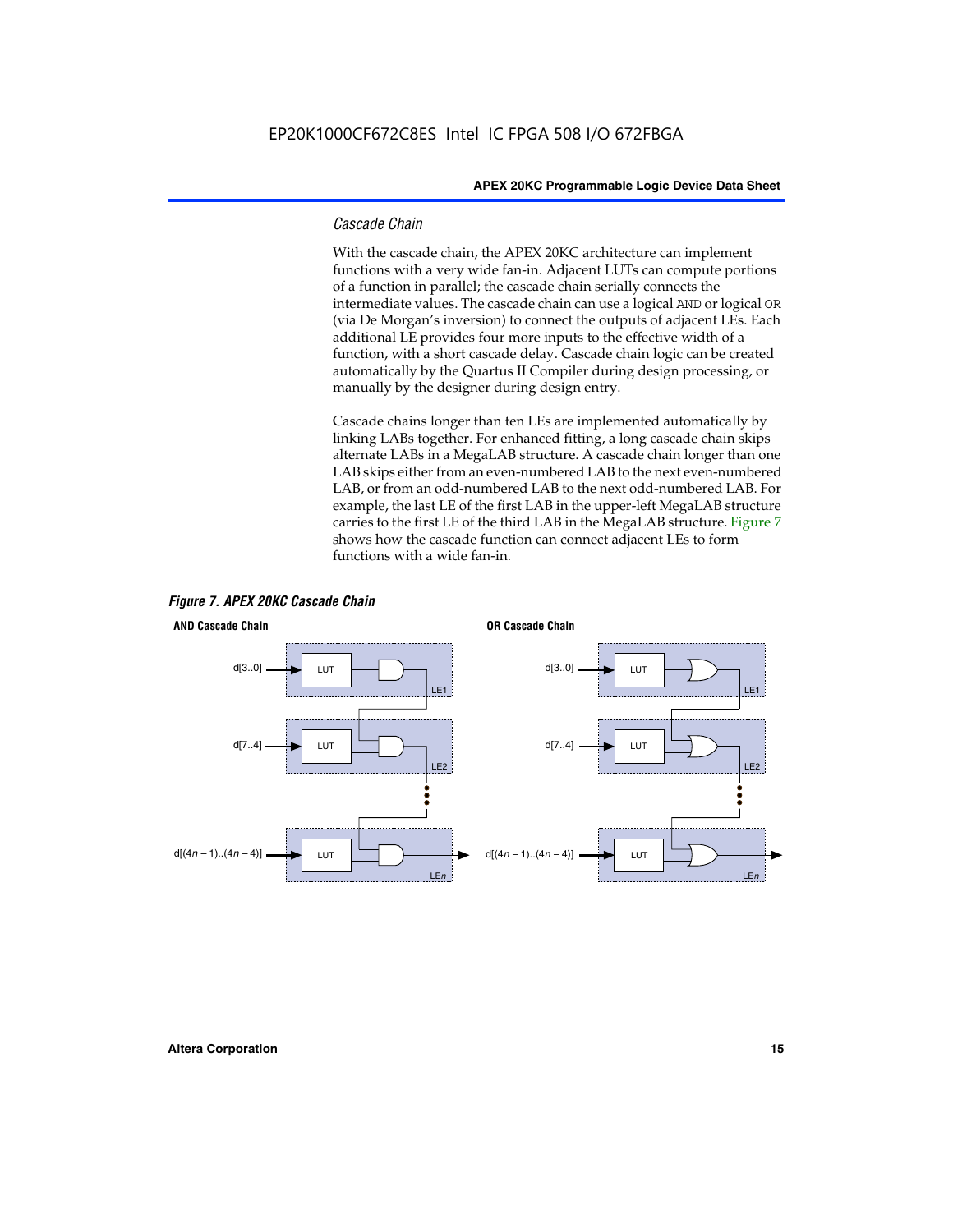#### *LE Operating Modes*

The APEX 20KC LE can operate in one of the following three modes:

- Normal mode
- Arithmetic mode
- Counter mode

Each mode uses LE resources differently. In each mode, seven available inputs to the LE—the four data inputs from the LAB local interconnect, the feedback from the programmable register, and the carry-in and cascade-in from the previous LE—are directed to different destinations to implement the desired logic function. LAB-wide signals provide clock, asynchronous clear, asynchronous preset, asynchronous load, synchronous clear, synchronous load, and clock enable control for the register. These LAB-wide signals are available in all LE modes.

The Quartus II software, in conjunction with parameterized functions such as LPM and DesignWare functions, automatically chooses the appropriate mode for common functions such as counters, adders, and multipliers. If required, the designer can also create special-purpose functions that specify which LE operating mode to use for optimal performance. Figure 8 shows the LE operating modes.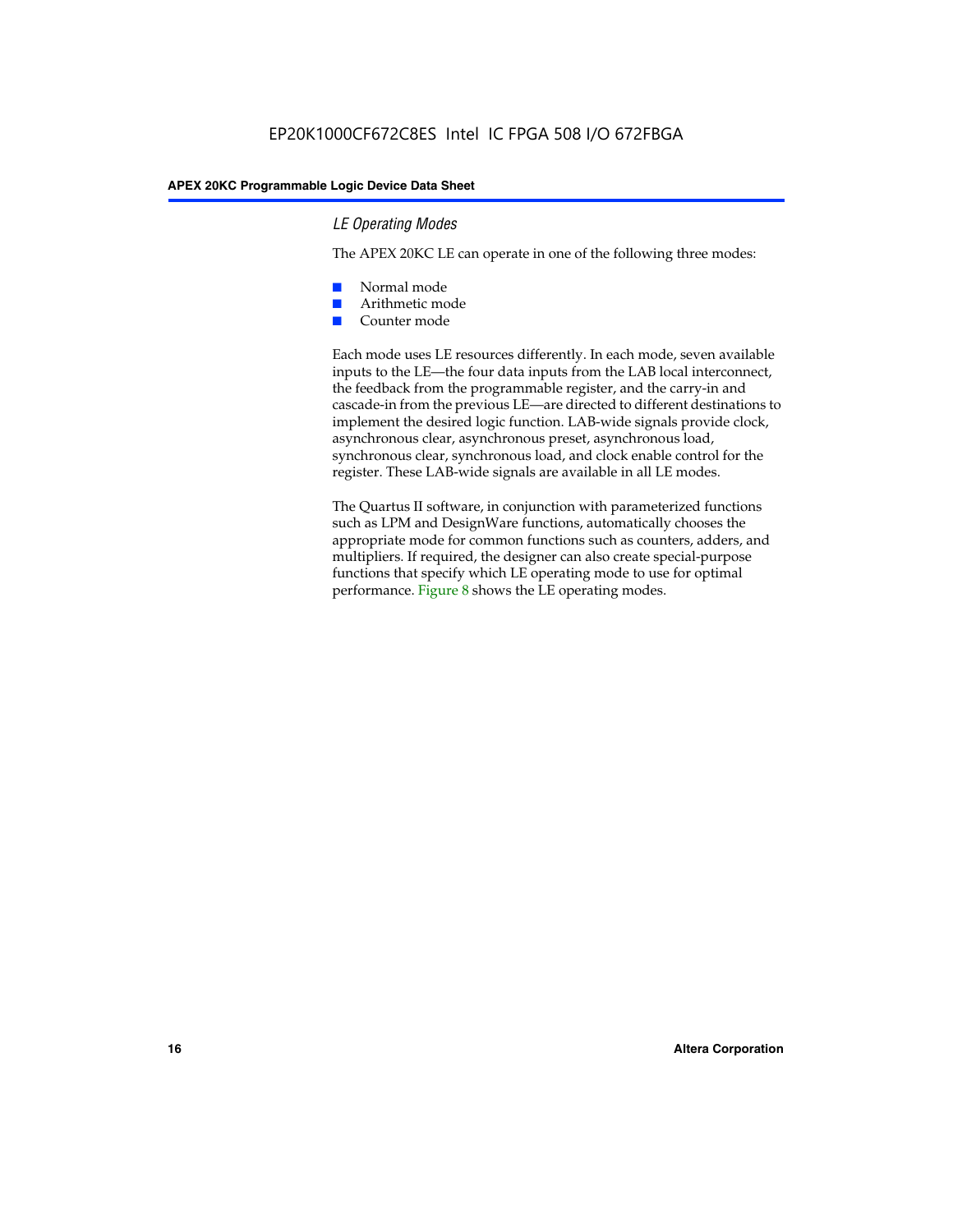

#### *Figure 8. APEX 20KC LE Operating Modes*

## *Notes to Figure 8:*

- (1) LEs in normal mode support register packing.<br>(2) There are two LAB-wide clock enables per LA
- (2) There are two LAB-wide clock enables per LAB.<br>(3) When using the carry-in in normal mode, the pa
- When using the carry-in in normal mode, the packed register feature is unavailable.
- (4) A register feedback multiplexer is available on LE1 of each LAB.
- (5) The DATA1 and DATA2 input signals can supply counter enable, up or down control, or register feedback signals for LEs other than the second LE in an LAB.
- (6) The LAB-wide synchronous clear and LAB wide synchronous load affect all registers in an LAB.

#### **Altera Corporation 17 17**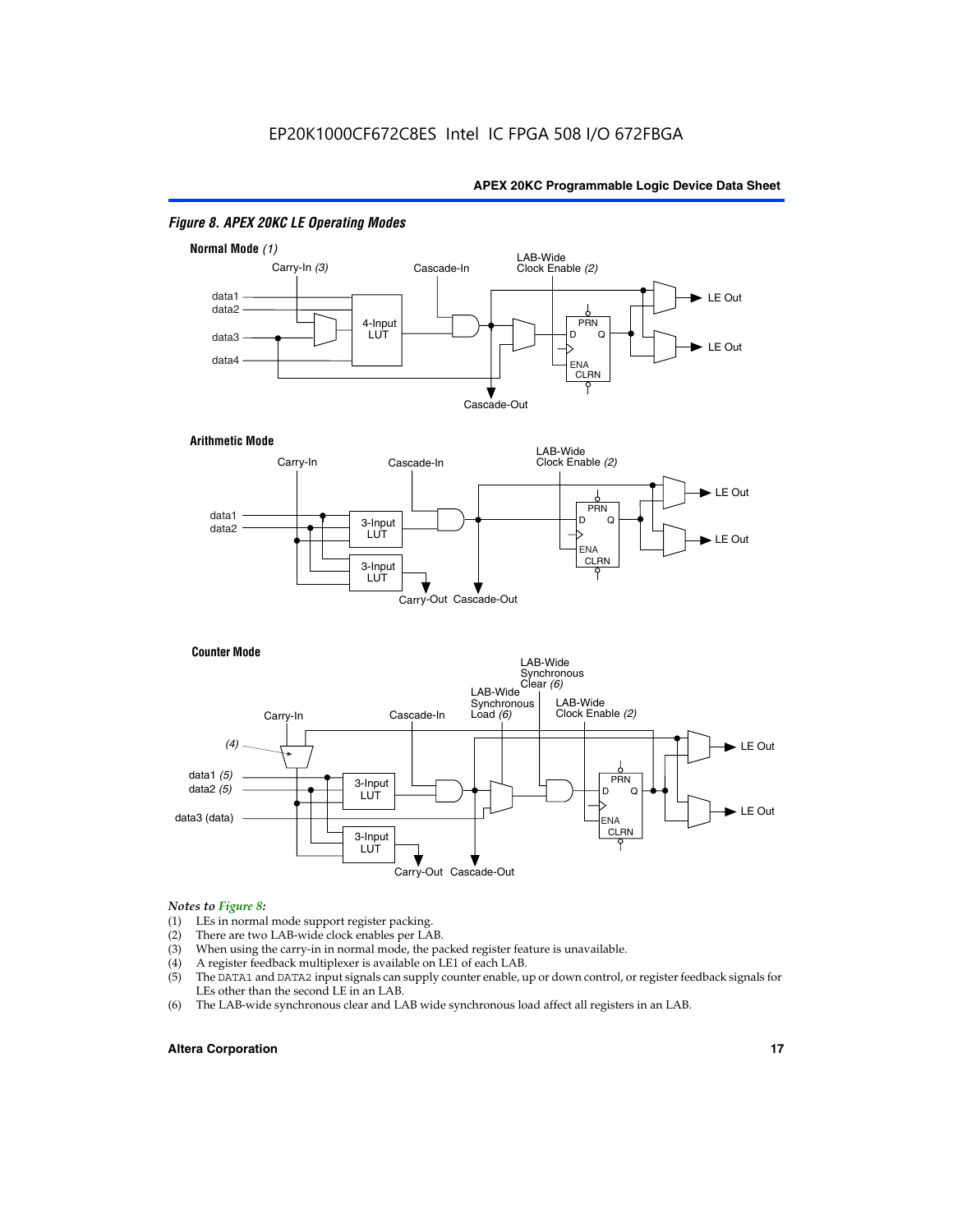#### **Normal Mode**

The normal mode is suitable for general logic applications, combinatorial functions, or wide decoding functions that can take advantage of a cascade chain. In normal mode, four data inputs from the LAB local interconnect and the carry-in are inputs to a four-input LUT. The Quartus II Compiler automatically selects the carry-in or the DATA3 signal as one of the inputs to the LUT. The LUT output can be combined with the cascade-in signal to form a cascade chain through the cascade-out signal. LEs in normal mode support packed registers.

#### **Arithmetic Mode**

The arithmetic mode is ideal for implementing adders, accumulators, and comparators. An LE in arithmetic mode uses two 3-input LUTs. One LUT computes a three-input function; the other generates a carry output. As shown in Figure 8, the first LUT uses the carry-in signal and two data inputs from the LAB local interconnect to generate a combinatorial or registered output. For example, when implementing an adder, this output is the sum of three signals: DATA1, DATA2, and carry-in. The second LUT uses the same three signals to generate a carry-out signal, thereby creating a carry chain. The arithmetic mode also supports simultaneous use of the cascade chain. LEs in arithmetic mode can drive out registered and unregistered versions of the LUT output.

The Quartus II software implements parameterized functions that use the arithmetic mode automatically where appropriate; the designer does not need to specify how the carry chain will be used.

#### **Counter Mode**

The counter mode offers clock enable, counter enable, synchronous up/down control, synchronous clear, and synchronous load options. The counter enable and synchronous up/down control signals are generated from the data inputs of the LAB local interconnect. The synchronous clear and synchronous load options are LAB-wide signals that affect all registers in the LAB. Consequently, if any of the LEs in an LAB use the counter mode, other LEs in that LAB must be used as part of the same counter or be used for a combinatorial function. The Quartus II software automatically places any registers that are not used by the counter into other LABs.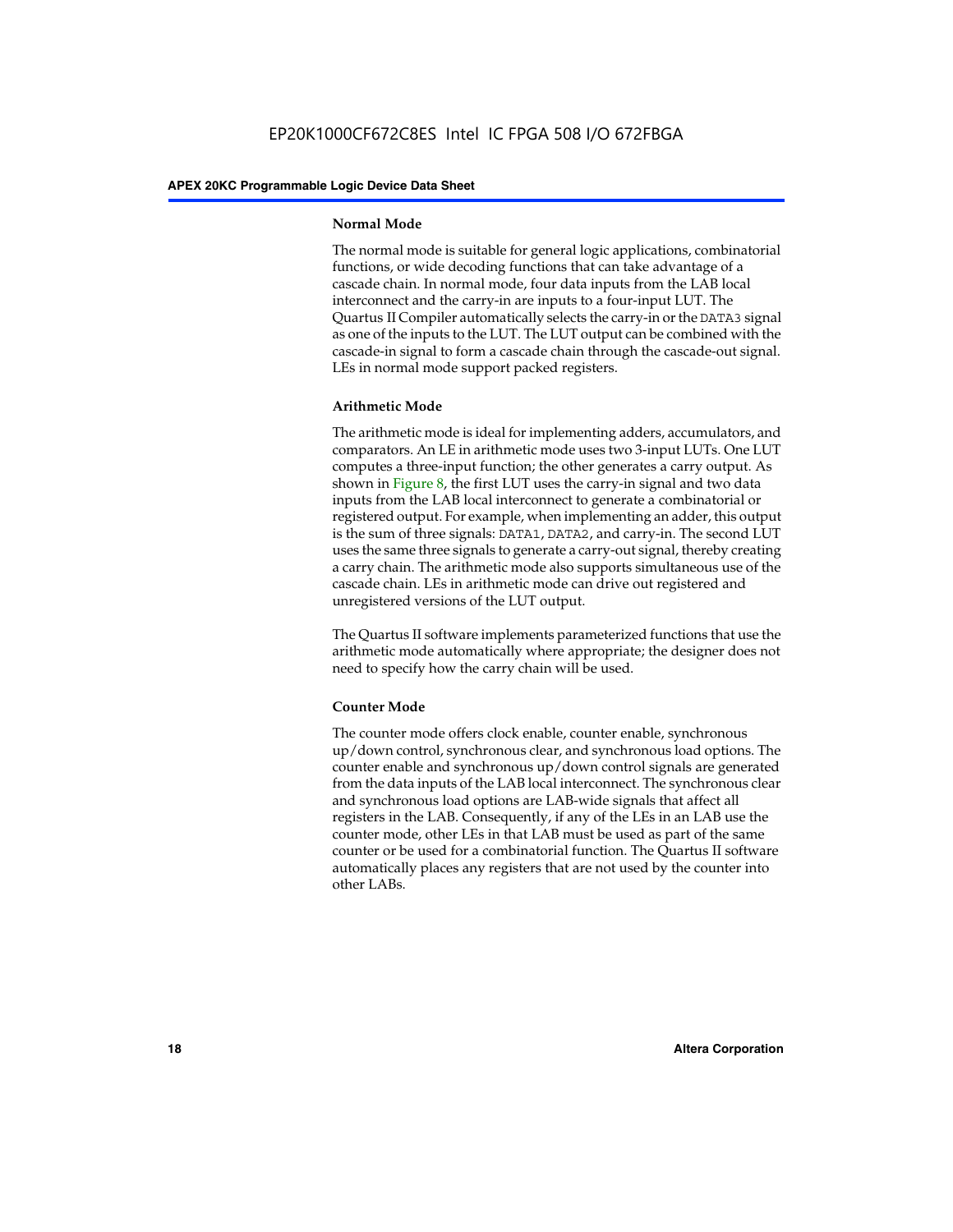The counter mode uses two 3-input LUTs: one generates the counter data, and the other generates the fast carry bit. A 2-to-1 multiplexer provides synchronous loading, and another AND gate provides synchronous clearing. If the cascade function is used by an LE in counter mode, the synchronous clear or load overrides any signal carried on the cascade chain. The synchronous clear overrides the synchronous load. LEs in arithmetic mode can drive out registered and unregistered versions of the LUT output.

#### *Clear & Preset Logic Control*

Logic for the register's clear and preset signals is controlled by LAB-wide signals. The LE directly supports an asynchronous clear function. The Quartus II Compiler can use a NOT-gate push-back technique to emulate an asynchronous preset or to emulate simultaneous preset and clear or asynchronous load. However, this technique uses three additional LEs per register. All emulation is performed automatically when the design is compiled. Registers that emulate simultaneous preset and load will enter an unknown state upon power-up or when the chip-wide reset is asserted.

In addition to the two clear and preset modes, APEX 20KC devices provide a chip-wide reset pin (DEV\_CLRn) that resets all registers in the device. Use of this pin is controlled through an option in the Quartus II software that is set before compilation. The chip-wide reset overrides all other control signals. Registers using an asynchronous preset are preset when the chip-wide reset is asserted; this effect results from the inversion technique used to implement the asynchronous preset.

#### **FastTrack Interconnect**

In the APEX 20KC architecture, connections between LEs, ESBs, and I/O pins are provided by the FastTrack interconnect. The FastTrack interconnect is a series of continuous horizontal and vertical routing channels that traverse the device. This global routing structure provides predictable performance, even in complex designs. In contrast, the segmented routing in FPGAs requires switch matrices to connect a variable number of routing paths, increasing the delays between logic resources and reducing performance.

The FastTrack interconnect consists of row and column interconnect channels that span the entire device. The row interconnect routes signals throughout a row of MegaLAB structures; the column interconnect routes signals throughout a column of MegaLAB structures. When using the row and column interconnect, an LE, IOE, or ESB can drive any other LE, IOE, or ESB in a device. See Figure 9.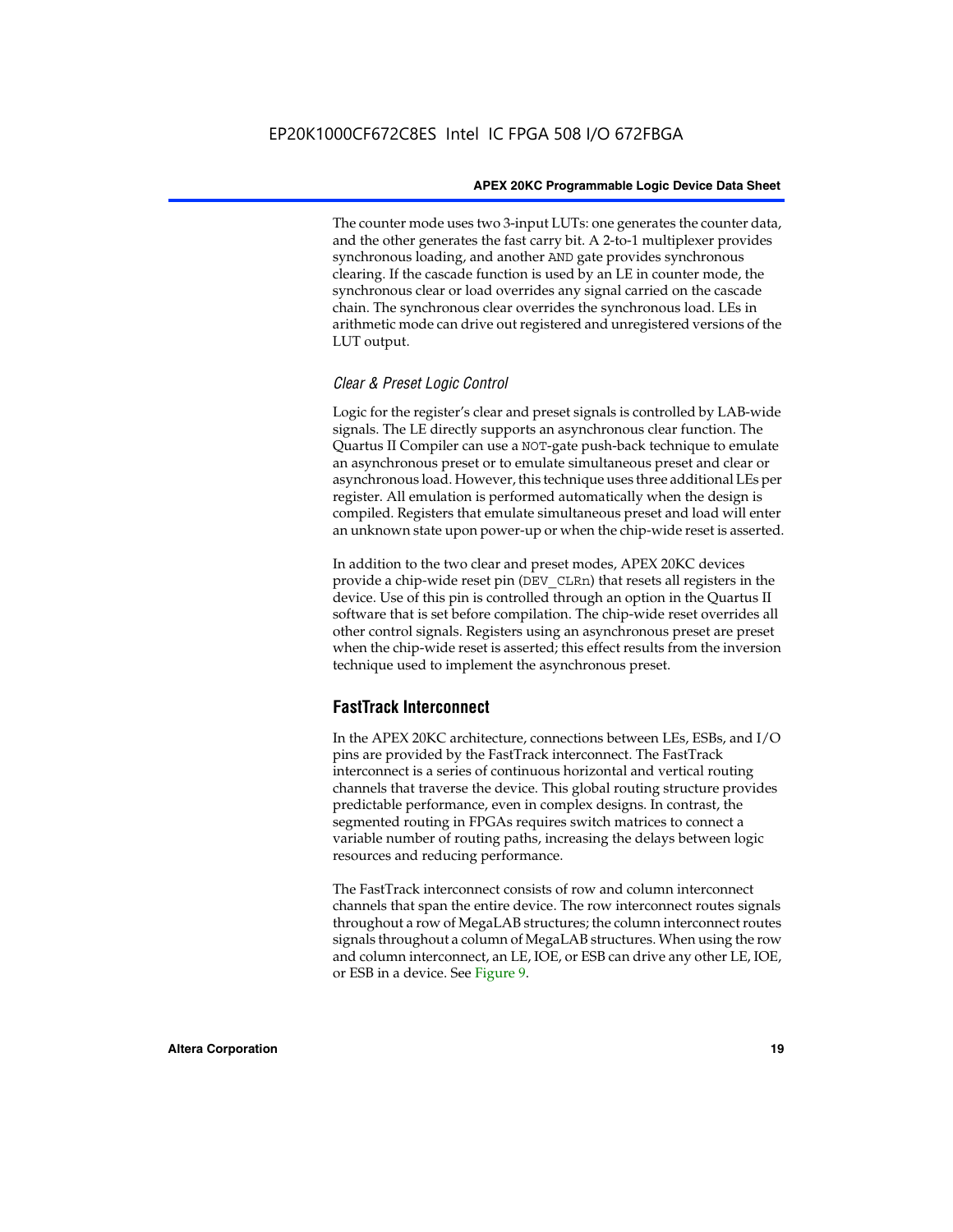



A row line can be driven directly by LEs, IOEs, or ESBs in that row. Further, a column line can drive a row line, allowing an LE, IOE, or ESB to drive elements in a different row via the column and row interconnect. The row interconnect drives the MegaLAB interconnect to drive LEs, IOEs, or ESBs in a particular MegaLAB structure.

A column line can be directly driven by LEs, IOEs, or ESBs in that column. A column line on a device's left or right edge can also be driven by row IOEs. The column line is used to route signals from one row to another. A column line can drive a row line; it can also drive the MegaLAB interconnect directly, allowing faster connections between rows.

Figure 10 shows how the FastTrack interconnect uses the local interconnect to drive LEs within MegaLAB structures.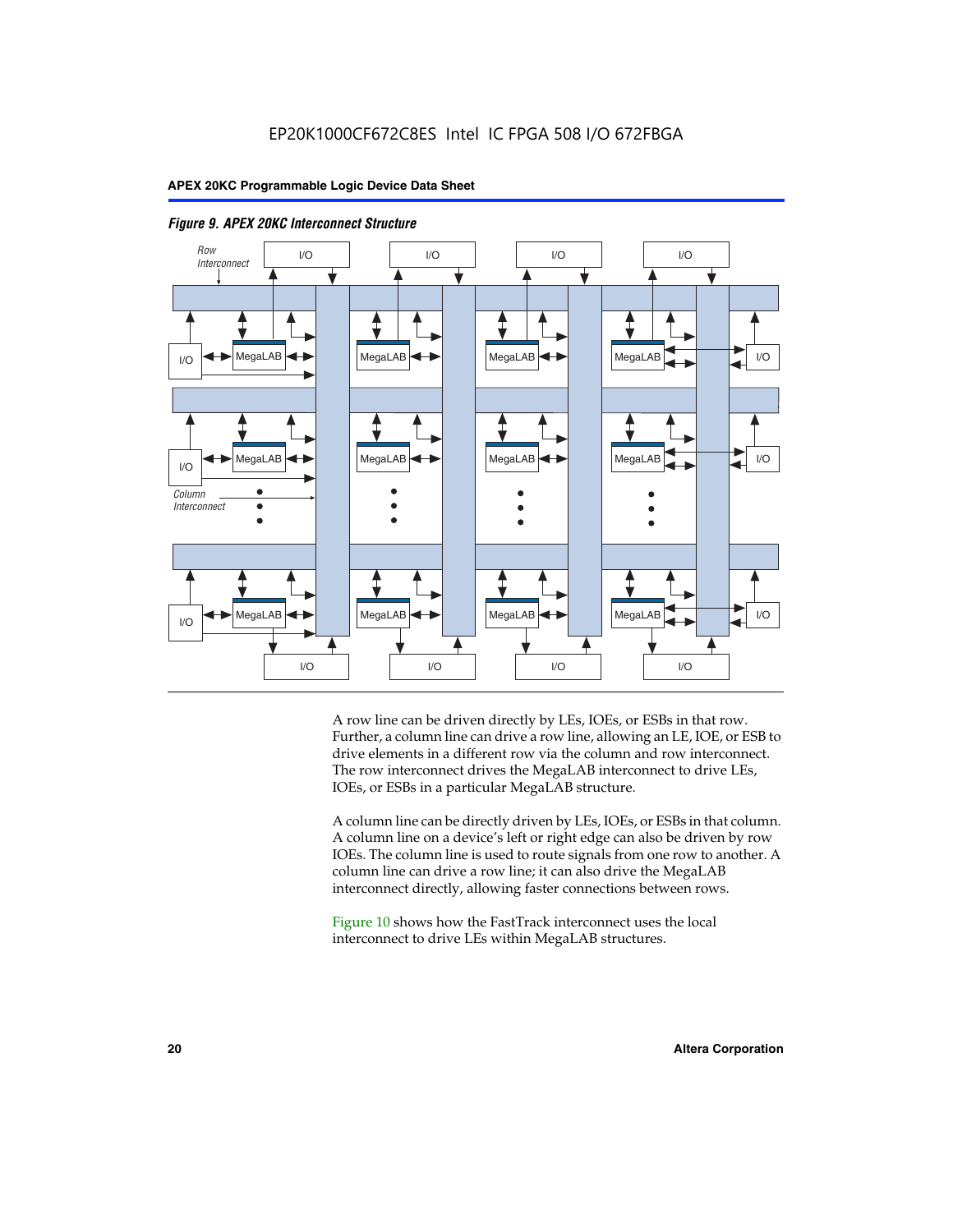

*Figure 10. FastTrack Connection to Local Interconnect*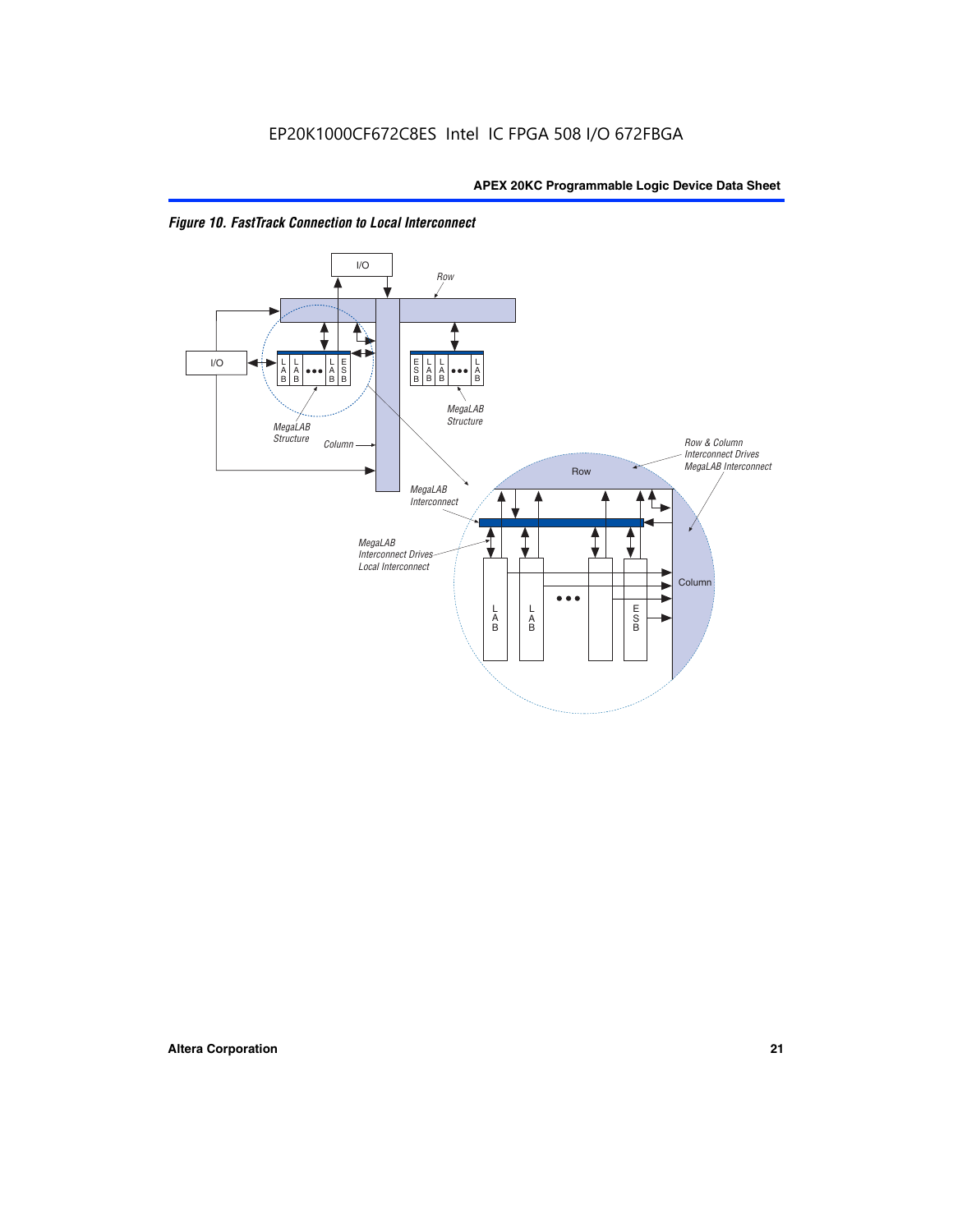Figure 11 shows the intersection of a row and column interconnect, and how these forms of interconnects and LEs drive each other.



*Figure 11. Driving the FastTrack Interconnect*

APEX 20KC devices include an enhanced interconnect structure for faster routing of input signals with high fan-out. Column I/O pins can drive the FastRowTM interconnect, which routes signals directly into the local interconnect without having to drive through the MegaLAB interconnect. The FastRow lines traverse two MegaLAB structures. Also, these pins can drive the local interconnect directly for fast setup times. On EP20K400C and larger devices, the FastRow interconnect drives the two MegaLAB structures in the top left corner, the two MegaLAB structures in the two right corner, the two MegaLAB structures in the bottom left corner, and the two MegaLAB structures in the bottom right corner. On EP20K200C and smaller devices, FastRow interconnect drives the two MegaLAB structures on the top and the two MegaLAB structures on the bottom of the device. On all devices, the FastRow interconnect drives all local interconnect in the appropriate MegaLAB structures except the end local interconnect on the side of the MegaLAB opposite the ESB. Pins using the FastRow interconnect achieve a faster set-up time, as the signal does not need to use a MegaLAB interconnect line to reach the destination LE. Figure 12 shows the FastRow interconnect.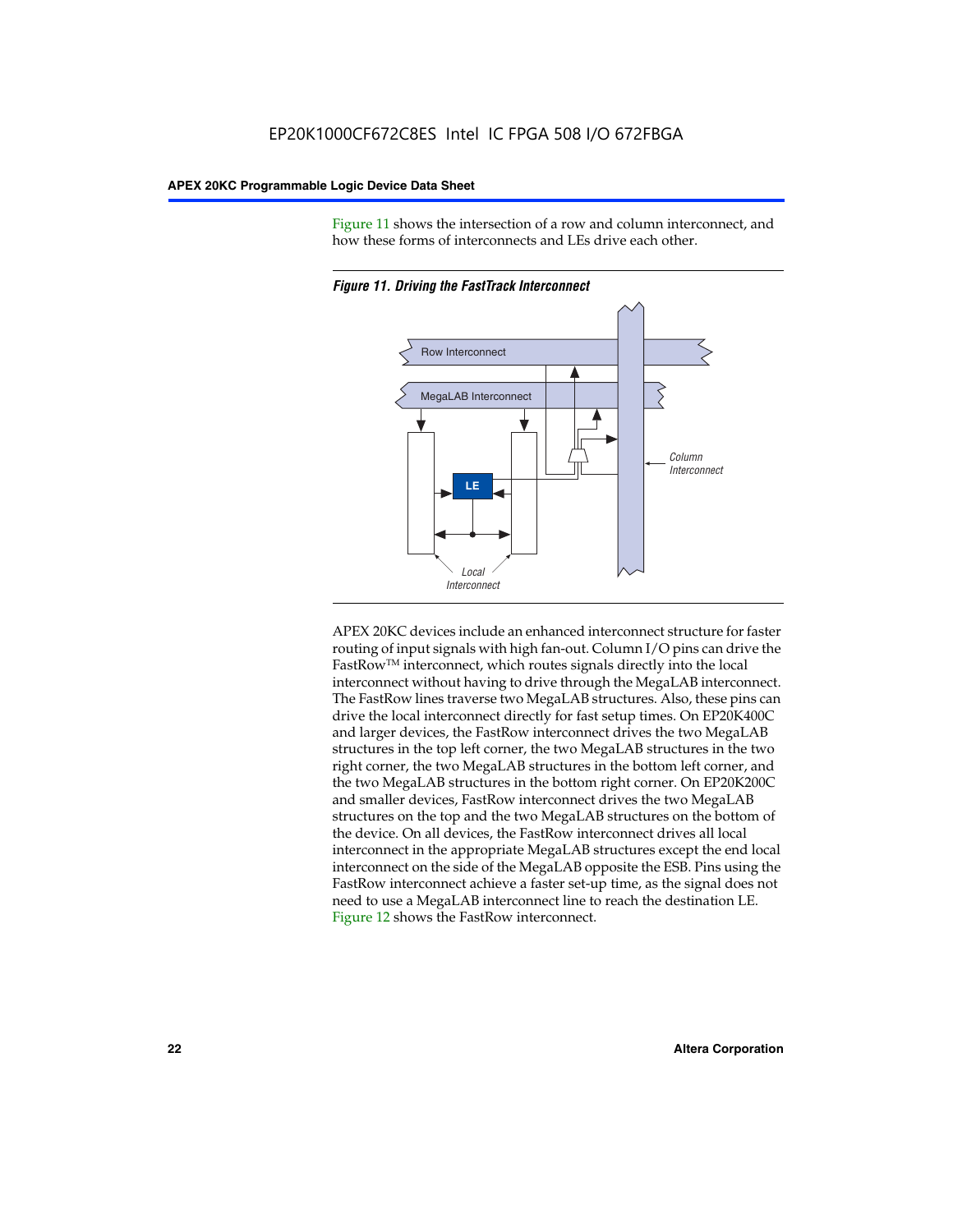

*Figure 12. APEX 20KC FastRow Interconnect*

Table 8 summarizes how various elements of the APEX 20KC architecture drive each other.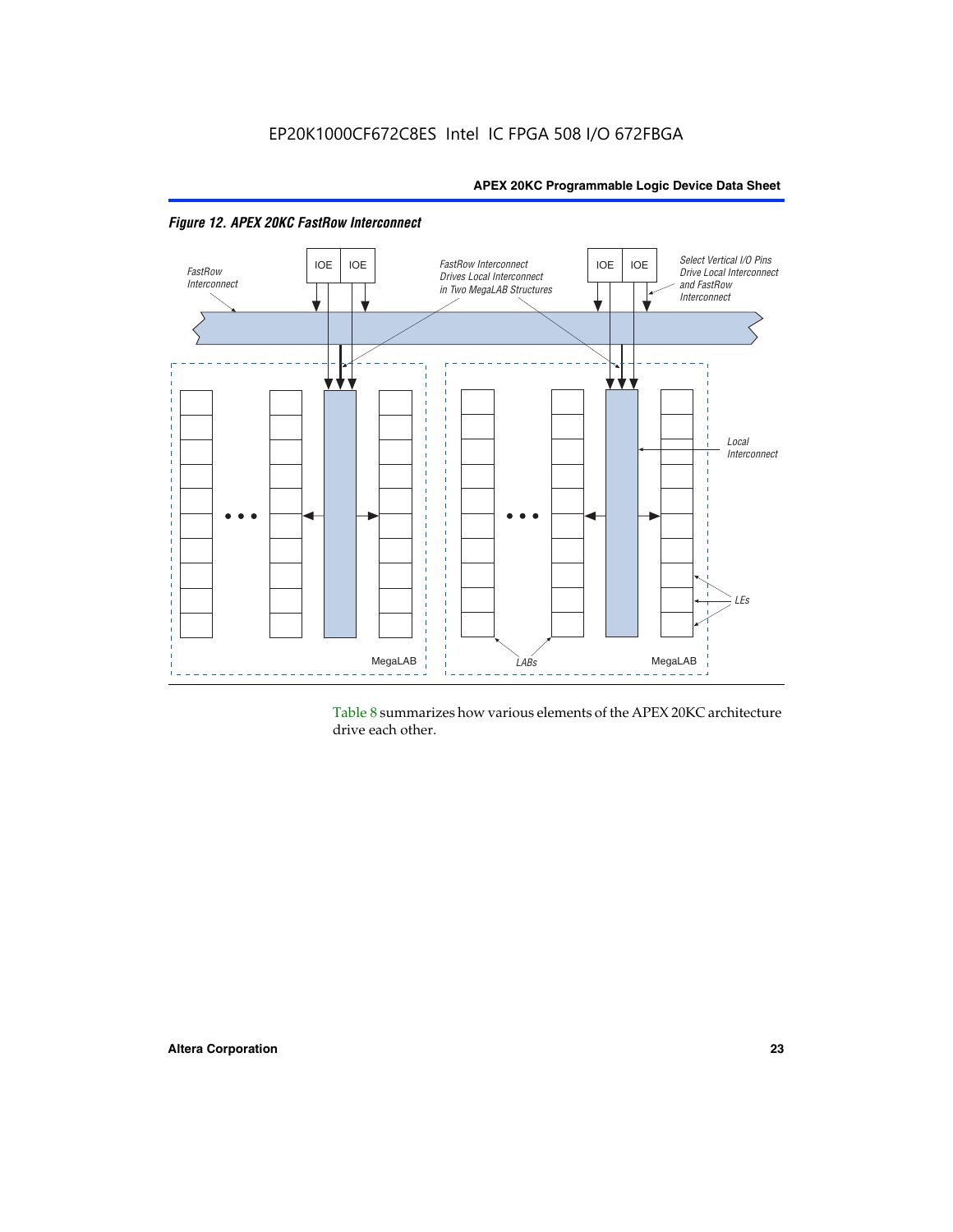| Table 8. APEX 20KC Routing Scheme   |                          |                     |              |              |                       |                         |                                                |                                            |                                       |
|-------------------------------------|--------------------------|---------------------|--------------|--------------|-----------------------|-------------------------|------------------------------------------------|--------------------------------------------|---------------------------------------|
| <b>Source</b>                       | <b>Destination</b>       |                     |              |              |                       |                         |                                                |                                            |                                       |
|                                     | <b>Row</b><br>$I/O P$ in | Column<br>$I/O$ Pin | LE           | <b>ESB</b>   | Local<br>Interconnect | MegaLAB<br>Interconnect | <b>Row</b><br><b>FastTrack</b><br>Interconnect | Column<br><b>FastTrack</b><br>Interconnect | <b>FastRow</b><br><b>Interconnect</b> |
| Row I/O pin                         |                          |                     |              |              | $\checkmark$          | $\checkmark$            | $\checkmark$                                   | $\checkmark$                               |                                       |
| Column I/O<br>pin                   |                          |                     |              |              |                       |                         |                                                | $\checkmark$                               | $\checkmark$                          |
| $\mathsf{LE}\,$                     |                          |                     |              |              | $\checkmark$          | $\checkmark$            | $\checkmark$                                   | $\checkmark$                               |                                       |
| <b>ESB</b>                          |                          |                     |              |              | $\checkmark$          | $\checkmark$            | $\checkmark$                                   | $\checkmark$                               |                                       |
| Local<br>interconnect               | $\checkmark$             | $\checkmark$        | $\checkmark$ | $\checkmark$ |                       |                         |                                                |                                            |                                       |
| MegaLAB<br>interconnect             |                          |                     |              |              | $\checkmark$          |                         |                                                |                                            |                                       |
| Row<br>FastTrack<br>interconnect    |                          |                     |              |              |                       | $\checkmark$            |                                                | $\checkmark$                               |                                       |
| Column<br>FastTrack<br>interconnect |                          |                     |              |              |                       | $\checkmark$            | $\checkmark$                                   |                                            |                                       |
| FastRow<br>interconnect             |                          |                     |              |              | $\checkmark$          |                         |                                                |                                            |                                       |

### **Product-Term Logic**

The product-term portion of the MultiCore architecture is implemented with the ESB. The ESB can be configured to act as a block of macrocells on an ESB-by-ESB basis. Each ESB is fed by 32 inputs from the adjacent local interconnect; therefore, it can be driven by the MegaLAB interconnect or the adjacent LAB. Also, nine ESB macrocells feed back into the ESB through the local interconnect for higher performance. Dedicated clock pins, global signals, and additional inputs from the local interconnect drive the ESB control signals.

In product-term mode, each ESB contains 16 macrocells. Each macrocell consists of two product terms and a programmable register. Figure 13 shows the ESB in product-term mode.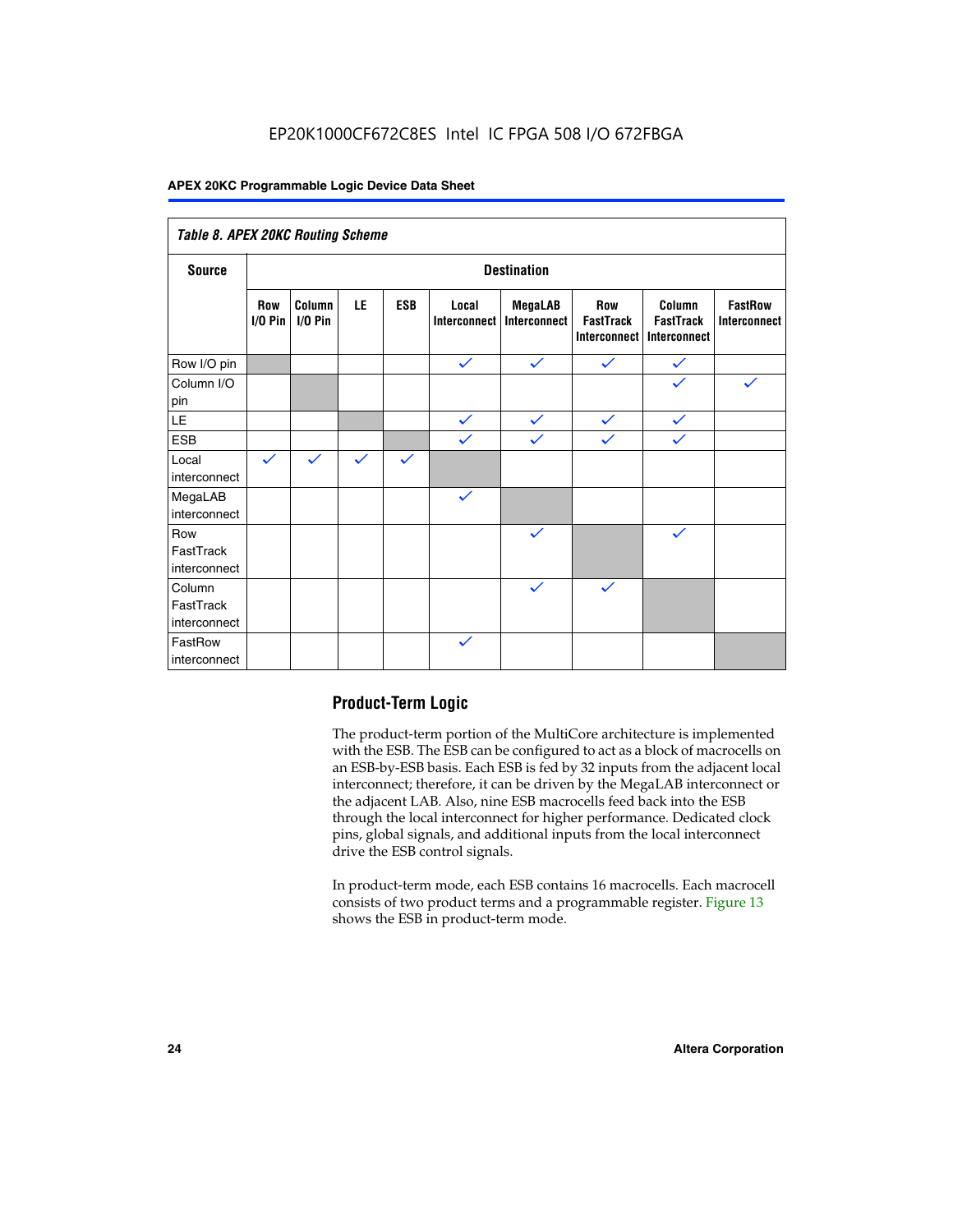

#### *Figure 13. Product-Term Logic in ESB*

#### *Macrocells*

APEX 20KC macrocells can be configured individually for either sequential or combinatorial logic operation. The macrocell consists of three functional blocks: the logic array, the product-term select matrix, and the programmable register.

Combinatorial logic is implemented in the product terms. The productterm select matrix allocates these product terms for use as either primary logic inputs (to the OR and XOR gates) to implement combinatorial functions, or as parallel expanders to be used to increase the logic available to another macrocell. One product term can be inverted; the Quartus II software uses this feature to perform De Morgan's inversion for more efficient implementation of wide OR functions. The Quartus II Compiler can use a NOT-gate push-back technique to emulate an asynchronous preset. Figure 14 shows the APEX 20KC macrocell.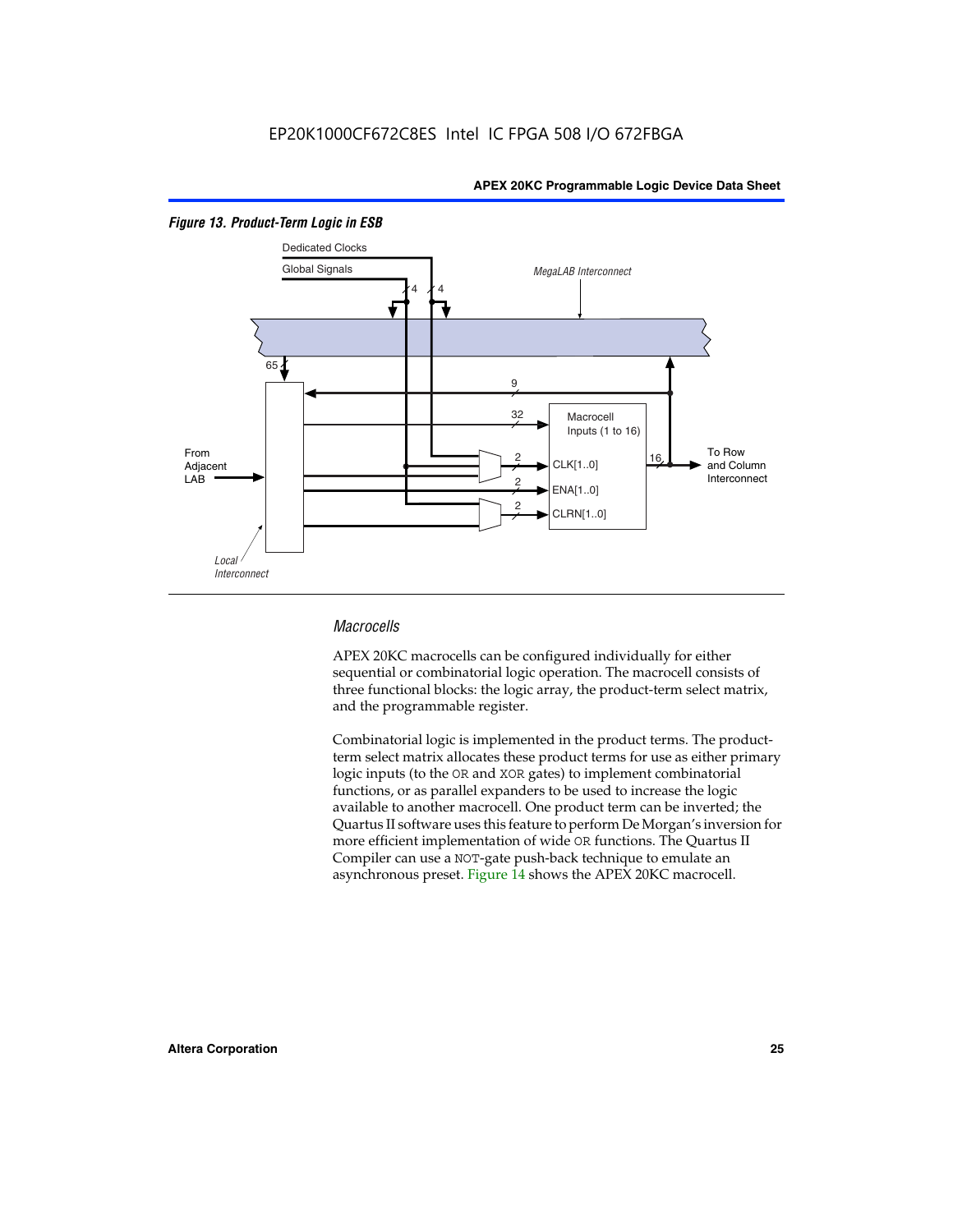

#### *Figure 14. APEX 20KC Macrocell*

For registered functions, each macrocell register can be programmed individually to implement D, T, JK, or SR operation with programmable clock control. The register can be bypassed for combinatorial operation. During design entry, the designer specifies the desired register type; the Quartus II software then selects the most efficient register operation for each registered function to optimize resource utilization. The Quartus II software or other synthesis tools can also select the most efficient register operation automatically when synthesizing HDL designs.

Each programmable register can be clocked by one of two ESB-wide clocks. The ESB-wide clocks can be generated from device dedicated clock pins, global signals, or local interconnect. Each clock also has an associated clock enable, generated from the local interconnect. The clock and clock enable signals are related for a particular ESB; any macrocell using a clock also uses the associated clock enable.

If both the rising and falling edges of a clock are used in an ESB, both ESB-wide clock signals are used.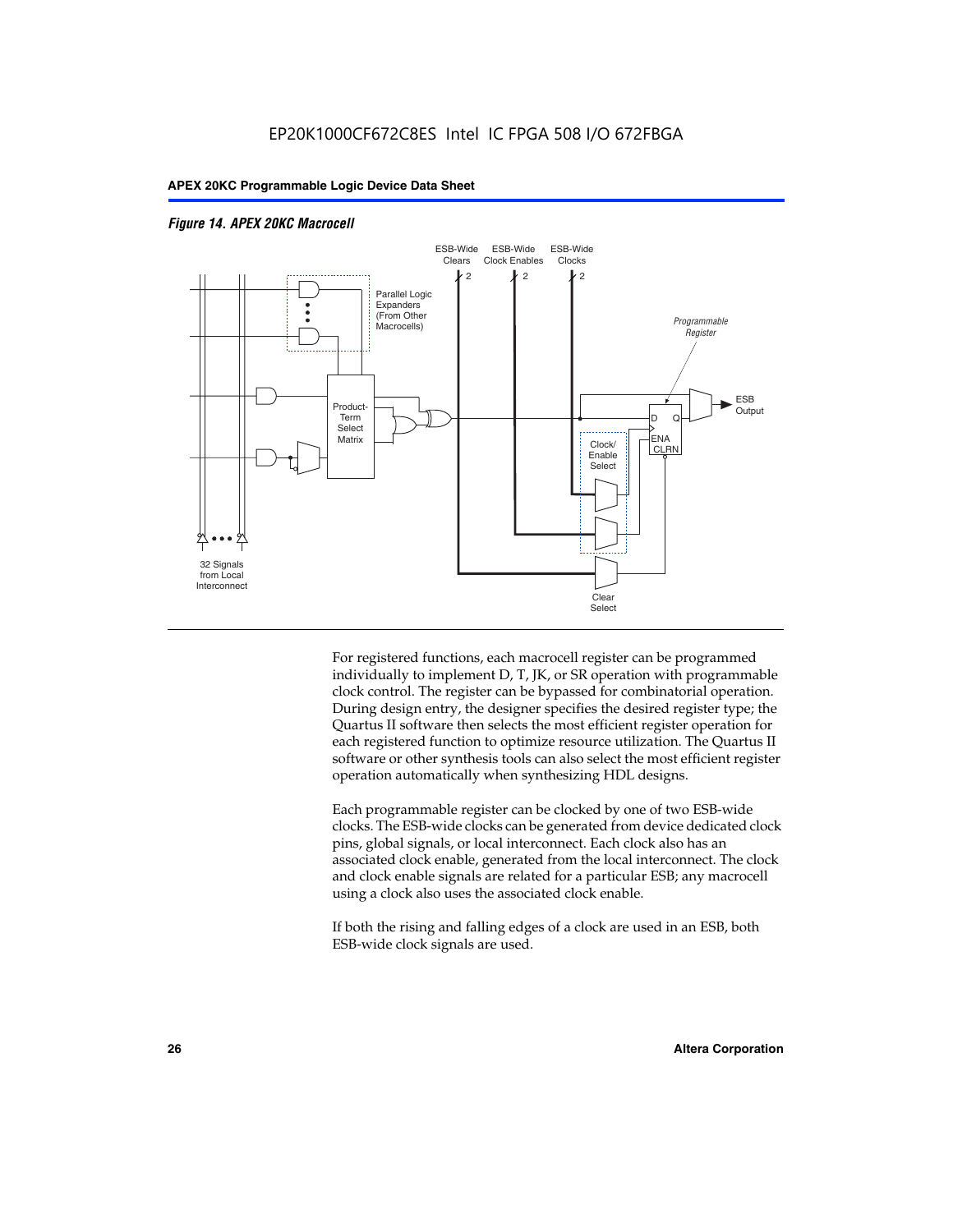The programmable register also supports an asynchronous clear function. Within the ESB, two asynchronous clears are generated from global signals and the local interconnect. Each macrocell can either choose between the two asynchronous clear signals or choose to not be cleared. Either of the two clear signals can be inverted within the ESB. Figure 15 shows the ESB control logic when implementing product-terms.



*Figure 15. ESB Product-Term Mode Control Logic*

#### *Parallel Expanders*

Parallel expanders are unused product terms that can be allocated to a neighboring macrocell to implement fast, complex logic functions. Parallel expanders allow up to 32 product terms to feed the macrocell OR logic directly, with two product terms provided by the macrocell and 30 parallel expanders provided by the neighboring macrocells in the ESB.

The Quartus II Compiler can allocate up to 15 sets of up to two parallel expanders per set to the macrocells automatically. Each set of two parallel expanders incurs a small, incremental timing delay. Figure 16 shows the APEX 20KC parallel expanders.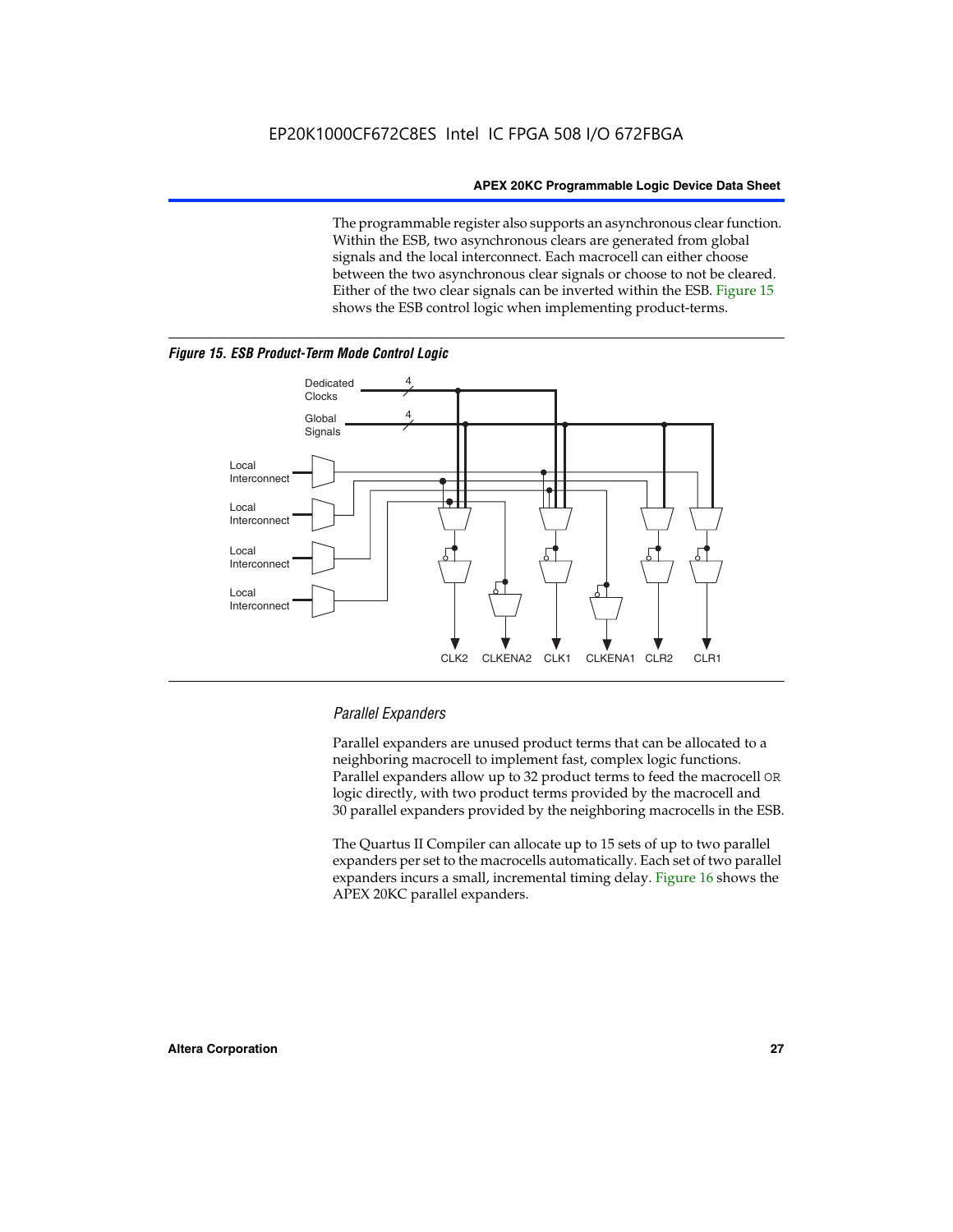



## **Embedded System Block**

The ESB can implement various types of memory blocks, including dual-port RAM, ROM, FIFO, and CAM blocks. The ESB includes input and output registers; the input registers synchronize writes, and the output registers can pipeline designs to improve system performance. The ESB offers a dual-port mode, which supports simultaneous reads and writes at two different clock frequencies. Figure 17 shows the ESB block diagram.



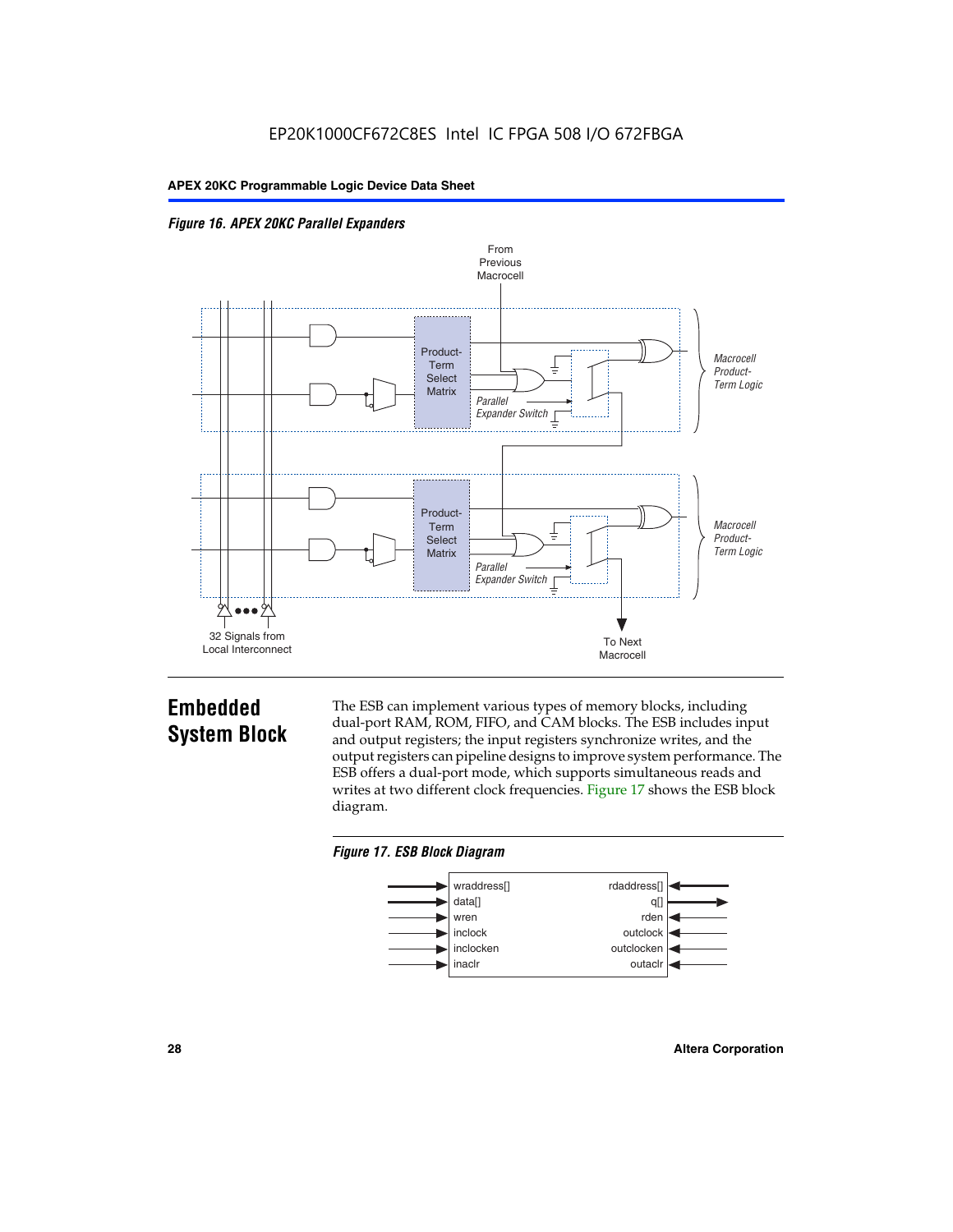ESBs can implement synchronous RAM, which is easier to use than asynchronous RAM. A circuit using asynchronous RAM must generate the RAM write enable (WE) signal, while ensuring that its data and address signals meet setup and hold time specifications relative to the WE signal. In contrast, the ESB's synchronous RAM generates its own WE signal and is self-timed with respect to the global clock. Circuits using the ESB's selftimed RAM must only meet the setup and hold time specifications of the global clock.

ESB inputs are driven by the adjacent local interconnect, which in turn can be driven by the FastTrack or MegaLAB interconnect. Because the ESB can be driven by the local interconnect, an adjacent LE can drive it directly for fast memory access. ESB outputs drive the FastTrack and MegaLAB interconnects. In addition, ten ESB outputs, nine of which are unique output lines, drive the local interconnect for fast connection to adjacent LEs or for fast feedback product-term logic.

When implementing memory, each ESB can be configured in any of the following sizes:  $128 \times 16$ ,  $256 \times 8$ ,  $512 \times 4$ ,  $1,024 \times 2$ , or  $2,048 \times 1$ . By combining multiple ESBs, the Quartus II software implements larger memory blocks automatically. For example, two  $128 \times 16$  RAM blocks can be combined to form a  $128 \times 32$  RAM block, and two  $512 \times 4$  RAM blocks can be combined to form a  $512 \times 8$  RAM block. Memory performance does not degrade for memory blocks up to 2,048 words deep. Each ESB can implement a 2,048-word-deep memory; the ESBs are used in parallel, eliminating the need for any external control logic and its associated delays.

To create a high-speed memory block that is more than 2,048 words deep, ESBs drive tri-state lines. Each tri-state line connects all ESBs in a column of MegaLAB structures, and drives the MegaLAB interconnect and row and column FastTrack interconnect throughout the column. Each ESB incorporates a programmable decoder to activate the tri-state driver appropriately. For instance, to implement 8,192-word-deep memory, four ESBs are used. Eleven address lines drive the ESB memory, and two more drive the tri-state decoder. Depending on which 2,048-word memory page is selected, the appropriate ESB driver is turned on, driving the output to the tri-state line. The Quartus II software automatically combines ESBs with tri-state lines to form deeper memory blocks. The internal tri-state control logic is designed to avoid internal contention and floating lines. See Figure 18.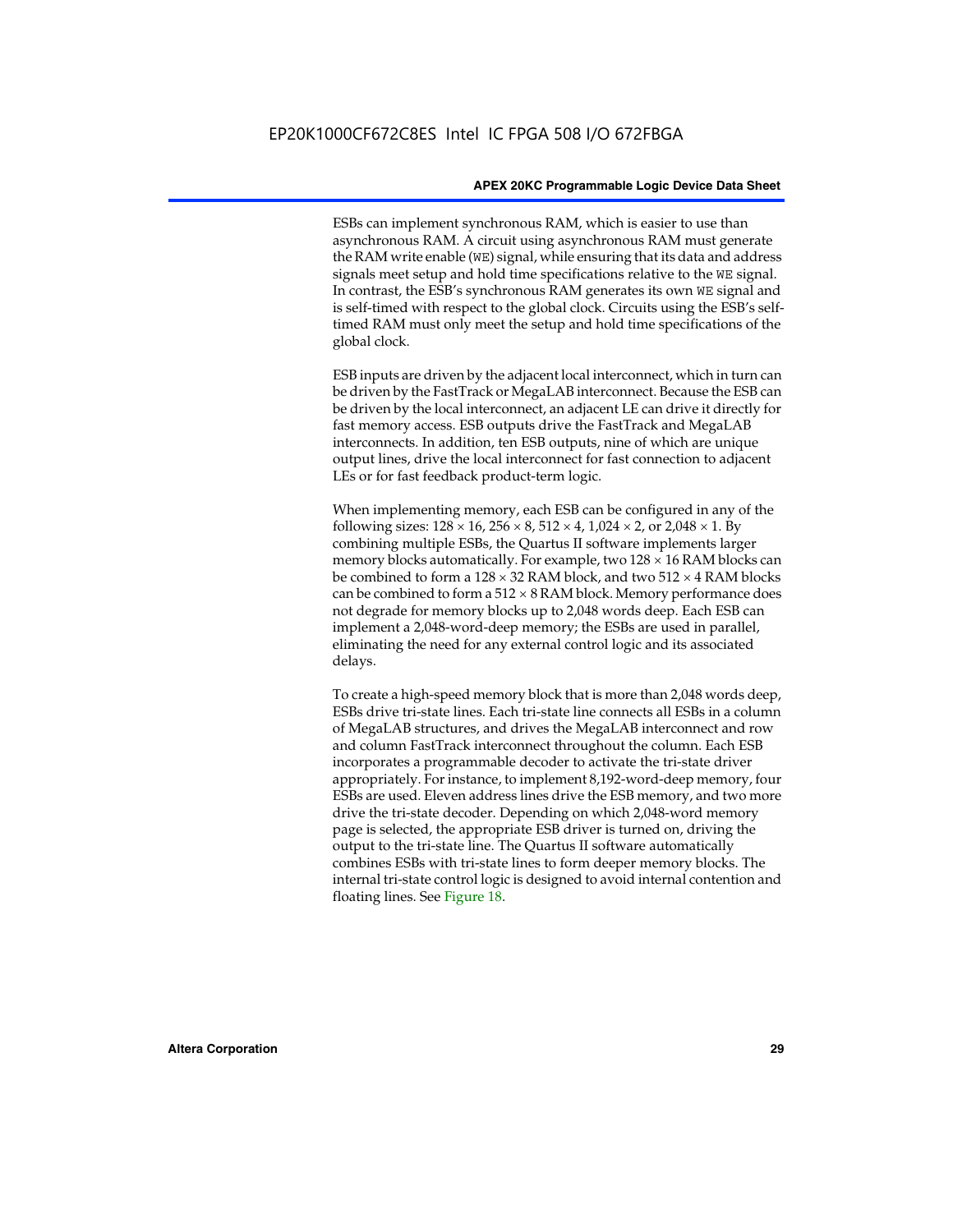



The ESB implements two forms of dual-port memory: read/write clock mode and input/output clock mode. The ESB can also be used for bidirectional, dual-port memory applications in which two ports read or write simultaneously. To implement this type of dual-port memory, two ESBs are used to support two simultaneous reads or writes.

The ESB can also use Altera megafunctions to implement dual-port RAM applications where both ports can read or write, as shown in Figure 19.



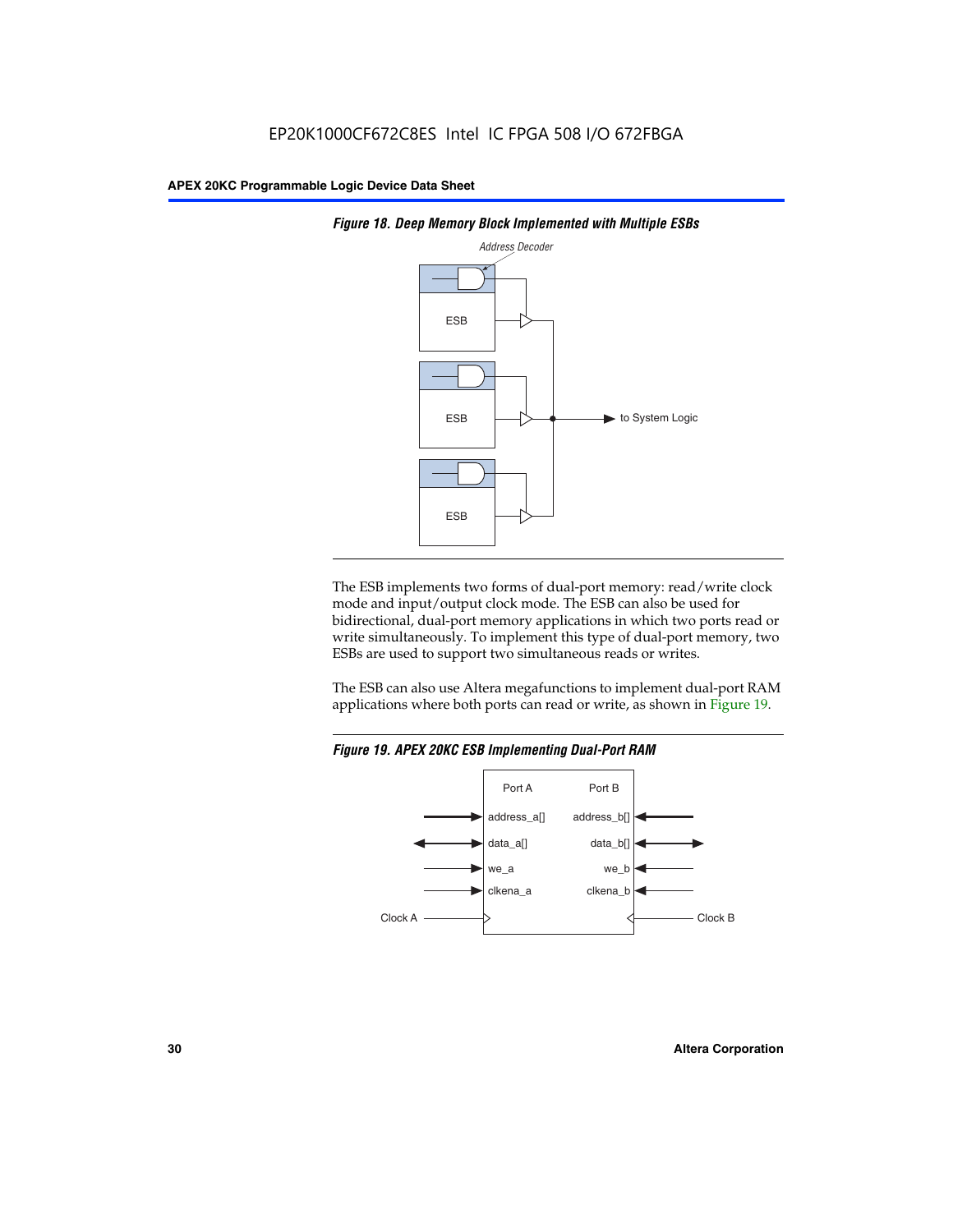#### **Read/Write Clock Mode**

The read/write clock mode contains two clocks. One clock controls all registers associated with writing: data input, WE, and write address. The other clock controls all registers associated with reading: read enable (RE), read address, and data output. The ESB also supports clock enable and asynchronous clear signals; these signals also control the read and write registers independently. Read/write clock mode is commonly used for applications where reads and writes occur at different system frequencies. Figure 20 shows the ESB in read/write clock mode.



#### *Figure 20. ESB in Read/Write Clock Mode Note (1)*

*Note to Figure 20:*

(1) All registers can be cleared asynchronously by ESB local interconnect signals, global signals, or the chip-wide reset.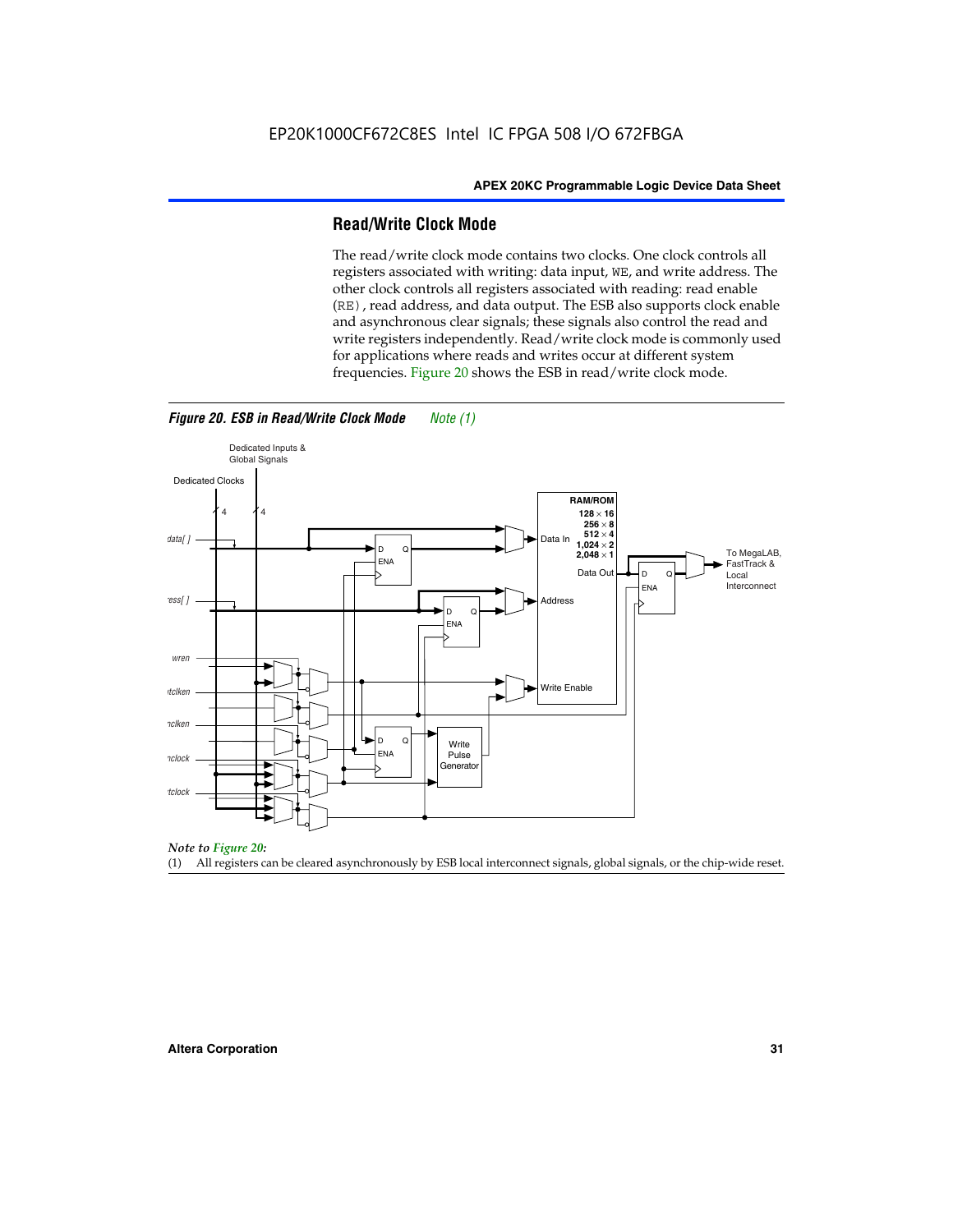#### **Input/Output Clock Mode**

The input/output clock mode contains two clocks. One clock controls all registers for inputs into the ESB: data input, WE, RE, read address, and write address. The other clock controls the ESB data output registers. The ESB also supports clock enable and asynchronous clear signals; these signals also control the reading and writing of registers independently. Input/output clock mode is commonly used for applications where the reads and writes occur at the same system frequency, but require different clock enable signals for the input and output registers. Figure 21 shows the ESB in input/output clock mode.





#### *Note to Figure 21:*

(1) All registers can be cleared asynchronously by ESB local interconnect signals, global signals, or the chip-wide reset.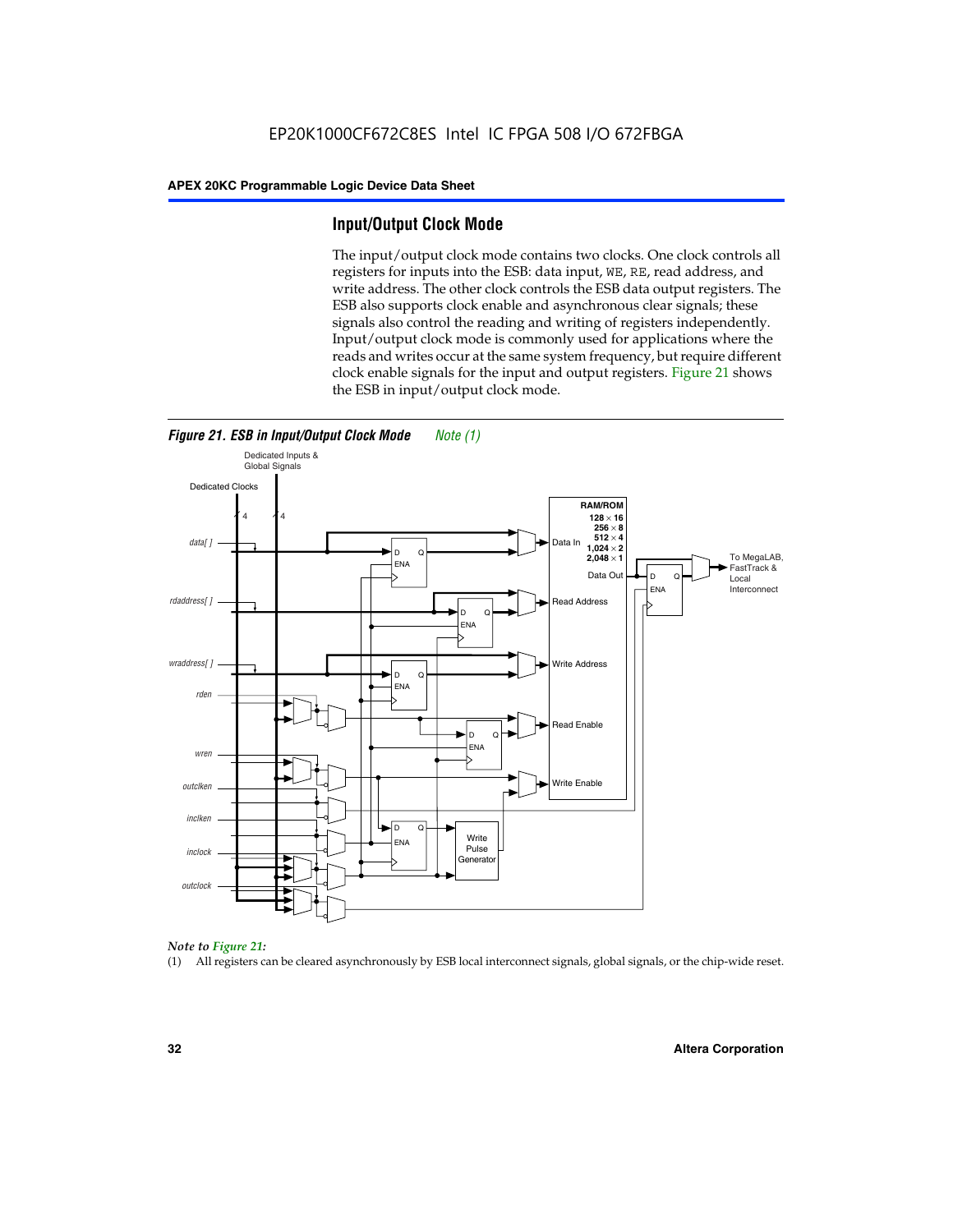#### **Single-Port Mode**

The APEX 20KC ESB also supports a single-port mode, which is used when simultaneous reads and writes are not required. See Figure 22.



#### *Note toFigure 22:*

(1) All registers can be asynchronously cleared by ESB local interconnect signals, global signals, or the chip-wide reset.

#### **Content-Addressable Memory**

In APEX 20KC devices, the ESB can implement CAM. CAM can be thought of as the inverse of RAM. When read, RAM outputs the data for a given address. Conversely, CAM outputs an address for a given data word. For example, if the data FA12 is stored in address 14, the CAM outputs 14 when FA12 is driven into it.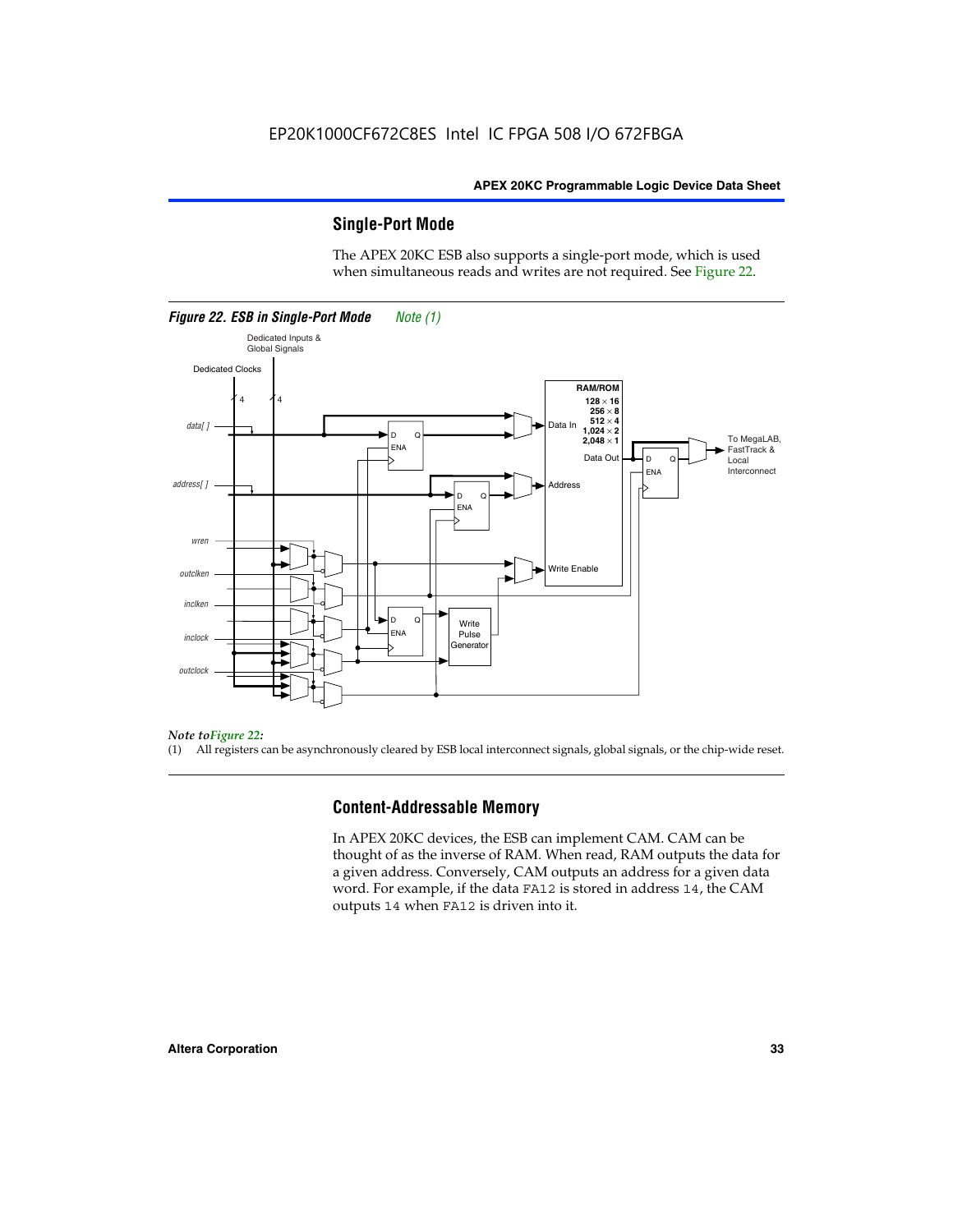CAM is used for high-speed search operations. When searching for data within a RAM block, the search is performed serially. Thus, finding a particular data word can take many cycles. CAM searches all addresses in parallel and outputs the address storing a particular word. When a match is found, a match flag is set high. Figure 23 shows the CAM block diagram.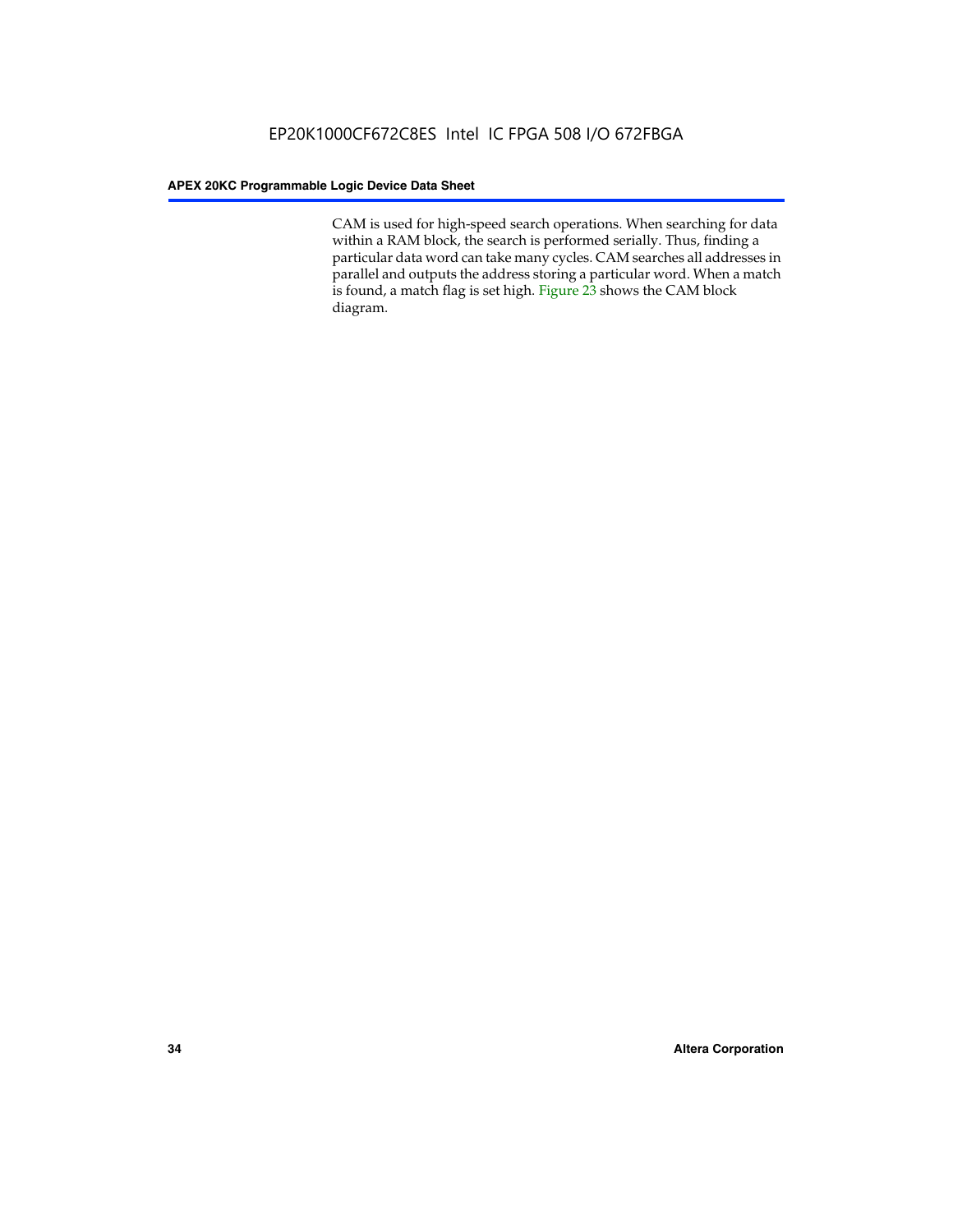

#### *Figure 23. APEX 20KC CAM Block Diagram*

CAM can be used in any application requiring high-speed searches, such as networking, communications, data compression, and cache management.

The APEX 20KC on-chip CAM provides faster system performance than traditional discrete CAM. Integrating CAM and logic into the APEX 20KC device eliminates off-chip and on-chip delays, improving system performance.

When in CAM mode, the ESB implements 32-word, 32-bit CAM. Wider or deeper CAM can be implemented by combining multiple CAMs with some ancillary logic implemented in LEs. The Quartus II software combines ESBs and LEs automatically to create larger CAMs.

CAM supports writing "don't care" bits into words of the memory. The "don't care" bit can be used as a mask for CAM comparisons; any bit set to "don't care" has no effect on matches.

The output of the CAM can be encoded or unencoded. When encoded, the ESB outputs an encoded address of the data's location. For instance, if the data is located in address 12, the ESB output is 12. When unencoded, the ESB uses its 16 outputs to show the location of the data over two clock cycles. In this case, if the data is located in address 12, the 12th output line goes high. When using unencoded outputs, two clock cycles are required to read the output because a 16-bit output bus is used to show the status of 32 words.

The encoded output is better suited for designs that ensure duplicate data is not written into the CAM. If duplicate data is written into two locations, the CAM's output will be incorrect. If the CAM may contain duplicate data, the unencoded output is a better solution; CAM with unencoded outputs can distinguish multiple data locations.

CAM can be pre-loaded with data during configuration, or it can be written during system operation. In most cases, two clock cycles are required to write each word into CAM. When "don't care" bits are used, a third clock cycle is required.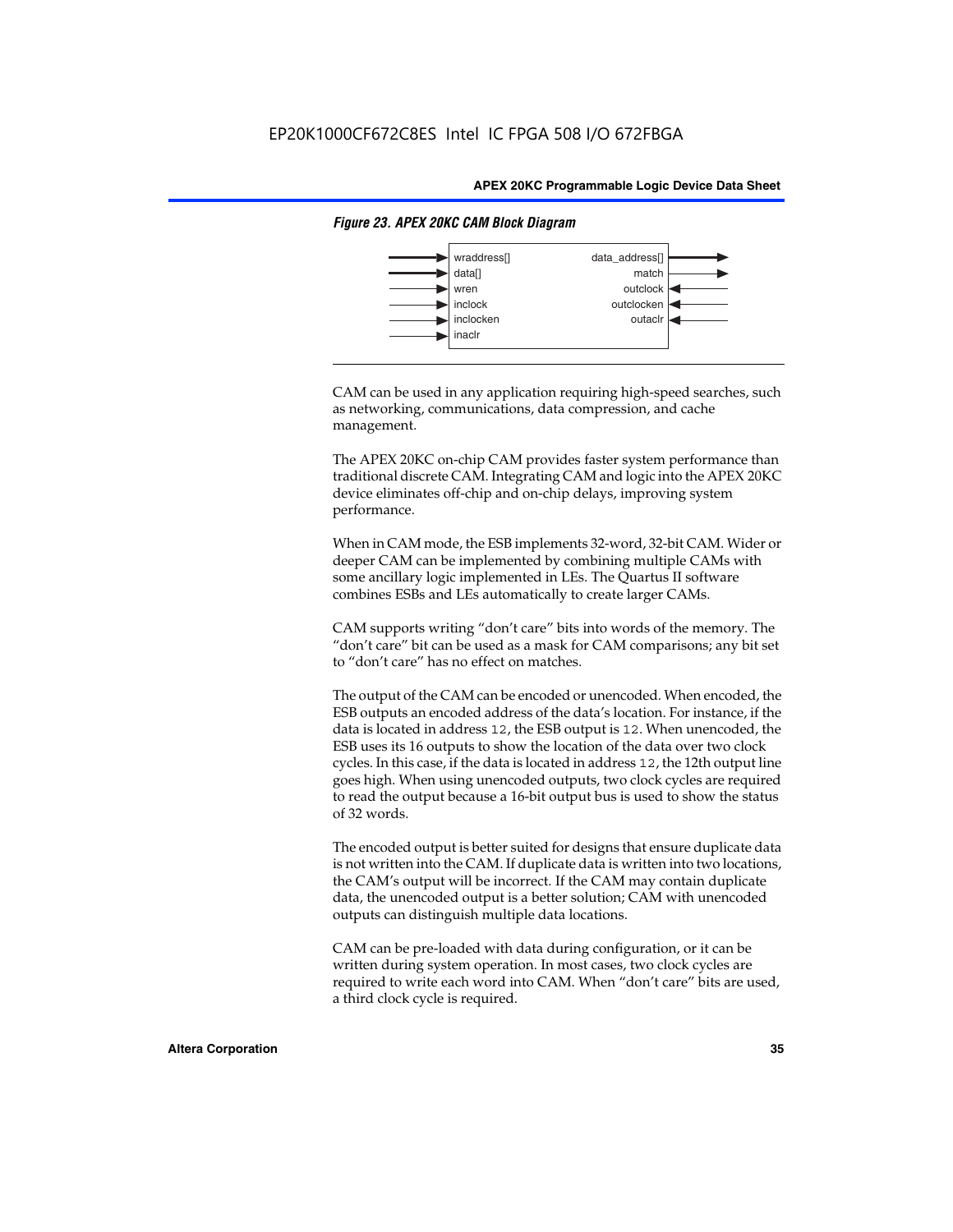

For more information on APEX 20KC devices and CAM, see *Application Note 119 (Implementing High-Speed Search Applications with APEX CAM).*

# **Driving Signals to the ESB**

ESBs provide flexible options for driving control signals. Different clocks can be used for the ESB inputs and outputs. Registers can be inserted independently on the data input, data output, read address, write address, WE, and RE signals. The global signals and the local interconnect can drive the WE and RE signals. The global signals, dedicated clock pins, and local interconnect can drive the ESB clock signals. Because the LEs drive the local interconnect, the LEs can control the WE and RE signals and the ESB clock, clock enable, and asynchronous clear signals. Figure 24 shows the ESB control signal generation logic.





An ESB is fed by the local interconnect, which is driven by adjacent LEs (for high-speed connection to the ESB) or the MegaLAB interconnect. The ESB can drive the local, MegaLAB, or FastTrack interconnect routing structure to drive LEs and IOEs in the same MegaLAB structure or anywhere in the device.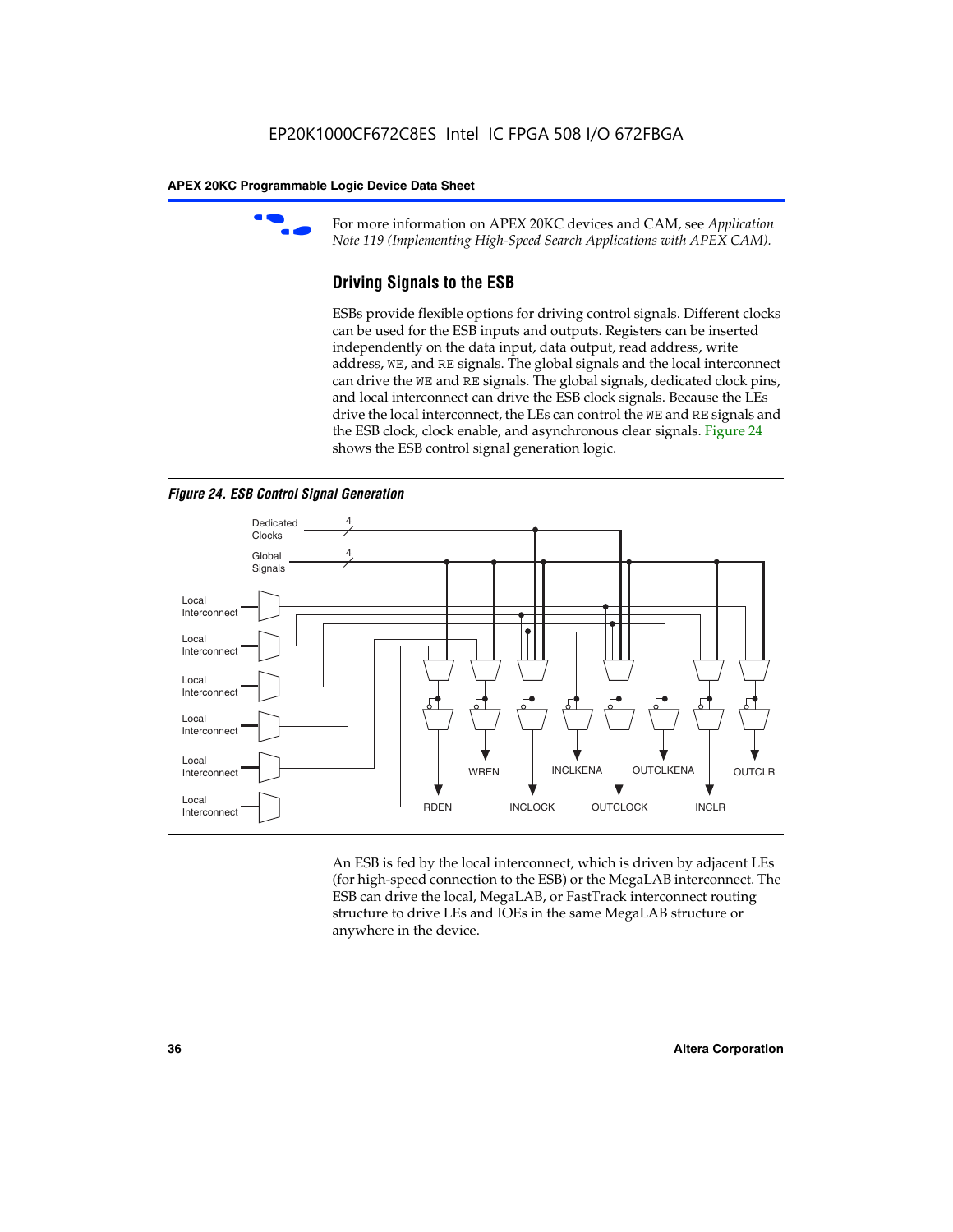## **Implementing Logic in ROM**

In addition to implementing logic with product terms, the ESB can implement logic functions when it is programmed with a read-only pattern during configuration, creating a large LUT. With LUTs, combinatorial functions are implemented by looking up the results, rather than by computing them. This implementation of combinatorial functions can be faster than using algorithms implemented in general logic, a performance advantage that is further enhanced by the fast access times of ESBs. The large capacity of ESBs enables designers to implement complex functions in one logic level without the routing delays associated with linked LEs or distributed RAM blocks. Parameterized functions such as LPM functions can take advantage of the ESB automatically. Further, the Quartus II software can implement portions of a design with ESBs where appropriate.

# **Programmable Speed/Power Control**

APEX 20KC ESBs offer a high-speed mode that supports very fast operation on an ESB-by-ESB basis. When high speed is not required, this feature can be turned off to reduce the ESB's power dissipation by up to 50%. ESBs that run at low power incur a nominal timing delay adder. This Turbo  $Bit^{TM}$  option is available for ESBs that implement product-term logic or memory functions. An ESB that is not used will be powered down so that it does not consume DC current.

Designers can program each ESB in the APEX 20KC device for either high-speed or low-power operation. As a result, speed-critical paths in the design can run at high speed, while the remaining paths operate at reduced power.

**I/O Structure** The APEX 20KC IOE contains a bidirectional I/O buffer and a register that can be used either as an input register for external data requiring fast setup times or as an output register for data requiring fast clock-to-output performance. IOEs can be used as input, output, or bidirectional pins.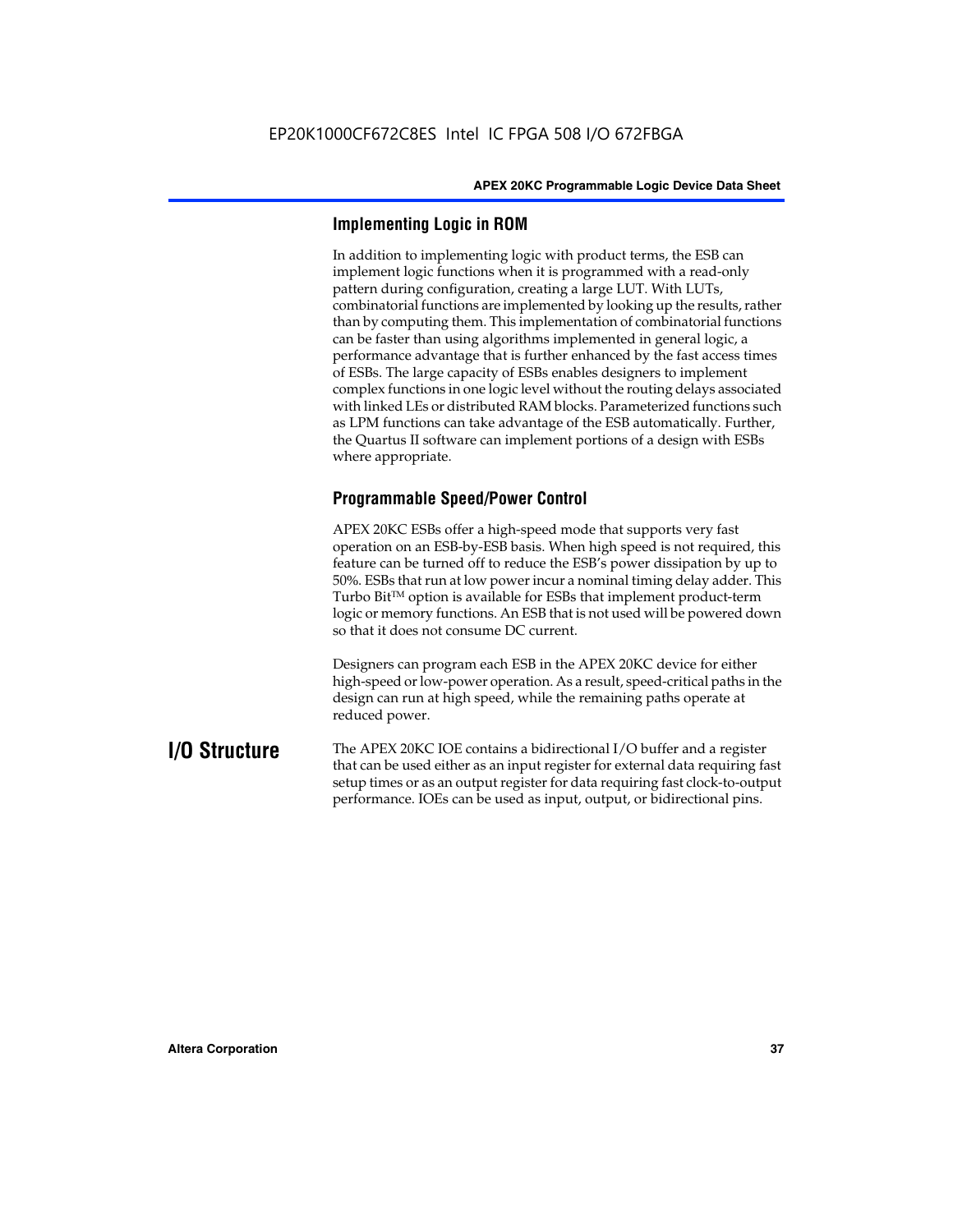APEX 20KC devices include an enhanced IOE, which drives the FastRow interconnect. The FastRow interconnect connects a column I/O pin directly to the LAB local interconnect within two MegaLAB structures. This feature provides fast setup times for pins that drive high fan-outs with complex logic, such as PCI designs. For fast bidirectional I/O timing, LE registers using local routing can improve setup times and OE timing. The APEX 20KC IOE also includes direct support for open-drain operation, giving faster clock-to-output for open-drain signals. Some programmable delays in the APEX 20KC IOE offer multiple levels of delay to fine-tune setup and hold time requirements. The Quartus II Compiler sets these delays by default to minimize setup time while providing a zero hold time.

The Quartus II Compiler uses the programmable inversion option to invert signals from the row and column interconnect automatically where appropriate. Because the APEX 20KC IOE offers one output enable per pin, the Quartus II Compiler can emulate open-drain operation efficiently.

The APEX 20KC IOE includes programmable delays that can be activated to ensure zero hold times, minimum clock-to-output times, input IOE register-to-core register transfers, or core-to-output IOE register transfers. A path in which a pin directly drives a register may require the delay to ensure zero hold time, whereas a path in which a pin drives a register through combinatorial logic may not require the delay.

Table 9 describes the APEX 20KC programmable delays and their logic options in the Quartus II software.

| Table 9. APEX 20KC Programmable Delay Chains                |                                         |  |  |  |  |
|-------------------------------------------------------------|-----------------------------------------|--|--|--|--|
| <b>Programmable Delay</b><br><b>Quartus II Logic Option</b> |                                         |  |  |  |  |
| Input pin to core delay                                     | Decrease input delay to internal cells  |  |  |  |  |
| Input pin to input register delay                           | Decrease input delay to input registers |  |  |  |  |
| Core to output register delay                               | Decrease input delay to output register |  |  |  |  |
| Output register t <sub>co</sub> delay                       | Increase delay to output pin            |  |  |  |  |
| Clock enable delay                                          | Increase clock enable delay             |  |  |  |  |

The Quartus II Compiler can program these delays automatically to minimize setup time while providing a zero hold time.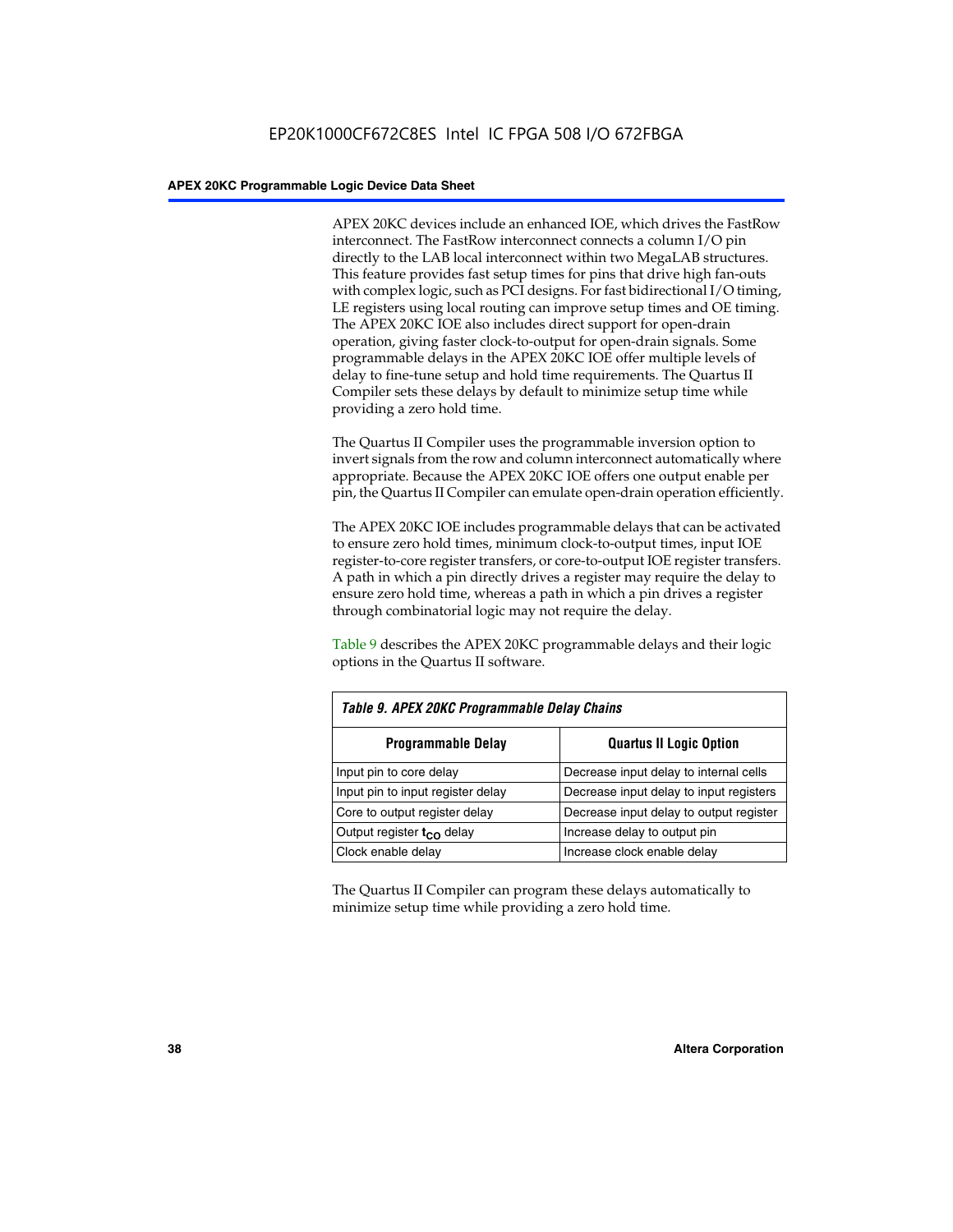The register in the APEX 20KC IOE can be programmed to power-up high or low after configuration is complete. If it is programmed to power-up low, an asynchronous clear can control the register. If it is programmed to power-up high, an asynchronous preset can control the register. This feature is useful for cases where the APEX 20KC device controls an activelow input or another device; it prevents inadvertent activation of the input upon power-up.

Figure 25 shows how fast bidirectional I/O pins are implemented in APEX 20KC devices. This feature is useful for cases where the APEX 20KC device controls an active-low input or another device; it prevents inadvertent activation of the input upon power-up.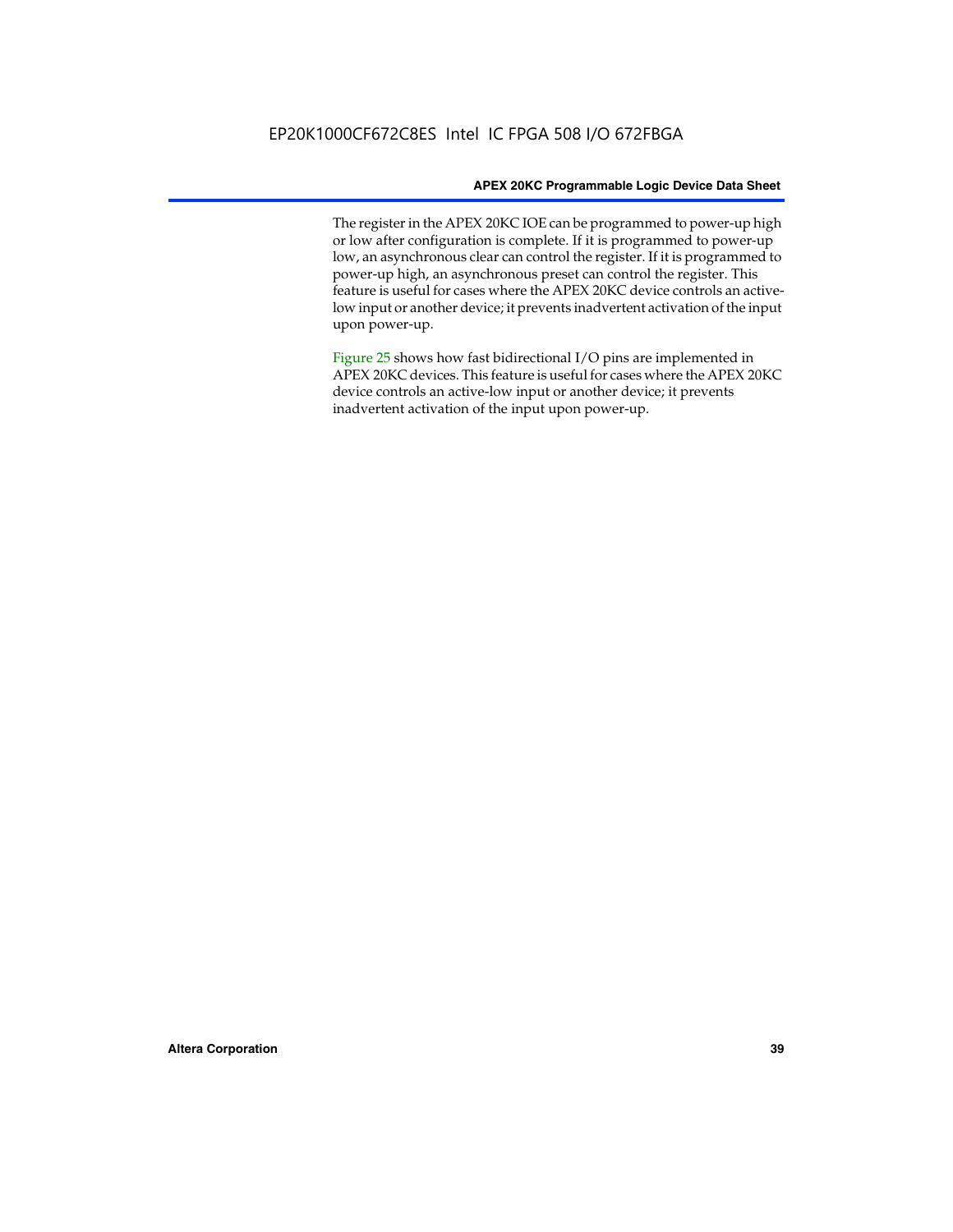### *Figure 25. APEX 20KC Bidirectional I/O Registers Notes (1), (2)*

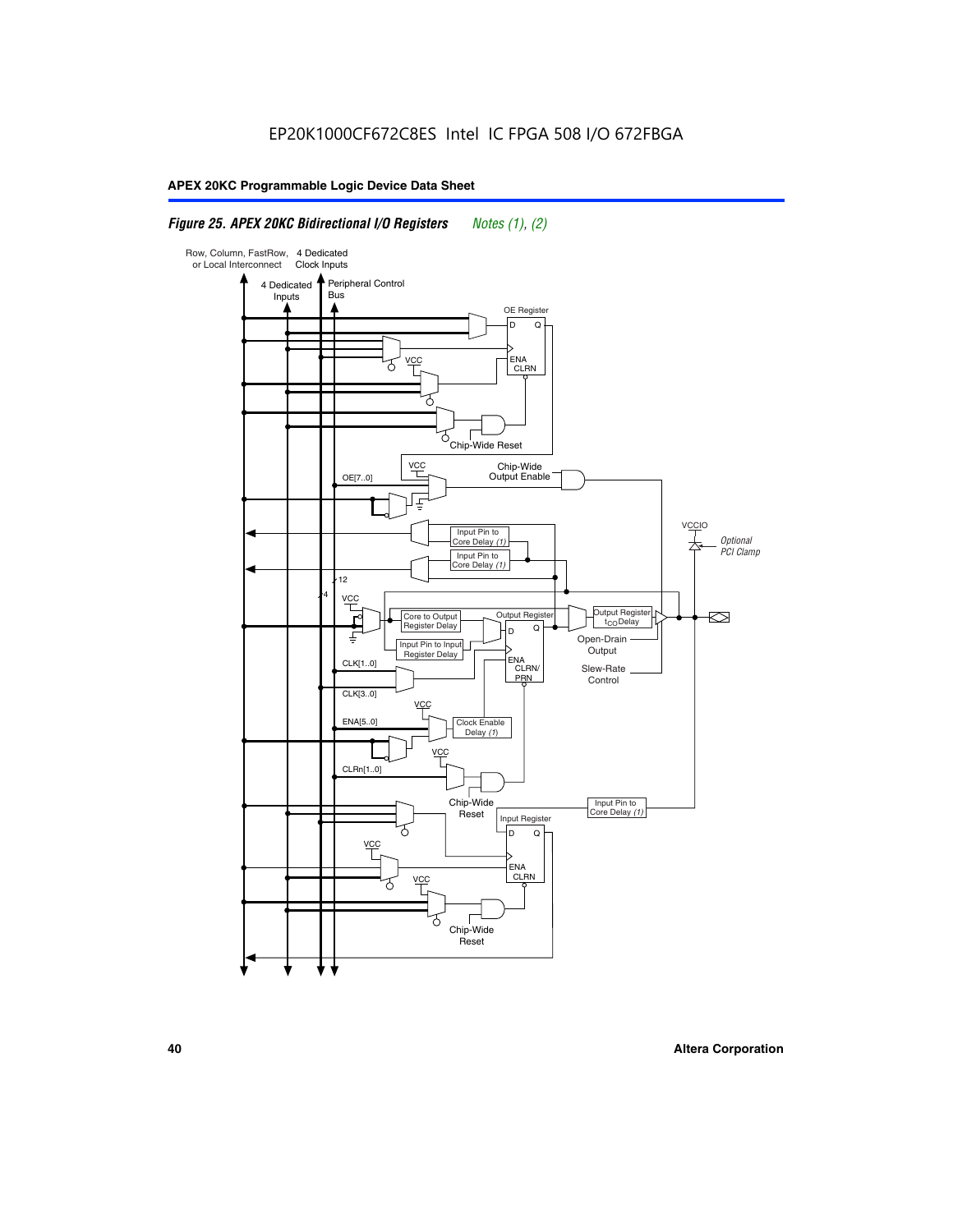*Notes to Figure 25:*

- (1) This programmable delay has four settings: off and three levels of delay.<br>(2) The output enable and input registers are LE registers in the LAB adjacer
- The output enable and input registers are LE registers in the LAB adjacent to the bidirectional pin.

Each IOE drives a row, column, MegaLAB, or local interconnect when used as an input or bidirectional pin. A row IOE can drive a local, MegaLAB, row, and column interconnect; a column IOE can drive the column interconnect. Figure 26 shows how a row IOE connects to the interconnect.



*Figure 26. Row IOE Connection to the Interconnect*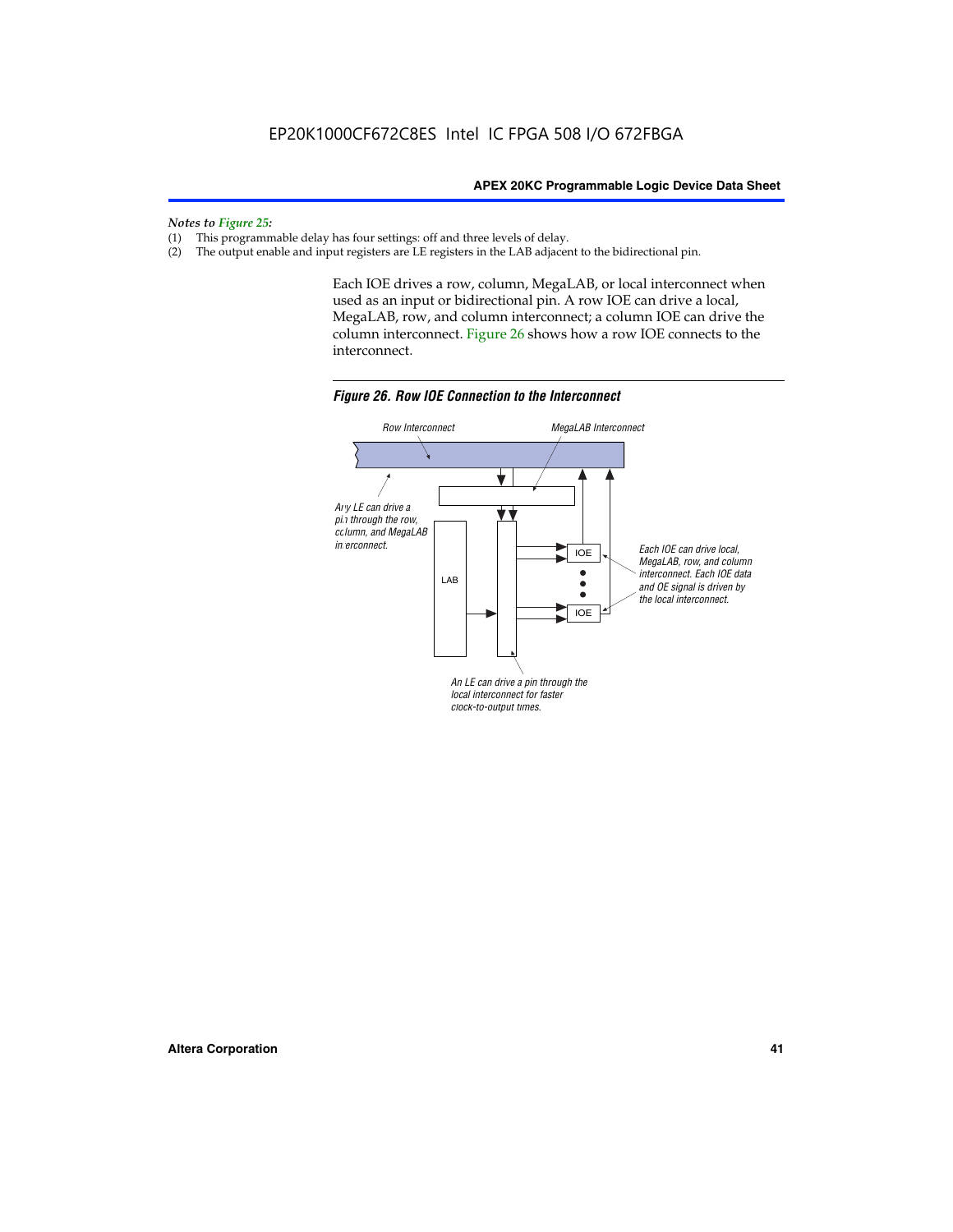Figure 27 shows how a column IOE connects to the interconnect.

### *Figure 27. Column IOE Connection to the Interconnect*



# **Dedicated Fast I/O Pins**

APEX 20KC devices incorporate an enhancement to support bidirectional pins with high internal fan-out such as PCI control signals. These pins are called dedicated fast I/O pins (FAST1, FAST2, FAST3, and FAST4) and replace dedicated inputs. These pins can be used for fast clock, clear, or high fan-out logic signal distribution. They also can drive out. The dedicated fast I/O pin data output and tri-state control are driven by local interconnect from the adjacent MegaLAB for high speed.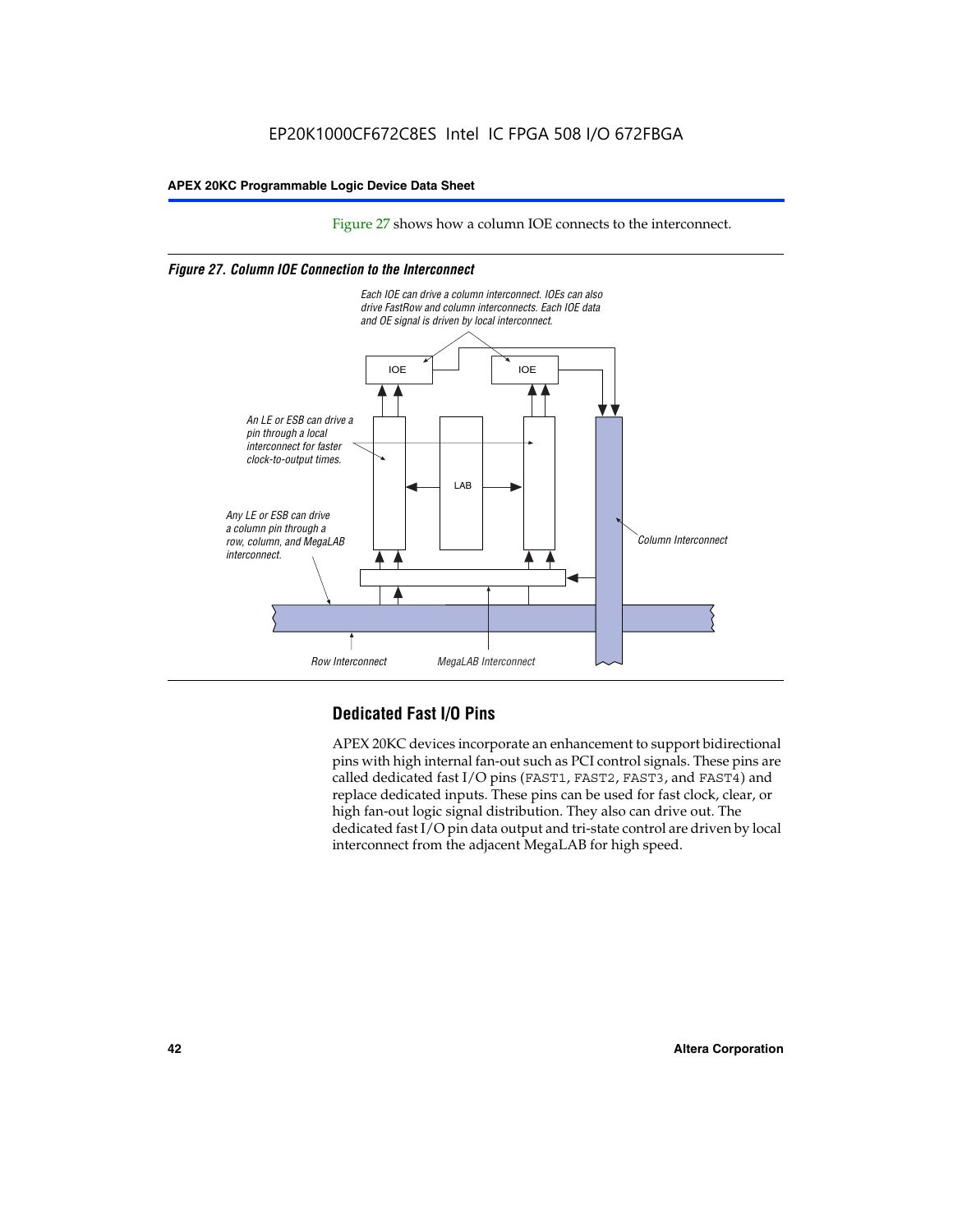### **Advanced I/O Standard Support**

APEX 20KC IOEs support the following I/O standards: LVTTL, LVCMOS, 1.8-V I/O, 2.5-V I/O, 3.3-V PCI, PCI-X, 3.3-V AGP, LVDS, LVPECL, GTL+, CTT, HSTL Class I, SSTL-3 Class I and II, and SSTL-2 Class I and II.



For more information on I/O standards supported by APEX 20KC devices, see *Application Note 117 (Using Selectable I/O Standards in Altera Devices)*.

The APEX 20KC device contains eight I/O banks. In QFP packages, the banks are linked to form four I/O banks. The I/O banks directly support all standards except LVDS and LVPECL. All I/O banks can support LVDS and LVPECL at up to 156 Mbps per channel with the addition of external resistors. In addition, one block within a bank contains circuitry to support high-speed True-LVDS and LVPECL inputs, and another block within a bank supports high-speed True-LVDS and LVPECL outputs. The LVDS blocks support all of the I/O standards. Each I/O bank has its own VCCIO pins. A single device can support 1.8-V, 2.5-V, and 3.3-V interfaces; each bank can support a different standard independently. Each bank can also use a separate  $V_{REF}$  level so that each bank can support any of the terminated standards (such as SSTL-3) independently. Within a bank, any one of the terminated standards can be supported. EP20K400C and larger APEX 20KC devices support the LVDS interface for data pins (EP20K200C devices support LVDS clock pins, but not data pins). EP20K400C and EP20K600C devices support LVDS for data pins at up to 840 Mbps per channel. EP20K1000C devices support LVDS on 16 channels at up to 750 Mbps.

Each bank can support multiple standards with the same VCCIO for output pins. Each bank can support one voltage-referenced I/O standard, but it can support multiple I/O standards with the same VCCIO voltage level. For example, when VCCIO is 3.3 V, a bank can support LVTTL, LVCMOS, 3.3-V PCI, and SSTL-3 for inputs and outputs.

When the LVDS banks are not used for the LVDS I/O standard, they support all of the other I/O standards. Figure 28 shows the arrangement of the APEX 20KC I/O banks.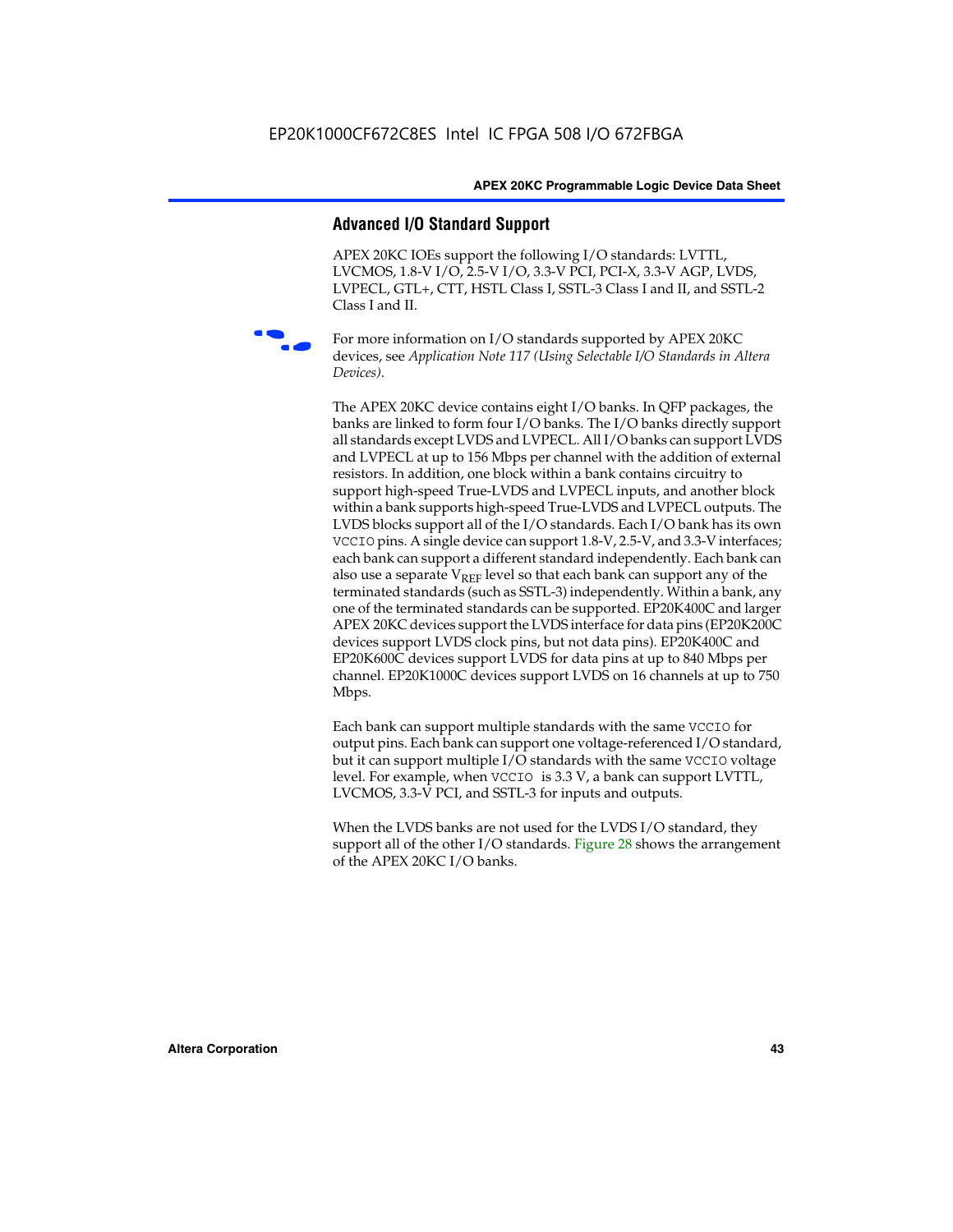### *Figure 28. APEX 20KC I/O Banks LVDS Input Block (2) (1) LVDS Output Block (2) (1) Individual Power Bus I/O Bank 8 I/O Bank 1 I/O Bank 2 I/O Bank 3 I/O Bank 4 I/O Bank 6 I/O Bank 5 I/O Bank 7 Regular I/O Banks Support* ■ *LVPECL* ■ *LVTTL* ■ *LVCMOS* ■ *2.5 V* ■ *1.8 V* ■ *3.3-V PCI* ■ *GTL+* ■ *HSTL* ■ *SSTL-2 Class I and II* ■ *SSTL-3 Class I and II* ■ *CTT* ■ *AGP*

### *Notes to Figure 28:*

- (1) For more information on placing I/O pins in LVDS blocks, refer to the "Guidelines for Using LVDS Blocks" section in *Application Note 120 (Using LVDS in APEX 20KE Devices)*.
- (2) If the LVDS input and output blocks are not used for LVDS, they can support all of the I/O standards and can be used as input, output, or bidirectional pins with  $V_{\text{CCIO}}$  set to 3.3 V, 2.5 V, or 1.8 V.

# **Power Sequencing & Hot Socketing**

Because APEX 20KC devices can be used in a mixed-voltage environment, they have been designed specifically to tolerate any possible power-up sequence. Therefore, the  $V_{\text{CCIO}}$  and  $V_{\text{CCINT}}$  power supplies may be powered in any order.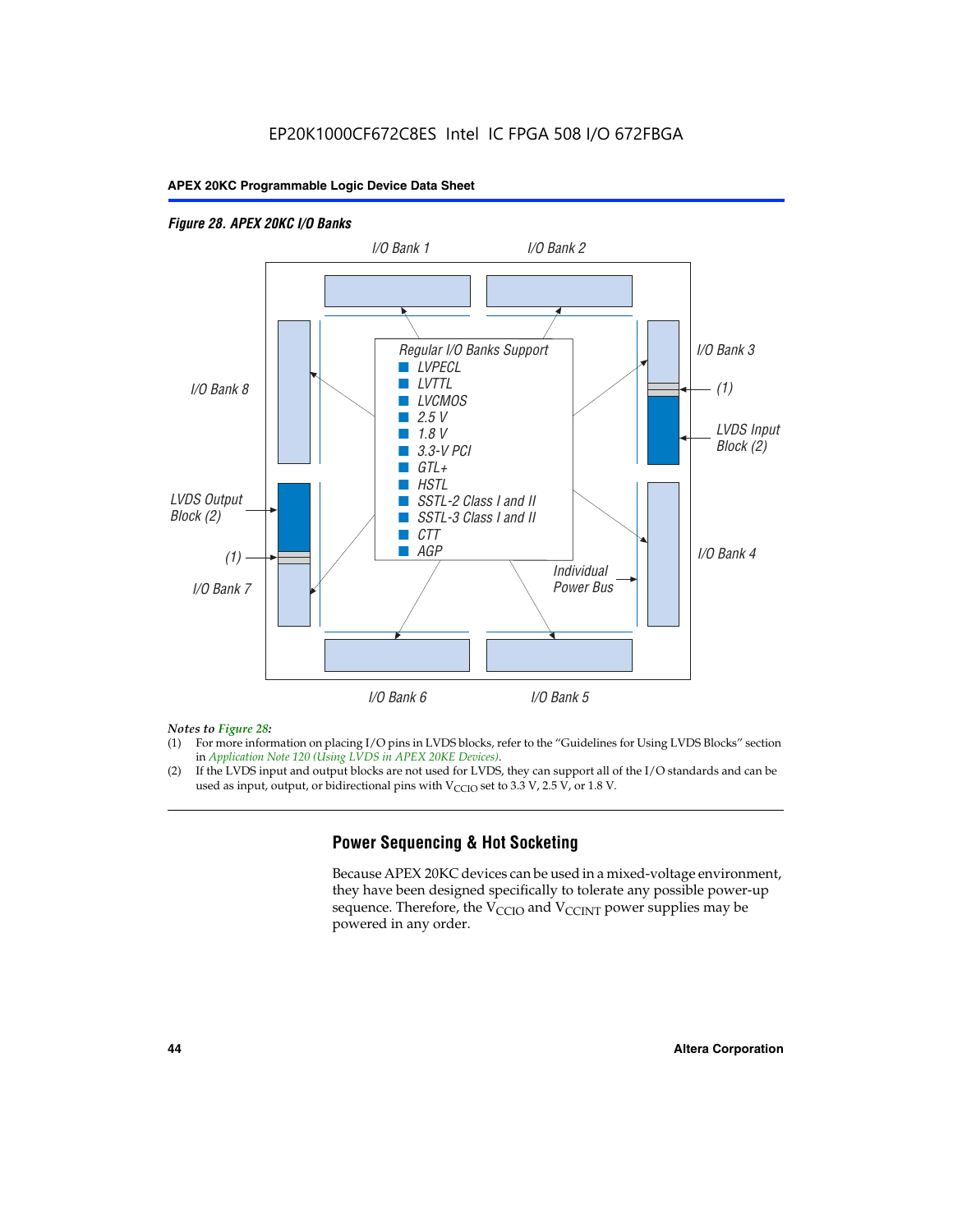Signals can be driven into APEX 20KC devices before and during powerup without damaging the device. In addition, APEX 20KC devices do not drive out during power-up. Once operating conditions are reached and the device is configured, APEX 20KC devices operate as specified by the user.

### **MultiVolt I/O Interface** The APEX architecture supports the MultiVolt I/O interface feature, which allows APEX devices in all packages to interface with systems of different supply voltages. The devices have one set of VCC pins for internal operation and input buffers (VCCINT), and another set for I/O output drivers (VCCIO).

APEX 20KC devices support the MultiVolt I/O interface feature. The APEX 20KC VCCINT pins must always be connected to a 1.8-V power supply. With a 1.8-V  $V_{\text{CCINT}}$  level, input pins are 1.8-V, 2.5-V, and 3.3-V tolerant. The VCCIO pins can be connected to either a 1.8-V, 2.5-V, or 3.3-V power supply, depending on the I/O standard requirements. When the VCCIO pins are connected to a 1.8-V power supply, the output levels are compatible with 1.8-V systems. When VCCIO pins are connected to a 2.5-V power supply, the output levels are compatible with 2.5-V systems. When VCCIO pins are connected to a 3.3-V power supply, the output high is 3.3 V and compatible with 3.3-V or 5.0-V systems. An APEX 20KC device is 5.0-V tolerant with the addition of a resistor and the PCI clamp diode enabled.

For more information on 5.0-V tolerance, refer to the "5.0-V Tolerance in APEX 20KE Devices White Paper," as the information found therein also applies to APEX 20KC devices.

| Table 10. APEX 20KC MultiVolt I/O Support |                                                |     |     |     |     |     |     |     |
|-------------------------------------------|------------------------------------------------|-----|-----|-----|-----|-----|-----|-----|
| $V_{\text{CCIO}}(V)$                      | Input Signals (V)<br><b>Output Signals (V)</b> |     |     |     |     |     |     |     |
|                                           | 1.8                                            | 2.5 | 3.3 | 5.0 | 1.8 | 2.5 | 3.3 | 5.0 |
| 1.8                                       |                                                | (1) | (1) |     |     |     |     |     |
| 2.5                                       |                                                |     | (1) |     |     |     |     |     |
| 3.3                                       |                                                |     |     | (2) |     | (3) |     |     |

Table 10 summarizes APEX 20KC MultiVolt I/O support.

### *Notes to Table 10:*

(1) The PCI clamping diode must be disabled to drive an input with voltages higher than  $V_{C CIO}$ , except for the 5.0-V input case.

(2) An APEX 20KC device can be made 5.0-V tolerant with the addition of an external resistor and the PCI clamp diode enabled.

(3) When  $V_{\text{CCIO}} = 3.3 \text{ V}$ , an APEX 20KC device can drive a 2.5-V device with 3.3-V tolerant inputs.

### **Altera Corporation 45**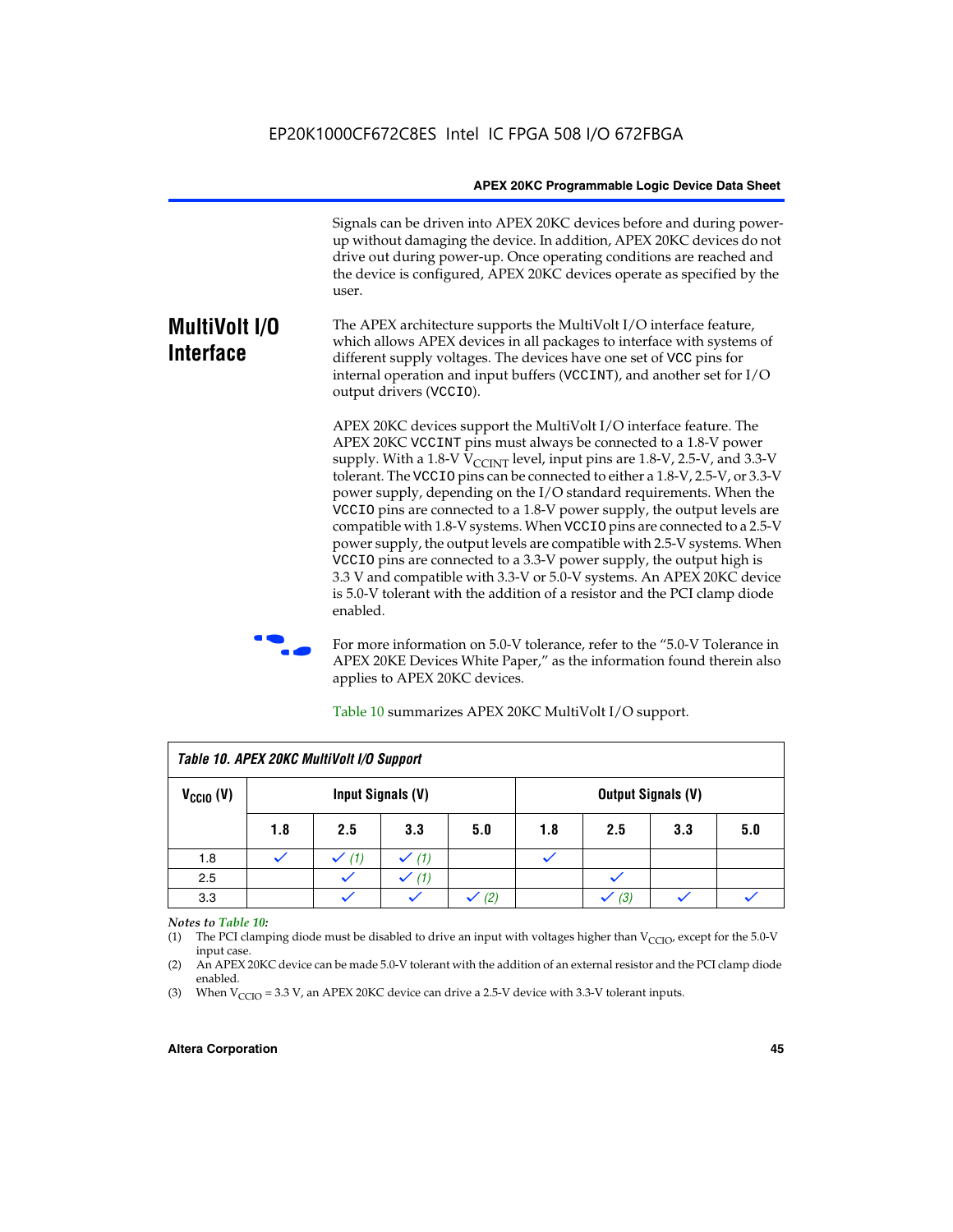Open-drain output pins on APEX 20KC devices (with a series resistor and a pull-up resistor to the 5.0-V supply) can drive 5.0-V CMOS input pins that require a  $V<sub>IH</sub>$  of 3.5 V. When the pin is inactive, the trace will be pulled up to 5.0 V by the resistor. The open-drain pin will only drive low or tristate; it will never drive high. The rise time is dependent on the value of the pull-up resistor and load impedance. The  $I_{OL}$  current specification should be considered when selecting a pull-up resistor.

# **ClockLock & ClockBoost Features**

APEX 20KC devices support the ClockLock and ClockBoost clock management features, which are implemented with PLLs. The ClockLock circuitry uses a synchronizing PLL that reduces the clock delay and skew within a device. This reduction minimizes clock-to-output and setup times while maintaining zero hold times. The ClockBoost circuitry, which provides a clock multiplier, allows the designer to enhance device area efficiency by sharing resources within the device. The ClockBoost circuitry allows the designer to distribute a low-speed clock and multiply that clock on-device. APEX 20KC devices include a high-speed clock tree; unlike ASICs, the user does not have to design and optimize the clock tree. The ClockLock and ClockBoost features work in conjunction with the APEX 20KC device's high-speed clock to provide significant improvements in system performance and bandwidth. APEX 20KC devices in -7 and -8 speed grades have PLLs and support the ClockLock and ClockBoost features.

The ClockLock and ClockBoost features in APEX 20KC devices are enabled through the Quartus II software. External devices are not required to use these features.

# **APEX 20KC ClockLock Feature**

APEX 20KC devices include up to four PLLs, which can be used independently. Two PLLs are designed for either general-purpose use or LVDS use (on devices that support LVDS I/O pins). The remaining two PLLs are designed for general-purpose use. The EP20K200C devices have two PLLs; the EP20K400C and larger devices have four PLLs.

The following sections describe some of the features offered by the APEX 20KC PLLs.

## *External PLL Feedback*

The ClockLock circuit's output can be driven off-chip to clock other devices in the system; further, the feedback loop of the PLL can be routed off-chip. This feature allows the designer to exercise fine control over the I/O interface between the APEX 20KC device and another high-speed device, such as SDRAM.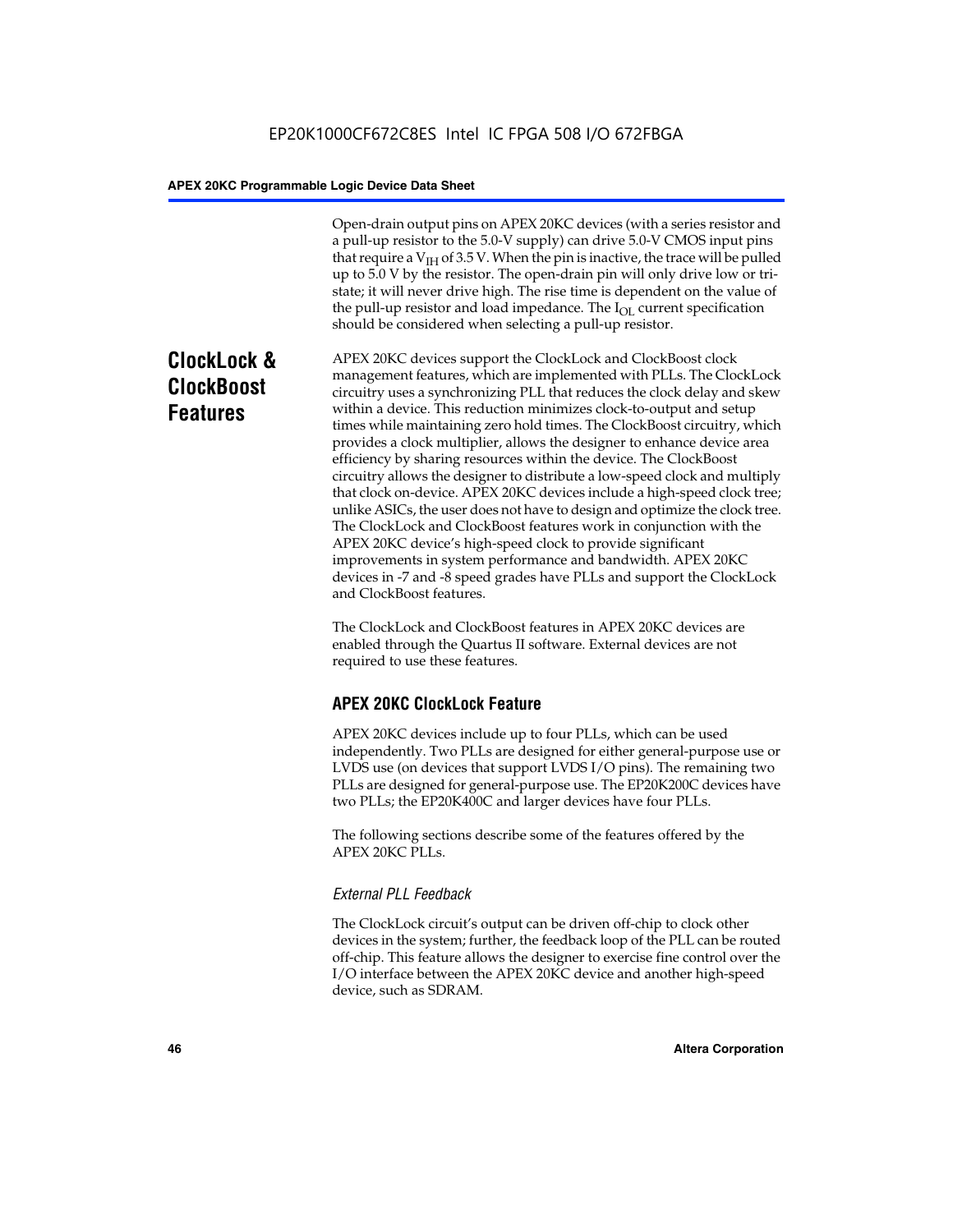### *Clock Multiplication*

The APEX 20KC ClockBoost circuit can multiply or divide clocks by a programmable number. The clock can be multiplied by  $m/(n \times k)$ , where *m* and *k* range from 2 to 160 and *n* ranges from 1 to 16. Clock multiplication and division can be used for time-domain multiplexing and other functions, which can reduce design LE requirements.

### *Clock Phase & Delay Adjustment*

The APEX 20KC ClockShift feature allows the clock phase and delay to be adjusted. The clock phase can be adjusted by 90° steps. The clock delay can be adjusted to increase or decrease the clock delay by an arbitrary amount, up to one clock period.

### *LVDS Support*

All APEX 20KC devices support differential LVDS buffers on the input and output clock signals that interface with external devices. This is controlled in the Quartus II software by assigning the clock pins with an LVDS I/O standard assignment.

Two high-speed PLLs are designed to support the LVDS interface. When using LVDS, the I/O clock runs at a slower rate than the data transfer rate. Thus, PLLs are used to multiply the I/O clock internally to capture the LVDS data. For example, an I/O clock may run at 105 MHz to support 840 Mbps LVDS data transfer. In this example, the PLL multiplies the incoming clock by eight to support the high-speed data transfer. You can use PLLs in EP20K400C and larger devices for high-speed LVDS interfacing.

### *Lock Signals*

The APEX 20KC ClockLock circuitry supports individual LOCK signals. The LOCK signal drives high when the ClockLock circuit has locked onto the input clock. The LOCK signals are optional for each ClockLock circuit; when not used, they are I/O pins.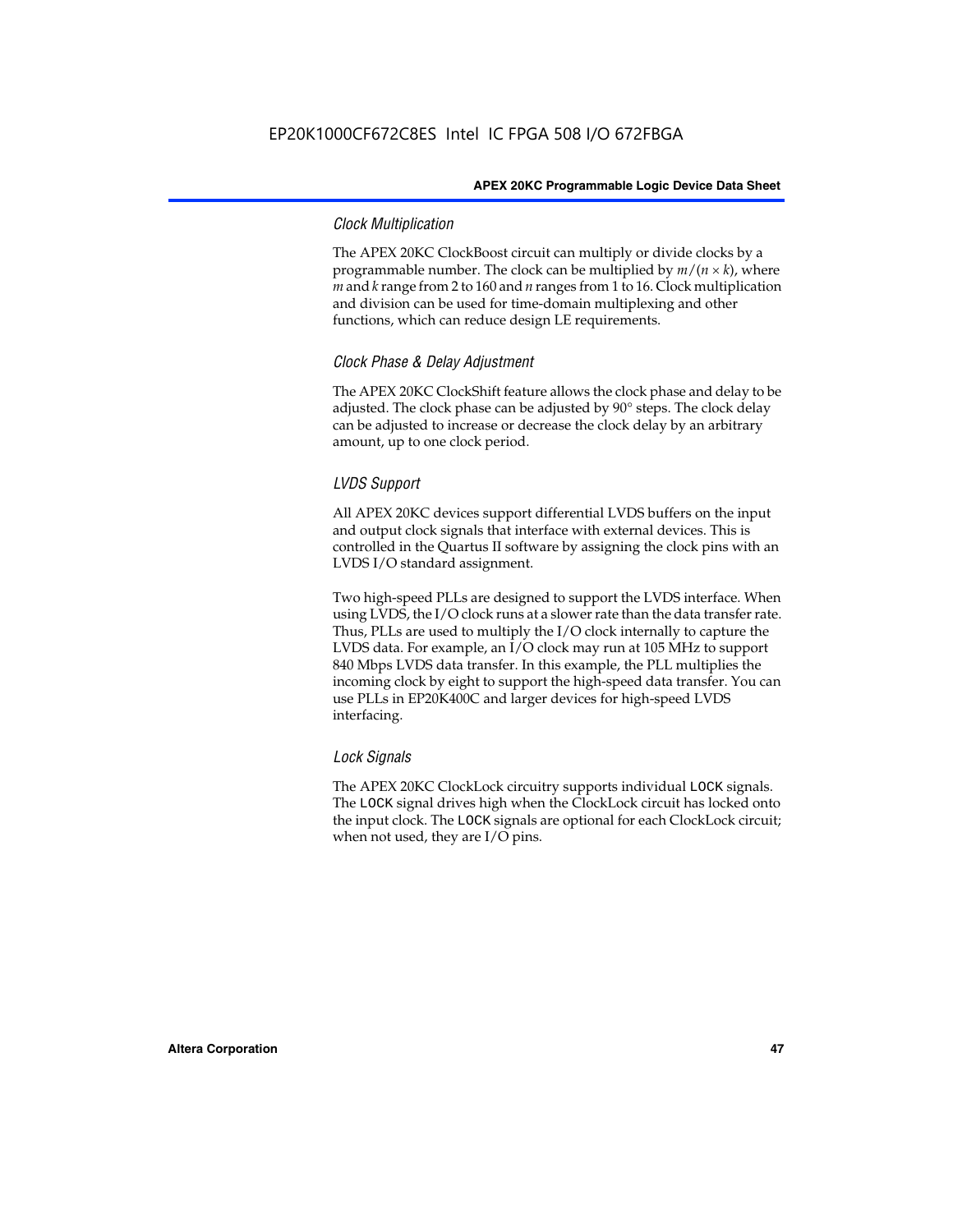## **ClockLock & ClockBoost Timing Parameters**

For the ClockLock and ClockBoost circuitry to function properly, the incoming clock must meet certain requirements. If these specifications are not met, the circuitry may not lock onto the incoming clock, which generates an erroneous clock within the device. The clock generated by the ClockLock and ClockBoost circuitry must also meet certain specifications. If the incoming clock meets these requirements during configuration, the APEX 20KC ClockLock and ClockBoost circuitry will lock onto the clock during configuration. The circuit will be ready for use immediately after configuration. In APEX 20KC devices, the clock input standard is programmable, so the PLL cannot respond to the clock until the device is configured. The PLL locks onto the input clock as soon as configuration is complete. Figure 29 shows the incoming and generated clock specifications.



**1** For more information on ClockLock and ClockBoost circuitry, see *Application Note 115: Using the ClockLock and ClockBoost PLL Features in APEX Devices*.

### *Figure 29. Specifications for the Incoming & Generated Clocks*

The  $t_{\mathfrak l}$  parameter refers to the nominal input clock period; the  $t_{\mathfrak l}$  parameter refers to the *nominal output clock period.*



### *Note to Figure 29:*

(1) Rise and fall times are measured from 10% to 90%.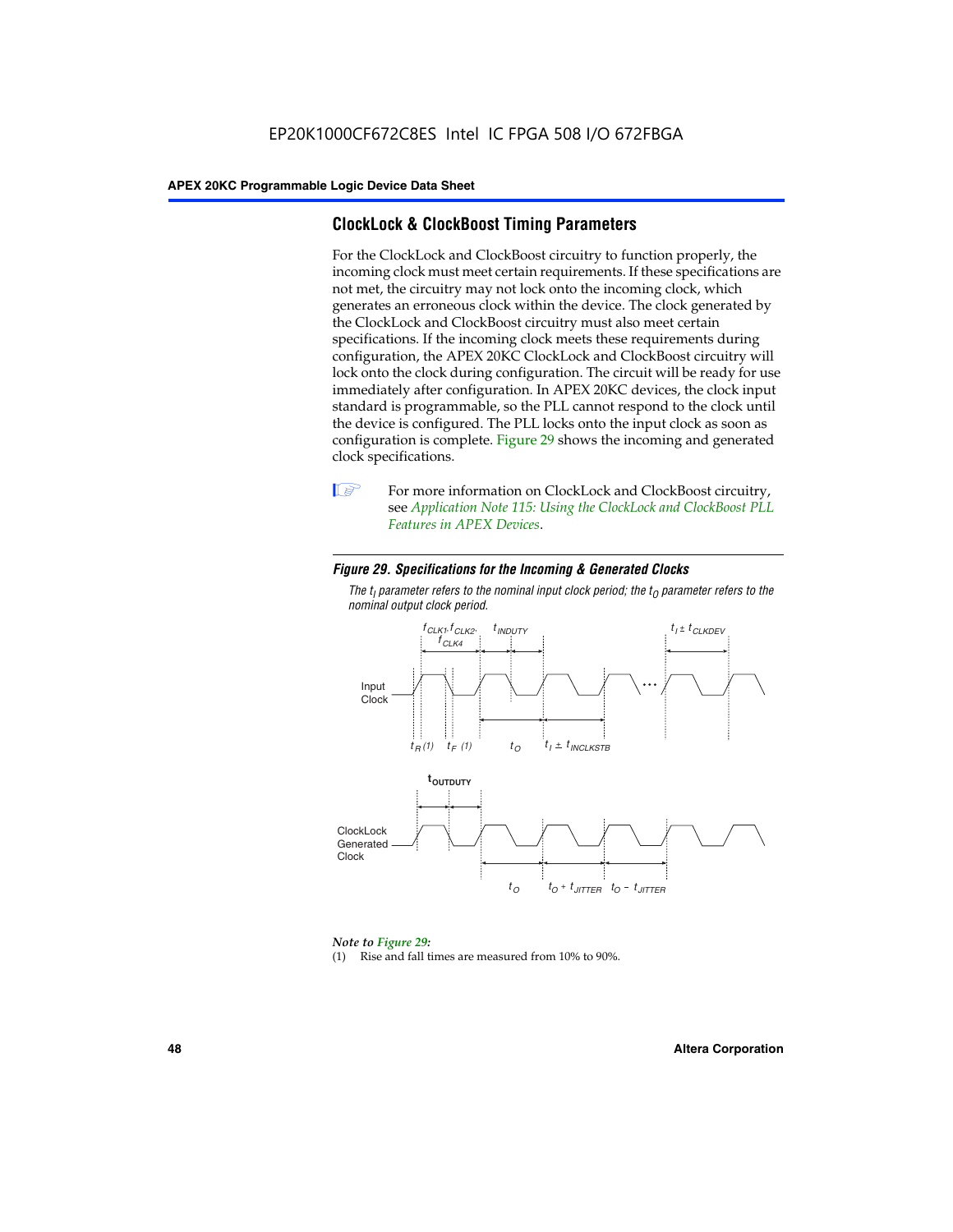Tables 11 and 12 summarize the ClockLock and ClockBoost parameters for APEX 20KC devices.

| Table 11. APEX 20KC ClockLock & ClockBoost Parameters<br>Note (1) |                                                              |                  |     |     |                                |               |  |  |
|-------------------------------------------------------------------|--------------------------------------------------------------|------------------|-----|-----|--------------------------------|---------------|--|--|
| Symbol                                                            | <b>Parameter</b>                                             | <b>Condition</b> | Min | Typ | Max                            | Unit          |  |  |
| $t_R$                                                             | Input rise time                                              |                  |     |     | 5                              | ns            |  |  |
| $t_F$                                                             | Input fall time                                              |                  |     |     | 5                              | ns            |  |  |
| <sup>t</sup> INDUTY                                               | Input duty cycle                                             |                  | 40  |     | 60                             | $\frac{0}{0}$ |  |  |
| $t_{INJITTER}$                                                    | Input jitter peak-to-peak                                    |                  |     |     | 2% of input<br>period          | $\frac{0}{0}$ |  |  |
| <i>toutjitter</i>                                                 | RMS jitter on ClockLock or<br>ClockBoost-generated clock     |                  |     |     | $0.35%$ of<br>output<br>period | $\frac{0}{0}$ |  |  |
| <i>toutbuty</i>                                                   | Duty cycle for ClockLock or<br>ClockBoost-generated clock    |                  | 45  |     | 55                             | $\frac{0}{0}$ |  |  |
| $t_{LOCK}(2)$ (3)                                                 | Time required for ClockLock or<br>ClockBoost to acquire lock |                  |     |     | 40                             | μS            |  |  |

| Table 12. APEX 20KC Clock Input & Output Parameters (Part 1 of 2)<br>Note (1) |                                                  |                                |     |     |                |     |            |
|-------------------------------------------------------------------------------|--------------------------------------------------|--------------------------------|-----|-----|----------------|-----|------------|
| Symbol                                                                        | <b>Parameter</b>                                 | I/O Standard<br>-7 Speed Grade |     |     | -8 Speed Grade |     |            |
|                                                                               |                                                  |                                | Min | Max | Min            | Max |            |
| $f_{VCO}(4)$                                                                  | Voltage controlled oscillator<br>operating range |                                | 200 | 500 | 200            | 500 | <b>MHz</b> |
| $f_{CLOCKO}$                                                                  | Clock0 PLL output frequency<br>for internal use  |                                | 1.5 | 335 | 1.5            | 200 | <b>MHz</b> |
| <sup>f</sup> CLOCK1                                                           | Clock1 PLL output frequency<br>for internal use  |                                | 20  | 335 | 20             | 200 | <b>MHz</b> |
| <sup>f</sup> CLOCK0_EXT                                                       | Output clock frequency for                       | 3.3-V LVTTL                    | (5) | (5) | (5)            | (5) | <b>MHz</b> |
|                                                                               | external clock0 output                           | 2.5-V LVTTL                    | (5) | (5) | (5)            | (5) | <b>MHz</b> |
|                                                                               |                                                  | 1.8-V LVTTL                    | (5) | (5) | (5)            | (5) | <b>MHz</b> |
|                                                                               |                                                  | $GTL+$                         | (5) | (5) | (5)            | (5) | <b>MHz</b> |
|                                                                               |                                                  | SSTL-2 Class I                 | (5) | (5) | (5)            | (5) | <b>MHz</b> |
|                                                                               |                                                  | SSTL-2 Class II                | (5) | (5) | (5)            | (5) | <b>MHz</b> |
|                                                                               |                                                  | SSTL-3 Class I                 | (5) | (5) | (5)            | (5) | <b>MHz</b> |
|                                                                               |                                                  | SSTL-3 Class II                | (5) | (5) | (5)            | (5) | <b>MHz</b> |
|                                                                               |                                                  | <b>LVDS</b>                    | (5) | (5) | (5)            | (5) | <b>MHz</b> |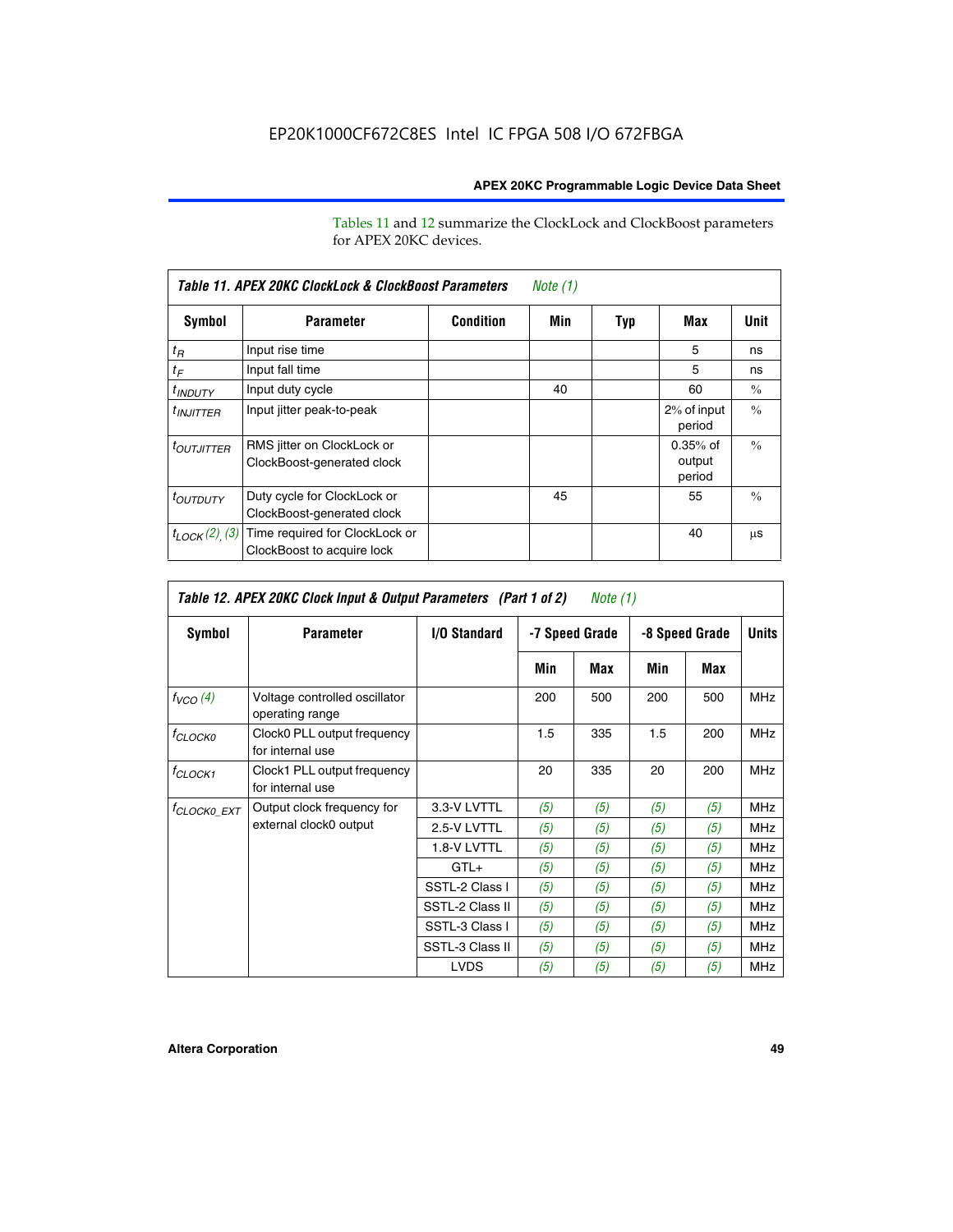| Table 12. APEX 20KC Clock Input & Output Parameters (Part 2 of 2)<br>Note $(1)$ |                            |                     |     |                |                |            |              |
|---------------------------------------------------------------------------------|----------------------------|---------------------|-----|----------------|----------------|------------|--------------|
| Symbol                                                                          | <b>Parameter</b>           | <b>I/O Standard</b> |     | -7 Speed Grade | -8 Speed Grade |            | <b>Units</b> |
|                                                                                 |                            |                     | Min | Max            | <b>Min</b>     | <b>Max</b> |              |
| <sup>f</sup> CLOCK1 EXT                                                         | Output clock frequency for | 3.3-V LVTTL         | (5) | (5)            | (5)            | (5)        | <b>MHz</b>   |
|                                                                                 | external clock1 output     | 2.5-V LVTTL         | (5) | (5)            | (5)            | (5)        | <b>MHz</b>   |
|                                                                                 |                            | 1.8-V LVTTL         | (5) | (5)            | (5)            | (5)        | <b>MHz</b>   |
|                                                                                 |                            | $GTL+$              | (5) | (5)            | (5)            | (5)        | <b>MHz</b>   |
|                                                                                 |                            | SSTL-2 Class I      | (5) | (5)            | (5)            | (5)        | <b>MHz</b>   |
|                                                                                 |                            | SSTL-2 Class II     | (5) | (5)            | (5)            | (5)        | <b>MHz</b>   |
|                                                                                 |                            | SSTL-3 Class I      | (5) | (5)            | (5)            | (5)        | <b>MHz</b>   |
|                                                                                 |                            | SSTL-3 Class II     | (5) | (5)            | (5)            | (5)        | <b>MHz</b>   |
|                                                                                 |                            | <b>LVDS</b>         | (5) | (5)            | (5)            | (5)        | <b>MHz</b>   |
| $f_{IN}$                                                                        | Input clock frequency      | 3.3-V LVTTL         | (5) | (5)            | (5)            | (5)        | <b>MHz</b>   |
|                                                                                 |                            | 2.5-V LVTTL         | (5) | (5)            | (5)            | (5)        | <b>MHz</b>   |
|                                                                                 |                            | 1.8-V LVTTL         | (5) | (5)            | (5)            | (5)        | <b>MHz</b>   |
|                                                                                 |                            | $GTL+$              | (5) | (5)            | (5)            | (5)        | <b>MHz</b>   |
|                                                                                 |                            | SSTL-2 Class I      | (5) | (5)            | (5)            | (5)        | <b>MHz</b>   |
|                                                                                 |                            | SSTL-2 Class II     | (5) | (5)            | (5)            | (5)        | <b>MHz</b>   |
|                                                                                 |                            | SSTL-3 Class I      | (5) | (5)            | (5)            | (5)        | <b>MHz</b>   |
|                                                                                 |                            | SSTL-3 Class II     | (5) | (5)            | (5)            | (5)        | <b>MHz</b>   |
|                                                                                 |                            | <b>LVDS</b>         | (5) | (5)            | (5)            | (5)        | <b>MHz</b>   |

### *Notes to Tables 11 and 12:*

- (1) All input clock specifications must be met. The PLL may not lock onto an incoming clock if the clock specifications are not met, creating an erroneous clock within the device.
- 
- (2) The maximum lock time is  $40 \mu s$  or  $2,000$  input clock cycles, whichever occurs first.<br>
(3) Before configuration, the PLL circuits are disable and powered down. During confi Before configuration, the PLL circuits are disable and powered down. During configuration, the PLLs remain disabled. The PLLs begin to lock once the device is in the user mode. If the clock enable feature is used, lock begins once the CLKLK\_ENA pin goes high in user mode.
- (4) The PLL VCO operating range is 200 MHz  $\leq f_{VCO} \leq 840$  MHz for LVDS mode.

(5) Contact Altera Applications for information on these parameters.

# **SignalTap Embedded Logic Analyzer**

APEX 20KC devices include device enhancements to support the SignalTap embedded logic analyzer. By including this circuitry, the APEX 20KC device provides the ability to monitor design operation over a period of time through the IEEE Std. 1149.1 (JTAG) circuitry; a designer can analyze internal logic at speed without bringing internal signals to the I/O pins. This feature is particularly important for advanced packages such as FineLine BGA packages because adding a connection to a pin during the debugging process can be difficult after a board is designed and manufactured.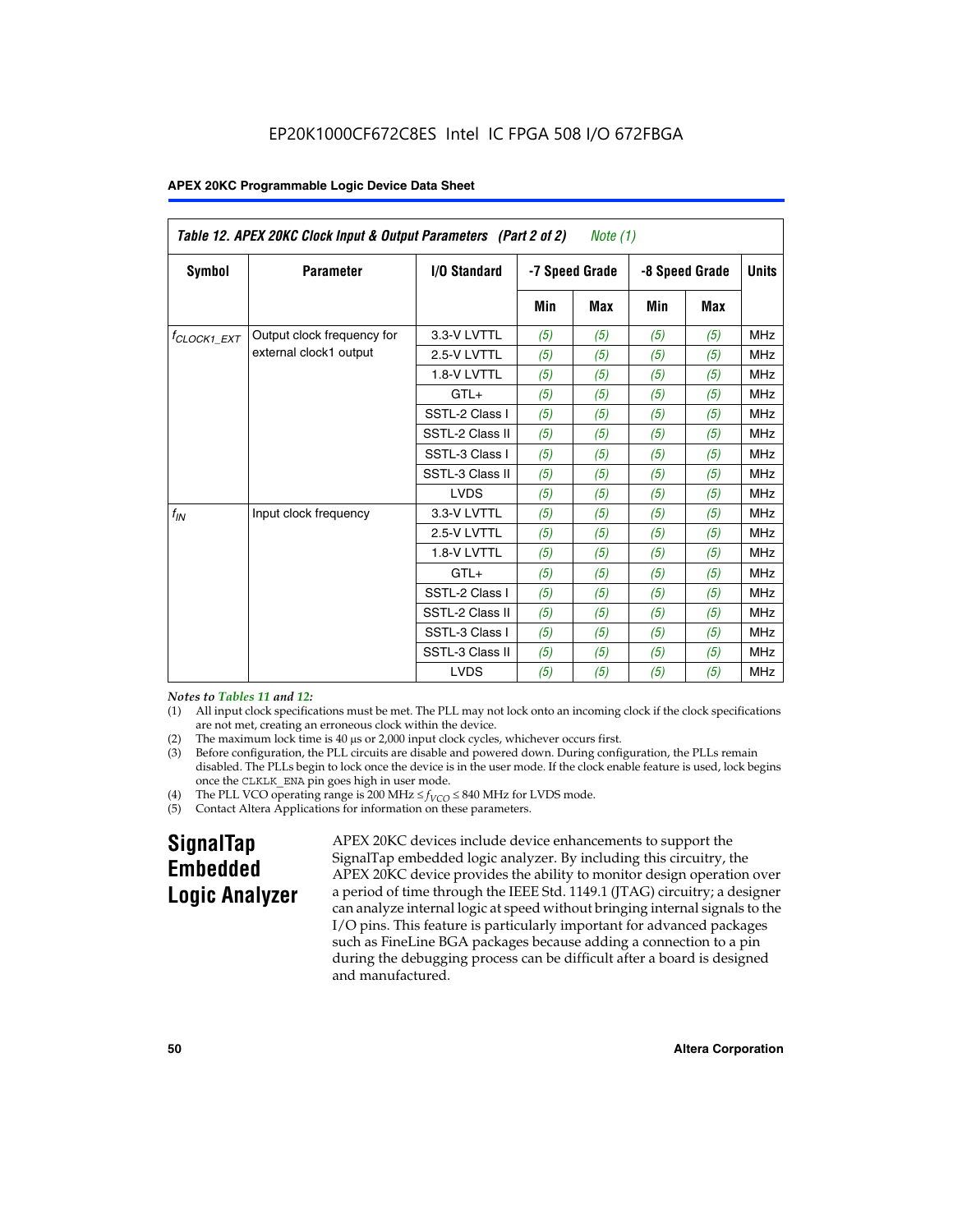# **IEEE Std. 1149.1 (JTAG) Boundary-Scan Support**

Г

All APEX 20KC devices provide JTAG BST circuitry that complies with the IEEE Std. 1149.1-1990 specification. JTAG boundary-scan testing can be performed before or after configuration, but not during configuration. APEX 20KC devices can also use the JTAG port for configuration with the Quartus II software or with hardware using either Jam Files (**.jam**) or Jam Byte-Code Files (**.jbc**). Finally, APEX 20KC devices use the JTAG port to monitor the logic operation of the device with the SignalTap embedded logic analyzer. APEX 20KC devices support the JTAG instructions shown in Table 13.

| Table 13. APEX 20KC JTAG Instructions |                                                                                                                                                                                                                                            |  |  |  |  |
|---------------------------------------|--------------------------------------------------------------------------------------------------------------------------------------------------------------------------------------------------------------------------------------------|--|--|--|--|
| <b>JTAG Instruction</b>               | <b>Description</b>                                                                                                                                                                                                                         |  |  |  |  |
| SAMPLE/PRELOAD                        | Allows a snapshot of signals at the device pins to be captured and examined during<br>normal device operation, and permits an initial data pattern to be output at the device pins.<br>Also used by the SignalTap embedded logic analyzer. |  |  |  |  |
| <b>EXTEST</b>                         | Allows the external circuitry and board-level interconnections to be tested by forcing a test<br>pattern at the output pins and capturing test results at the input pins.                                                                  |  |  |  |  |
| <b>BYPASS</b>                         | Places the 1-bit bypass register between the TDI and TDO pins, which allows the BST data<br>to pass synchronously through selected devices to adjacent devices during normal device<br>operation.                                          |  |  |  |  |
| <b>USERCODE</b>                       | Selects the 32-bit USERCODE register and places it between the TDI and TDO pins,<br>allowing the USERCODE to be serially shifted out of TDO.                                                                                               |  |  |  |  |
| <b>IDCODE</b>                         | Selects the IDCODE register and places it between TDI and TDO, allowing the IDCODE<br>to be serially shifted out of TDO.                                                                                                                   |  |  |  |  |
| <b>ICR Instructions</b>               | Used when configuring an APEX 20KC device via the JTAG port with a MasterBlaster™<br>or ByteBlasterMV™ download cable, or when using a Jam File or Jam Byte-Code File via<br>an embedded processor.                                        |  |  |  |  |
| SignalTap<br>Instructions             | Monitors internal device operation with the SignalTap embedded logic analyzer.                                                                                                                                                             |  |  |  |  |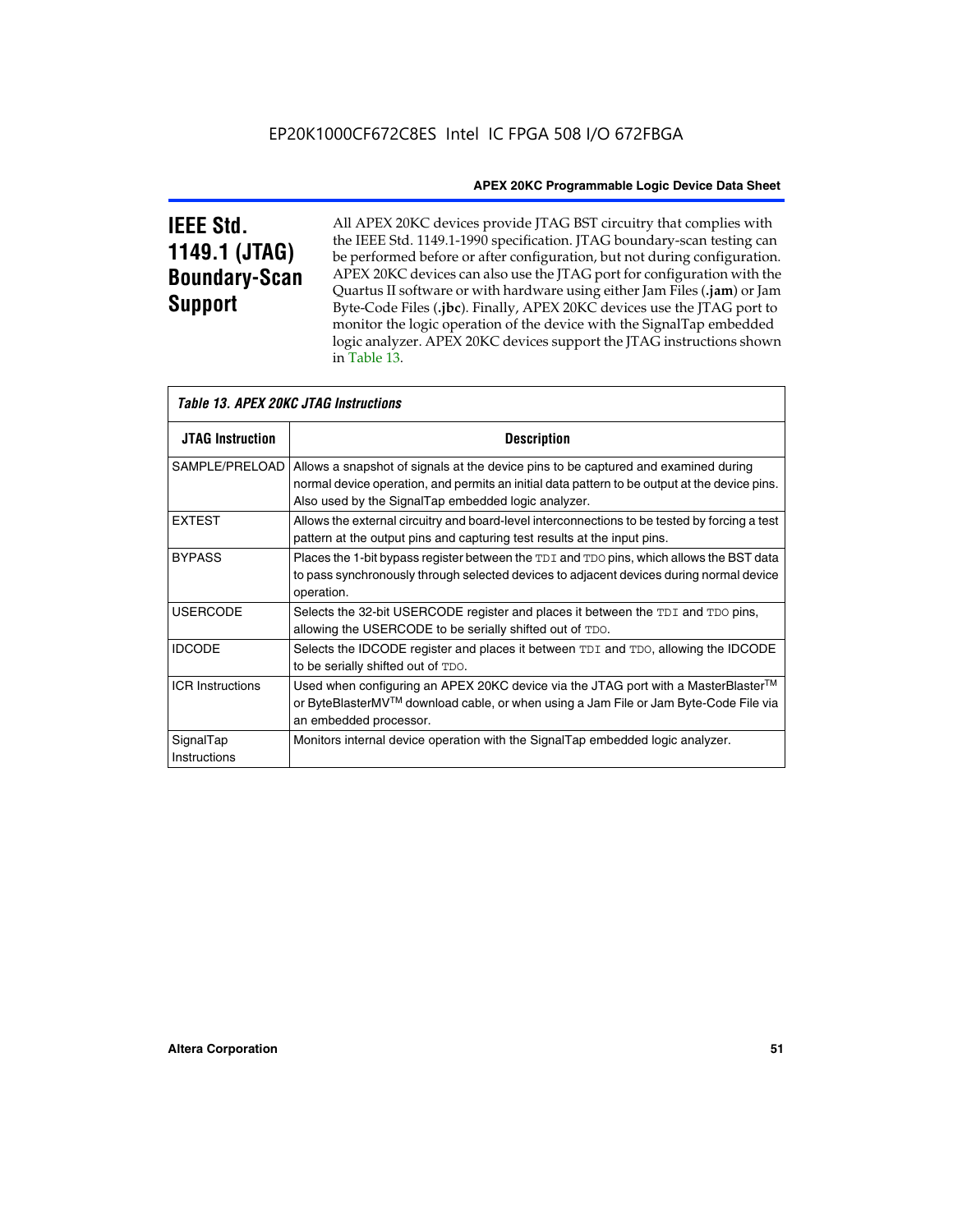The APEX 20KC device instruction register length is 10 bits. The APEX 20KC device USERCODE register length is 32 bits. Tables 14 and 15 show the boundary-scan register length and device IDCODE information for APEX 20KC devices.

| Table 14. APEX 20KC Boundary-Scan Register Length     |       |  |  |  |  |
|-------------------------------------------------------|-------|--|--|--|--|
| <b>Boundary-Scan Register Length</b><br><b>Device</b> |       |  |  |  |  |
| EP20K200C                                             | 1,164 |  |  |  |  |
| EP20K400C                                             | 1,506 |  |  |  |  |
| EP20K600C                                             | 1,806 |  |  |  |  |
| EP20K1000C                                            | 2,190 |  |  |  |  |

| <b>Device</b> | <b>IDCODE (32 Bits)</b> $(1)$ |                       |                                                  |                  |  |
|---------------|-------------------------------|-----------------------|--------------------------------------------------|------------------|--|
|               | <b>Version</b><br>(4 Bits)    | Part Number (16 Bits) | <b>Manufacturer</b><br><b>Identity (11 Bits)</b> | 1 (1 Bit)<br>(2, |  |
| EP20K200C     | 0000                          | 1000 0010 0000 0000   | 000 0110 1110                                    |                  |  |
| EP20K400C     | 0000                          | 1000 0100 0000 0000   | 0110 1110<br>000                                 |                  |  |
| EP20K600C     | 0000                          | 1000 0110 0000 0000   | 000 0110 1110                                    | 1                |  |
| EP20K1000C    | 0000                          | 1001 0000 0000 0000   | 000 0110 1110                                    |                  |  |

*Notes to Table 15:*

(1) The most significant bit (MSB) is on the left.

(2) The IDCODE's least significant bit (LSB) is always 1.

Figure 30 shows the timing requirements for the JTAG signals.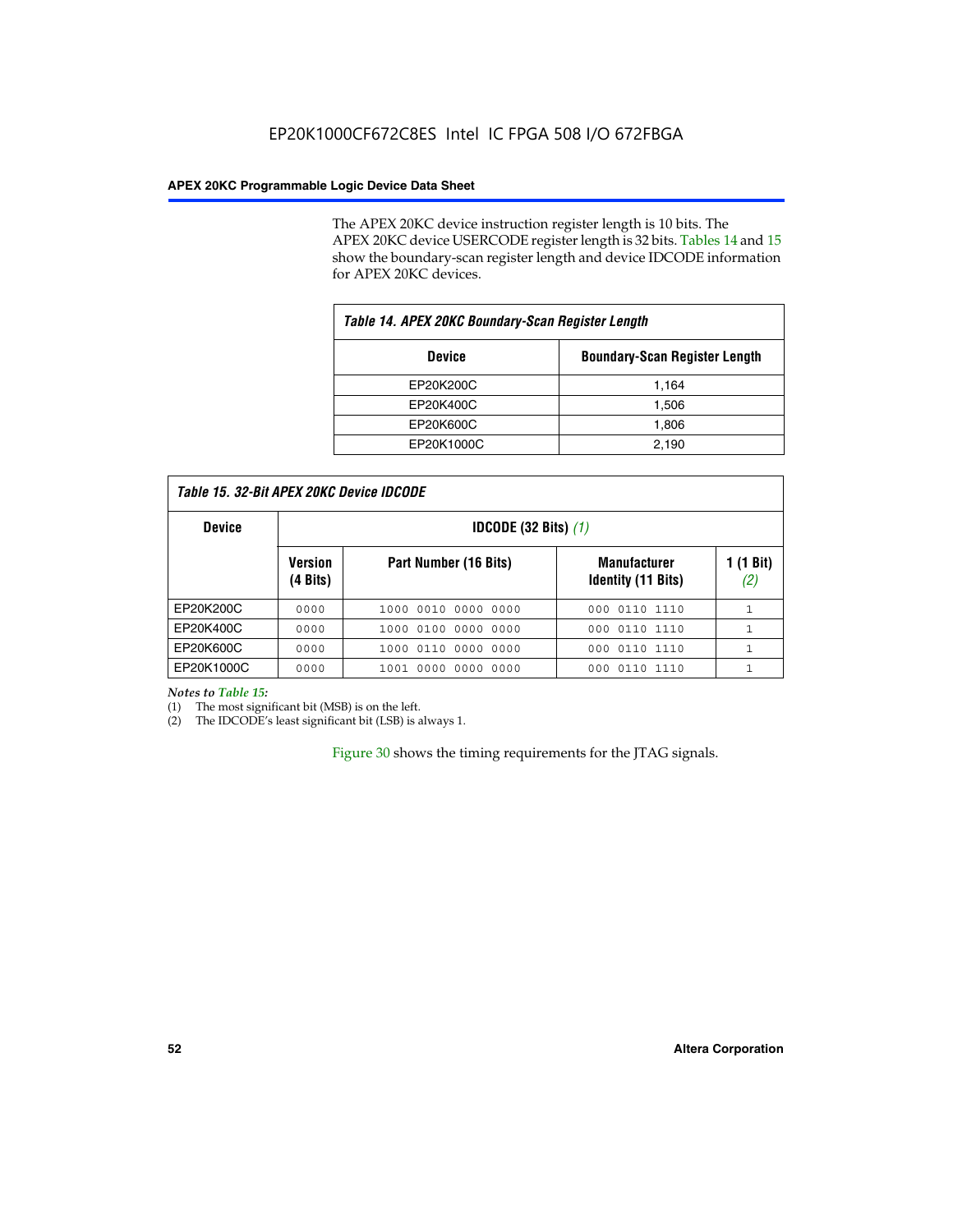

*Figure 30. APEX 20KC JTAG Waveforms*

Table 16 shows the JTAG timing parameters and values for APEX 20KC devices.

| Table 16. APEX 20KC JTAG Timing Parameters & Values |                                                |     |     |      |  |  |
|-----------------------------------------------------|------------------------------------------------|-----|-----|------|--|--|
| Symbol                                              | Parameter                                      | Min | Max | Unit |  |  |
| $t_{JCP}$                                           | TCK clock period                               | 100 |     | ns   |  |  |
| t <sub>JCH</sub>                                    | TCK clock high time                            | 50  |     | ns   |  |  |
| $t_{JCL}$                                           | <b>TCK clock low time</b>                      | 50  |     | ns   |  |  |
| <b>t</b> JPSU                                       | JTAG port setup time                           | 20  |     | ns   |  |  |
| I <sup>t</sup> JPH                                  | JTAG port hold time                            | 45  |     | ns   |  |  |
| t <sub>JPCO</sub>                                   | JTAG port clock to output                      |     | 25  | ns   |  |  |
| t <sub>JPZX</sub>                                   | JTAG port high impedance to valid output       |     | 25  | ns   |  |  |
| t <sub>JPXZ</sub>                                   | JTAG port valid output to high impedance       |     | 25  | ns   |  |  |
| t <sub>JSSU</sub>                                   | Capture register setup time                    | 20  |     | ns   |  |  |
| $t_{\rm JSH}$                                       | Capture register hold time                     | 45  |     | ns   |  |  |
| t <sub>JSCO</sub>                                   | Update register clock to output                |     | 35  | ns   |  |  |
| t <sub>JSZX</sub>                                   | Update register high impedance to valid output |     | 35  | ns   |  |  |
| t <sub>JSXZ</sub>                                   | Update register valid output to high impedance |     | 35  | ns   |  |  |

For more information, see the following documents:

■ *Application Note 39 (IEEE Std. 1149.1 (JTAG) Boundary-Scan Testing in Altera Devices)*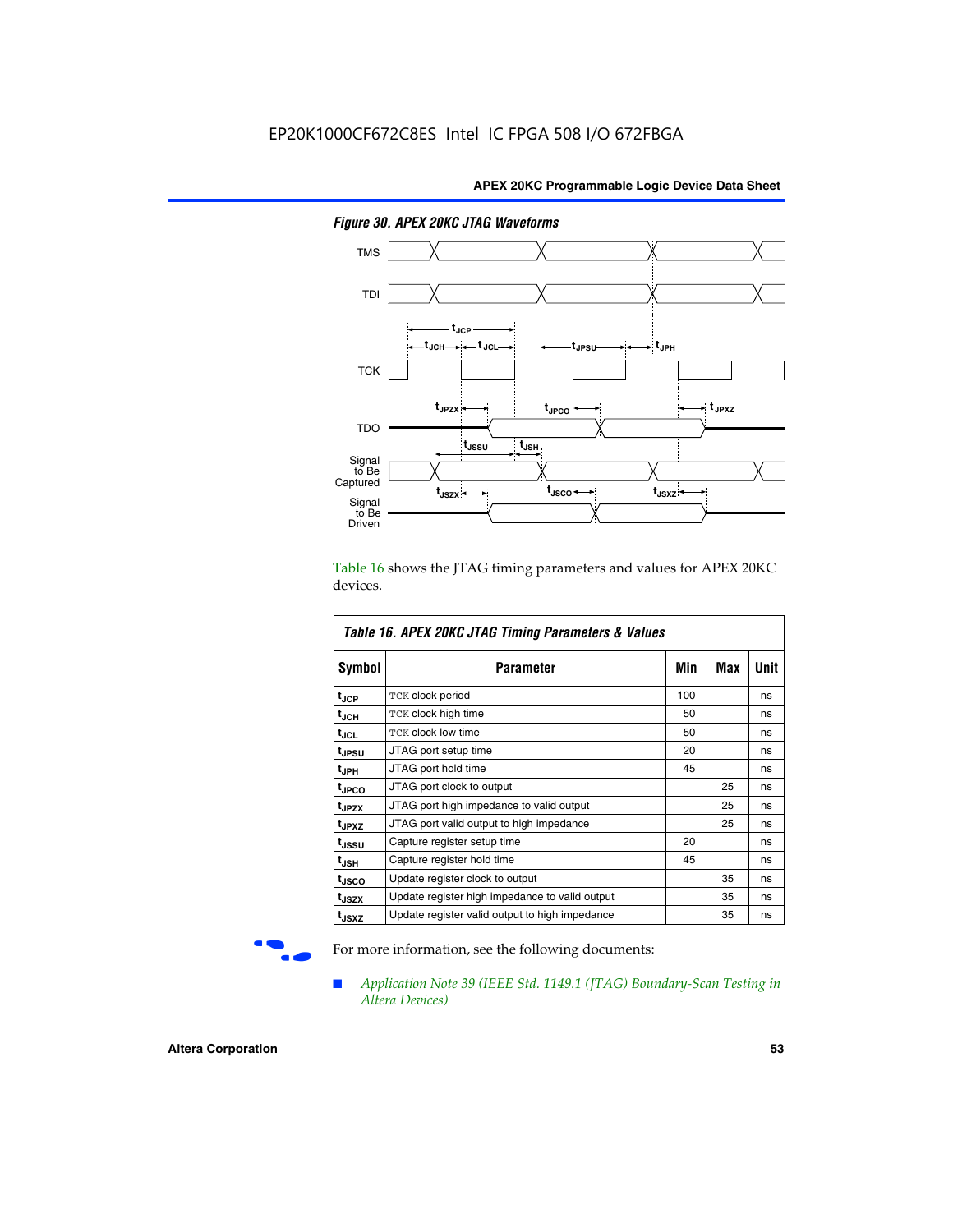### *Jam Programming & Test Language Specification*

**Generic Testing** Each APEX 20KC device is functionally tested. Complete testing of each configurable SRAM bit and all logic functionality ensures 100% yield. AC test measurements for APEX 20KC devices are made under conditions equivalent to those defined in the "Timing Model" section on page 65. Multiple test patterns can be used to configure devices during all stages of the production flow. AC test criteria include:

- Power supply transients can affect AC measurements.
- Simultaneous transitions of multiple outputs should be avoided for accurate measurement.
- Threshold tests must not be performed under AC conditions.
- Large-amplitude, fast-ground-current transients normally occur as the device outputs discharge the load capacitances. When these transients flow through the parasitic inductance between the device ground pin and the test system ground, significant reductions in observable noise immunity can result.

# **Operating Conditions**

Tables 17 through 20 provide information on absolute maximum ratings, recommended operating conditions, DC operating conditions, and capacitance for 1.8-V APEX 20KC devices.

| Table 17. APEX 20KC Device Absolute Maximum Ratings<br>Note (1) |                            |                                  |        |     |              |  |
|-----------------------------------------------------------------|----------------------------|----------------------------------|--------|-----|--------------|--|
| Symbol                                                          | <b>Parameter</b>           | <b>Conditions</b>                | Min    | Max | Unit         |  |
| $V_{\text{CCINT}}$                                              | Supply voltage             | With respect to ground $(2)$     | $-0.5$ | 2.5 | v            |  |
| V <sub>CCIO</sub>                                               |                            |                                  | $-0.5$ | 4.6 | v            |  |
| $V_{1}$                                                         | DC input voltage           |                                  | $-0.5$ | 4.6 | v            |  |
| $I_{OUT}$                                                       | DC output current, per pin |                                  | $-25$  | 25  | mA           |  |
| T <sub>STG</sub>                                                | Storage temperature        | No bias                          | $-65$  | 150 | $^{\circ}$ C |  |
| $T_{\sf AMB}$                                                   | Ambient temperature        | Under bias                       | $-65$  | 135 | $^{\circ}$ C |  |
| $T_{\rm J}$                                                     | Junction temperature       | PQFP, RQFP, TQFP, and BGA        |        | 135 | $^{\circ}$ C |  |
|                                                                 |                            | packages, under bias             |        |     |              |  |
|                                                                 |                            | Ceramic PGA packages, under bias |        | 150 | $^{\circ}$ C |  |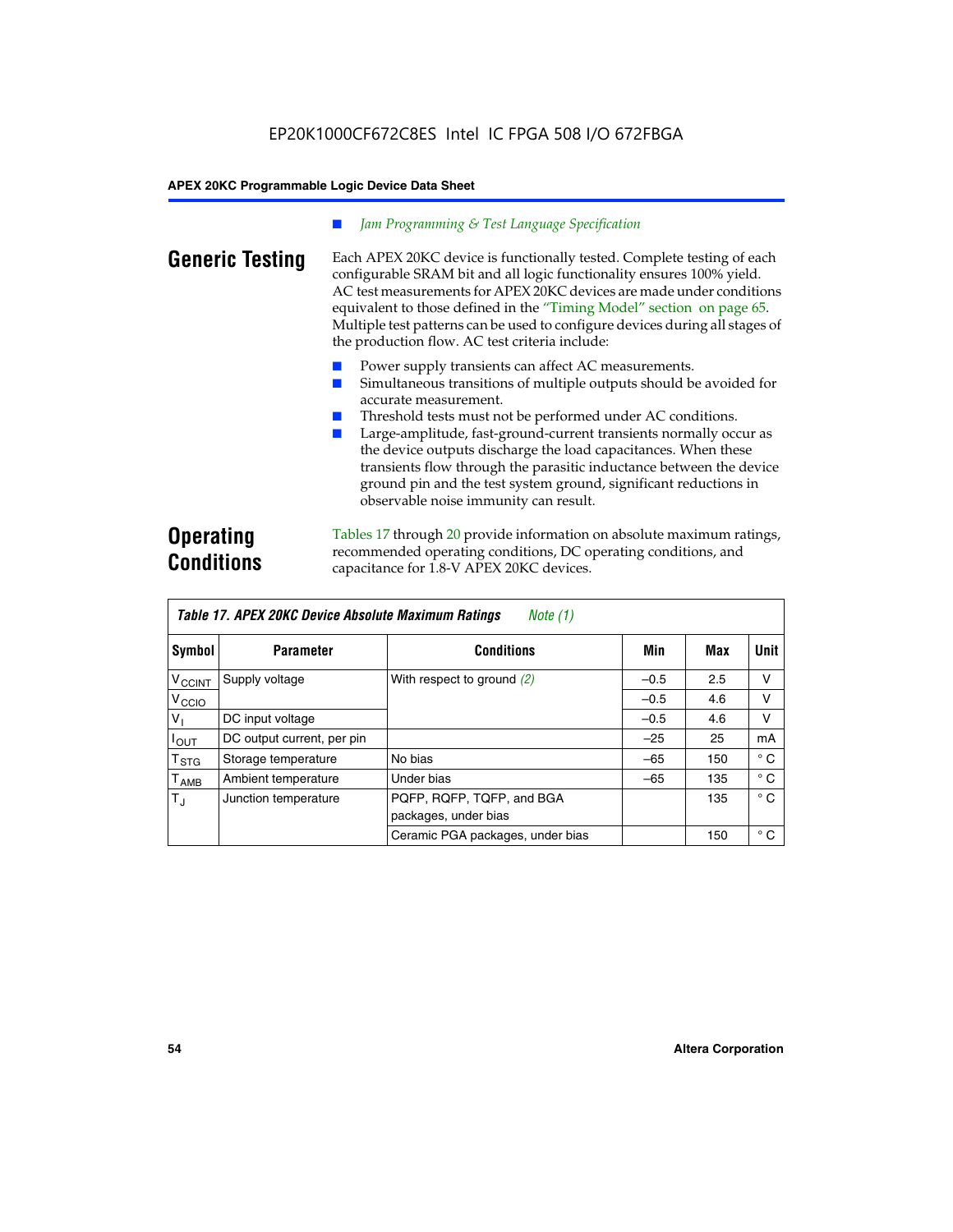| <b>APEX 20KC Programmable Logic Device Data Sheet</b> |  |  |
|-------------------------------------------------------|--|--|
|-------------------------------------------------------|--|--|

|                          | Table 18. APEX 20KC Device Recommended Operating Conditions |                    |                  |                   |              |  |  |  |  |
|--------------------------|-------------------------------------------------------------|--------------------|------------------|-------------------|--------------|--|--|--|--|
| Symbol                   | <b>Parameter</b>                                            | <b>Conditions</b>  | Min              | Max               | Unit         |  |  |  |  |
| <b>V<sub>CCINT</sub></b> | Supply voltage for internal logic<br>and input buffers      | (3), (4)           | 1.71<br>(1.71)   | 1.89<br>(1.89)    | v            |  |  |  |  |
| V <sub>CCIO</sub>        | Supply voltage for output buffers,<br>3.3-V operation       | (3), (4)           | 3.00<br>(3.00)   | 3.60<br>(3.60)    | $\vee$       |  |  |  |  |
|                          | Supply voltage for output buffers,<br>2.5-V operation       | (3), (4)           | 2.375<br>(2.375) | 2.625<br>(2.625)  | $\vee$       |  |  |  |  |
|                          | Supply voltage for output buffers,<br>1.8-V operation       | (3), (4)           | 1.71<br>(1.71)   | 1.89<br>(1.89)    | $\vee$       |  |  |  |  |
| V <sub>1</sub>           | Input voltage                                               | (2), (5)           | $-0.5$           | 4.1               | v            |  |  |  |  |
| $V_{\rm O}$              | Output voltage                                              |                    | 0                | $V_{\text{CCI}O}$ | v            |  |  |  |  |
| $T_{\rm J}$              | Operating junction temperature                              | For commercial use | $\Omega$         | 85                | $^{\circ}$ C |  |  |  |  |
|                          |                                                             | For industrial use | $-40$            | 100               | $^{\circ}$ C |  |  |  |  |
| $t_{R}$                  | Input rise time $(10\% \text{ to } 90\%)$                   |                    |                  | 40                | ns           |  |  |  |  |
| $t_F$                    | Input fall time $(90\% \text{ to } 10\%)$                   |                    |                  | 40                | ns           |  |  |  |  |

|                   | <b>Table 19. APEX 20KC Device DC Operating Conditions</b><br><i>Notes <math>(6)</math>, <math>(7)</math></i> |                                                                        |       |     |     |           |
|-------------------|--------------------------------------------------------------------------------------------------------------|------------------------------------------------------------------------|-------|-----|-----|-----------|
| <b>Symbol</b>     | <b>Parameter</b>                                                                                             | <b>Conditions</b>                                                      | Min   | Typ | Max | Unit      |
| J,                | Input pin leakage current $(8)$                                                                              | $V_1 = 3.6$ to 0.0 V                                                   | $-10$ |     | 10  | μA        |
| $I_{OZ}$          | Tri-stated I/O pin leakage<br>current $(8)$                                                                  | $V_{\Omega} = 4.1$ to -0.5 V                                           | $-10$ |     | 10  | μA        |
| $I_{CC0}$         | $V_{CC}$ supply current (standby)<br>(All ESBs in power-down<br>mode)                                        | $V_1$ = ground, no load,<br>no toggling inputs,<br>-7 speed grade      |       | 10  |     | mA        |
|                   |                                                                                                              | $V_1$ = ground, no load,<br>no toggling inputs,<br>-8, -9 speed grades |       | 5   |     | mA        |
| R <sub>CONF</sub> | Value of I/O pin pull-up                                                                                     | $V_{\text{CCIO}} = 3.0 V (9)$                                          | 20    |     | 50  | $k\Omega$ |
|                   | resistor before and during                                                                                   | $V_{\text{CCIO}} = 2.375 \text{ V } (9)$                               | 30    |     | 80  | $k\Omega$ |
|                   | configuration                                                                                                | $V_{\text{CCIO}} = 1.71 V(9)$                                          | 60    |     | 150 | $k\Omega$ |

**IF DC** operating specifications on APEX 20KC I/O standards are listed in Tables 21 to 35*.*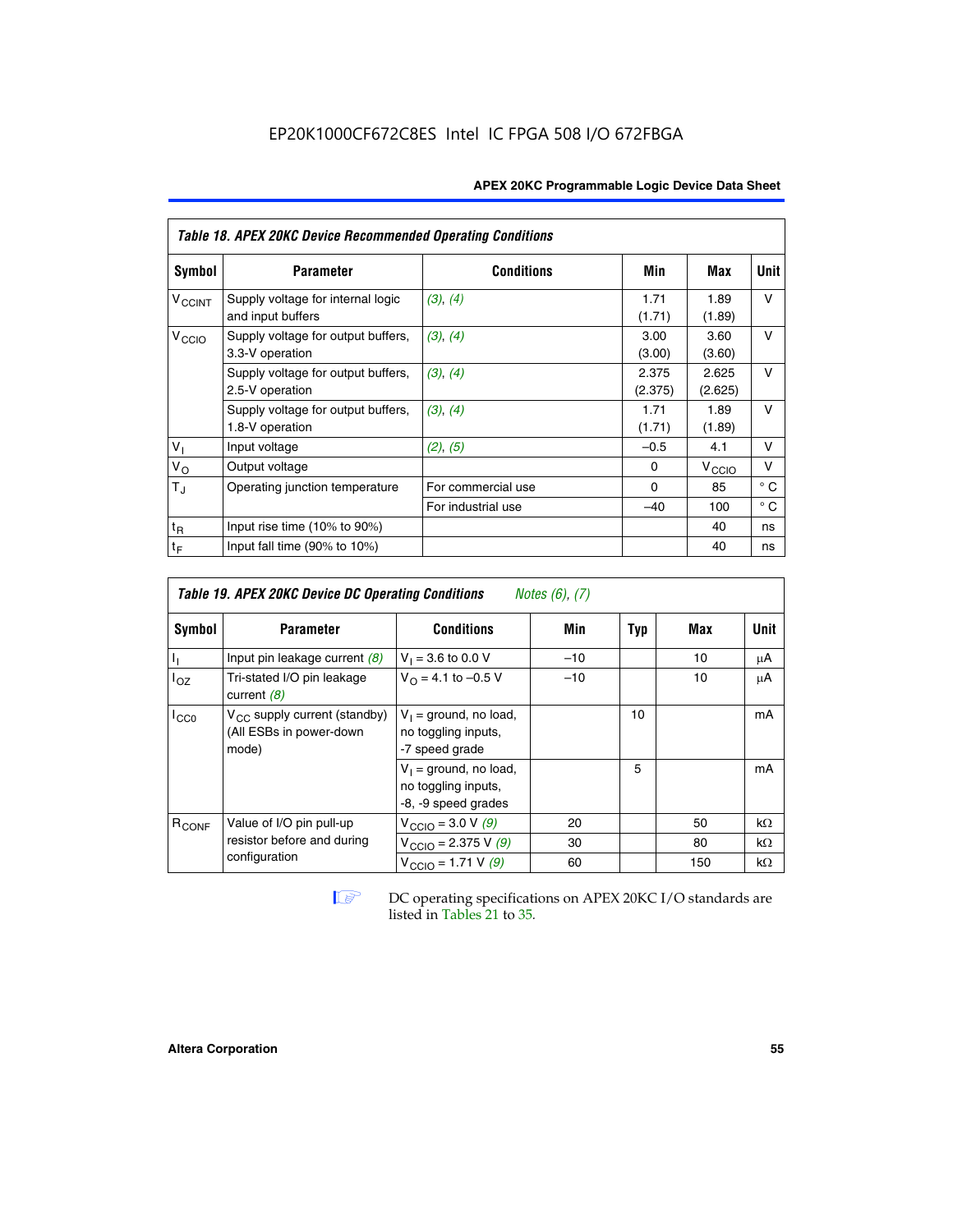|                    | Table 20. APEX 20KC Device Capacitance<br><i>Note (10)</i> |                               |     |     |             |  |  |
|--------------------|------------------------------------------------------------|-------------------------------|-----|-----|-------------|--|--|
| Symbol             | <b>Parameter</b>                                           | <b>Conditions</b>             | Min | Max | <b>Unit</b> |  |  |
| $C_{IN}$           | Input capacitance                                          | $V_{IN} = 0 V$ , f = 1.0 MHz  |     | 8   | pF          |  |  |
| $C_{\text{INCLK}}$ | Input capacitance on<br>dedicated clock pin                | $V_{IN} = 0 V$ , f = 1.0 MHz  |     | 12  | pF          |  |  |
| $C_{OUT}$          | Output capacitance                                         | $V_{OUT} = 0 V$ , f = 1.0 MHz |     | 8   | pF          |  |  |

### *Notes to Tables 17 through 20:*

(1) See the *Operating Requirements for Altera Devices Data Sheet*.

(2) Minimum DC input is –0.5 V. During transitions, the inputs may undershoot to –2.0 V or overshoot to 4.6 V for input currents less than 100 mA and time periods shorter than 20 ns.

- (3) Numbers in parentheses are for industrial-temperature-range devices.<br>(4) Maximum  $V_{CC}$  rise time is 100 ms, and  $V_{CC}$  must rise monotonically.
- (4) Maximum  $V_{CC}$  rise time is 100 ms, and  $V_{CC}$  must rise monotonically.<br>(5) All pins, including dedicated inputs, clock, I/O, and JTAG pins, may
- All pins, including dedicated inputs, clock, I/O, and JTAG pins, may be driven before  $V_{CCTN}$  and  $V_{CCTO}$  are powered.
- (6) Typical values are for T<sub>A</sub> = 25° C, V<sub>CCINT</sub> = 1.8 V, and V<sub>CCIO</sub> = 1.8 V, 2.5 V or 3.3 V.
- (7) These values are specified under the APEX 20KC device recommended operating conditions, shown in Table 18 on page 55.
- (8) This value is specified for normal device operation. The value may vary during power-up.
- (9) Pin pull-up resistance values will be lower if an external source drives the pin higher than  $V_{\text{CCIO}}$ .
- (10) Capacitance is sample-tested only.

Tables 21 through 35 list the DC operating specifications for the supported I/O standards. These tables list minimal specifications only; APEX 20KC devices may exceed these specifications.

|                   | Table 21. LVTTL I/O Specifications |                                                            |                |                         |              |  |  |  |
|-------------------|------------------------------------|------------------------------------------------------------|----------------|-------------------------|--------------|--|--|--|
| Symbol            | <b>Parameter</b>                   | <b>Conditions</b>                                          | <b>Minimum</b> | <b>Maximum</b>          | <b>Units</b> |  |  |  |
| V <sub>CCIO</sub> | Output supply<br>voltage           |                                                            | 3.0            | 3.6                     | v            |  |  |  |
| V <sub>IH</sub>   | High-level input<br>voltage        |                                                            | 2.0            | $V_{\text{CClO}} + 0.3$ | $\vee$       |  |  |  |
| $V_{IL}$          | Low-level input<br>voltage         |                                                            | $-0.3$         | 0.8                     | v            |  |  |  |
| $\mathbf{I}_{1}$  | Input pin leakage<br>current       | $V_{IN}$ = 0 V or 3.3 V                                    | $-10$          | 10                      | μA           |  |  |  |
| V <sub>OH</sub>   | High-level output<br>voltage       | $I_{OH} = -12$ mA,<br>$V_{\text{CCIO}} = 3.0 V (1)$        | 2.4            |                         | v            |  |  |  |
| $V_{OL}$          | Low-level output<br>voltage        | $I_{OL}$ = 12 mA,<br>$V_{\text{CCIO}} = 3.0 \text{ V}$ (2) |                | 0.4                     | $\vee$       |  |  |  |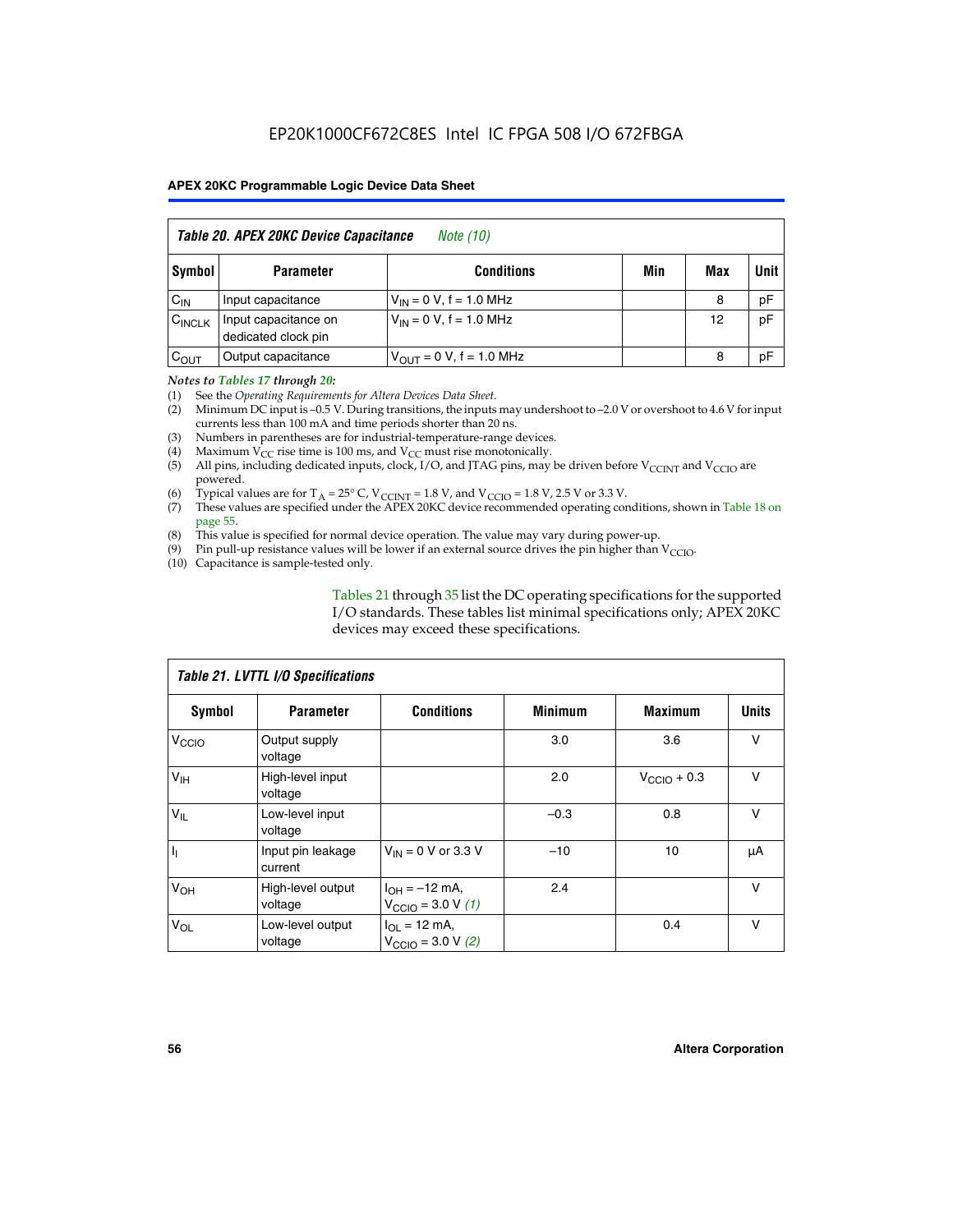| Table 22. LVCMOS I/O Specifications |                               |                                                          |                         |                         |              |  |  |
|-------------------------------------|-------------------------------|----------------------------------------------------------|-------------------------|-------------------------|--------------|--|--|
| <b>Symbol</b>                       | <b>Parameter</b>              | <b>Conditions</b>                                        | <b>Minimum</b>          | <b>Maximum</b>          | <b>Units</b> |  |  |
| V <sub>CCIO</sub>                   | Power supply<br>voltage range |                                                          | 3.0                     | 3.6                     | $\vee$       |  |  |
| V <sub>IH</sub>                     | High-level input<br>voltage   |                                                          | 2.0                     | $V_{\text{CCIO}} + 0.3$ | $\vee$       |  |  |
| $V_{IL}$                            | Low-level input<br>voltage    |                                                          | $-0.3$                  | 0.8                     | $\vee$       |  |  |
| $\overline{I_1}$                    | Input pin leakage<br>current  | $V_{IN}$ = 0 V or 3.3 V                                  | $-10$                   | 10                      | μA           |  |  |
| V <sub>OH</sub>                     | High-level output<br>voltage  | $V_{\text{CCIO}} = 3.0 V$<br>$I_{OH} = -0.1$ mA $(1)$    | $V_{\text{CCIO}} - 0.2$ |                         | $\vee$       |  |  |
| $V_{OL}$                            | Low-level output<br>voltage   | $V_{\text{CCIO}} = 3.0 V$<br>$I_{\Omega I} = 0.1$ mA (2) |                         | 0.2                     | $\vee$       |  |  |

|                   | Table 23. 2.5-V I/O Specifications |                         |                |                         |              |
|-------------------|------------------------------------|-------------------------|----------------|-------------------------|--------------|
| Symbol            | <b>Parameter</b>                   | <b>Conditions</b>       | <b>Minimum</b> | <b>Maximum</b>          | <b>Units</b> |
| V <sub>CCIO</sub> | Output supply<br>voltage           |                         | 2.375          | 2.625                   | v            |
| $V_{\text{IH}}$   | High-level input<br>voltage        |                         | 1.7            | $V_{\text{CCIO}} + 0.3$ | v            |
| $V_{IL}$          | Low-level input<br>voltage         |                         | $-0.3$         | 0.8                     | V            |
| $I_1$             | Input pin leakage<br>current       | $V_{IN}$ = 0 V or 3.3 V | $-10$          | 10                      | μA           |
| V <sub>OH</sub>   | High-level output                  | $I_{OH} = -0.1$ mA (1)  | 2.1            |                         | v            |
|                   | voltage                            | $I_{OH} = -1$ mA (1)    | 2.0            |                         | v            |
|                   |                                    | $I_{OH} = -2$ mA (1)    | 1.7            |                         | v            |
| $V_{OL}$          | Low-level output                   | $I_{OL} = 0.1$ mA (2)   |                | 0.2                     | v            |
|                   | voltage                            | $I_{OL} = 1$ mA (2)     |                | 0.4                     | v            |
|                   |                                    | $I_{OL} = 2$ mA (2)     |                | 0.7                     | v            |

r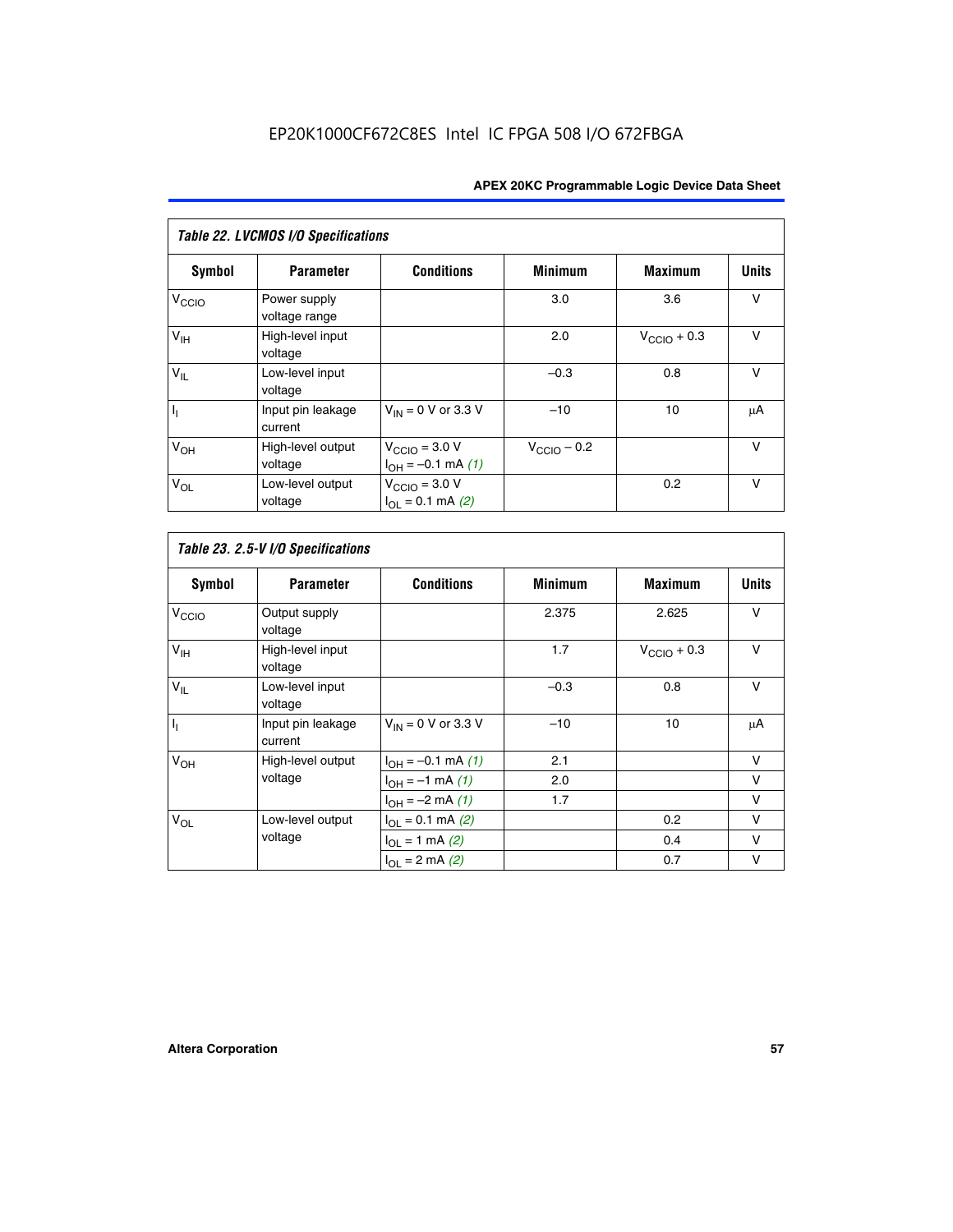|                            | Table 24. 1.8-V I/O Specifications |                           |                               |                               |              |  |  |  |
|----------------------------|------------------------------------|---------------------------|-------------------------------|-------------------------------|--------------|--|--|--|
| Symbol                     | <b>Parameter</b>                   | <b>Conditions</b>         | <b>Minimum</b>                | <b>Maximum</b>                | <b>Units</b> |  |  |  |
| V <sub>CCIO</sub>          | Output supply<br>voltage           |                           | 1.7                           | 1.9                           | $\vee$       |  |  |  |
| V <sub>IH</sub>            | High-level input<br>voltage        |                           | $0.65 \times V_{\text{CCIO}}$ | $V_{\text{CCIO}} + 0.3$       | $\vee$       |  |  |  |
| $\mathsf{V}_{\mathsf{IL}}$ | Low-level input<br>voltage         |                           |                               | $0.35 \times V_{\text{CCIO}}$ | $\vee$       |  |  |  |
| $I_1$                      | Input pin leakage<br>current       | $V_{IN}$ = 0 V or 3.3 V   | $-10$                         | 10                            | μA           |  |  |  |
| V <sub>OH</sub>            | High-level output<br>voltage       | $I_{OH} = -2$ mA (1)      | $V_{\text{CCIO}} - 0.45$      |                               | V            |  |  |  |
| $V_{OL}$                   | Low-level output<br>voltage        | $I_{\Omega I}$ = 2 mA (2) |                               | 0.45                          | $\vee$       |  |  |  |

|                   | Table 25. 3.3-V PCI Specifications |                         |                              |                |                              |              |  |  |
|-------------------|------------------------------------|-------------------------|------------------------------|----------------|------------------------------|--------------|--|--|
| <b>Symbol</b>     | <b>Parameter</b>                   | <b>Conditions</b>       | <b>Minimum</b>               | <b>Typical</b> | <b>Maximum</b>               | <b>Units</b> |  |  |
| V <sub>CCIO</sub> | I/O supply voltage                 |                         | 3.0                          | 3.3            | 3.6                          | v            |  |  |
| V <sub>IH</sub>   | High-level input<br>voltage        |                         | $0.5 \times V_{\text{CCIO}}$ |                | $V_{\text{CCIO}} + 0.5$      | $\vee$       |  |  |
| $V_{IL}$          | Low-level input<br>voltage         |                         | $-0.5$                       |                | $0.3 \times V_{\text{CCIO}}$ | v            |  |  |
| h                 | Input pin leakage<br>current       | $0 < V_{IN} < V_{CCIO}$ | $-10$                        |                | 10                           | μA           |  |  |
| V <sub>OH</sub>   | High-level output<br>voltage       | $I_{OUT} = -500 \mu A$  | $0.9 \times V_{\text{CCIO}}$ |                |                              | v            |  |  |
| $V_{OL}$          | Low-level output<br>voltage        | $I_{OUT} = 1,500 \mu A$ |                              |                | $0.1 \times V_{\text{CCIO}}$ | v            |  |  |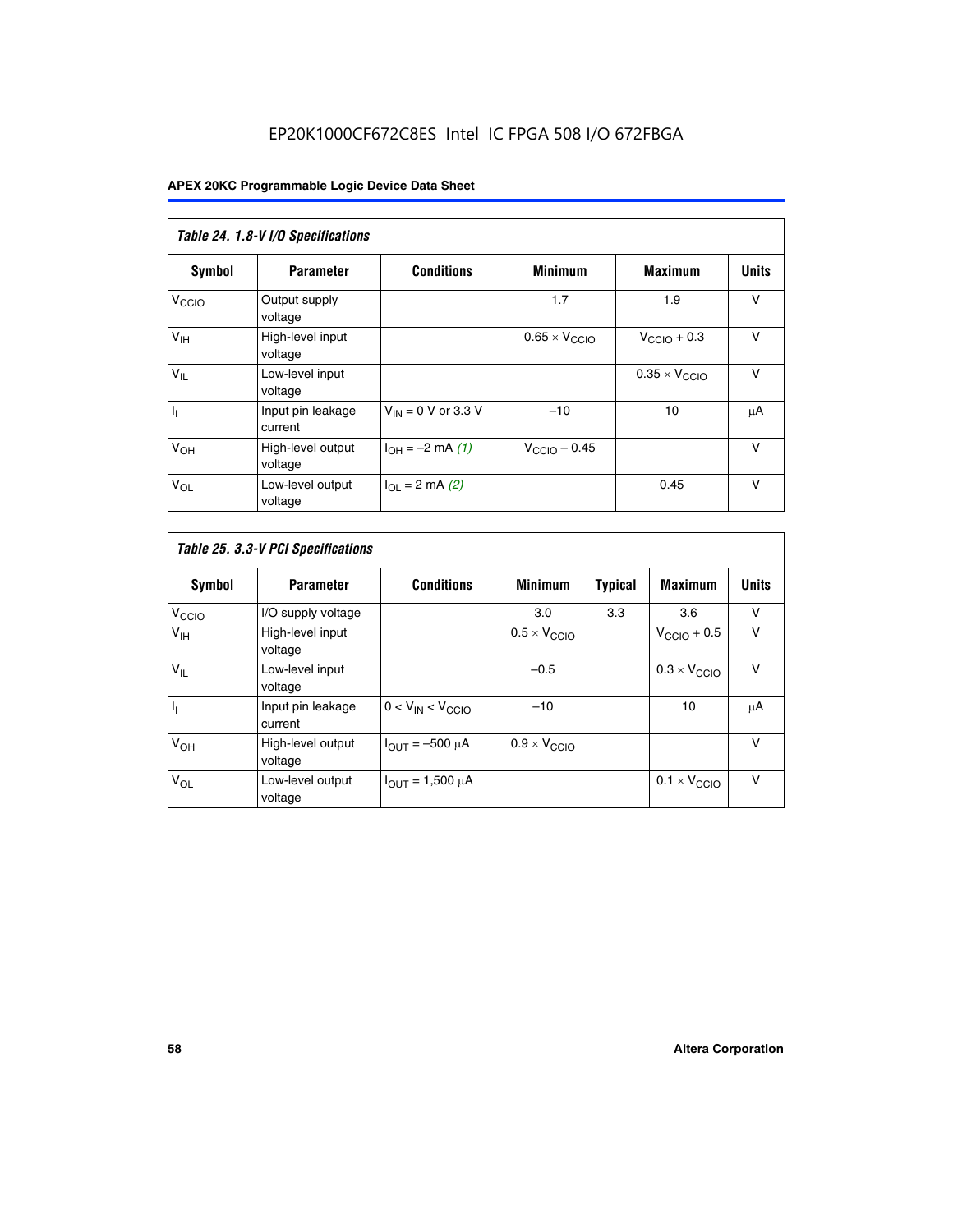| Table 26. 3.3-V PCI-X Specifications |                              |                                |                              |                |                         |              |
|--------------------------------------|------------------------------|--------------------------------|------------------------------|----------------|-------------------------|--------------|
| <b>Symbol</b>                        | <b>Parameter</b>             | <b>Conditions</b>              | <b>Minimum</b>               | <b>Typical</b> | <b>Maximum</b>          | <b>Units</b> |
| V <sub>CCIO</sub>                    | Output supply<br>voltage     |                                | 3.0                          | 3.3            | 3.6                     | v            |
| $V_{\text{IH}}$                      | High-level input<br>voltage  |                                | $0.5 \times V_{\text{CCIO}}$ |                | $V_{\text{CCIO}} + 0.5$ | $\vee$       |
| $V_{IL}$                             | Low-level input<br>voltage   |                                | $-0.5$                       |                | $0.35 \times V_{CCIO}$  | $\vee$       |
| V <sub>IPU</sub>                     | Input pull-up voltage        |                                | $0.7 \times V_{\text{CCIO}}$ |                |                         | V            |
| $I_{\rm IL}$                         | Input pin leakage<br>current | $0 < V_{IN} < V_{CCIO}$        | $-10.0$                      |                | 10.0                    | μA           |
| $V_{OH}$                             | High-level output<br>voltage | $I_{OUT} = -500 \mu A$         | $0.9 \times V_{\text{CCIO}}$ |                |                         | $\vee$       |
| $V_{OL}$                             | Low-level output<br>voltage  | $I_{\text{OUT}} = 1,500 \mu A$ |                              |                | $0.1 \times V_{CCIO}$   | $\vee$       |
| $L_{pin}$                            | Pin Inductance               |                                |                              |                | 15.0                    | nH           |

|                          | Table 27. 3.3-V LVDS I/O Specifications                                  |                    |                |                |                |              |
|--------------------------|--------------------------------------------------------------------------|--------------------|----------------|----------------|----------------|--------------|
| Symbol                   | <b>Parameter</b>                                                         | <b>Conditions</b>  | <b>Minimum</b> | <b>Typical</b> | <b>Maximum</b> | <b>Units</b> |
| V <sub>C</sub> CO        | I/O supply voltage                                                       |                    | 3.135          | 3.3            | 3.465          | $\vee$       |
| $V_{OD}$                 | Differential output<br>voltage                                           | $R_1 = 100 \Omega$ | 250            |                | 650            | mV           |
| $\Delta$ V <sub>OD</sub> | Change in V <sub>OD</sub><br>between high and<br>low                     | $R_1 = 100 \Omega$ |                |                | 50             | mV           |
| $V_{OS}$                 | Output offset voltage $R_1 = 100 \Omega$                                 |                    | 1.125          | 1.25           | 1.375          | V            |
| $\Delta$ V <sub>OS</sub> | Change in $V_{OS}$<br>between high and<br>low                            | $R_1 = 100 \Omega$ |                |                | 50             | mV           |
| V <sub>TH</sub>          | Differential input<br>threshold                                          | $V_{CM} = 1.2 V$   | $-100$         |                | 100            | mV           |
| $V_{IN}$                 | Receiver input<br>voltage range                                          |                    | 0.0            |                | 2.4            | $\vee$       |
| $R_{\rm I}$              | Receiver differential<br>input resistor<br>(external to APEX<br>devices) |                    | 90             | 100            | 110            | $\Omega$     |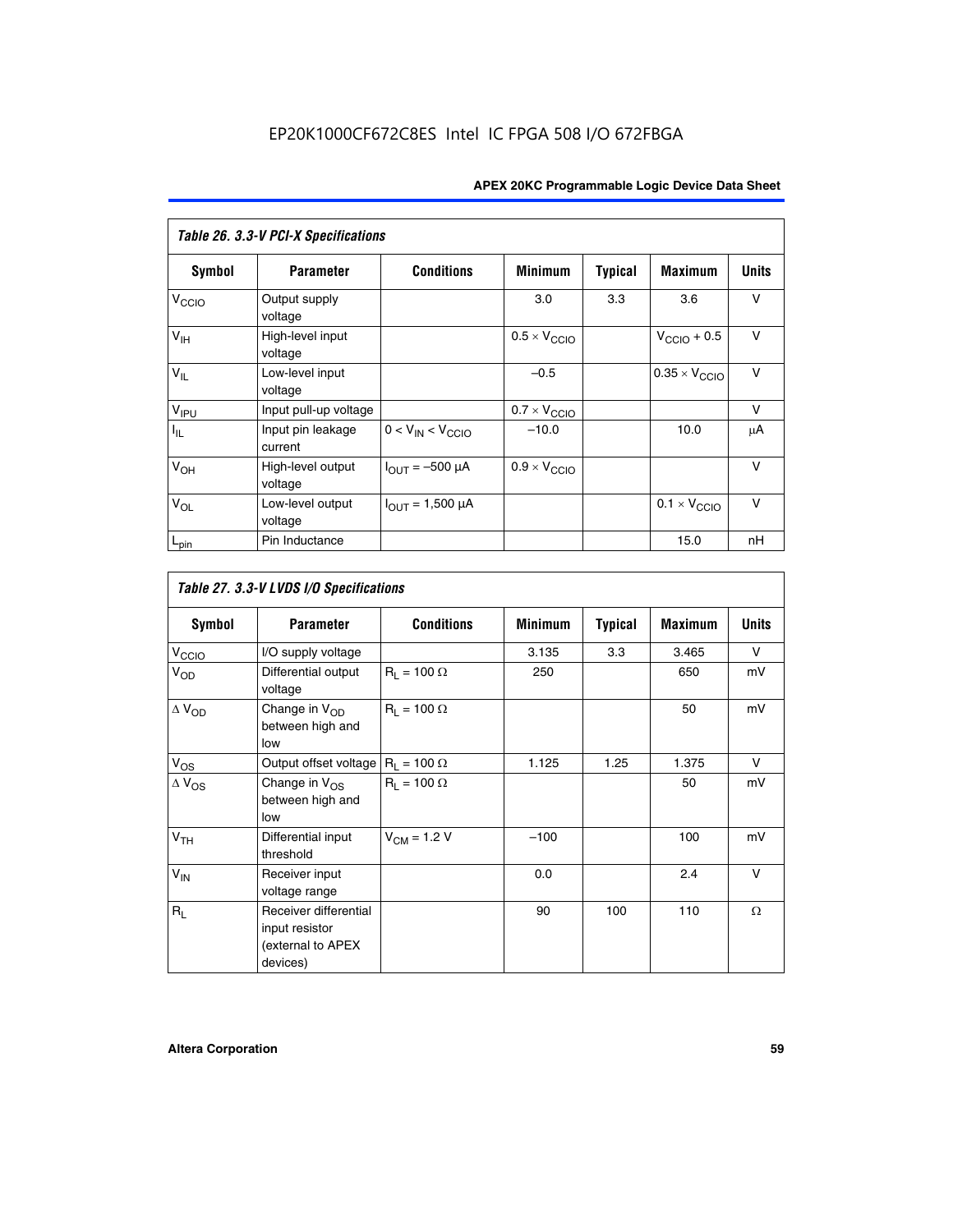# EP20K1000CF672C8ES Intel IC FPGA 508 I/O 672FBGA

| Table 28. GTL+ I/O Specifications |                             |                      |                 |                |                        |              |
|-----------------------------------|-----------------------------|----------------------|-----------------|----------------|------------------------|--------------|
| <b>Symbol</b>                     | <b>Parameter</b>            | <b>Conditions</b>    | <b>Minimum</b>  | <b>Typical</b> | <b>Maximum</b>         | <b>Units</b> |
| $V_{TT}$                          | <b>Termination voltage</b>  |                      | 1.35            | 1.5            | 1.65                   | v            |
| V <sub>REF</sub>                  | Reference voltage           |                      | 0.88            | 1.0            | 1.12                   | v            |
| V <sub>IH</sub>                   | High-level input<br>voltage |                      | $V_{REF}$ + 0.1 |                |                        | v            |
| $V_{IL}$                          | Low-level input<br>voltage  |                      |                 |                | $V_{\text{RFF}}$ – 0.1 | v            |
| $V_{OL}$                          | Low-level output<br>voltage | $I_{OL}$ = 36 mA (2) |                 |                | 0.65                   | v            |

| Table 29. SSTL-2 Class I Specifications |                              |                             |                         |                |                         |              |
|-----------------------------------------|------------------------------|-----------------------------|-------------------------|----------------|-------------------------|--------------|
| Symbol                                  | <b>Parameter</b>             | <b>Conditions</b>           | <b>Minimum</b>          | <b>Typical</b> | <b>Maximum</b>          | <b>Units</b> |
| V <sub>CCIO</sub>                       | I/O supply voltage           |                             | 2.375                   | 2.5            | 2.625                   | v            |
| $V_{TT}$                                | <b>Termination voltage</b>   |                             | $V_{\text{BFF}} - 0.04$ | $V_{REF}$      | $V_{REF}$ + 0.04        | $\vee$       |
| V <sub>REF</sub>                        | Reference voltage            |                             | 1.15                    | 1.25           | 1.35                    | v            |
| V <sub>IH</sub>                         | High-level input<br>voltage  |                             | $V_{\text{BFF}} + 0.18$ |                | $V_{\text{CCIO}} + 0.3$ | v            |
| $V_{IL}$                                | Low-level input<br>voltage   |                             | $-0.3$                  |                | $V_{BEF}$ – 0.18        | $\vee$       |
| V <sub>OH</sub>                         | High-level output<br>voltage | $I_{OH} = -7.6$ mA (1)      | $V_{TT} + 0.57$         |                |                         | $\vee$       |
| $V_{OL}$                                | Low-level output<br>voltage  | $I_{\Omega I}$ = 7.6 mA (2) |                         |                | $V_{TT} - 0.57$         | $\vee$       |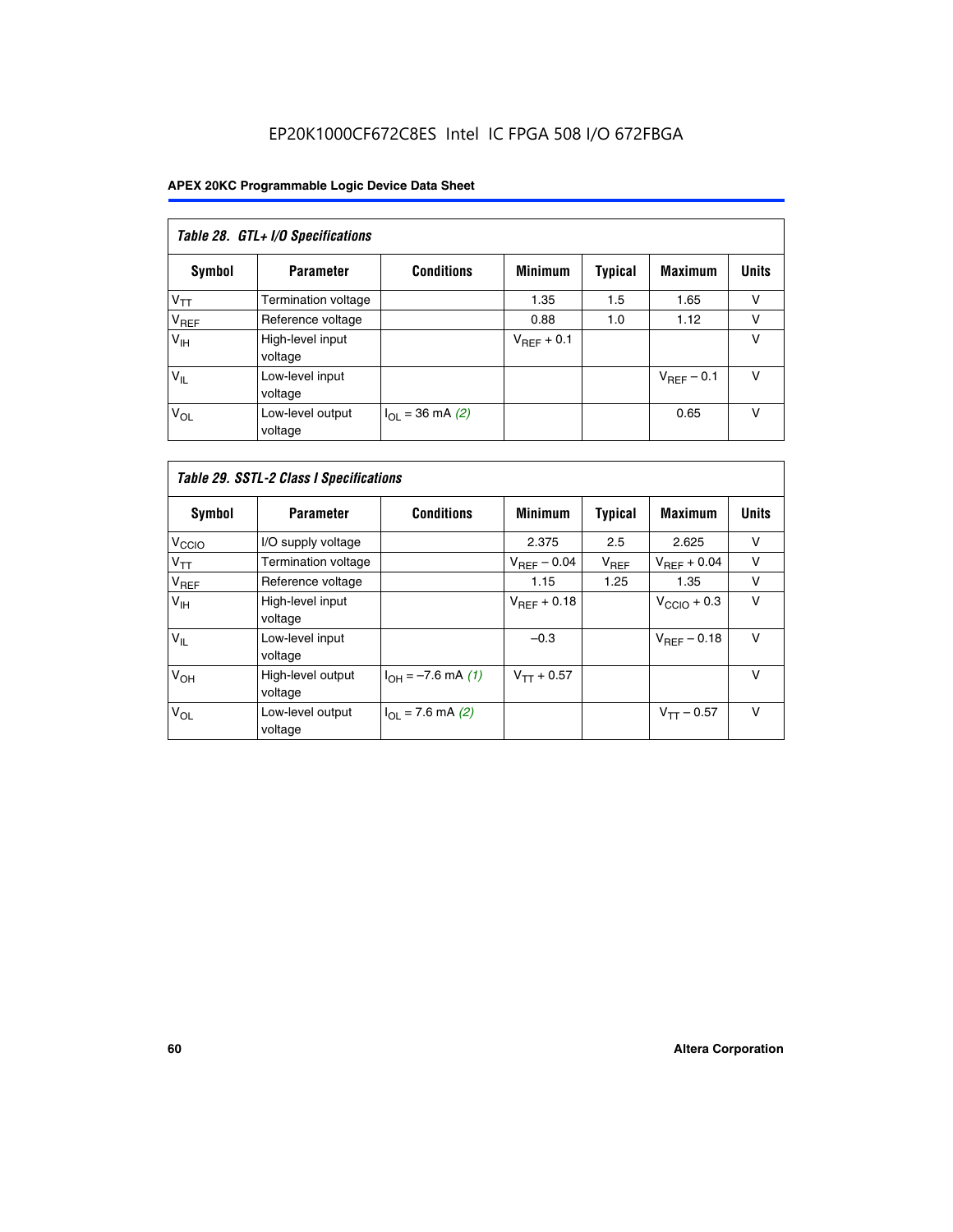| <b>Table 30. SSTL-2 Class II Specifications</b> |                              |                              |                         |                |                         |              |
|-------------------------------------------------|------------------------------|------------------------------|-------------------------|----------------|-------------------------|--------------|
| Symbol                                          | <b>Parameter</b>             | <b>Conditions</b>            | <b>Minimum</b>          | <b>Typical</b> | <b>Maximum</b>          | <b>Units</b> |
| V <sub>CCIO</sub>                               | I/O supply voltage           |                              | 2.375                   | 2.5            | 2.625                   | v            |
| $V_{TT}$                                        | Termination voltage          |                              | $V_{REF} - 0.04$        | $V_{REF}$      | $V_{BFF} + 0.04$        | $\vee$       |
| $V_{REF}$                                       | Reference voltage            |                              | 1.15                    | 1.25           | 1.35                    | v            |
| V <sub>IH</sub>                                 | High-level input<br>voltage  |                              | $V_{\text{RFF}} + 0.18$ |                | $V_{\text{CCIO}} + 0.3$ | $\vee$       |
| $V_{IL}$                                        | Low-level input<br>voltage   |                              | $-0.3$                  |                | $V_{BFE} - 0.18$        | $\vee$       |
| V <sub>OH</sub>                                 | High-level output<br>voltage | $I_{OH} = -15.2$ mA (1)      | $V_{TT} + 0.76$         |                |                         | $\vee$       |
| $V_{OL}$                                        | Low-level output<br>voltage  | $I_{\Omega I}$ = 15.2 mA (2) |                         |                | $V_{TT} - 0.76$         | $\vee$       |

|  |  |  | Table 31. SSTL-3 Class I Specifications |
|--|--|--|-----------------------------------------|
|--|--|--|-----------------------------------------|

| Symbol            | <b>Parameter</b>             | <b>Conditions</b>         | <b>Minimum</b>          | Typical   | <b>Maximum</b>          | <b>Units</b> |
|-------------------|------------------------------|---------------------------|-------------------------|-----------|-------------------------|--------------|
| V <sub>CCIO</sub> | I/O supply voltage           |                           | 3.0                     | 3.3       | 3.6                     | ν            |
| $V_{TT}$          | Termination voltage          |                           | $V_{\text{BFF}} - 0.05$ | $V_{REF}$ | $V_{\text{RFF}} + 0.05$ | v            |
| $V_{REF}$         | Reference voltage            |                           | 1.3                     | 1.5       | 1.7                     | v            |
| V <sub>IH</sub>   | High-level input<br>voltage  |                           | $V_{BFF}$ + 0.2         |           | $V_{\text{CCIO}} + 0.3$ | v            |
| $V_{IL}$          | Low-level input<br>voltage   |                           | $-0.3$                  |           | $V_{BFE}$ – 0.2         | $\vee$       |
| V <sub>OH</sub>   | High-level output<br>voltage | $I_{OH} = -8$ mA (1)      | $V_{TT} + 0.6$          |           |                         | v            |
| $V_{OL}$          | Low-level output<br>voltage  | $I_{\Omega I}$ = 8 mA (2) |                         |           | $V_{TT} - 0.6$          | $\vee$       |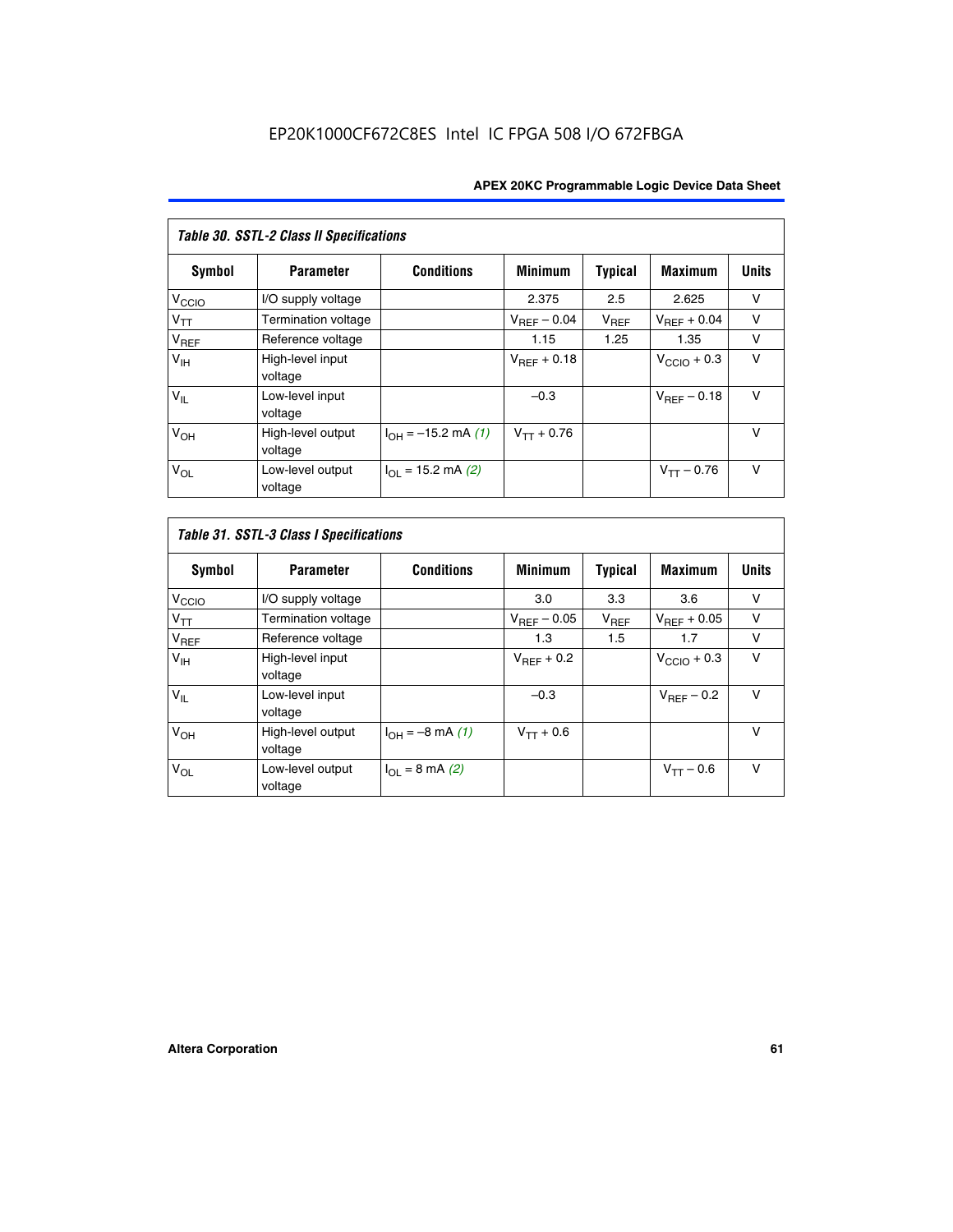| Table 32. SSTL-3 Class II Specifications |                              |                          |                  |                |                         |              |
|------------------------------------------|------------------------------|--------------------------|------------------|----------------|-------------------------|--------------|
| <b>Symbol</b>                            | <b>Parameter</b>             | <b>Conditions</b>        | <b>Minimum</b>   | <b>Typical</b> | <b>Maximum</b>          | <b>Units</b> |
| $V_{\text{CCIO}}$                        | I/O supply voltage           |                          | 3.0              | 3.3            | 3.6                     | v            |
| $V_{TT}$                                 | Termination voltage          |                          | $V_{REF} - 0.05$ | $V_{REF}$      | $V_{\text{RFF}} + 0.05$ | v            |
| $V_{REF}$                                | Reference voltage            |                          | 1.3              | 1.5            | 1.7                     | v            |
| $V_{\text{IH}}$                          | High-level input<br>voltage  |                          | $V_{REF}$ + 0.2  |                | $V_{\text{CCIO}} + 0.3$ | v            |
| $V_{IL}$                                 | Low-level input<br>voltage   |                          | $-0.3$           |                | $V_{\text{RFF}}$ – 0.2  | $\vee$       |
| V <sub>OH</sub>                          | High-level output<br>voltage | $I_{OH} = -16$ mA (1)    | $V_{TT} + 0.8$   |                |                         | $\vee$       |
| $V_{OL}$                                 | Low-level output<br>voltage  | $I_{\Omega}$ = 16 mA (2) |                  |                | $V_{TT} - 0.8$          | v            |

| Table 33. HSTL Class I I/O Specifications |                              |                              |                         |                |                         |              |
|-------------------------------------------|------------------------------|------------------------------|-------------------------|----------------|-------------------------|--------------|
| <b>Symbol</b>                             | <b>Parameter</b>             | <b>Conditions</b>            | <b>Minimum</b>          | <b>Typical</b> | <b>Maximum</b>          | <b>Units</b> |
| V <sub>CCIO</sub>                         | I/O supply voltage           |                              | 1.71                    | 1.8            | 1.89                    | v            |
| $V_{TT}$                                  | <b>Termination voltage</b>   |                              | $V_{REF} - 0.05$        | $V_{REF}$      | $V_{\text{RFF}} + 0.05$ | $\vee$       |
| $V_{REF}$                                 | Reference voltage            |                              | 0.68                    | 0.75           | 0.90                    | v            |
| V <sub>IH</sub>                           | High-level input<br>voltage  |                              | $V_{REF}$ + 0.1         |                | $V_{\text{CCIO}} + 0.3$ | $\vee$       |
| $V_{IL}$                                  | Low-level input<br>voltage   |                              | $-0.3$                  |                | $V_{\text{REF}}$ – 0.1  | $\vee$       |
| V <sub>OH</sub>                           | High-level output<br>voltage | $I_{OH} = -8 \text{ mA} (1)$ | $V_{\text{CCIO}} - 0.4$ |                |                         | $\vee$       |
| $V_{OL}$                                  | Low-level output<br>voltage  | $I_{OL} = 8 \text{ mA} (2)$  |                         |                | 0.4                     | $\vee$       |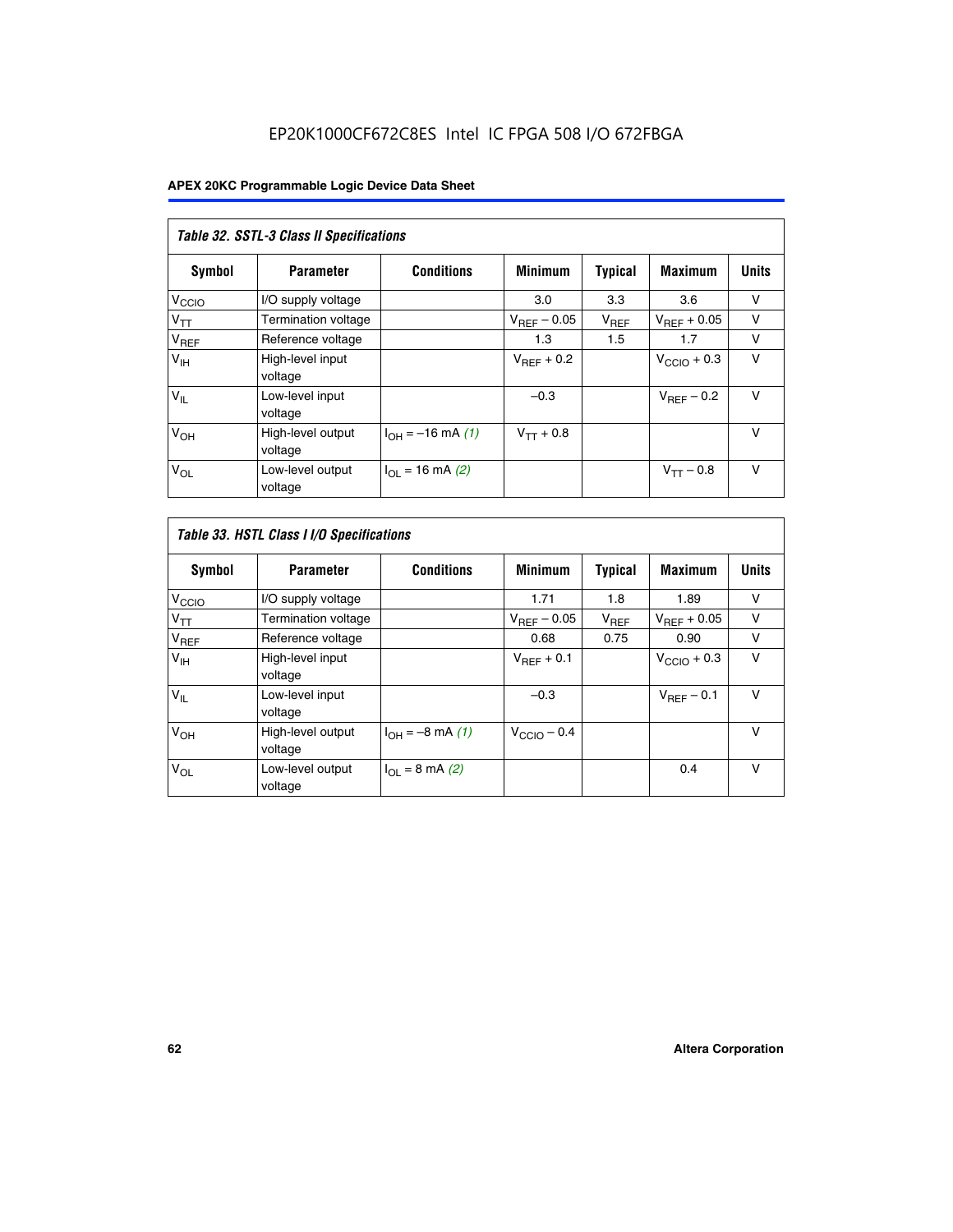| Table 34. 3.3-V AGP I/O Specifications |                              |                         |                               |                |                               |              |
|----------------------------------------|------------------------------|-------------------------|-------------------------------|----------------|-------------------------------|--------------|
| Symbol                                 | <b>Parameter</b>             | <b>Conditions</b>       | <b>Minimum</b>                | <b>Typical</b> | <b>Maximum</b>                | <b>Units</b> |
| V <sub>CCIO</sub>                      | I/O supply voltage           |                         | 3.15                          | 3.3            | 3.45                          | $\vee$       |
| $V_{REF}$                              | Reference voltage            |                         | $0.39 \times V_{\text{CCIO}}$ |                | $0.41 \times V_{\text{CCIO}}$ | $\vee$       |
| V <sub>IH</sub>                        | High-level input<br>voltage  |                         | $0.5 \times V_{\text{CCIO}}$  |                | $V_{\text{CCIO}} + 0.5$       | $\vee$       |
| $V_{IL}$                               | Low-level input<br>voltage   |                         |                               |                | $0.3 \times V_{\text{CCIO}}$  | $\vee$       |
| V <sub>OH</sub>                        | High-level output<br>voltage | $I_{OUT} = -500 \mu A$  | $0.9 \times V_{\text{CCIO}}$  |                | 3.6                           | $\vee$       |
| $V_{OL}$                               | Low-level output<br>voltage  | $I_{OUT} = 1,500 \mu A$ |                               |                | $0.1 \times V_{CCIO}$         | $\vee$       |
| $\overline{I_1}$                       | Input pin leakage<br>current | $0 < V_{IN} < V_{CCIO}$ | $-10$                         |                | 10                            | μA           |

| Table 35. CTT I/O Specifications |                                                      |                                  |                 |         |                        |              |
|----------------------------------|------------------------------------------------------|----------------------------------|-----------------|---------|------------------------|--------------|
| <b>Symbol</b>                    | <b>Parameter</b>                                     | <b>Conditions</b>                | <b>Minimum</b>  | Typical | <b>Maximum</b>         | <b>Units</b> |
| V <sub>CCIO</sub>                | I/O supply voltage                                   |                                  | 3.0             | 3.3     | 3.6                    | V            |
| $V_{TT}/V_{REF}$ (3)             | Termination and<br>reference voltage                 |                                  | 1.35            | 1.5     | 1.65                   | V            |
| $V_{\text{IH}}$                  | High-level input<br>voltage                          |                                  | $V_{REF}$ + 0.2 |         |                        | $\vee$       |
| $V_{IL}$                         | Low-level input<br>voltage                           |                                  |                 |         | $V_{\text{RFF}}$ – 0.2 | $\vee$       |
| π                                | Input pin leakage<br>current                         | $0 < V_{IN} < V_{CCIO}$          | $-10$           |         | 10                     | μA           |
| V <sub>OH</sub>                  | High-level output<br>voltage                         | $I_{OH} = -8$ mA (1)             | $V_{BFF}$ + 0.4 |         |                        | $\vee$       |
| $V_{OL}$                         | Low-level output<br>voltage                          | $I_{OL} = 8$ mA (2)              |                 |         | $V_{REF}$ – 0.4        | $\vee$       |
| $I_{\rm O}$                      | Output leakage<br>current (when output<br>is high Z) | $GND \leq V_{OUT} \leq V_{CCIO}$ | $-10$           |         | 10                     | μA           |

*Notes to Tables 21 through 35:*

(1) The  $I_{OH}$  parameter refers to high-level output current.<br>
(2) The  $I_{OL}$  parameter refers to low-level output current. T

The I<sub>OL</sub> parameter refers to low-level output current. This parameter applies to open-drain pins as well as output pins.

(3)  $\hat{V}_{REF}$  specifies center point of switching range.

Figure 31 shows the output drive characteristics of APEX 20KC devices.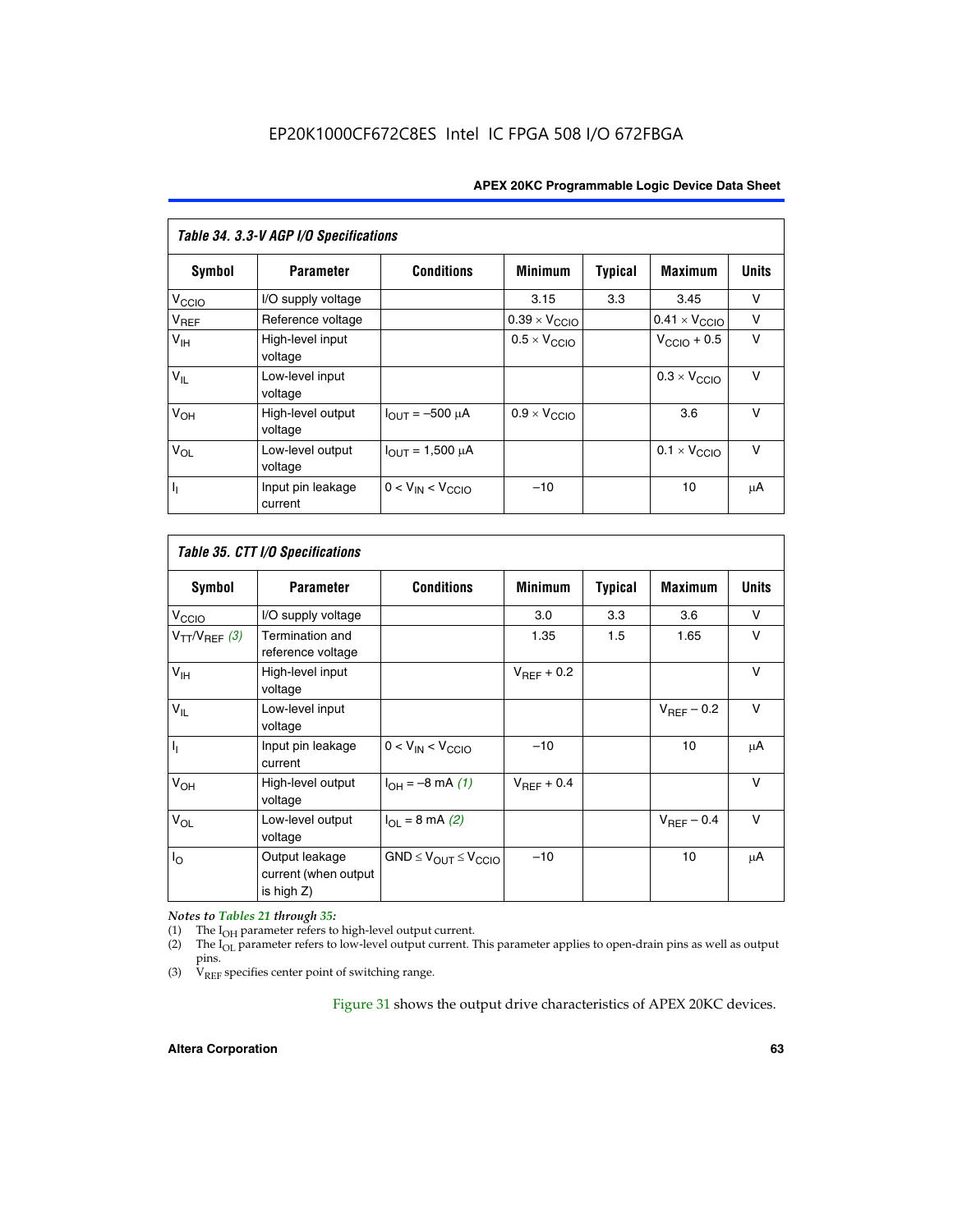



(1) These are transient (AC) currents.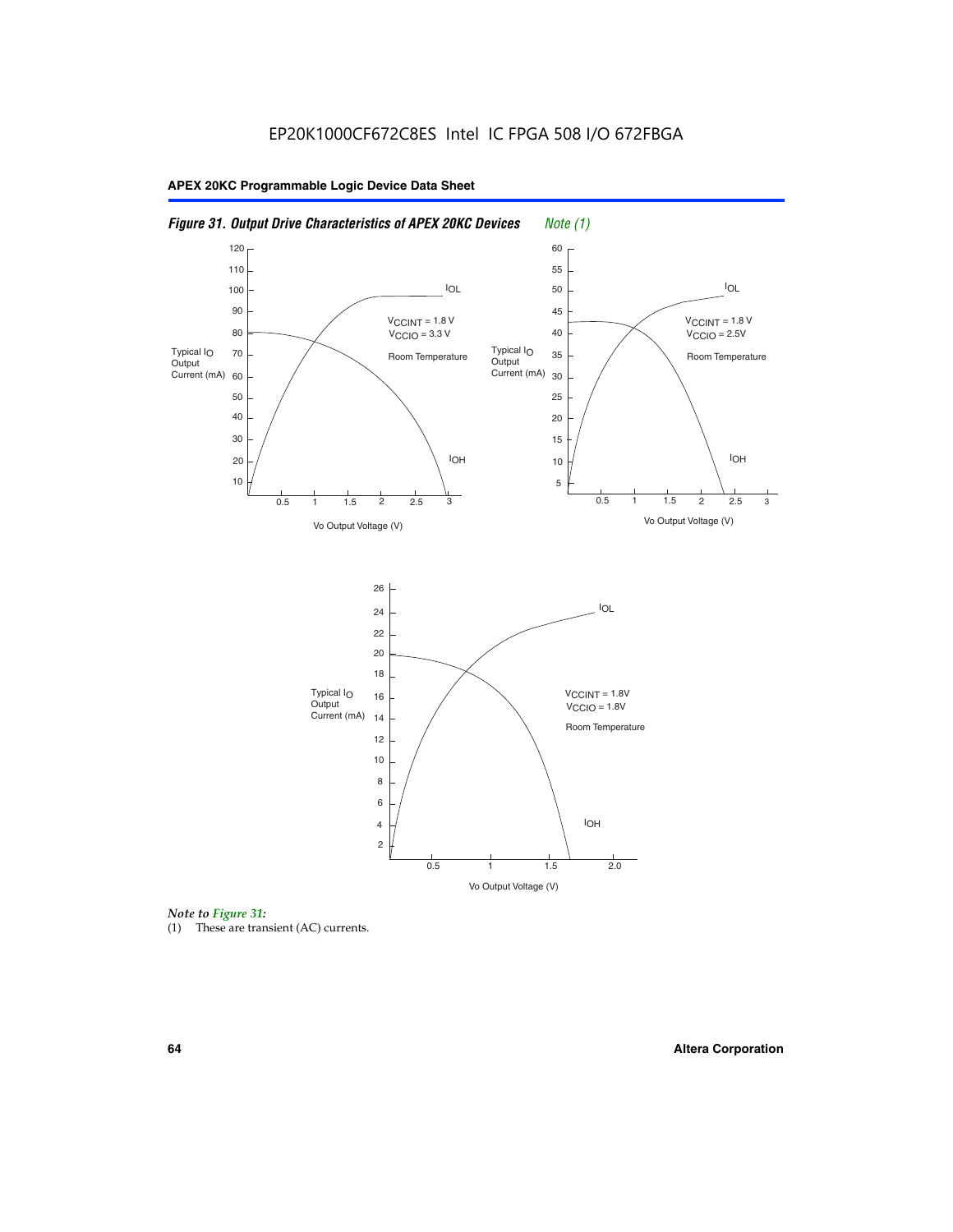### **Timing Model** The high-performance FastTrack and MegaLAB interconnect routing resources ensure predictable performance, accurate simulation, and accurate timing analysis. This predictable performance contrasts with that of FPGAs, which use a segmented connection scheme and therefore have unpredictable performance.

Figure 32 shows the  $f_{MAX}$  timing model for APEX 20KC devices.



**Figure 32. f<sub>MAX</sub> Timing Model** 

Figures 33 and 34 show the asynchronous and synchronous timingwaveforms, respectively, for the ESB macroparameters in Table 37.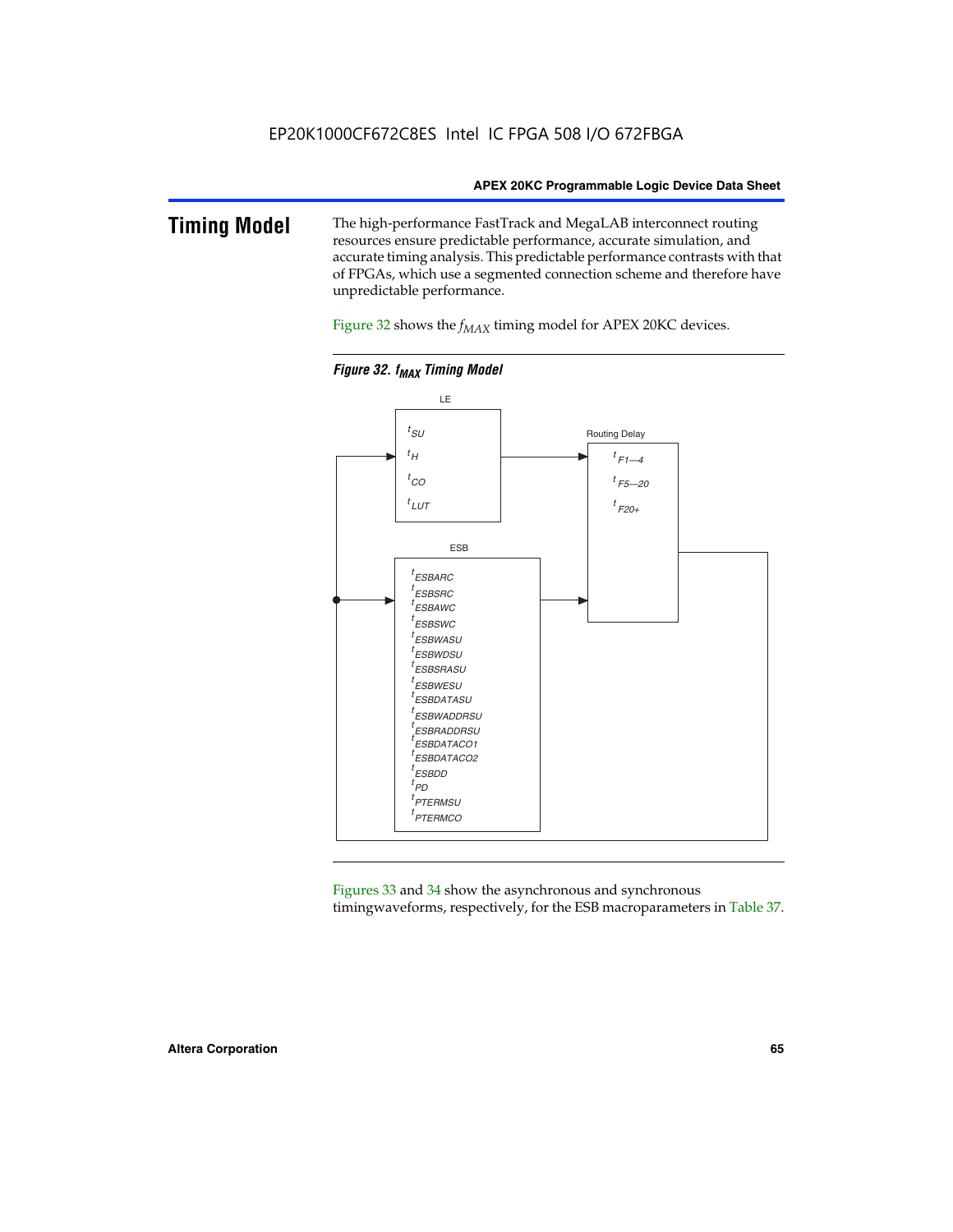# EP20K1000CF672C8ES Intel IC FPGA 508 I/O 672FBGA

### **APEX 20KC Programmable Logic Device Data Sheet**

### *Figure 33. ESB Asynchronous Timing Waveforms* **ESB Asynchronous Write ESB Asynchronous Read** RE a0 d0 d3  $t_{ESBARC}$ a1 *入* a2 *入* a3 d1 d2 Rdaddress Data-Out WE a0  $dim1$   $\times$   $dom2$  $t_{ESBDD}$ a1 a2 din1 din0  $t_{ESBWCCOMB}$  $t_{ESBWASU} \longrightarrow t_{ESBWAH}$  $t_{ESBWDSU}$   $\leftarrow$   $\rightarrow$   $t_{ESBWDH}$  $t_{ESBWP}$ Data-In din0 Wraddress Data-Out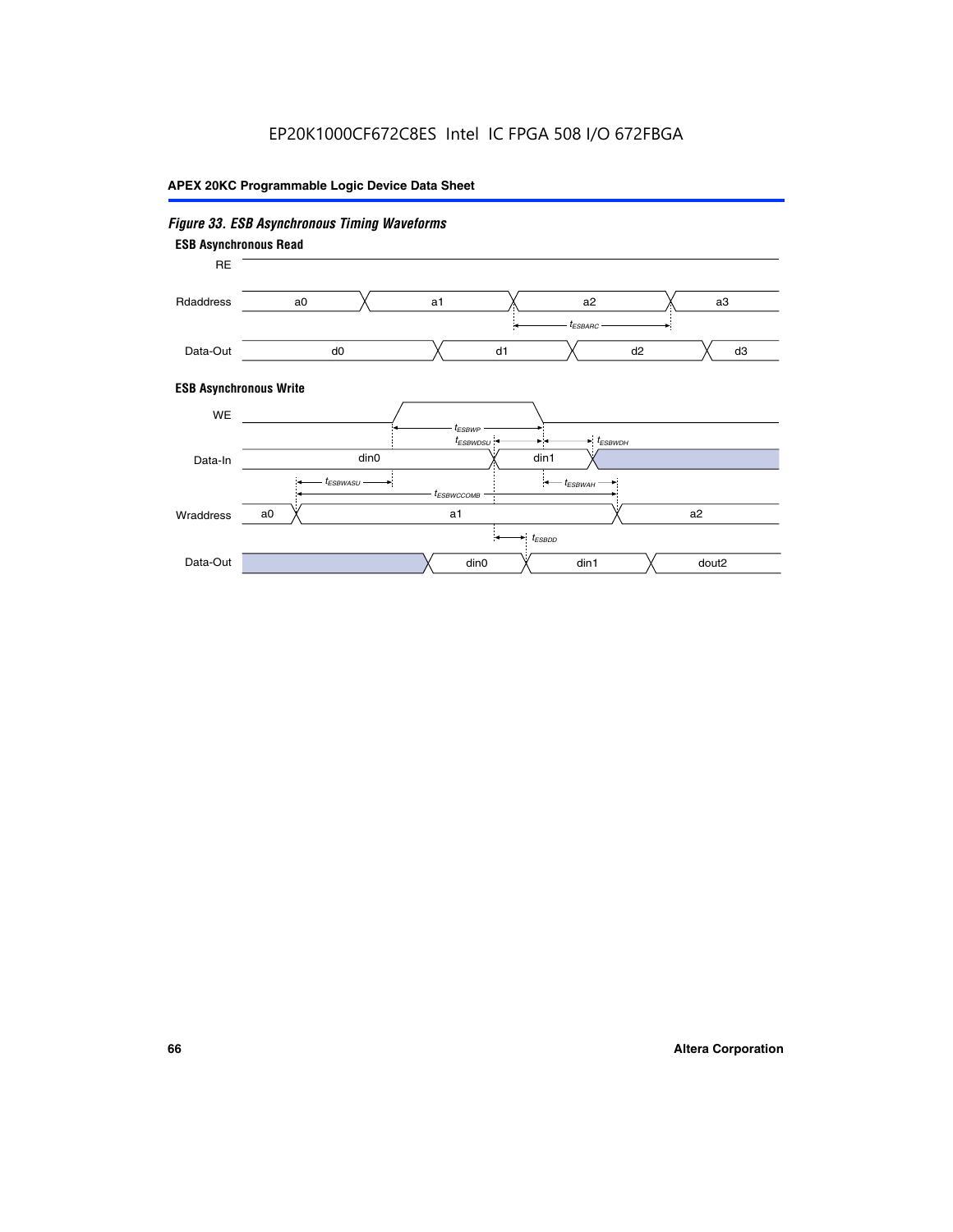# EP20K1000CF672C8ES Intel IC FPGA 508 I/O 672FBGA

### **APEX 20KC Programmable Logic Device Data Sheet**



### *Figure 34. ESB Synchronous Timing Waveforms*

Figure 35 shows the timing model for bidirectional I/O pin timing.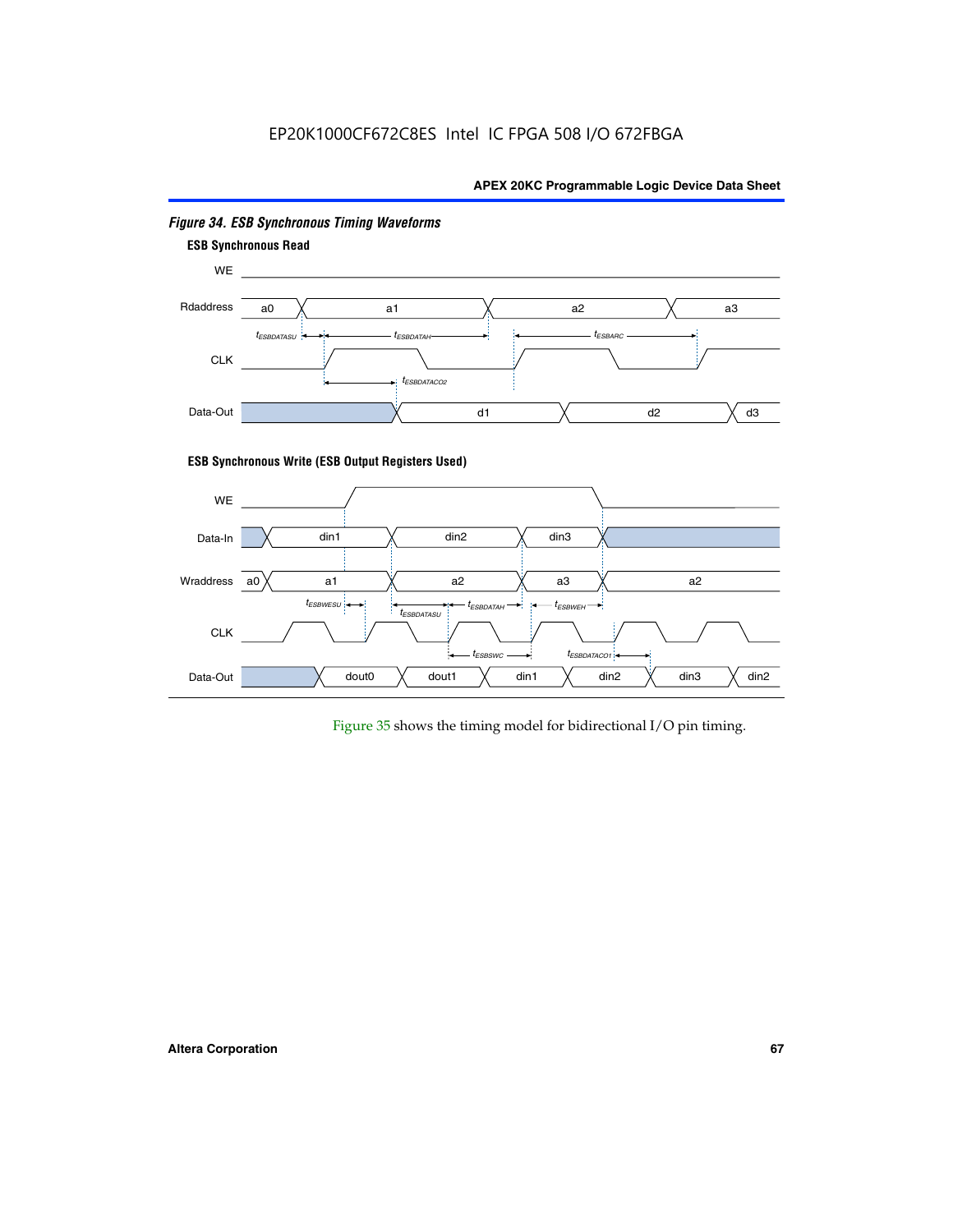

### *Figure 35. Synchronous Bidirectional Pin External Timing*

### *Notes to Figure 35:*

- (1) The output enable and input registers are LE registers in the LAB adjacent to the bidirectional pin. Use the "Output Enable Routing = Single-Pin" option in the Quartus II software to set the output enable register.
- (2) Use the "Decrease Input Delay to Internal Cells = OFF" option in the Quartus II software to set the LAB-adjacent input register. This maintains a zero hold time for LAB-adjacent registers while giving a fast, position-independent setup time. Set "Decrease Input Delay to Internal Cells  $= ON''$  and move the input register farther away from the bidirectional pin for a faster setup time with zero hold time. The exact position where zero hold occurs with the minimum setup time varies with device density and speed grade.

Tables 36 to 38 describes the  $f_{MAX}$  timing parameters shown in Figure 32. Table 39 describes the functional timing parameters.

| Table 36. APEX 20KC f <sub>MAX</sub> LE Timing Parameters |                                     |  |  |  |
|-----------------------------------------------------------|-------------------------------------|--|--|--|
| Symbol                                                    | Parameter                           |  |  |  |
| $t_{SU}$                                                  | LE register setup time before clock |  |  |  |
| $t_H$                                                     | LE register hold time before clock  |  |  |  |
| $t_{CO}$                                                  | LE register clock-to-output delay   |  |  |  |
| $t_{LUT}$                                                 | LUT delay for data-in to data-out   |  |  |  |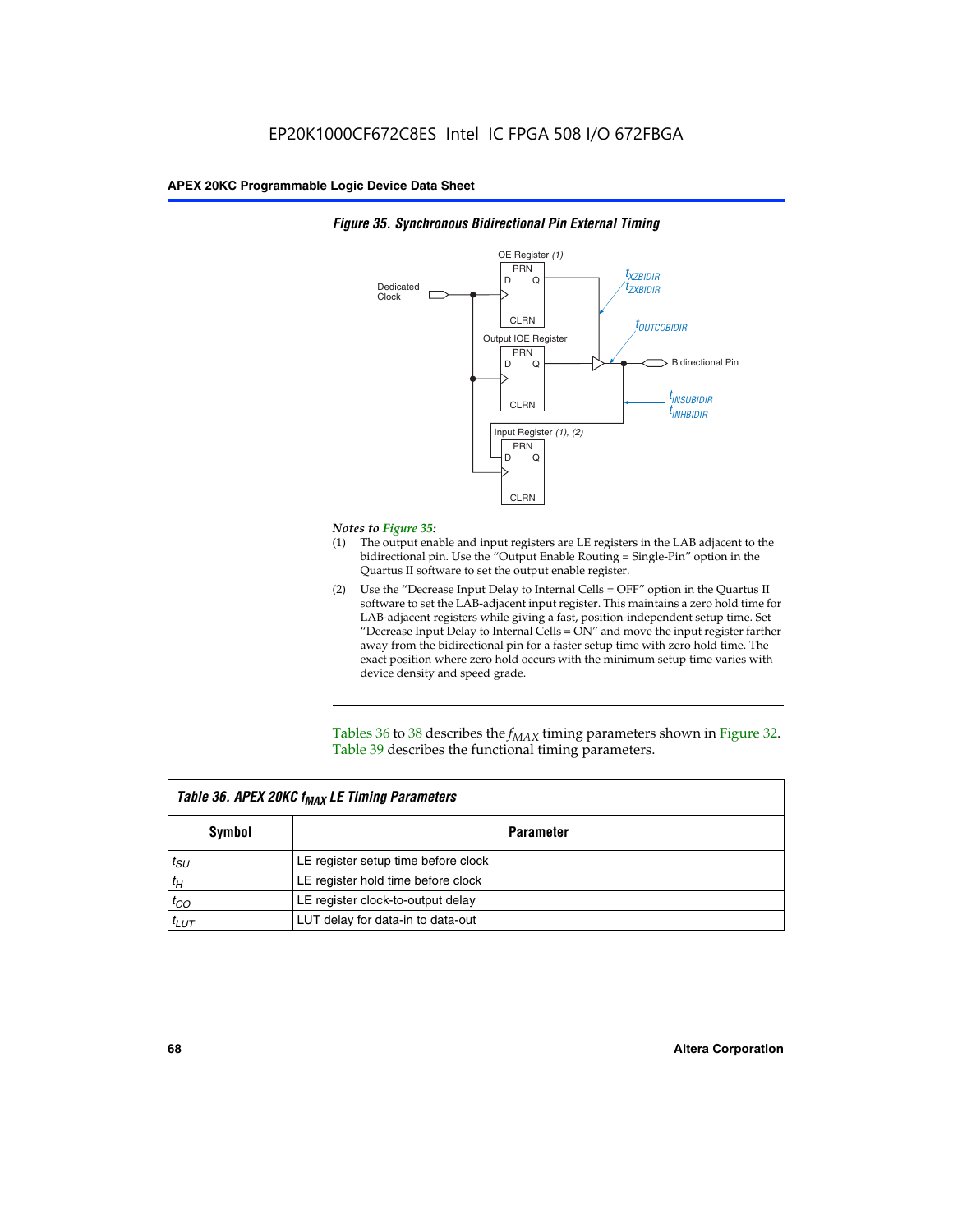| Table 37. APEX 20KC f <sub>MAX</sub> ESB Timing Parameters |                                                                      |  |  |  |
|------------------------------------------------------------|----------------------------------------------------------------------|--|--|--|
| <b>Symbol</b>                                              | <b>Parameter</b>                                                     |  |  |  |
| <sup>t</sup> ESBARC                                        | ESB asynchronous read cycle time                                     |  |  |  |
| <i>t<sub>ESBSRC</sub></i>                                  | ESB synchronous read cycle time                                      |  |  |  |
| <sup>t</sup> ESBAWC                                        | ESB asynchronous write cycle time                                    |  |  |  |
| <sup>t</sup> ESBSWC                                        | ESB synchronous write cycle time                                     |  |  |  |
| <sup>t</sup> ESBWASU                                       | ESB write address setup time with respect to WE                      |  |  |  |
| t <sub>ESBWAH</sub>                                        | ESB write address hold time with respect to WE                       |  |  |  |
| <sup>t</sup> ESBWDSU                                       | ESB data setup time with respect to WE                               |  |  |  |
| <sup>t</sup> ESBWDH                                        | ESB data hold time with respect to WE                                |  |  |  |
| <sup>t</sup> ESBRASU                                       | ESB read address setup time with respect to RE                       |  |  |  |
| <sup>t</sup> ESBRAH                                        | ESB read address hold time with respect to RE                        |  |  |  |
| <sup>I</sup> ESBWESU                                       | ESB WE setup time before clock when using input register             |  |  |  |
| <sup>t</sup> ESBDATASU                                     | ESB data setup time before clock when using input register           |  |  |  |
| <sup>t</sup> ESBWADDRSU                                    | ESB write address setup time before clock when using input registers |  |  |  |
| <sup>I</sup> ESBRADDRSU                                    | ESB read address setup time before clock when using input registers  |  |  |  |
| <sup>I</sup> ESBDATACO1                                    | ESB clock-to-output delay when using output registers                |  |  |  |
| <sup>I</sup> ESBDATACO2                                    | ESB clock-to-output delay without output registers                   |  |  |  |
| <sup>t</sup> ESBDD                                         | ESB data-in to data-out delay for RAM mode                           |  |  |  |
| $t_{PD}$                                                   | ESB macrocell input to non-registered output                         |  |  |  |
| <sup>t</sup> PTERMSU                                       | ESB macrocell register setup time before clock                       |  |  |  |
| <sup>t</sup> PTERMCO                                       | ESB macrocell register clock-to-output delay                         |  |  |  |

# *Table 38. APEX 20KC fMAX Routing Delays*

| Symbol      | <b>Parameter</b>                                    |
|-------------|-----------------------------------------------------|
| $t_{F1-4}$  | Fan-out delay estimate using local interconnect     |
| $t_{F5-20}$ | Fan-out delay estimate using MegaLab interconnect   |
| $t_{F20+}$  | Fan-out delay estimate using FastTrack interconnect |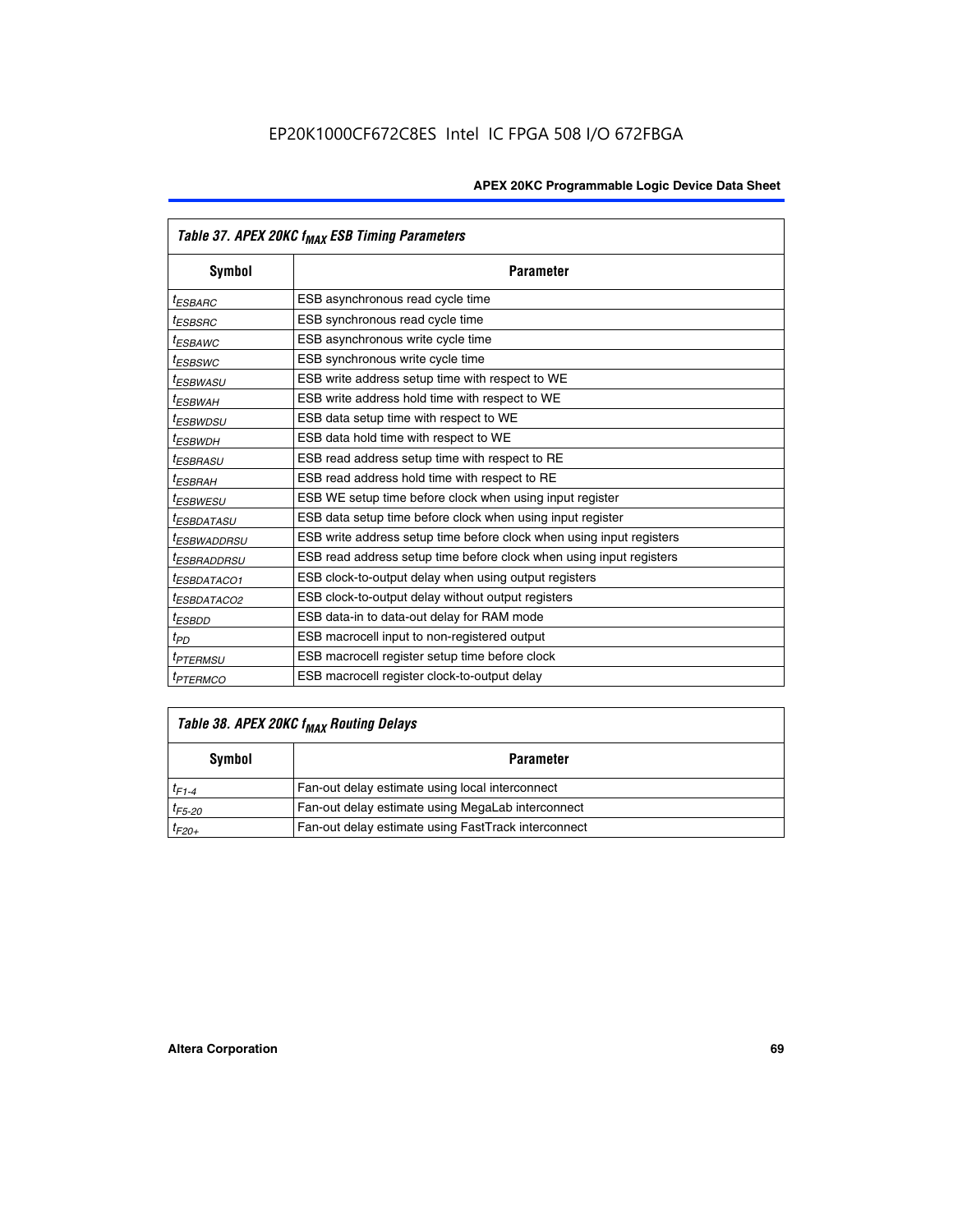| Table 39. APEX 20KC Minimum Pulse Width Timing Parameters |                                        |  |  |
|-----------------------------------------------------------|----------------------------------------|--|--|
| Symbol                                                    | <b>Parameter</b>                       |  |  |
| $t_{CH}$                                                  | Minimum clock high time from clock pin |  |  |
| $t_{CL}$                                                  | Minimum clock low time from clock pin  |  |  |
| $t_{CLRP}$                                                | LE clear pulse width                   |  |  |
| $t_{PREF}$                                                | LE preset pulse width                  |  |  |
| $t_{ESBCH}$                                               | Clock high time                        |  |  |
| $t_{ESBCL}$                                               | Clock low time                         |  |  |
| <sup>t</sup> ESBWP                                        | Write pulse width                      |  |  |
| <sup>t</sup> ESBRP                                        | Read pulse width                       |  |  |

Tables 40 and 41 describe APEX 20KC external timing parameters. The timing values for these pin-to-pin delays are reported for all pins using the 3.3-V LVTTL I/O standard.

| Table 40. APEX 20KC External Timing Parameters<br>Note (1) |                                                                |                   |  |  |
|------------------------------------------------------------|----------------------------------------------------------------|-------------------|--|--|
| Symbol                                                     | <b>Clock Parameter</b>                                         | <b>Conditions</b> |  |  |
| t <sub>insu</sub>                                          | Setup time with global clock at IOE register                   |                   |  |  |
| t <sub>inh</sub>                                           | Hold time with global clock at IOE register                    |                   |  |  |
| toutco                                                     | Clock-to-output delay with global clock at IOE output register | (2)               |  |  |
| <sup>t</sup> INSUPLL                                       | Setup time with PLL clock at IOE input register                |                   |  |  |
| <sup>t</sup> INHPLL                                        | Hold time with PLL clock at IOE input register                 |                   |  |  |
| <b>TOUTCOPLL</b>                                           | Clock-to-output delay with PLL clock at IOE output register    | (2)               |  |  |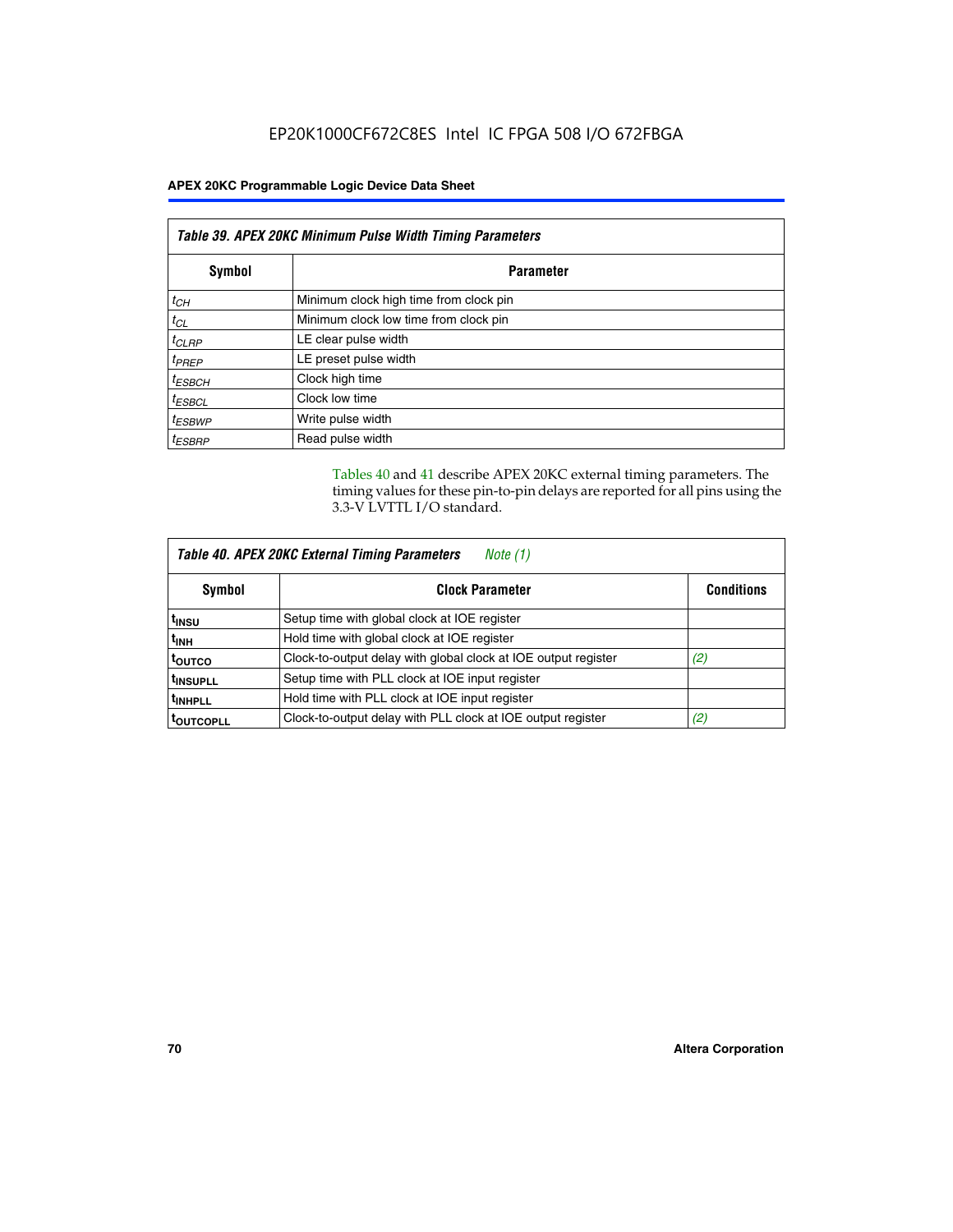| Table 41. APEX 20KC External Bidirectional Timing Parameters<br>Note (1) |                                                                                       |                  |  |
|--------------------------------------------------------------------------|---------------------------------------------------------------------------------------|------------------|--|
| Symbol                                                                   | <b>Parameter</b>                                                                      | <b>Condition</b> |  |
| <sup>t</sup> INSUBIDIR                                                   | Setup time for bidirectional pins with global clock at LAB-adjacent input<br>register |                  |  |
| <sup>t</sup> INHBIDIR                                                    | Hold time for bidirectional pins with global clock at LAB-adjacent input<br>register  |                  |  |
| <sup>t</sup> OUTCOBIDIR                                                  | Clock-to-output delay for bidirectional pins with global clock at IOE<br>register     | (2)              |  |
| <sup>t</sup> xzbidir                                                     | Synchronous output enable register to output buffer disable delay                     | (2)              |  |
| <sup>t</sup> zxbidir                                                     | Synchronous output enable register to output buffer enable delay                      | (2)              |  |
| <sup>t</sup> insubidirpll                                                | Setup time for bidirectional pins with PLL clock at LAB-adjacent input<br>register    |                  |  |
| <sup>t</sup> INHBIDIRPLL                                                 | Hold time for bidirectional pins with PLL clock at LAB-adjacent input<br>register     |                  |  |
| <b><sup>t</sup>OUTCOBIDIRPLL</b>                                         | Clock-to-output delay for bidirectional pins with PLL clock at IOE register           | (2)              |  |
| <sup>T</sup> XZBIDIRPLL                                                  | Synchronous output enable register to output buffer disable delay with<br>PL L        | (2)              |  |
| <sup>T</sup> ZXBIDIRPLL                                                  | Synchronous output enable register to output buffer enable delay with<br><b>PLL</b>   | (2)              |  |

*Notes to Tables 40 and 41:*

(1) These timing parameters are sample-tested only.

(2) For more information, refer to Table 43.

Tables 42 and 43 define the timing delays for each I/O standard. Some output standards require test load circuits for AC timing measurements as shown in Figures 36 through 38.

| Table 42. APEX 20KC Selectable I/O Standard Input Adder Delays (Part 1 of 2)<br>Note $(1)$ |                                                         |                  |  |
|--------------------------------------------------------------------------------------------|---------------------------------------------------------|------------------|--|
| Symbol                                                                                     | <b>Parameter</b>                                        | <b>Condition</b> |  |
| <b>LVCMOS</b>                                                                              | Input adder delay for the LVCMOS I/O standard           |                  |  |
| LVTTL                                                                                      | Input adder delay for the LVTTL I/O standard            |                  |  |
| 2.5V                                                                                       | Input adder delay for the 2.5-V I/O standard            |                  |  |
| 1.8V                                                                                       | Input adder delay for the 1.8-V I/O standard            |                  |  |
| <b>PCI</b>                                                                                 | Input adder delay for the PCI I/O standard              |                  |  |
| $GTI +$                                                                                    | Input adder delay for the GTL+ I/O standard             |                  |  |
| SSTL-3 Class I                                                                             | Input adder delay for the SSTL-3 Class I I/O standard   |                  |  |
| SSTL-3 Class II                                                                            | Input adder delay for the SSTL-3 Class II I/O standard  |                  |  |
| SSTL-2 Class I                                                                             | Input adder delay for the SSTL -2 Class I I/O standard  |                  |  |
| SSTL-2 Class II                                                                            | Input adder delay for the SSTL -2 Class II I/O standard |                  |  |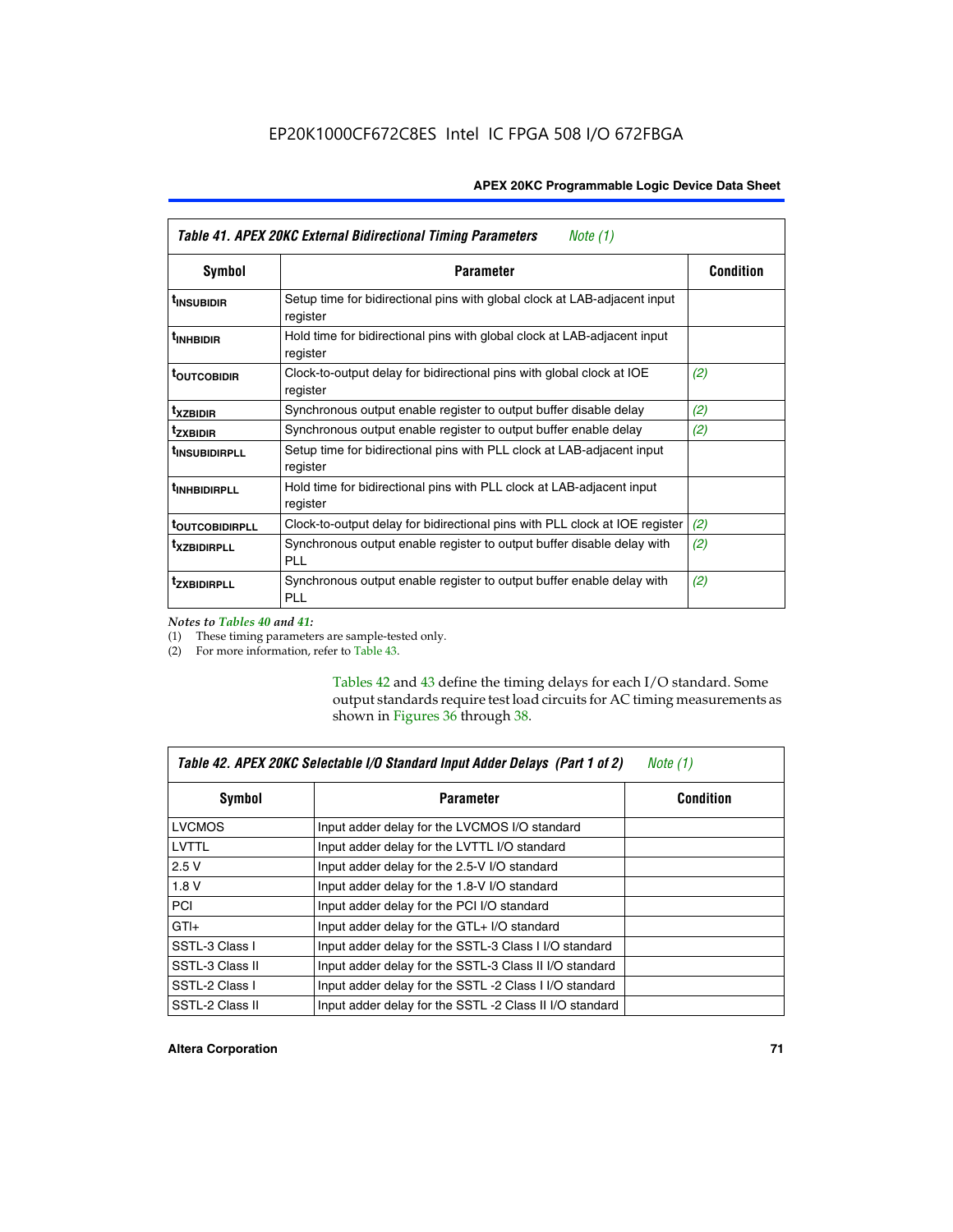# EP20K1000CF672C8ES Intel IC FPGA 508 I/O 672FBGA

#### **APEX 20KC Programmable Logic Device Data Sheet**

| Table 42. APEX 20KC Selectable I/O Standard Input Adder Delays (Part 2 of 2) | Note (1)                                    |                  |
|------------------------------------------------------------------------------|---------------------------------------------|------------------|
| Symbol                                                                       | <b>Parameter</b>                            | <b>Condition</b> |
| <b>LVDS</b>                                                                  | Input adder delay for the LVDS I/O standard |                  |
| <b>CTT</b>                                                                   | Input adder delay for the CTT I/O standard  |                  |
| AGP                                                                          | Input adder delay for the AGP I/O standard  |                  |

| <b>Symbol</b>   | <b>Parameter</b>                                        | <b>Condition</b>                                                  |
|-----------------|---------------------------------------------------------|-------------------------------------------------------------------|
| <b>LVCMOS</b>   | Output adder delay for the LVCMOS I/O standard          |                                                                   |
| <b>LVTTL</b>    | Output adder delay for the LVTTL I/O standard           | $Cloud = 35 pF$<br>$Run = 564.5 \Omega$<br>Rdn = 430 $\Omega$ (2) |
| 2.5V            | Output adder delay for the 2.5-V I/O standard           | $Cloud = 35 pF$<br>$Run = 450 \Omega$<br>Rdn = 450 $\Omega$ (2)   |
| 1.8V            | Output adder delay for the 1.8-V I/O standard           | $Cloud = 35 pF$<br>$Run = 520 \Omega$<br>Rdn = 480 $\Omega$ (2)   |
| <b>PCI</b>      | Output adder delay for the PCI I/O standard             | $Cloud = 10 pF$<br>$Run = 1M \Omega$<br>$Rdn = 25 \Omega (2)$     |
| $GTI +$         | Output adder delay for the GTL+ I/O standard            | $Cloud = 30 pF$<br>$Run = 25 \Omega (2)$                          |
| SSTL-3 Class I  | Output adder delay for the SSTL-3 Class I I/O standard  | $Cloud1 = 0 pF$<br>$Cloud2 = 30 pF$<br>$R = 25 \Omega (2)$        |
| SSTL-3 Class II | Output adder delay for the SSTL-3 Class II I/O standard | $Cloud1 = 0 pF$<br>$Cloud2 = 30 pF$<br>$R = 25 \Omega (2)$        |
| SSTL-2 Class I  | Output adder delay for the SSTL-2 Class I I/O standard  |                                                                   |
| SSTL-2 Class II | Output adder delay for the SSTL-2 Class II I/O standard |                                                                   |
| <b>LVDS</b>     | Output adder delay for the LVDS I/O standard            | $Cloud = 4 pF$<br>R=100 Ω (2)                                     |
| <b>CTT</b>      | Output adder delay for the CTT I/O standard             |                                                                   |
| <b>AGP</b>      | Output adder delay for the AGP I/O standard             |                                                                   |
|                 |                                                         |                                                                   |

#### *Note to Tables 42 and 43:*

- (1) These delays report the differences in delays for different I/O standards. Add the delay for the I/O standard that is used to the external timing parameters.
- (2) See Figure 36 for more information.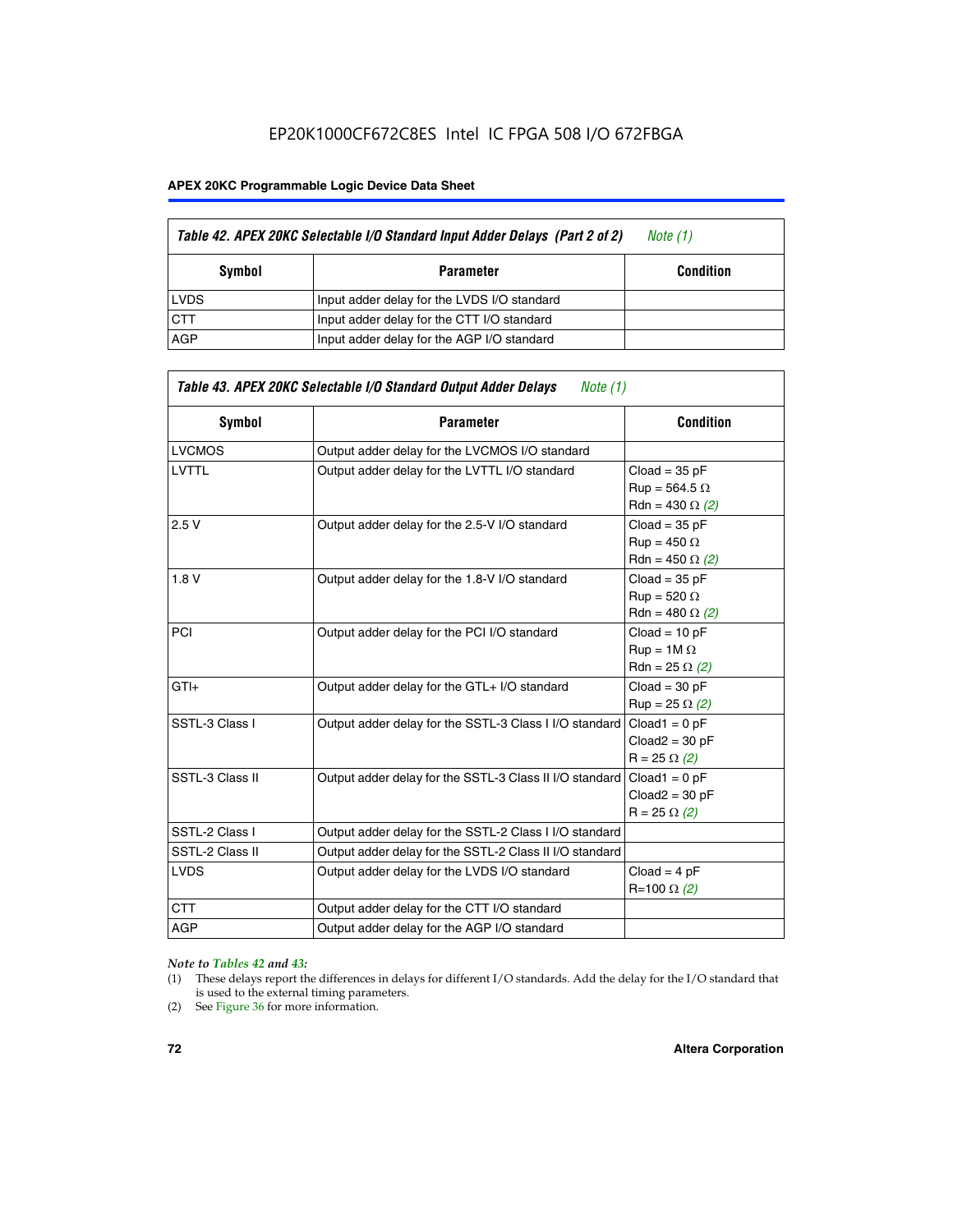*Figure 36. AC Test Conditions for LVTTL, 2.5 V, 1.8 V, PCI & GTL+ I/O Standards*







*Figure 38. AC Test Conditions for the LVDS I/O Standard*

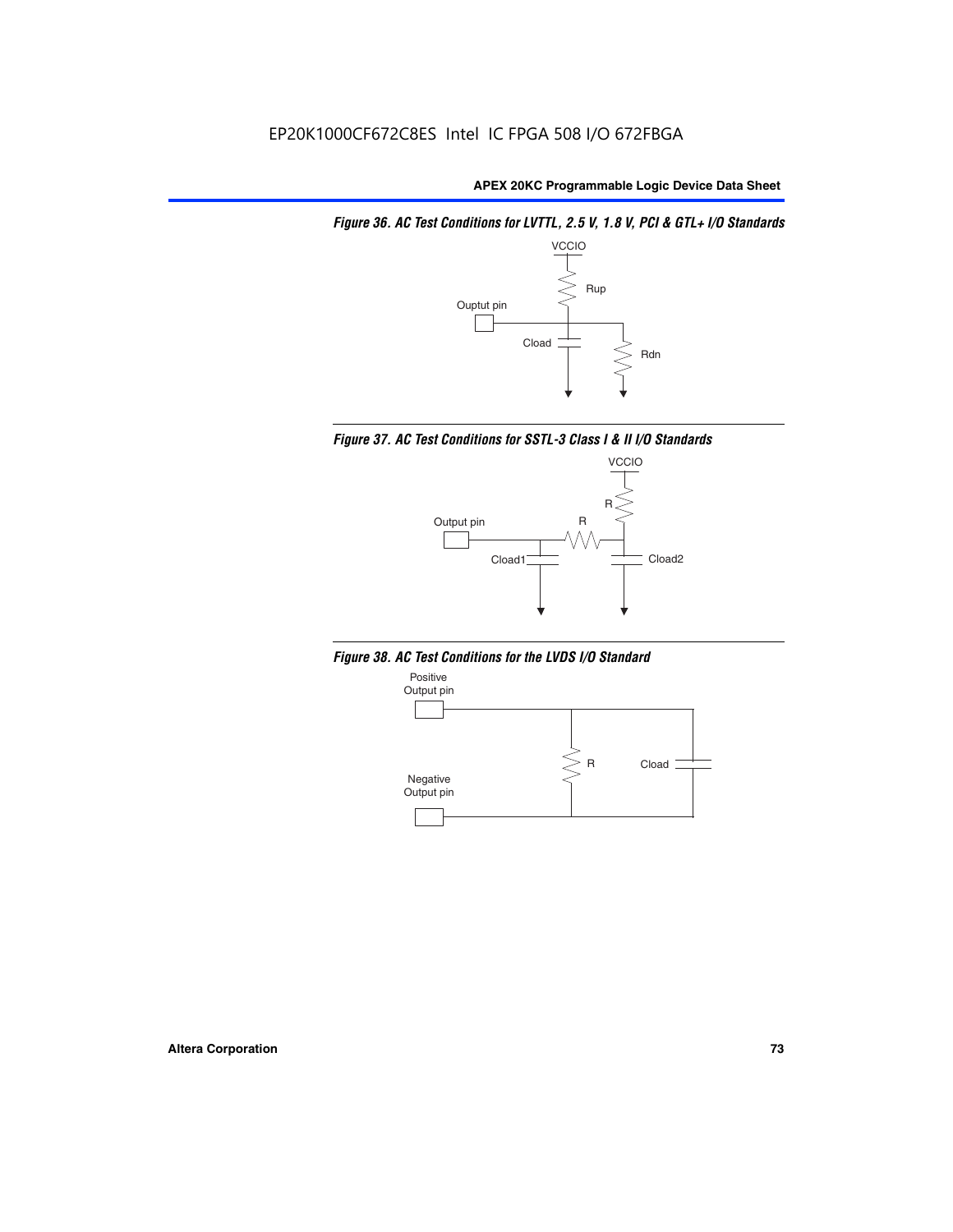Tables 44 through 67 show the  $f_{MAX}$  and external timing parameters for EPC20K200C, EP20K400C, EP20K600C, and EP20K1000C devices.

| Table 44. EP20K200C f <sub>MAX</sub> LE Timing Microparameters |                |      |                |      |                |      |      |  |  |  |
|----------------------------------------------------------------|----------------|------|----------------|------|----------------|------|------|--|--|--|
| Symbol                                                         | -7 Speed Grade |      | -8 Speed Grade |      | -9 Speed Grade |      | Unit |  |  |  |
|                                                                | Min            | Max  | Min            | Max  | Min            | Max  |      |  |  |  |
| $t_{\scriptstyle SU}$                                          | 0.01           |      | 0.01           |      | 0.01           |      | ns   |  |  |  |
| $t_H$                                                          | 0.10           |      | 0.10           |      | 0.10           |      | ns   |  |  |  |
| $t_{CO}$                                                       |                | 0.27 |                | 0.30 |                | 0.32 | ns   |  |  |  |
| $t_{LUT}$                                                      |                | 0.65 |                | 0.78 |                | 0.92 | ns   |  |  |  |

| Table 45. EP20K200C f <sub>MAX</sub> ESB Timing Microparameters |         |                |         |                |         |                |    |  |  |  |
|-----------------------------------------------------------------|---------|----------------|---------|----------------|---------|----------------|----|--|--|--|
| <b>Symbol</b>                                                   |         | -7 Speed Grade |         | -8 Speed Grade |         | -9 Speed Grade |    |  |  |  |
|                                                                 | Min     | Max            | Min     | <b>Max</b>     | Min     | <b>Max</b>     |    |  |  |  |
| t <sub>ESBARC</sub>                                             |         | 1.30           |         | 1.51           |         | 1.69           | ns |  |  |  |
| $t_{ESBSRC}$                                                    |         | 2.35           |         | 2.49           |         | 2.72           | ns |  |  |  |
| t <sub>ESBAWC</sub>                                             |         | 2.92           |         | 3.46           |         | 3.86           | ns |  |  |  |
| <sup>t</sup> ESBSWC                                             |         | 3.05           |         | 3.44           |         | 3.85           | ns |  |  |  |
| <sup>t</sup> ESBWASU                                            | 0.45    |                | 0.50    |                | 0.54    |                | ns |  |  |  |
| <sup>t</sup> ESBWAH                                             | 0.44    |                | 0.50    |                | 0.55    |                | ns |  |  |  |
| <sup>t</sup> ESBWDSU                                            | 0.57    |                | 0.63    |                | 0.68    |                | ns |  |  |  |
| <sup>t</sup> ESBWDH                                             | 0.44    |                | 0.50    |                | 0.55    |                | ns |  |  |  |
| t <sub>ESBRASU</sub>                                            | 1.25    |                | 1.43    |                | 1.56    |                | ns |  |  |  |
| t <sub>ESBRAH</sub>                                             | 0.00    |                | 0.03    |                | 0.11    |                | ns |  |  |  |
| <sup>t</sup> ESBWESU                                            | 0.00    |                | 0.00    |                | 0.00    |                | ns |  |  |  |
| <sup>t</sup> ESBDATASU                                          | 2.01    |                | 2.27    |                | 2.45    |                | ns |  |  |  |
| <sup>I</sup> ESBWADDRSU                                         | $-0.20$ |                | $-0.24$ |                | $-0.28$ |                | ns |  |  |  |
| <sup>t</sup> ESBRADDRSU                                         | 0.02    |                | 0.00    |                | $-0.02$ |                | ns |  |  |  |
| <sup>t</sup> ESBDATACO1                                         |         | 1.09           |         | 1.28           |         | 1.43           | ns |  |  |  |
| <i>t<sub>ESBDATACO2</sub></i>                                   |         | 2.10           |         | 2.52           |         | 2.82           | ns |  |  |  |
| <sup>t</sup> ESBDD                                              |         | 2.50           |         | 2.97           |         | 3.32           | ns |  |  |  |
| $t_{PD}$                                                        |         | 1.48           |         | 1.78           |         | 2.00           | ns |  |  |  |
| <sup>t</sup> PTERMSU                                            | 0.58    |                | 0.72    |                | 0.81    |                | ns |  |  |  |
| t <sub>PTERMCO</sub>                                            |         | 1.10           |         | 1.29           |         | 1.45           | ns |  |  |  |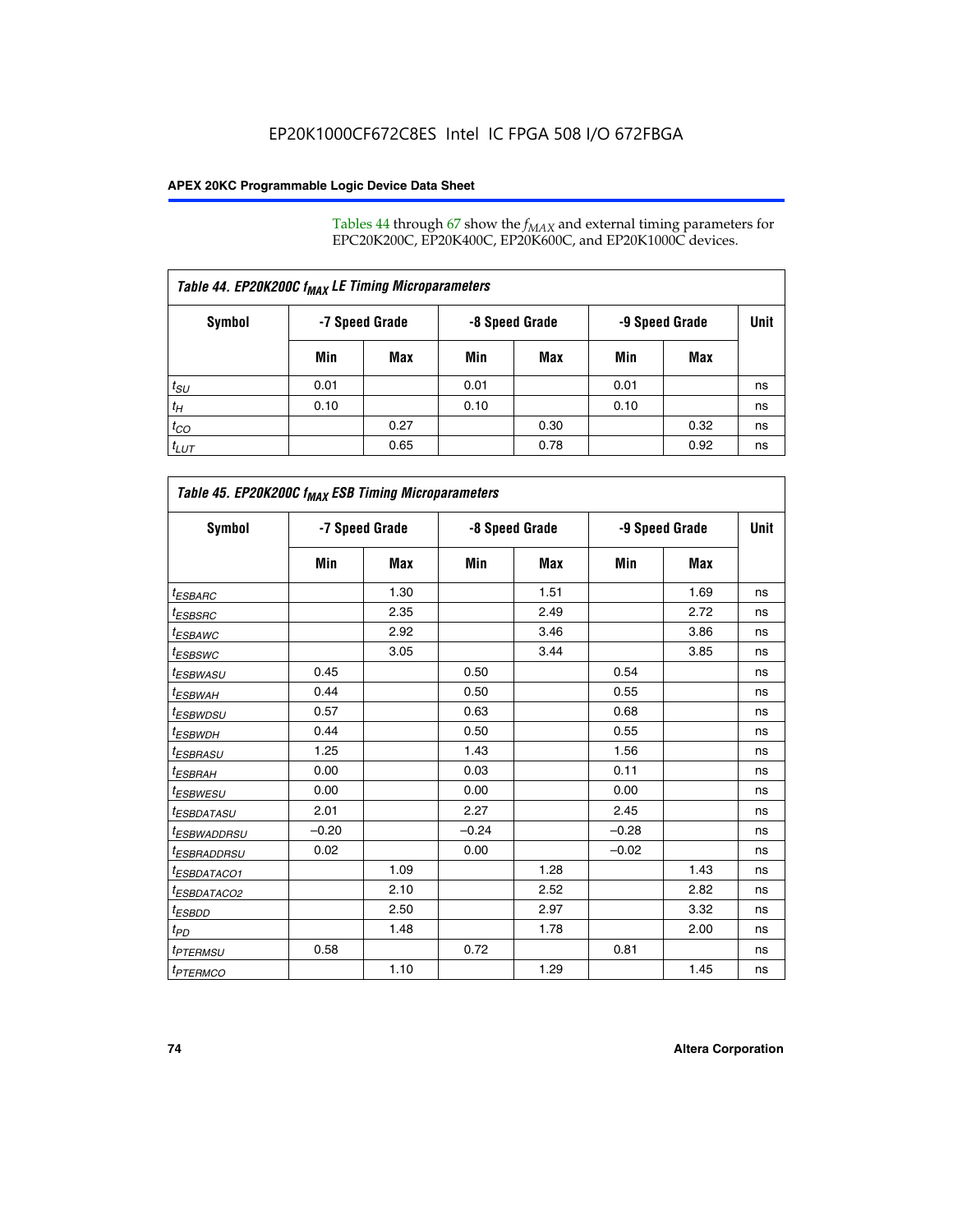| Table 46. EP20K200C f <sub>MAX</sub> Routing Delays |     |                |     |                                  |     |      |      |  |  |
|-----------------------------------------------------|-----|----------------|-----|----------------------------------|-----|------|------|--|--|
| <b>Symbol</b>                                       |     | -7 Speed Grade |     | -8 Speed Grade<br>-9 Speed Grade |     |      | Unit |  |  |
|                                                     | Min | Max            | Min | Max                              | Min | Max  |      |  |  |
| $t_{F1-4}$                                          |     | 0.15           |     | 0.17                             |     | 0.20 | ns   |  |  |
| $t_{F5-20}$                                         |     | 0.81           |     | 0.94                             |     | 1.12 | ns   |  |  |
| $t_{F20+}$                                          |     | 0.98           |     | 1.13                             |     | 1.35 | ns   |  |  |

| Table 47. EP20K200C Minimum Pulse Width Timing Parameters |                |     |                |     |      |                |      |  |  |  |
|-----------------------------------------------------------|----------------|-----|----------------|-----|------|----------------|------|--|--|--|
| <b>Symbol</b>                                             | -7 Speed Grade |     | -8 Speed Grade |     |      | -9 Speed Grade | Unit |  |  |  |
|                                                           | Min            | Max | Min            | Max | Min  | Max            |      |  |  |  |
| $t_{CH}$                                                  | 1.33           |     | 1.66           |     | 2.00 |                | ns   |  |  |  |
| $t_{\rm CL}$                                              | 1.33           |     | 1.66           |     | 2.00 |                | ns   |  |  |  |
| $t_{CLRP}$                                                | 0.20           |     | 0.20           |     | 0.20 |                | ns   |  |  |  |
| $t_{PREF}$                                                | 0.20           |     | 0.20           |     | 0.20 |                | ns   |  |  |  |
| $t_{ESBCH}$                                               | 1.33           |     | 1.66           |     | 2.00 |                | ns   |  |  |  |
| $t_{ESBCL}$                                               | 1.33           |     | 1.66           |     | 2.00 |                | ns   |  |  |  |
| $t_{ESBWP}$                                               | 1.05           |     | 1.28           |     | 1.44 |                | ns   |  |  |  |
| $t_{ESBRP}$                                               | 0.87           |     | 1.06           |     | 1.19 |                | ns   |  |  |  |

# *Table 48. EP20K200C External Timing Parameters*

| Symbol                |      | -7 Speed Grade |      | -8 Speed Grade |      | -9 Speed Grade |    |  |
|-----------------------|------|----------------|------|----------------|------|----------------|----|--|
|                       | Min  | Max            | Min  | Max            | Min  | Max            |    |  |
| t <sub>INSU</sub>     | 1.23 |                | 1.26 |                | 1.33 |                | ns |  |
| t <sub>INH</sub>      | 0.00 |                | 0.00 |                | 0.00 |                | ns |  |
| toutco                | 2.00 | 3.79           | 2.00 | 4.31           | 2.00 | 4.70           | ns |  |
| t <sub>INSUPLL</sub>  | 0.81 |                | 0.92 |                | ٠    |                | ns |  |
| t <sub>INHPLL</sub>   | 0.00 |                | 0.00 |                |      |                | ns |  |
| t <sub>outcopll</sub> | 0.50 | 2.36           | 0.50 | 2.62           |      |                | ns |  |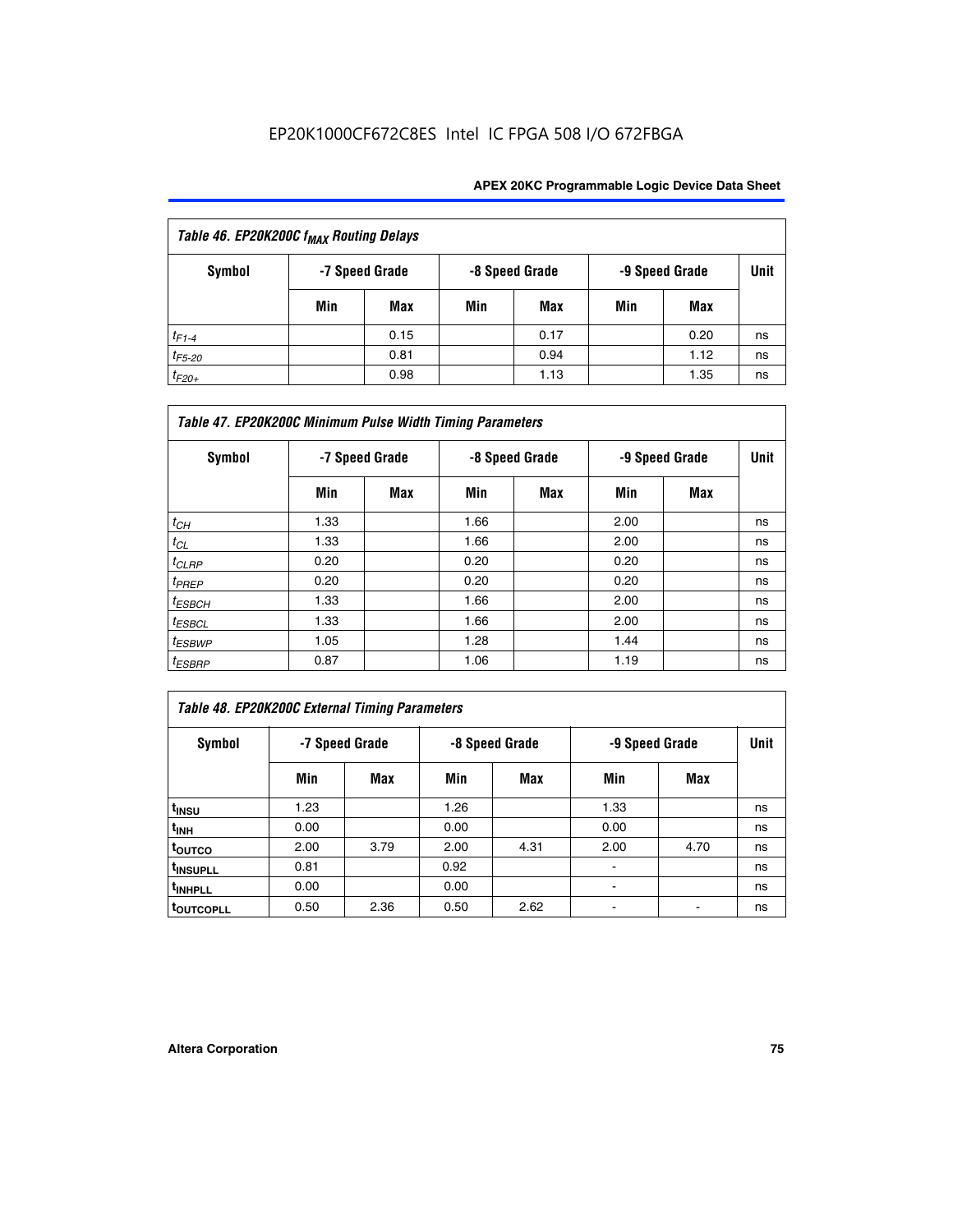| <b>Table 49. EP20K200C External Bidirectional Timing Parameters</b> |                |      |      |                |                |             |    |  |  |  |
|---------------------------------------------------------------------|----------------|------|------|----------------|----------------|-------------|----|--|--|--|
| <b>Symbol</b>                                                       | -7 Speed Grade |      |      | -8 Speed Grade | -9 Speed Grade | <b>Unit</b> |    |  |  |  |
|                                                                     | Min            | Max  | Min  | Max            | Min            | Max         |    |  |  |  |
| <sup>t</sup> INSUBIDIR                                              | 1.38           |      | 1.78 |                | 1.99           |             | ns |  |  |  |
| <sup>t</sup> inhbidir                                               | 0.00           |      | 0.00 |                | 0.00           |             | ns |  |  |  |
| <b><sup>t</sup>OUTCOBIDIR</b>                                       | 2.00           | 3.79 | 2.00 | 4.31           | 2.00           | 4.70        | ns |  |  |  |
| <sup>T</sup> XZBIDIR                                                |                | 6.12 |      | 6.51           |                | 7.89        | ns |  |  |  |
| <sup>t</sup> zxbidir                                                |                | 6.12 |      | 6.51           |                | 7.89        | ns |  |  |  |
| <sup>T</sup> INSUBIDIRPLL                                           | 2.82           |      | 3.47 |                | ٠              |             | ns |  |  |  |
| <sup>t</sup> INHBIDIRPLL                                            | 0.00           |      | 0.00 |                |                |             | ns |  |  |  |
| <sup>T</sup> OUTCOBIDIRPLL                                          | 0.50           | 2.36 | 0.50 | 2.62           | ۰              |             | ns |  |  |  |
| <sup>t</sup> xzbidirpll                                             |                | 4.69 |      | 4.82           |                |             | ns |  |  |  |
| <sup>T</sup> ZXBIDIRPLL                                             |                | 4.69 |      | 4.82           |                |             | ns |  |  |  |

| Table 50. EP20K400C f <sub>MAX</sub> LE Timing Parameters |                |      |      |                |                |      |    |  |  |
|-----------------------------------------------------------|----------------|------|------|----------------|----------------|------|----|--|--|
| Symbol                                                    | -7 Speed Grade |      |      | -8 Speed Grade | -9 Speed Grade | Unit |    |  |  |
|                                                           | Min            | Max  | Min  | Max            | Min            | Max  |    |  |  |
| $t_{SU}$                                                  | 0.01           |      | 0.01 |                | 0.01           |      | ns |  |  |
| $t_H$                                                     | 0.10           |      | 0.10 |                | 0.10           |      | ns |  |  |
| $t_{CO}$                                                  |                | 0.27 |      | 0.30           |                | 0.32 | ns |  |  |
| $t_{LUT}$                                                 |                | 0.65 |      | 0.78           |                | 0.92 | ns |  |  |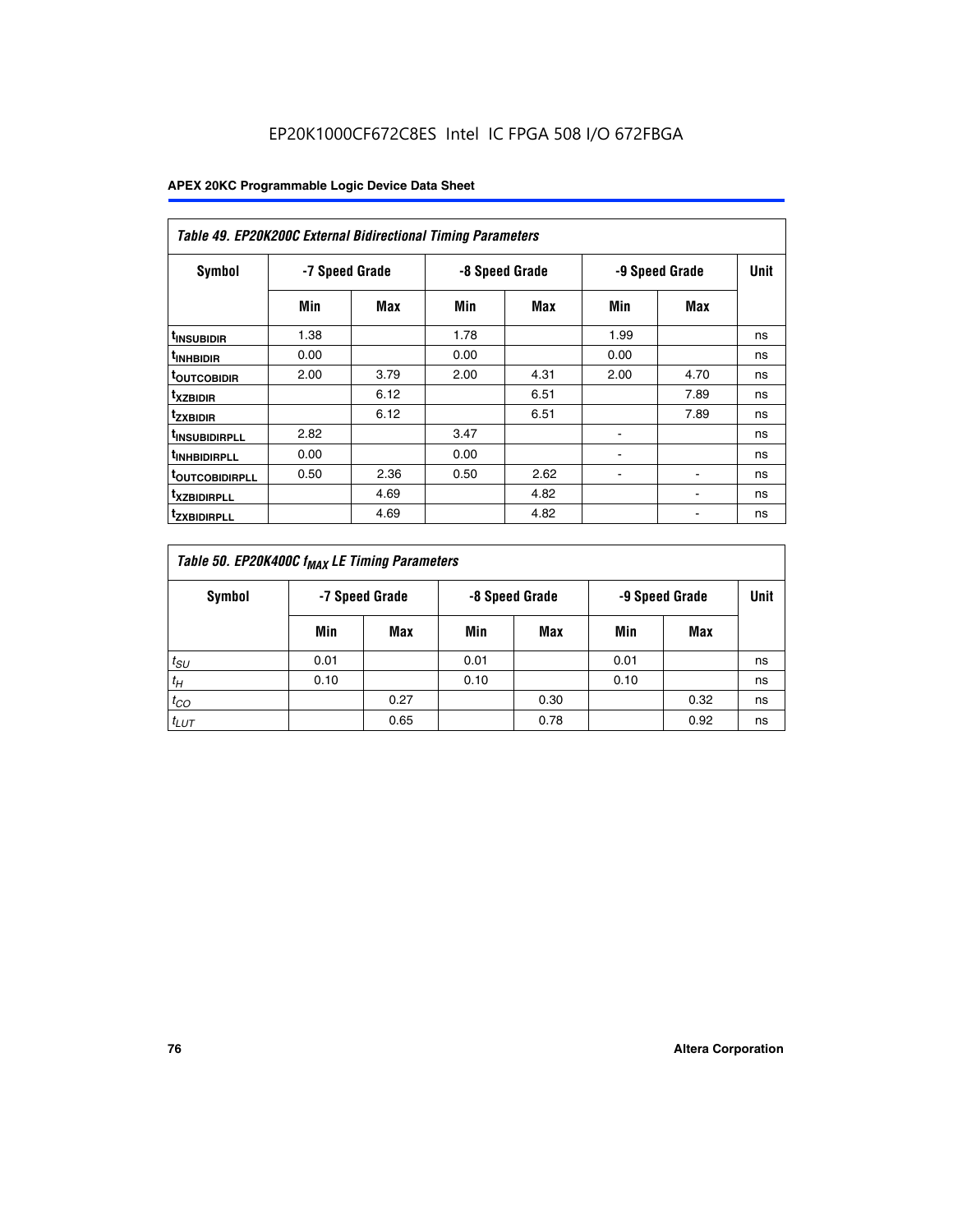| Table 51. EP20K400C f <sub>MAX</sub> ESB Timing Parameters |                |            |         |                |         |                |    |  |  |  |
|------------------------------------------------------------|----------------|------------|---------|----------------|---------|----------------|----|--|--|--|
| <b>Symbol</b>                                              | -7 Speed Grade |            |         | -8 Speed Grade |         | -9 Speed Grade |    |  |  |  |
|                                                            | Min            | <b>Max</b> | Min     | <b>Max</b>     | Min     | <b>Max</b>     |    |  |  |  |
| <i>t<sub>ESBARC</sub></i>                                  |                | 1.30       |         | 1.51           |         | 1.69           | ns |  |  |  |
| <sup>t</sup> ESBSRC                                        |                | 2.35       |         | 2.49           |         | 2.72           | ns |  |  |  |
| <sup>t</sup> ESBAWC                                        |                | 2.92       |         | 3.46           |         | 3.86           | ns |  |  |  |
| <sup>t</sup> ESBSWC                                        |                | 3.05       |         | 3.44           |         | 3.85           | ns |  |  |  |
| <sup>t</sup> ESBWASU                                       | 0.45           |            | 0.50    |                | 0.54    |                | ns |  |  |  |
| <sup>t</sup> ESBWAH                                        | 0.44           |            | 0.50    |                | 0.55    |                | ns |  |  |  |
| <i>t<sub>ESBWDSU</sub></i>                                 | 0.57           |            | 0.63    |                | 0.68    |                | ns |  |  |  |
| <sup>t</sup> ESBWDH                                        | 0.44           |            | 0.50    |                | 0.55    |                | ns |  |  |  |
| <i><b>ESBRASU</b></i>                                      | 1.25           |            | 1.43    |                | 1.56    |                | ns |  |  |  |
| <sup>t</sup> ESBRAH                                        | 0.00           |            | 0.03    |                | 0.11    |                | ns |  |  |  |
| <sup>t</sup> ESBWESU                                       | 0.00           |            | 0.00    |                | 0.00    |                | ns |  |  |  |
| <i><b>ESBDATASU</b></i>                                    | 2.01           |            | 2.27    |                | 2.45    |                | ns |  |  |  |
| <sup>t</sup> ESBWADDRSU                                    | $-0.20$        |            | $-0.24$ |                | $-0.28$ |                | ns |  |  |  |
| <i>t<sub>ESBRADDRSU</sub></i>                              | 0.02           |            | 0.00    |                | $-0.02$ |                | ns |  |  |  |
| <sup>t</sup> ESBDATACO1                                    |                | 1.09       |         | 1.28           |         | 1.43           | ns |  |  |  |
| <sup>I</sup> ESBDATACO2                                    |                | 2.10       |         | 2.52           |         | 2.82           | ns |  |  |  |
| <sup>t</sup> ESBDD                                         |                | 2.50       |         | 2.97           |         | 3.32           | ns |  |  |  |
| t <sub>PD</sub>                                            |                | 1.48       |         | 1.78           |         | 2.00           | ns |  |  |  |
| t <sub>PTERMSU</sub>                                       | 0.58           |            | 0.72    |                | 0.81    |                | ns |  |  |  |
| <i>t<sub>PTERMCO</sub></i>                                 |                | 1.10       |         | 1.29           |         | 1.45           | ns |  |  |  |

| Table 52. EP20K400C f <sub>MAX</sub> Routing Delays |     |                |                |      |                |      |      |  |  |
|-----------------------------------------------------|-----|----------------|----------------|------|----------------|------|------|--|--|
| Symbol                                              |     | -7 Speed Grade | -8 Speed Grade |      | -9 Speed Grade |      | Unit |  |  |
|                                                     | Min | Max            | Min            | Max  | Min            | Max  |      |  |  |
| $t_{F1-4}$                                          |     | 0.15           |                | 0.17 |                | 0.19 | ns   |  |  |
| $t_{F5-20}$                                         |     | 0.94           |                | 1.06 |                | 1.25 | ns   |  |  |
| $t_{F20+}$                                          |     | 1.73           |                | 1.96 |                | 2.30 | ns   |  |  |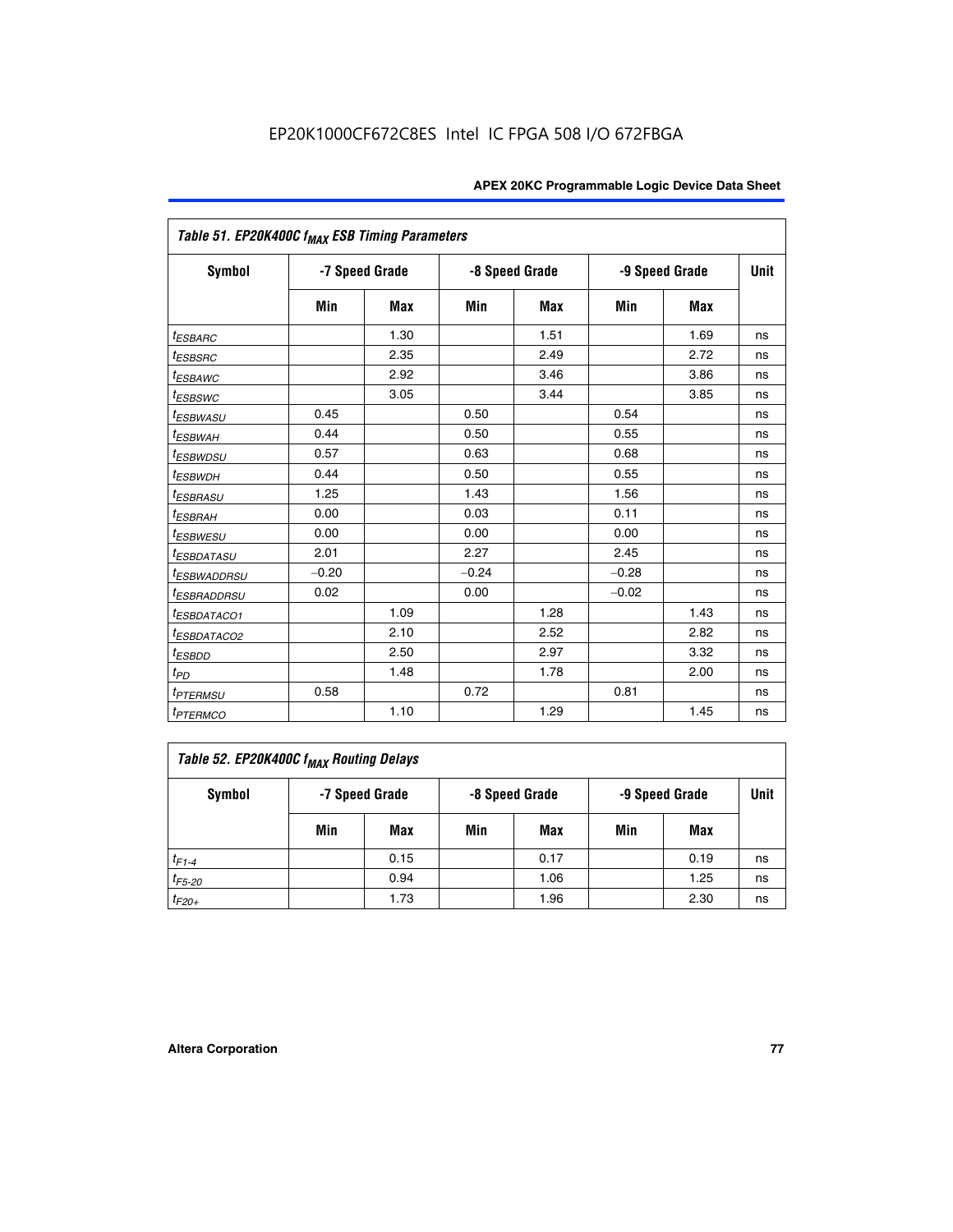| Table 53. EP20K400C Minimum Pulse Width Timing Parameters |      |                |      |                |      |                |      |  |  |  |
|-----------------------------------------------------------|------|----------------|------|----------------|------|----------------|------|--|--|--|
| Symbol                                                    |      | -7 Speed Grade |      | -8 Speed Grade |      | -9 Speed Grade | Unit |  |  |  |
|                                                           | Min  | Max            | Min  | <b>Max</b>     | Min  | <b>Max</b>     |      |  |  |  |
| $t_{CH}$                                                  | 1.33 |                | 1.66 |                | 2.00 |                | ns   |  |  |  |
| $t_{CL}$                                                  | 1.33 |                | 1.66 |                | 2.00 |                | ns   |  |  |  |
| $t_{CLRP}$                                                | 0.20 |                | 0.20 |                | 0.20 |                | ns   |  |  |  |
| $t_{PREF}$                                                | 0.20 |                | 0.20 |                | 0.20 |                | ns   |  |  |  |
| <sup>t</sup> ESBCH                                        | 1.33 |                | 1.66 |                | 2.00 |                | ns   |  |  |  |
| <sup>t</sup> ESBCL                                        | 1.33 |                | 1.66 |                | 2.00 |                | ns   |  |  |  |
| $t_{ESBWP}$                                               | 1.05 |                | 1.28 |                | 1.44 |                | ns   |  |  |  |
| <sup>t</sup> ESBRP                                        | 0.87 |                | 1.06 |                | 1.19 |                | ns   |  |  |  |

| Table 54. EP20K400C External Timing Parameters |      |                |      |                |      |                |    |  |  |  |  |  |
|------------------------------------------------|------|----------------|------|----------------|------|----------------|----|--|--|--|--|--|
| Symbol                                         |      | -7 Speed Grade |      | -8 Speed Grade |      | -9 Speed Grade |    |  |  |  |  |  |
|                                                | Min  | Max            | Min  | Max            | Min  | Max            |    |  |  |  |  |  |
| t <sub>INSU</sub>                              | 1.37 |                | 1.52 |                | 1.64 |                | ns |  |  |  |  |  |
| $t_{\mathsf{INH}}$                             | 0.00 |                | 0.00 |                | 0.00 |                | ns |  |  |  |  |  |
| <sup>t</sup> outco                             | 2.00 | 4.25           | 2.00 | 4.61           | 2.00 | 5.03           | ns |  |  |  |  |  |
| <sup>I</sup> INSUPLL                           | 0.80 |                | 0.91 |                |      |                | ns |  |  |  |  |  |
| <sup>t</sup> INHPLL                            | 0.00 |                | 0.00 |                |      |                | ns |  |  |  |  |  |
| <sup>I</sup> OUTCOPLL                          | 0.50 | 2.27           | 0.50 | 2.55           |      |                | ns |  |  |  |  |  |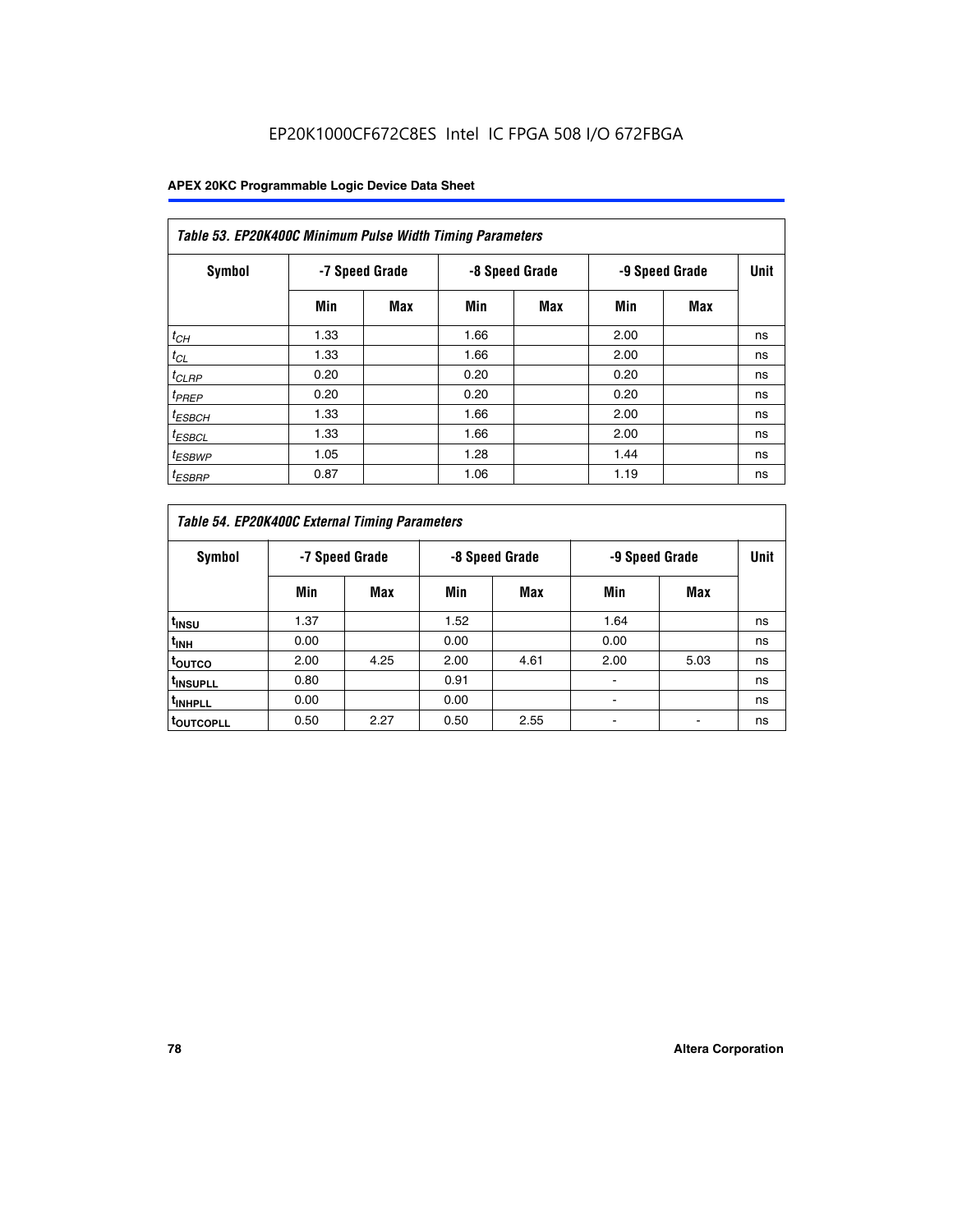| Table 55. EP20K400C External Bidirectional Timing Parameters |                |      |                |      |                |      |             |  |  |  |  |  |
|--------------------------------------------------------------|----------------|------|----------------|------|----------------|------|-------------|--|--|--|--|--|
| <b>Symbol</b>                                                | -7 Speed Grade |      | -8 Speed Grade |      | -9 Speed Grade |      | <b>Unit</b> |  |  |  |  |  |
|                                                              | Min            | Max  | Min            | Max  | Min            | Max  |             |  |  |  |  |  |
| <sup>t</sup> INSUBIDIR                                       | 1.29           |      | 1.67           |      | 1.92           |      | ns          |  |  |  |  |  |
| <sup>t</sup> INHBIDIR                                        | 0.00           |      | 0.00           |      | 0.00           |      | ns          |  |  |  |  |  |
| <b>TOUTCOBIDIR</b>                                           | 2.00           | 4.25 | 2.00           | 4.61 | 2.00           | 5.03 | ns          |  |  |  |  |  |
| <sup>t</sup> xzbidir                                         |                | 6.55 |                | 6.97 |                | 7.35 | ns          |  |  |  |  |  |
| <sup>t</sup> zxbidir                                         |                | 6.55 |                | 6.97 |                | 7.36 | ns          |  |  |  |  |  |
| <sup>t</sup> INSUBIDIRPLL                                    | 3.22           |      | 3.80           |      |                |      | ns          |  |  |  |  |  |
| <sup>t</sup> INHBIDIRPLL                                     | 0.00           |      | 0.00           |      |                |      | ns          |  |  |  |  |  |
| <b><i>toutcobidirpll</i></b>                                 | 0.50           | 2.27 | 0.50           | 2.55 |                |      | ns          |  |  |  |  |  |
| <sup>t</sup> xzbidirpll                                      |                | 4.62 |                | 4.84 |                |      | ns          |  |  |  |  |  |
| <sup>t</sup> zxbidirpll                                      |                | 4.62 |                | 4.84 |                |      | ns          |  |  |  |  |  |

| Table 56. EP20K600C f <sub>MAX</sub> LE Timing Parameters |                                                    |      |      |      |      |      |    |  |  |  |  |
|-----------------------------------------------------------|----------------------------------------------------|------|------|------|------|------|----|--|--|--|--|
| Symbol                                                    | -7 Speed Grade<br>-8 Speed Grade<br>-9 Speed Grade |      |      |      |      | Unit |    |  |  |  |  |
|                                                           | Min                                                | Max  | Min  | Max  | Min  | Max  |    |  |  |  |  |
| $t_{SU}$                                                  | 0.01                                               |      | 0.01 |      | 0.01 |      | ns |  |  |  |  |
| $t_H$                                                     | 0.10                                               |      | 0.10 |      | 0.10 |      | ns |  |  |  |  |
| $t_{CO}$                                                  |                                                    | 0.27 |      | 0.30 |      | 0.32 | ns |  |  |  |  |
| $t_{LUT}$                                                 |                                                    | 0.65 |      | 0.78 |      | 0.92 | ns |  |  |  |  |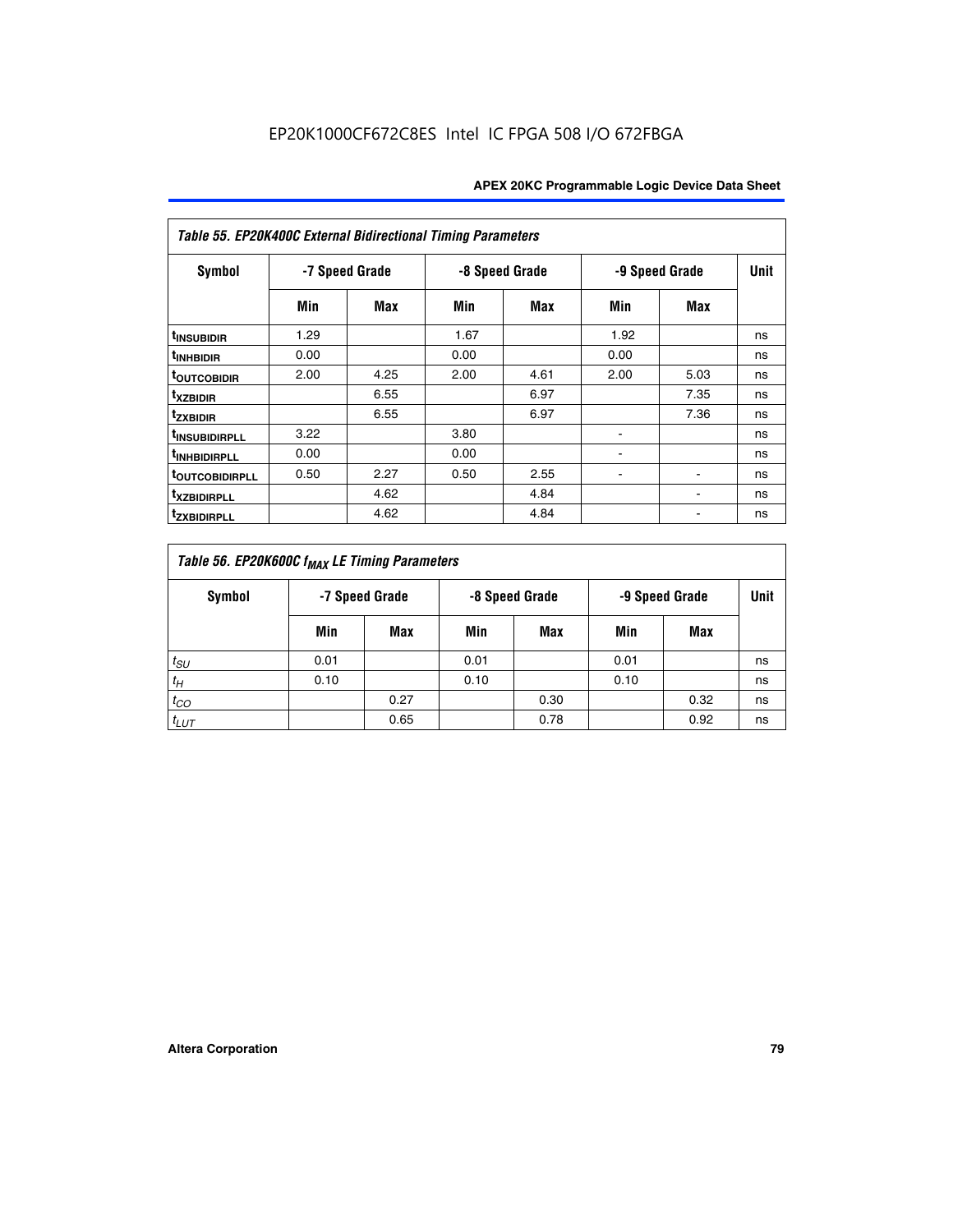| Table 57. EP20K600C f <sub>MAX</sub> ESB Timing Parameters |                |            |         |                |         |                |    |  |
|------------------------------------------------------------|----------------|------------|---------|----------------|---------|----------------|----|--|
| Symbol                                                     | -7 Speed Grade |            |         | -8 Speed Grade |         | -9 Speed Grade |    |  |
|                                                            | Min            | <b>Max</b> | Min     | <b>Max</b>     | Min     | <b>Max</b>     |    |  |
| <sup>t</sup> ESBARC                                        |                | 1.30       |         | 1.51           |         | 1.69           | ns |  |
| <sup>t</sup> ESBSRC                                        |                | 2.35       |         | 2.49           |         | 2.72           | ns |  |
| <sup>t</sup> ESBAWC                                        |                | 2.92       |         | 3.46           |         | 3.86           | ns |  |
| <sup>t</sup> ESBSWC                                        |                | 3.05       |         | 3.44           |         | 3.85           | ns |  |
| <sup>t</sup> ESBWASU                                       | 0.45           |            | 0.50    |                | 0.54    |                | ns |  |
| <sup>t</sup> ESBWАН                                        | 0.44           |            | 0.50    |                | 0.55    |                | ns |  |
| <sup>t</sup> ESBWDSU                                       | 0.57           |            | 0.63    |                | 0.68    |                | ns |  |
| <sup>t</sup> ESBWDH                                        | 0.44           |            | 0.50    |                | 0.55    |                | ns |  |
| <i>ESBRASU</i>                                             | 1.25           |            | 1.43    |                | 1.56    |                | ns |  |
| <sup>t</sup> ESBRAH                                        | 0.00           |            | 0.03    |                | 0.11    |                | ns |  |
| <sup>t</sup> ESBWESU                                       | 0.00           |            | 0.00    |                | 0.00    |                | ns |  |
| <sup>I</sup> ESBDATASU                                     | 2.01           |            | 2.27    |                | 2.45    |                | ns |  |
| <sup>I</sup> ESBWADDRSU                                    | $-0.20$        |            | $-0.24$ |                | $-0.28$ |                | ns |  |
| <sup>I</sup> ESBRADDRSU                                    | 0.02           |            | 0.00    |                | $-0.02$ |                | ns |  |
| <sup>t</sup> ESBDATACO1                                    |                | 1.09       |         | 1.28           |         | 1.43           | ns |  |
| <sup>t</sup> ESBDATACO2                                    |                | 2.10       |         | 2.52           |         | 2.82           | ns |  |
| <sup>t</sup> ESBDD                                         |                | 2.50       |         | 2.97           |         | 3.32           | ns |  |
| $t_{\scriptsize{PD}}$                                      |                | 1.48       |         | 1.78           |         | 2.00           | ns |  |
| <sup>t</sup> PTERMSU                                       | 0.58           |            | 0.72    |                | 0.81    |                | ns |  |
| <i>t<sub>PTERMCO</sub></i>                                 |                | 1.10       |         | 1.29           |         | 1.45           | ns |  |

| Table 58. EP20K600C f <sub>MAX</sub> Routing Delays |                |      |                |      |                |      |      |  |  |  |
|-----------------------------------------------------|----------------|------|----------------|------|----------------|------|------|--|--|--|
| Symbol                                              | -7 Speed Grade |      | -8 Speed Grade |      | -9 Speed Grade |      | Unit |  |  |  |
|                                                     | Min            | Max  | Min            | Max  | Min            | Max  |      |  |  |  |
| $t_{F1-4}$                                          |                | 0.15 |                | 0.16 |                | 0.18 | ns   |  |  |  |
| $t_{F5-20}$                                         |                | 0.94 |                | 1.05 |                | 1.20 | ns   |  |  |  |
| $t_{F20+}$                                          |                | 1.76 |                | 1.98 |                | 2.23 | ns   |  |  |  |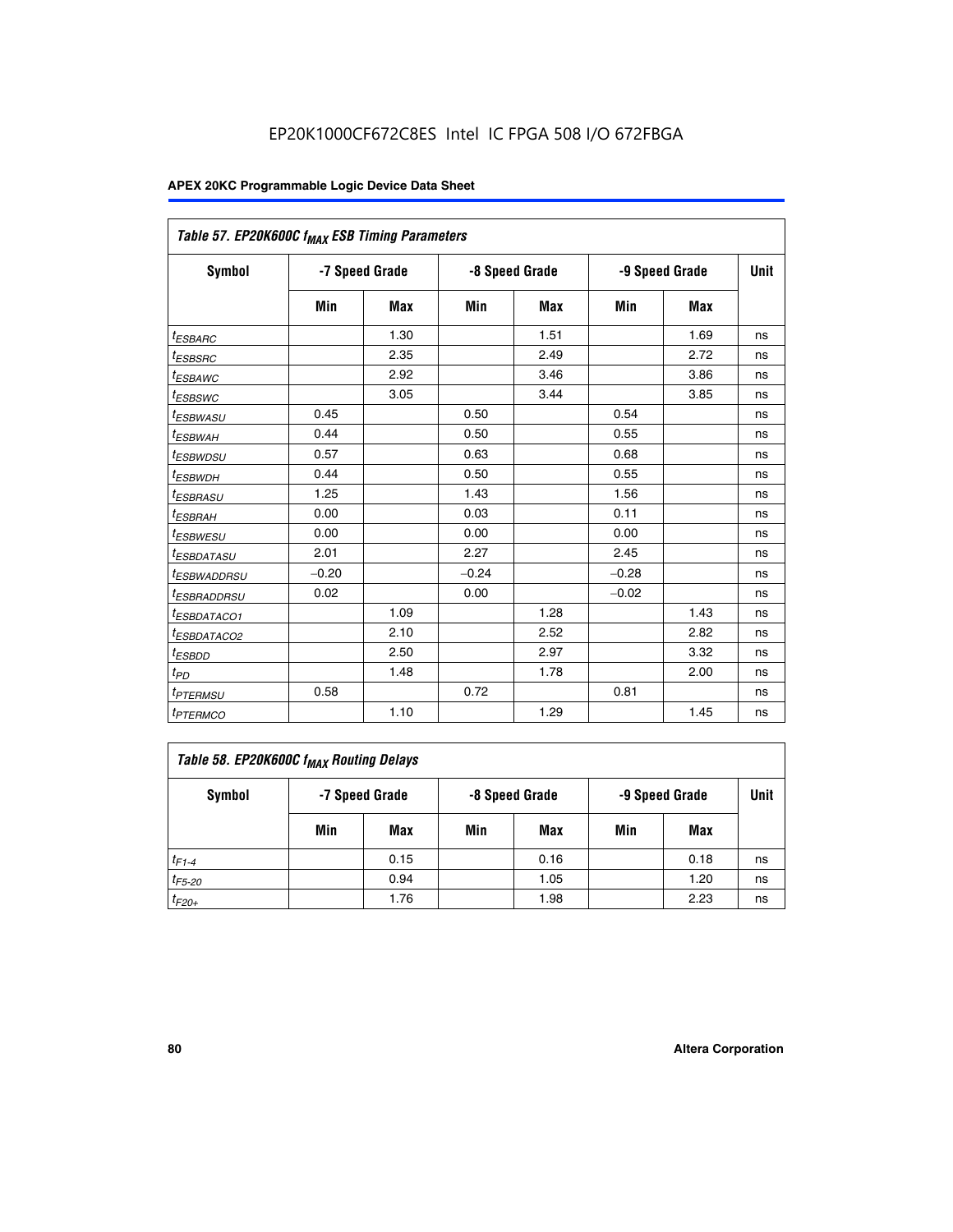| Table 59. EP20K600C Minimum Pulse Width Timing Parameters |                |     |                |     |                |     |      |  |  |  |  |
|-----------------------------------------------------------|----------------|-----|----------------|-----|----------------|-----|------|--|--|--|--|
| Symbol                                                    | -7 Speed Grade |     | -8 Speed Grade |     | -9 Speed Grade |     | Unit |  |  |  |  |
|                                                           | Min            | Max | Min            | Max | Min            | Max |      |  |  |  |  |
| $t_{CH}$                                                  | 1.33           |     | 1.66           |     | 2.00           |     | ns   |  |  |  |  |
| $t_{CL}$                                                  | 1.33           |     | 1.66           |     | 2.00           |     | ns   |  |  |  |  |
| $t_{CLRP}$                                                | 0.20           |     | 0.20           |     | 0.20           |     | ns   |  |  |  |  |
| $t_{PREF}$                                                | 0.20           |     | 0.20           |     | 0.20           |     | ns   |  |  |  |  |
| $t_{ESBCH}$                                               | 1.33           |     | 1.66           |     | 2.00           |     | ns   |  |  |  |  |
| $t_{ESBCL}$                                               | 1.33           |     | 1.66           |     | 2.00           |     | ns   |  |  |  |  |
| <sup>t</sup> ESBWP                                        | 1.05           |     | 1.28           |     | 1.44           |     | ns   |  |  |  |  |
| <sup>t</sup> ESBRP                                        | 0.87           |     | 1.06           |     | 1.19           |     | ns   |  |  |  |  |

|                      | Table 60. EP20K600C External Timing Parameters |                |      |                |                |            |    |  |  |  |  |  |  |
|----------------------|------------------------------------------------|----------------|------|----------------|----------------|------------|----|--|--|--|--|--|--|
| Symbol               |                                                | -7 Speed Grade |      | -8 Speed Grade | -9 Speed Grade | Unit       |    |  |  |  |  |  |  |
|                      | Min                                            | Max            | Min  | Max            | Min            | <b>Max</b> |    |  |  |  |  |  |  |
| t <sub>INSU</sub>    | 1.28                                           |                | 1.40 |                | 1.45           |            | ns |  |  |  |  |  |  |
| <sup>t</sup> inh     | 0.00                                           |                | 0.00 |                | 0.00           |            | ns |  |  |  |  |  |  |
| toutco               | 2.00                                           | 4.29           | 2.00 | 4.77           | 2.00           | 5.11       | ns |  |  |  |  |  |  |
| <sup>t</sup> INSUPLL | 0.80                                           |                | 0.91 |                |                |            | ns |  |  |  |  |  |  |
| <sup>t</sup> INHPLL  | 0.00                                           |                | 0.00 |                |                |            | ns |  |  |  |  |  |  |
| <b>TOUTCOPLL</b>     | 0.50                                           | 2.37           | 0.50 | 2.63           |                |            | ns |  |  |  |  |  |  |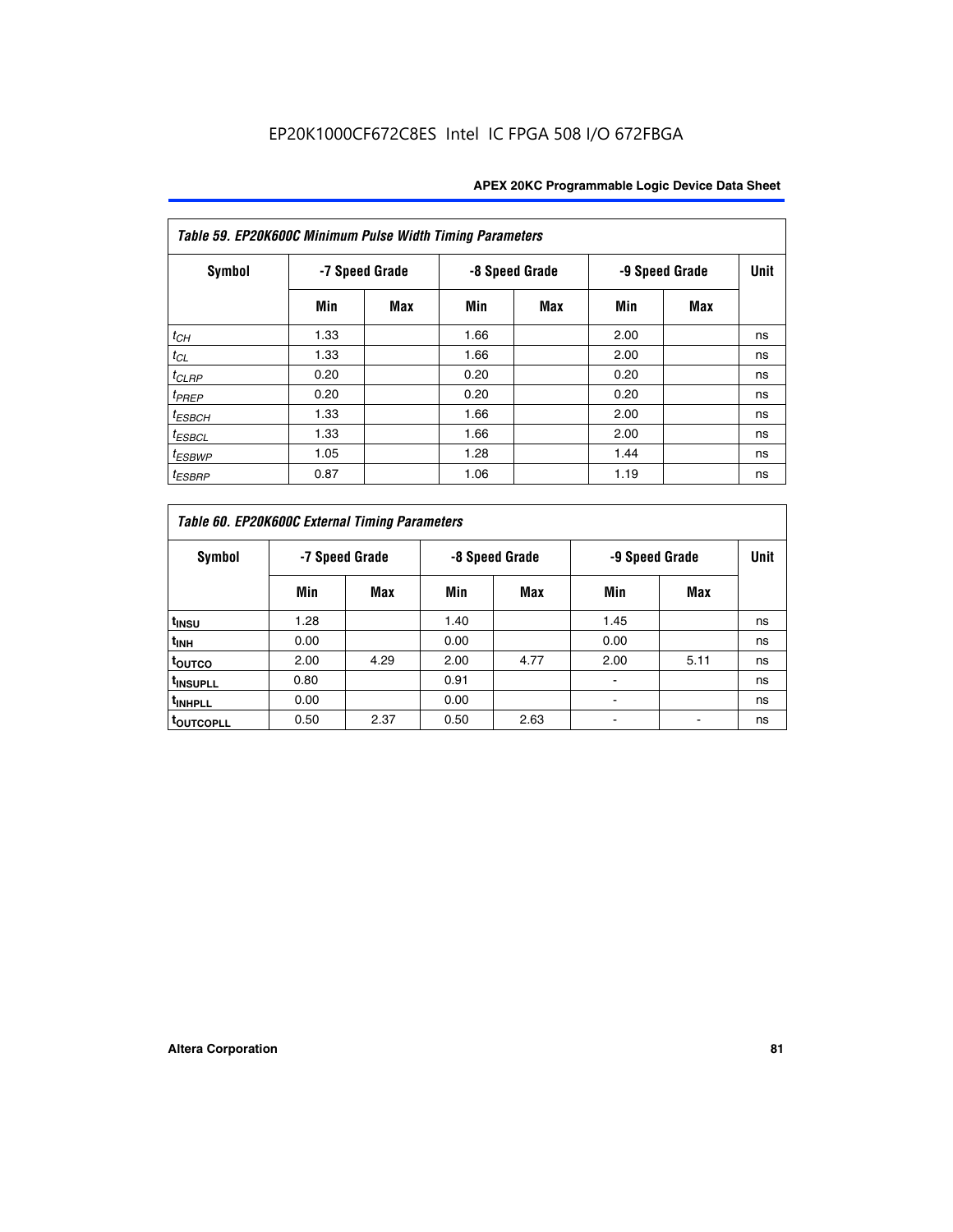|                               | <b>Table 61. EP20K600C External Bidirectional Timing Parameters</b> |      |      |                |      |                |             |  |  |  |  |  |
|-------------------------------|---------------------------------------------------------------------|------|------|----------------|------|----------------|-------------|--|--|--|--|--|
| <b>Symbol</b>                 | -7 Speed Grade                                                      |      |      | -8 Speed Grade |      | -9 Speed Grade | <b>Unit</b> |  |  |  |  |  |
|                               | Min                                                                 | Max  | Min  | Max            | Min  | Max            |             |  |  |  |  |  |
| <sup>t</sup> INSUBIDIR        | 2.03                                                                |      | 2.57 |                | 2.97 |                | ns          |  |  |  |  |  |
| <sup>t</sup> INHBIDIR         | 0.00                                                                |      | 0.00 |                | 0.00 |                | ns          |  |  |  |  |  |
| <b><sup>t</sup>OUTCOBIDIR</b> | 2.00                                                                | 4.29 | 2.00 | 4.77           | 2.00 | 5.11           | ns          |  |  |  |  |  |
| <sup>t</sup> xzbidir          |                                                                     | 8.31 |      | 9.14           |      | 9.76           | ns          |  |  |  |  |  |
| <sup>t</sup> zxbidir          |                                                                     | 8.31 |      | 9.14           |      | 9.76           | ns          |  |  |  |  |  |
| <sup>t</sup> insubidirpll     | 3.99                                                                |      | 4.77 |                |      |                | ns          |  |  |  |  |  |
| <sup>t</sup> INHBIDIRPLL      | 0.00                                                                |      | 0.00 |                |      |                | ns          |  |  |  |  |  |
| <sup>T</sup> OUTCOBIDIRPLL    | 0.50                                                                | 2.37 | 0.50 | 2.63           | ۰    | ۰              | ns          |  |  |  |  |  |
| <sup>t</sup> xzbidirpll       |                                                                     | 6.35 |      | 6.94           |      |                | ns          |  |  |  |  |  |
| <sup>I</sup> ZXBIDIRPLL       |                                                                     | 6.35 |      | 6.94           |      |                | ns          |  |  |  |  |  |

| Table 62. EP20K1000C f <sub>MAX</sub> LE Timing Microparameters |                                                    |      |      |      |      |      |             |  |  |  |  |
|-----------------------------------------------------------------|----------------------------------------------------|------|------|------|------|------|-------------|--|--|--|--|
| Symbol                                                          | -7 Speed Grade<br>-8 Speed Grade<br>-9 Speed Grade |      |      |      |      |      | <b>Unit</b> |  |  |  |  |
|                                                                 | Min                                                | Max  | Min  | Max  | Min  | Max  |             |  |  |  |  |
| $t_{SU}$                                                        | 0.01                                               |      | 0.01 |      | 0.01 |      | ns          |  |  |  |  |
| $t_H$                                                           | 0.10                                               |      | 0.10 |      | 0.10 |      | ns          |  |  |  |  |
| $t_{CO}$                                                        |                                                    | 0.27 |      | 0.30 |      | 0.32 | ns          |  |  |  |  |
| $t_{LUT}$                                                       |                                                    | 0.66 |      | 0.79 |      | 0.92 | ns          |  |  |  |  |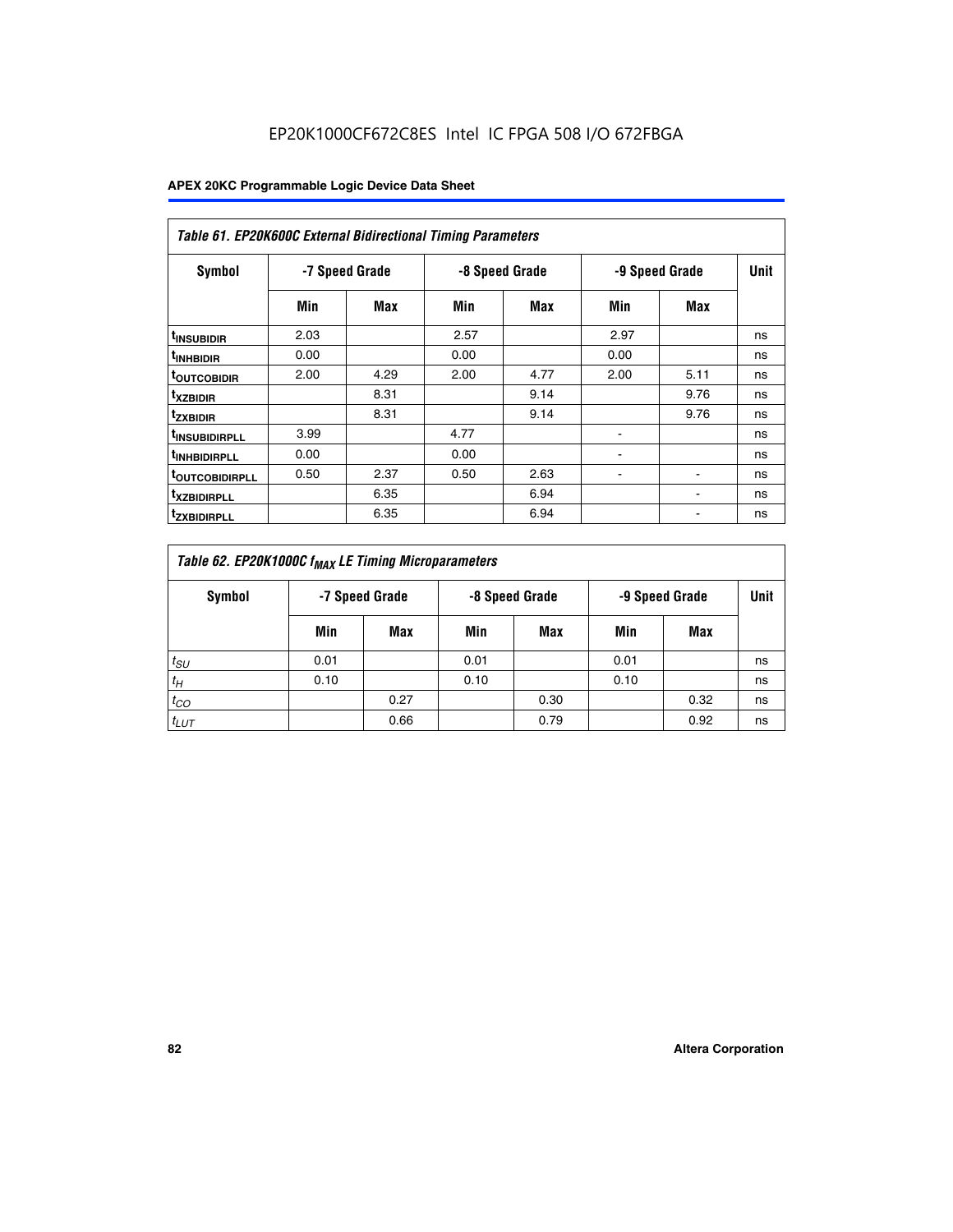| Table 63. EP20K1000C f <sub>MAX</sub> ESB Timing Microparameters |                |            |         |                |                |      |             |
|------------------------------------------------------------------|----------------|------------|---------|----------------|----------------|------|-------------|
| <b>Symbol</b>                                                    | -7 Speed Grade |            |         | -8 Speed Grade | -9 Speed Grade |      | <b>Unit</b> |
|                                                                  | Min            | <b>Max</b> | Min     | <b>Max</b>     | Min            | Max  |             |
| <sup>t</sup> ESBARC                                              |                | 1.48       |         | 1.57           |                | 1.65 | ns          |
| $t_{ESBSRC}$                                                     |                | 2.36       |         | 2.50           |                | 2.73 | ns          |
| <i>t<sub>ESBAWC</sub></i>                                        |                | 2.93       |         | 3.46           |                | 3.86 | ns          |
| <i>t<sub>ESBSWC</sub></i>                                        |                | 3.08       |         | 3.43           |                | 3.83 | ns          |
| <sup>t</sup> ESBWASU                                             | 0.51           |            | 0.50    |                | 0.52           |      | ns          |
| <sup>t</sup> ESBWAH                                              | 0.38           |            | 0.51    |                | 0.57           |      | ns          |
| <i>t<sub>ESBWDSU</sub></i>                                       | 0.62           |            | 0.62    |                | 0.66           |      | ns          |
| <sup>t</sup> ESBWDH                                              | 0.38           |            | 0.51    |                | 0.57           |      | ns          |
| <i>t<sub>ESBRASU</sub></i>                                       | 1.40           |            | 1.47    |                | 1.53           |      | ns          |
| <sup>t</sup> ESBRAH                                              | 0.00           |            | 0.07    |                | 0.18           |      | ns          |
| <sup>t</sup> ESBWESU                                             | 0.00           |            | 0.00    |                | 0.00           |      | ns          |
| <sup>t</sup> ESBDATASU                                           | 1.92           |            | 2.19    |                | 2.35           |      | ns          |
| <sup>t</sup> ESBWADDRSU                                          | $-0.20$        |            | $-0.28$ |                | $-0.32$        |      | ns          |
| <i>t<sub>ESBRADDRSU</sub></i>                                    | 0.00           |            | $-0.03$ |                | $-0.05$        |      | ns          |
| <sup>t</sup> ESBDATACO1                                          |                | 1.12       |         | 1.30           |                | 1.46 | ns          |
| <sup>I</sup> ESBDATACO2                                          |                | 2.11       |         | 2.53           |                | 2.84 | ns          |
| <sup>t</sup> ESBDD                                               |                | 2.56       |         | 2.96           |                | 3.30 | ns          |
| t <sub>PD</sub>                                                  |                | 1.49       |         | 1.79           |                | 2.02 | ns          |
| <i><b>TPTERMSU</b></i>                                           | 0.61           |            | 0.69    |                | 0.77           |      | ns          |
| <b>t</b> <sub>PTERMCO</sub>                                      |                | 1.13       |         | 1.32           |                | 1.48 | ns          |

| Table 64. EP20K1000C f <sub>MAX</sub> Routing Delays |     |                |     |                |                |      |             |  |  |  |
|------------------------------------------------------|-----|----------------|-----|----------------|----------------|------|-------------|--|--|--|
| Symbol                                               |     | -7 Speed Grade |     | -8 Speed Grade | -9 Speed Grade |      | <b>Unit</b> |  |  |  |
|                                                      | Min | Max            | Min | Max            | Min            | Max  |             |  |  |  |
| $t_{F1-4}$                                           |     | 0.15           |     | 0.17           |                | 0.19 | ns          |  |  |  |
| $t_{F5-20}$                                          |     | 1.13           |     | 1.31           |                | 1.50 | ns          |  |  |  |
| $t_{F20+}$                                           |     | 2.30           |     | 2.71           |                | 3.19 | ns          |  |  |  |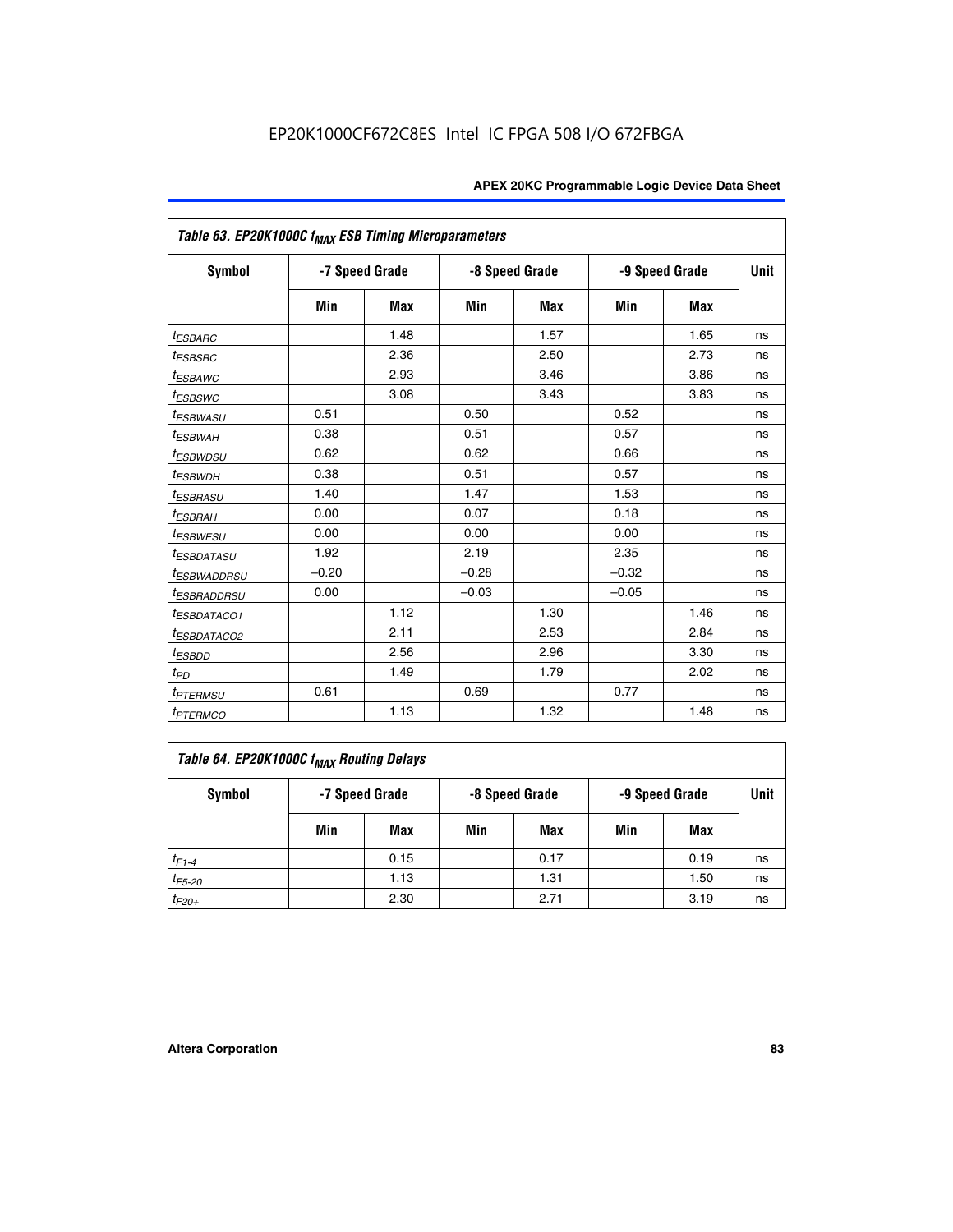| Table 65. EP20K1000C Minimum Pulse Width Timing Parameters |                |            |                |            |      |                |             |  |  |  |  |
|------------------------------------------------------------|----------------|------------|----------------|------------|------|----------------|-------------|--|--|--|--|
| Symbol                                                     | -7 Speed Grade |            | -8 Speed Grade |            |      | -9 Speed Grade | <b>Unit</b> |  |  |  |  |
|                                                            | Min            | <b>Max</b> | Min            | <b>Max</b> | Min  | <b>Max</b>     |             |  |  |  |  |
| $t_{CH}$                                                   | 1.33           |            | 1.66           |            | 2.00 |                | ns          |  |  |  |  |
| $t_{CL}$                                                   | 1.33           |            | 1.66           |            | 2.00 |                | ns          |  |  |  |  |
| $t_{CLRP}$                                                 | 0.20           |            | 0.20           |            | 0.20 |                | ns          |  |  |  |  |
| $t_{PREF}$                                                 | 0.20           |            | 0.20           |            | 0.20 |                | ns          |  |  |  |  |
| <sup>t</sup> ESBCH                                         | 1.33           |            | 1.66           |            | 2.00 |                | ns          |  |  |  |  |
| <sup>t</sup> ESBCL                                         | 1.33           |            | 1.66           |            | 2.00 |                | ns          |  |  |  |  |
| $t_{ESBWP}$                                                | 1.04           |            | 1.26           |            | 1.41 |                | ns          |  |  |  |  |
| <sup>t</sup> ESBRP                                         | 0.87           |            | 1.05           |            | 1.18 |                | ns          |  |  |  |  |

| Table 66. EP20K1000C External Timing Parameters |                |      |                |      |                |      |             |
|-------------------------------------------------|----------------|------|----------------|------|----------------|------|-------------|
| Symbol                                          | -7 Speed Grade |      | -8 Speed Grade |      | -9 Speed Grade |      | <b>Unit</b> |
|                                                 | Min            | Max  | Min            | Max  | Min            | Max  |             |
| t <sub>insu</sub>                               | 1.14           |      | 1.14           |      | 1.11           |      | ns          |
| <sup>t</sup> inh                                | 0.00           |      | 0.00           |      | 0.00           |      | ns          |
| toutco                                          | 2.00           | 4.63 | 2.00           | 5.26 | 2.00           | 5.69 | ns          |
| <sup>t</sup> INSUPLL                            | 0.81           |      | 0.92           |      |                |      | ns          |
| <sup>t</sup> INHPLL                             | 0.00           |      | 0.00           |      |                |      | ns          |
| <sup>I</sup> OUTCOPLL                           | 0.50           | 2.32 | 0.50           | 2.55 |                |      | ns          |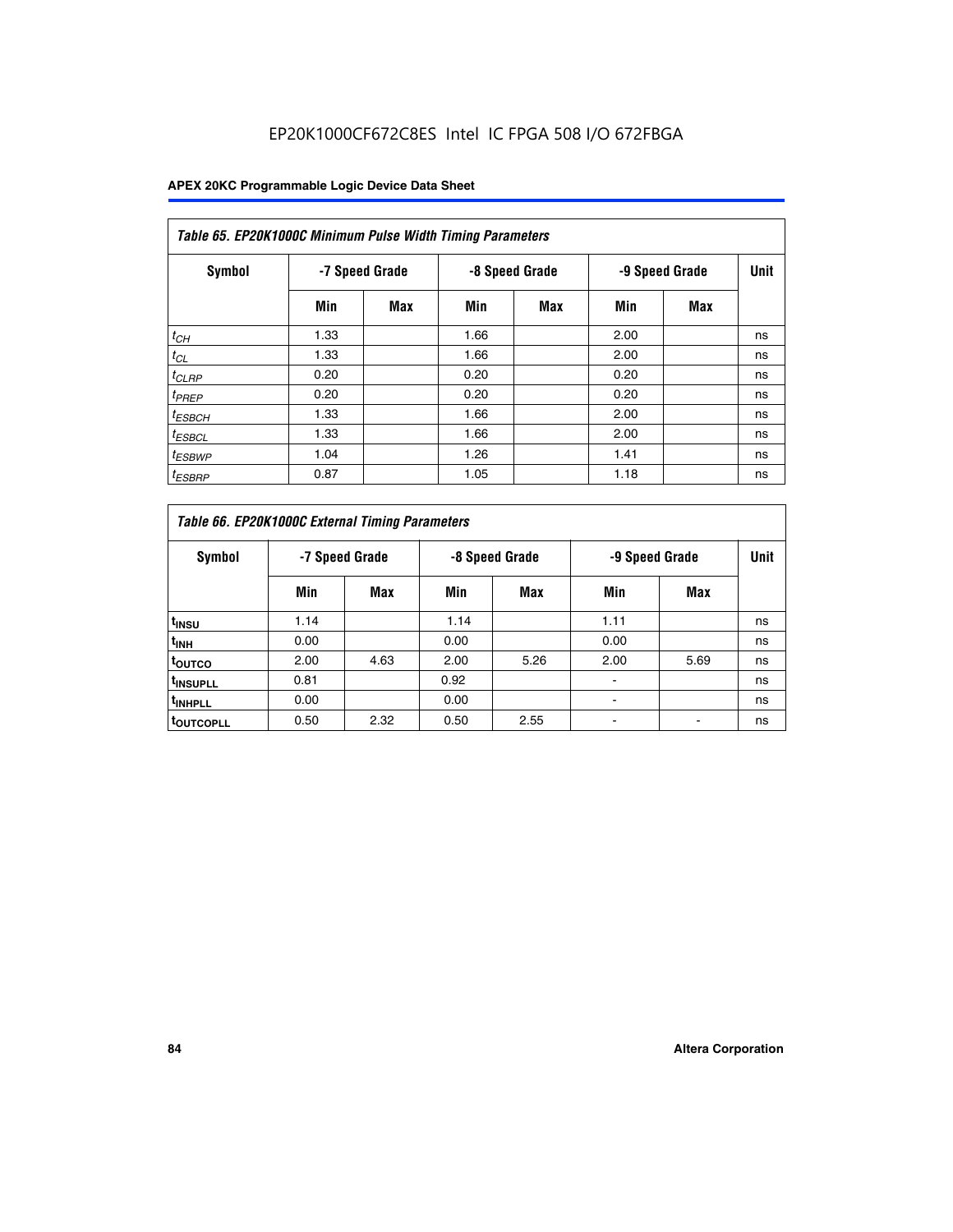| Table 67. EP20K1000C External Bidirectional Timing Parameters |                |      |                |      |                |       |             |
|---------------------------------------------------------------|----------------|------|----------------|------|----------------|-------|-------------|
| Symbol                                                        | -7 Speed Grade |      | -8 Speed Grade |      | -9 Speed Grade |       | <b>Unit</b> |
|                                                               | Min            | Max  | Min            | Max  | Min            | Max   |             |
| t <sub>INSUBIDIR</sub>                                        | 1.86           |      | 2.54           |      | 3.15           |       | ns          |
| <sup>t</sup> INHBIDIR                                         | 0.00           |      | 0.00           |      | 0.00           |       | ns          |
| <b><i>toutcobidir</i></b>                                     | 2.00           | 4.63 | 2.00           | 5.26 | 2.00           | 5.69  | ns          |
| txzbidir                                                      |                | 8.98 |                | 9.89 |                | 10.67 | ns          |
| tzxbidir                                                      |                | 8.98 |                | 9.89 |                | 10.67 | ns          |
| t <sub>INSUBIDIRPLL</sub>                                     | 4.17           |      | 5.27           |      |                |       | ns          |
| <sup>t</sup> INHBIDIRPLL                                      | 0.00           |      | 0.00           |      |                |       | ns          |
| <b>TOUTCOBIDIRPLL</b>                                         | 0.50           | 2.32 | 0.50           | 2.55 |                |       | ns          |
| <i>txzBIDIRPLL</i>                                            |                | 6.67 |                | 7.18 |                |       | ns          |
| tzxbidirpll                                                   |                | 6.67 |                | 7.18 |                |       | ns          |

Tables 68 and 69 show selectable I/O standard input and output delays for APEX 20KC devices. If you select an I/O standard input or output delay other than LVCMOS, add the delay for the selected speed grade to the LVCMOS value.

| Table 68. Selectable I/O Standard Input Delays |                |         |                |         |                |         |             |  |
|------------------------------------------------|----------------|---------|----------------|---------|----------------|---------|-------------|--|
| <b>Symbol</b>                                  | -7 Speed Grade |         | -8 Speed Grade |         | -9 Speed Grade |         | <b>Unit</b> |  |
|                                                | Min            | Max     | Min            | Max     | Min            | Max     | Min         |  |
| <b>LVCMOS</b>                                  |                | 0.00    |                | 0.00    |                | 0.00    | ns          |  |
| <b>LVTTL</b>                                   |                | 0.00    |                | 0.00    |                | 0.00    | ns          |  |
| 2.5V                                           |                | 0.00    |                | 0.00    |                | 0.00    | ns          |  |
| 1.8 V                                          |                | 0.04    |                | 0.11    |                | 0.14    | ns          |  |
| PCI                                            |                | 0.00    |                | 0.04    |                | 0.03    | ns          |  |
| $GTL+$                                         |                | $-0.30$ |                | 0.25    |                | 0.23    | ns          |  |
| SSTL-3 Class I                                 |                | $-0.19$ |                | $-0.13$ |                | $-0.13$ | ns          |  |
| SSTL-3 Class II                                |                | $-0.19$ |                | $-0.13$ |                | $-0.13$ | ns          |  |
| SSTL-2 Class I                                 |                | $-0.19$ |                | $-0.13$ |                | $-0.13$ | ns          |  |
| SSTL-2 Class II                                |                | $-0.19$ |                | $-0.13$ |                | $-0.13$ | ns          |  |
| <b>LVDS</b>                                    |                | $-0.19$ |                | $-0.17$ |                | $-0.16$ | ns          |  |
| <b>CTT</b>                                     |                | 0.00    |                | 0.00    |                | 0.00    | ns          |  |
| <b>AGP</b>                                     |                | 0.00    |                | 0.00    |                | 0.00    | ns          |  |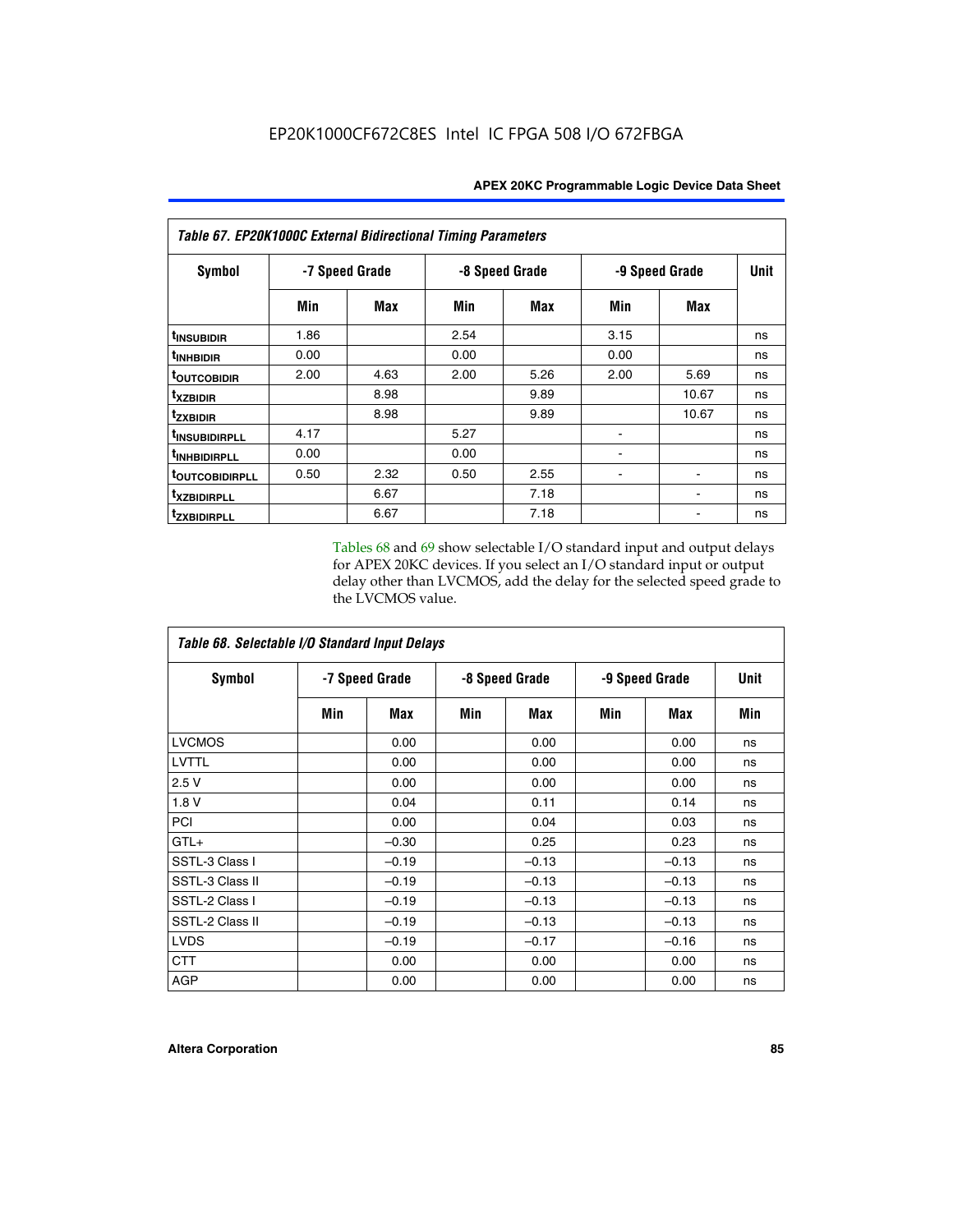| Table 69. Selectable I/O Standard Output Delays |                |         |               |         |                |            |      |
|-------------------------------------------------|----------------|---------|---------------|---------|----------------|------------|------|
| <b>Symbol</b>                                   | -7 Speed Grade |         | -8 Speed Grad |         | -9 Speed Grade |            | Unit |
|                                                 | Min            | Max     | Min           | Max     | Min            | <b>Max</b> | Min  |
| <b>LVCMOS</b>                                   |                | 0.00    |               | 0.00    |                | 0.00       | ns   |
| LVTTL                                           |                | 0.00    |               | 0.00    |                | 0.00       | ns   |
| 2.5V                                            |                | 0.00    |               | 0.00    |                | 0.00       | ns   |
| 1.8V                                            |                | 1.18    |               | 1.41    |                | 1.57       | ns   |
| PCI                                             |                | $-0.52$ |               | $-0.53$ |                | $-0.56$    | ns   |
| $GTL+$                                          |                | $-0.18$ |               | $-0.29$ |                | $-0.39$    | ns   |
| SSTL-3 Class I                                  |                | $-0.67$ |               | $-0.71$ |                | $-0.75$    | ns   |
| SSTL-3 Class II                                 |                | $-0.67$ |               | $-0.71$ |                | $-0.75$    | ns   |
| SSTL-2 Class I                                  |                | $-0.67$ |               | $-0.71$ |                | $-0.75$    | ns   |
| SSTL-2 Class II                                 |                | $-0.67$ |               | $-0.71$ |                | $-0.75$    | ns   |
| <b>LVDS</b>                                     |                | $-0.69$ |               | $-0.70$ |                | $-0.73$    | ns   |
| <b>CTT</b>                                      |                | 0.00    |               | 0.00    |                | 0.00       | ns   |
| AGP                                             |                | 0.00    |               | 0.00    |                | 0.00       | ns   |

# **Power Consumption**

To estimate device power consumption, use the interactive power estimator on the Altera web site at **http://www.altera.com**.

# **Configuration & Operation**

The APEX 20KC architecture supports several configuration schemes. This section summarizes the device operating modes and available device configuration schemes.

# **Operating Modes**

The APEX architecture uses SRAM configuration elements that require configuration data to be loaded each time the circuit powers up. The process of physically loading the SRAM data into the device is called configuration. During initialization, which occurs immediately after configuration, the device resets registers, enables I/O pins, and begins to operate as a logic device. The I/O pins are tri-stated during power-up, and before and during configuration. Together, the configuration and initialization processes are called *command mode*; normal device operation is called *user mode*.

Before and during device configuration, all I/O pins are pulled to  $V_{CCIO}$ by a built-in weak pull-up resistor.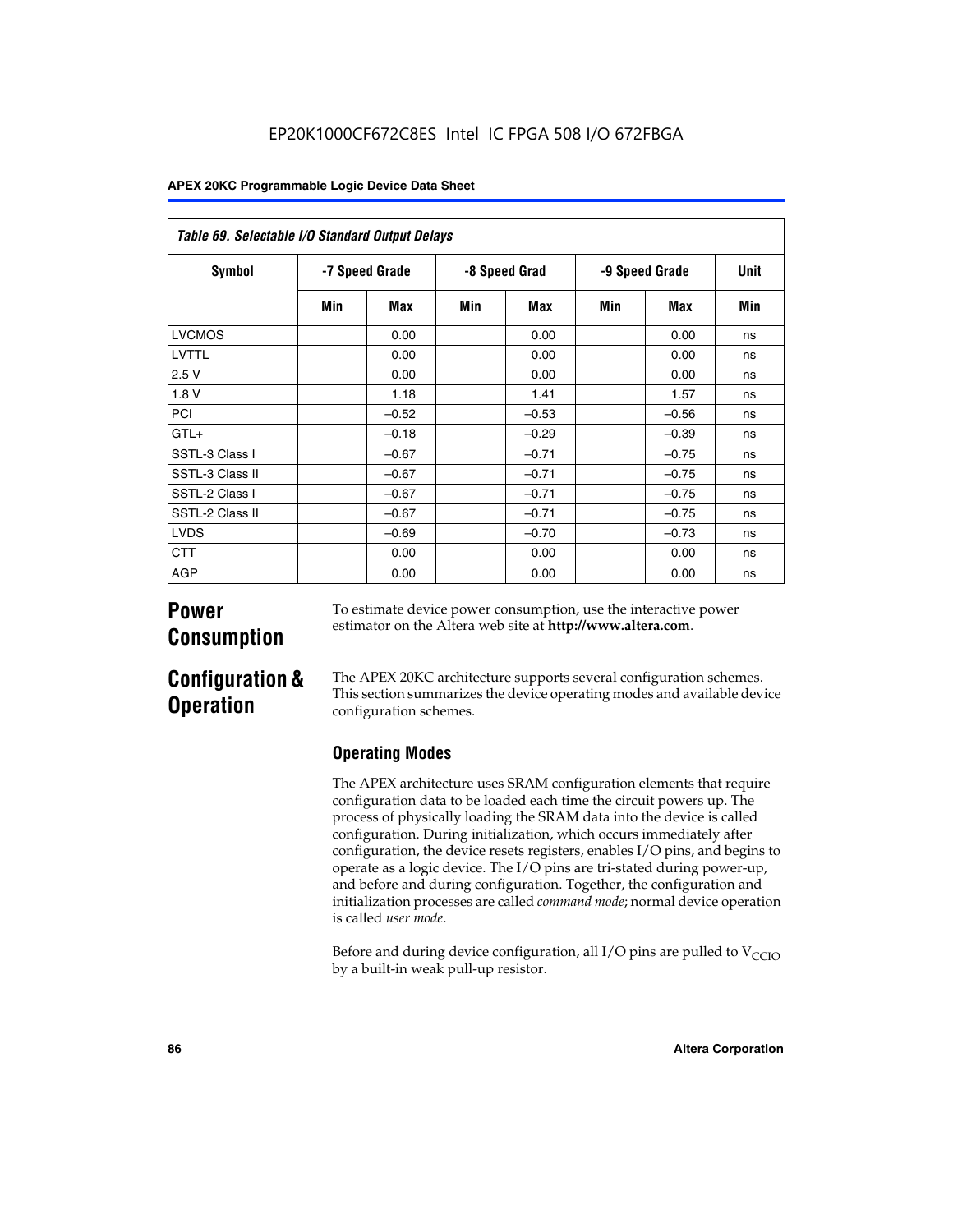SRAM configuration elements allow APEX 20KC devices to be reconfigured in-circuit by loading new configuration data into the device. Real-time reconfiguration is performed by forcing the device into command mode with a device pin, loading different configuration data, reinitializing the device, and resuming user-mode operation. In-field upgrades can be performed by distributing new configuration files.

# **Configuration Schemes**

The configuration data for an APEX 20KC device can be loaded with one of five configuration schemes (see Table 70), chosen on the basis of the target application. An EPC16, EPC2, or EPC1 configuration device, intelligent controller, or the JTAG port can be used to control the configuration of an APEX 20KC device. When a configuration device is used, the system can configure automatically at system power-up.

Multiple APEX 20KC devices can be configured in any of five configuration schemes by connecting the configuration enable (nCE) and configuration enable output (nCEO) pins on each device.

| Table 70. Data Sources for Configuration |                                                                                                                                                      |  |  |  |  |
|------------------------------------------|------------------------------------------------------------------------------------------------------------------------------------------------------|--|--|--|--|
| <b>Configuration Scheme</b>              | Data Source                                                                                                                                          |  |  |  |  |
| Configuration device                     | EPC16, EPC8, EPC4, EPC2, or EPC1 configuration device                                                                                                |  |  |  |  |
| Passive serial (PS)                      | MasterBlaster or ByteBlasterMV download cable or serial data source                                                                                  |  |  |  |  |
| Passive parallel asynchronous (PPA)      | Parallel data source                                                                                                                                 |  |  |  |  |
| Passive parallel synchronous (PPS)       | Parallel data source                                                                                                                                 |  |  |  |  |
| <b>JTAG</b>                              | MasterBlaster or ByteBlasterMV download cable or a microprocessor<br>with a Jam Standard Test and Programming Language (STAPL) or<br><b>JBC File</b> |  |  |  |  |



For more information on configuration, see *Application Note* 116 *(Configuring SRAM-Based LUT Devices).*

| <b>Device Pin-</b>                    | See the Altera web site (http://www.altera.com) or the Altera Digital                                                                                                    |
|---------------------------------------|--------------------------------------------------------------------------------------------------------------------------------------------------------------------------|
| <b>Outs</b>                           | Library for pin-out information.                                                                                                                                         |
| <b>Ordering</b><br><b>Information</b> | Figure 39 describes the ordering codes for Stratix devices. For more<br>information on a specific package, refer to the Altera Device Package<br>Information Data Sheet. |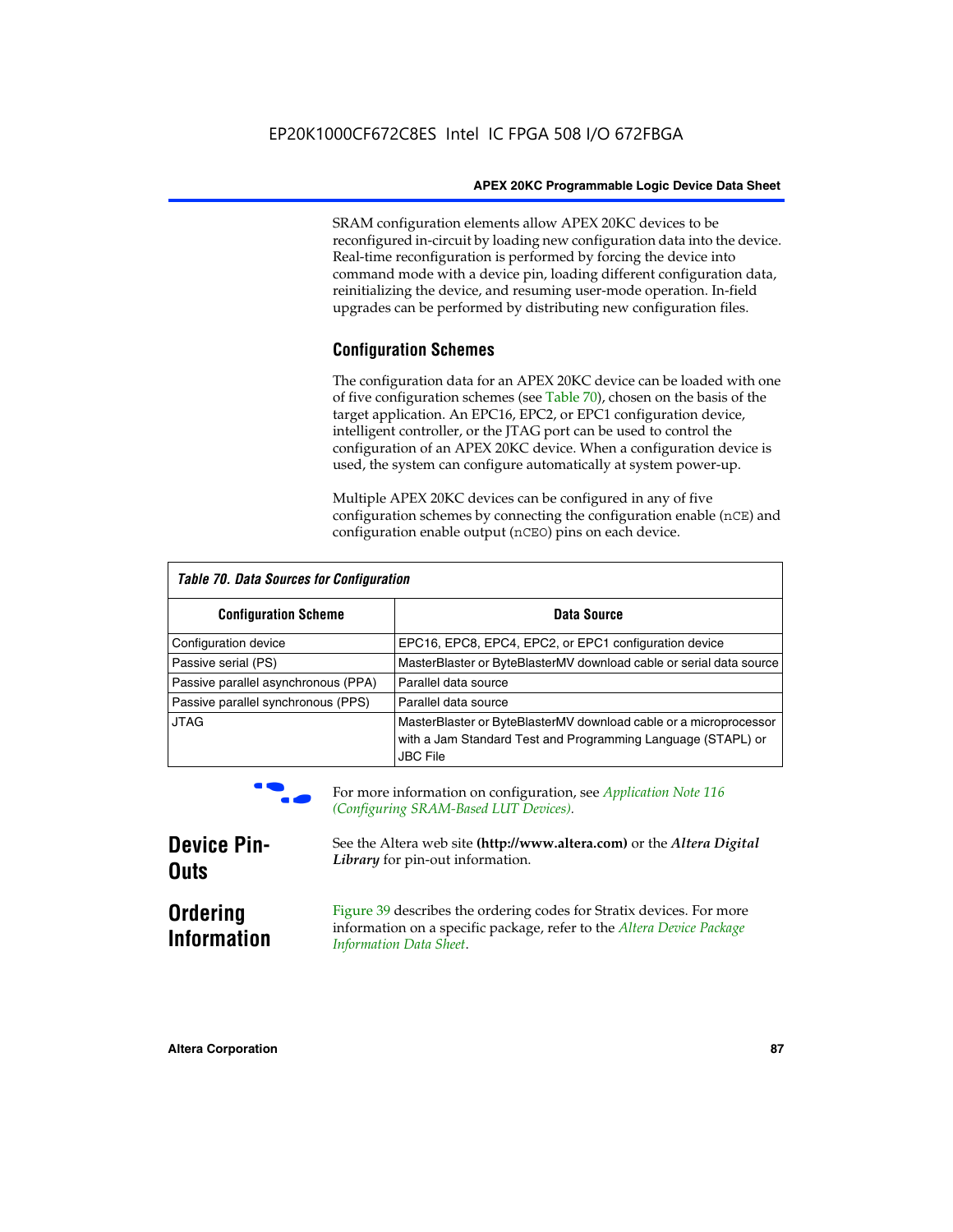#### *Figure 39. APEX 20KC Device Packaging Ordering Information*



# **Revision History**

The information contained in the *APEX 20KC Programmable Logic Device Data Sheet* version 2.2 supersedes information published in previous versions.

# **Version 2.2**

The following changes were made to the *APEX 20KC Programmable Logic Device Data Sheet* version 2.2:

- Updated Tables 1.
- Updated notes in Tables 20.

# **Version 2.1**

The following changes were made to the *APEX 20KC Programmable Logic Device Data Sheet* version 2.1:

- Removed figure on AC Test Conditions.
- Updated conditions in Tables 40 and 41.
- Added Tables 42 and 43.
- $\blacksquare$  Updated V<sub>OD</sub> in Table 27.<br>Added Figures 36 through
- Added Figures 36 through 38.
- Updated Tables 44 through 49.
- Updated Tables 62 through 67.
- Removed notes in Tables 44 through 67.
- Various textual changes throughout the document.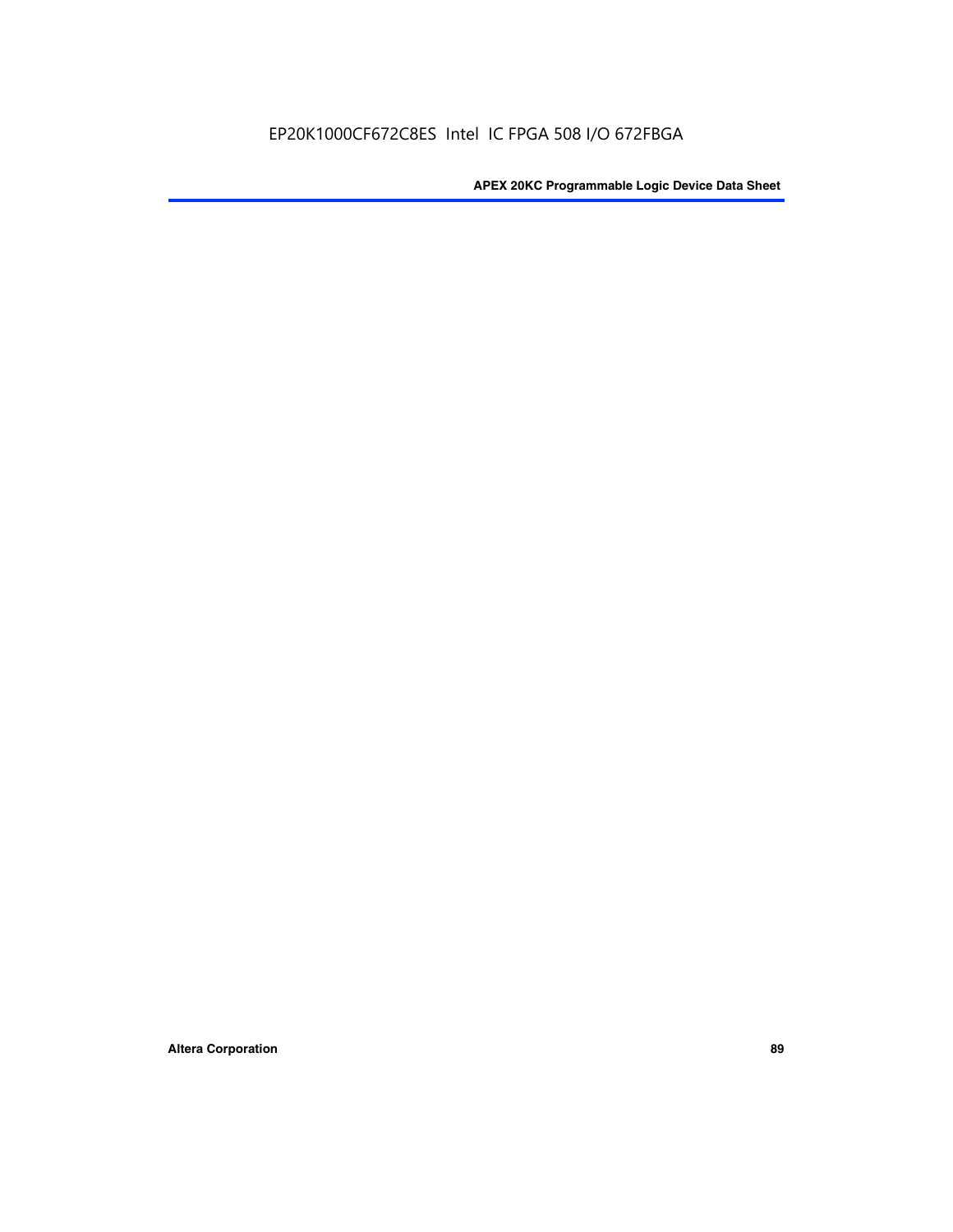

101 Innovation Drive San Jose, CA 95134 (408) 544-7000 http://www.altera.com Applications Hotline: (800) 800-EPLD Customer Marketing: (408) 544-7104 Literature Services: lit\_req@altera.com

Copyright © 2002 Altera Corporation. All rights reserved. Altera, The Programmable Solutions Company, the stylized Altera logo, specific device designations, and all other words and logos that are identified as trademarks and/or service marks are, unless noted otherwise, the trademarks and service marks of Altera Corporation in the U.S. and other countries. All other product or service names are the property of their respective holders. Altera products are protected under numerous U.S. and foreign patents and pending applications, mask work rights, and copyrights. Altera warrants performance of its semiconductor products

to current specifications in accordance with Altera's standard warranty, but reserves the right to make changes to any products and services at any time without notice. Altera assumes no responsibility or liability arising out of the application or use of any information, product, or service described herein except as expressly agreed to in writing by Altera Corporation. Altera customers are advised to obtain the latest version of device specifications before relying on any published information and before placing orders for products or services.



**90 Altera Corporation**